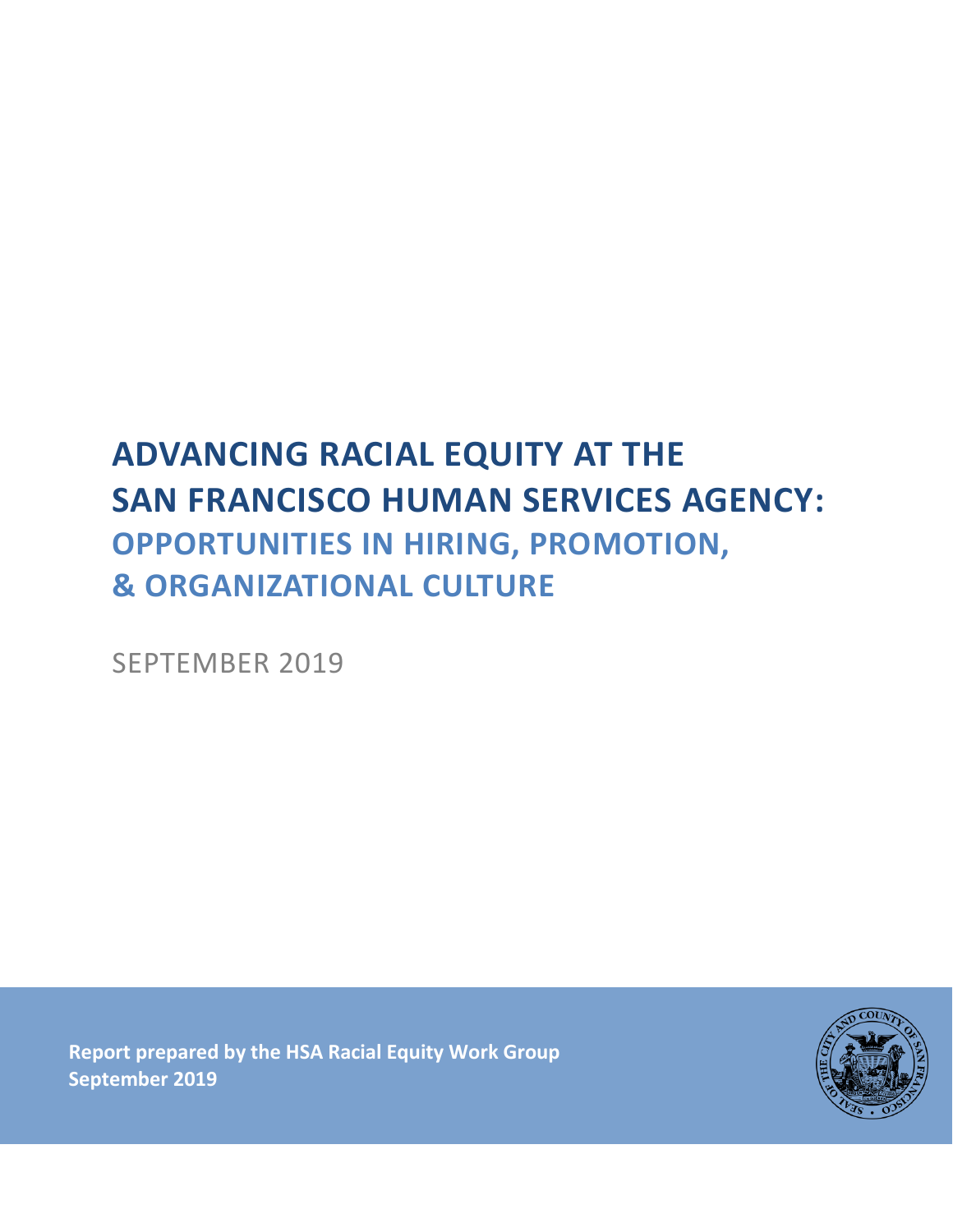# LETTER FROM THE EXECUTIVE DIRECTORS

Staff of the Human Services Agency:

In San Francisco and nationally, profound racial inequities are evident in measures of well-being across every dimension of people's lives, ranging from education to health to criminal justice to housing to employment and economic security. Analysis finds that throughout history—and continuing to this day—many public policies have driven racially inequitable outcomes.

As a social services agency whose mission is to promote the well-being and economic security of San Francisco's diverse residents, the Human Services Agency (HSA) is uniquely poised to address issues of racial inequity as a critical component of our charge to create lasting and positive impacts on the individuals and families who call our City home. Our values to address the broader equity issues being faced by the communities we serve extends inward as we work to create a culture of inclusion and belonging for our employees, with attention to key practices.

Recognizing the importance of government in understanding what racial equity is, why it matters, and how to eliminate inequities across multiple systems, we are pleased to present *Advancing Racial Equity at the San Francisco Human Services Agency: Opportunities in Hiring, Promotion, & Organizational Culture*.

Our research process and report follows a framework developed by the Government Alliance on Race and Equity (GARE), a national network of local and regional governments across the country dedicated to uncovering and addressing racial disparities in governmental policies and institutions to advance opportunities for all. Led by the San Francisco Human Rights Commission (HRC) since 2015, more than 50 City employees representing housing, transit, law enforcement, youth services, health, environment and other service areas have enrolled in curriculum and created a peer-based collaborative to institutionalize racial equity within their departments.

In 2018, HSA was proud to join this effort. We applied to participate in the GARE training, formed a staff-led Racial Equity Work Group to tailor racial equity work to HSA's context, and began a discovery process to uncover and address racial disparities at HSA.

The HSA Racial Equity Work Group and HSA's leadership decided to focus its initial discovery on challenges and opportunities internal to the Agency's culture and operations. We chose internal operations first because we believe a diverse staff–supported by a strong culture of racial equity–will result in better client experiences and outcomes in the long-run. As important, our focus on internal operations is to strive for a welcoming workplace where all people can grow professionally and feel valued for their contributions.

Guided by HSA's Racial Equity Work Group, this report culminates the Agency's 18-month strategic planning process that included: focus groups and stakeholder interviews with over 70 staff members at all levels of the Agency and labor representatives; a quantitative case study of hiring trends among applicants for HSA's Senior Eligibility Worker role; and a literature review of scholarly and industry research on best practices for advancing racial equity in the public sector.

This report recommends strategies and actions to advance racial equity in three key areas: (1) recruitment and hiring, (2) leadership development and promotion, and (3) organizational culture.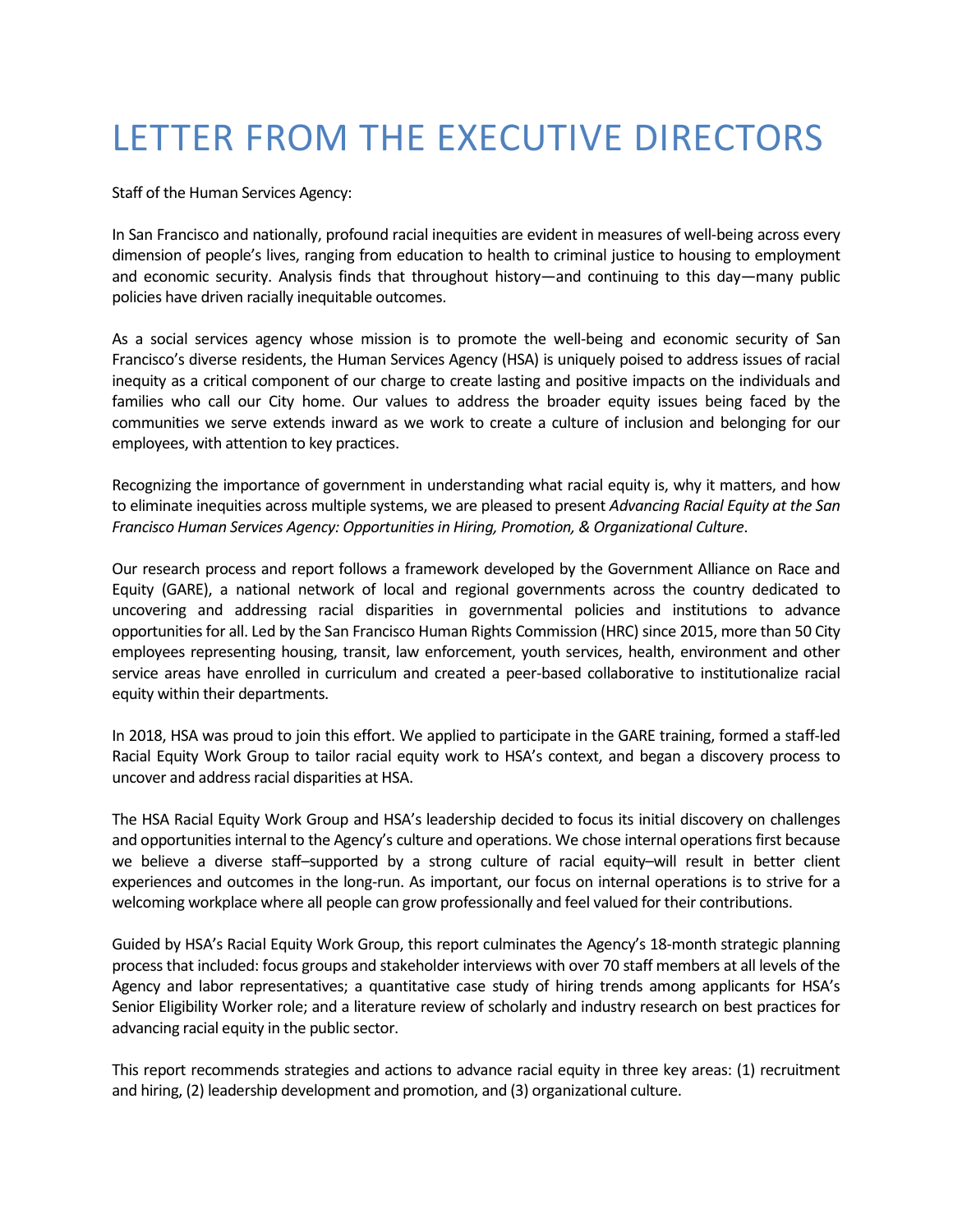### **With the release of this report, we are committing to furthering racial equity at HSA. Over the next year, in partnership with GARE and the Racial Equity Work Group, we will:**

- 1. Create a new Office of Diversity, Equity and Inclusion to operationalize the recommendations in this report and lead opportunities for staff engagement across HSA's programs and organizational positions;
- 2. Issue resolutions declaring our commitment to racial equity at the Department of Human Services Commission, the Department of Aging and Adult Services Commission and the Office of Early Care and Education Citizen's Advisory Committee;
- 3. Adopt racial equity as a core HSA value;
- 4. Conduct a demographic staffing analysis to understand how well program staff reflect their clients' racial/ethnic background;
- 5. Cultivate recruiting relationships with educational institutions and professional associations primarily serving people of color;
- 6. Develop and advertise job opportunities on select community job boards, with community-based partner agencies, and in newsletters primarily serving job seekers of color;
- 7. Promote existing opportunities by increasing access to professional development to staff;
- 8. Begin training on Core Competency Modeling to ensure we are objective and transparent in assessing staff performance and furthering staff's professional development;
- 9. Begin implementing racial equity training(s) for all staff, including executive leadership, and ensure that all HSA staff involved in the hiring process attend an implicit bias training; and
- 10. Continue participation in Citywide efforts led by the Department of Human Resources to improve our ability to analyze any disparities.

HSA leadership is committed to advancing racial equity through these initial actions. We begin this journey in earnest but with humility, knowing that organizational culture change in an Agency of 2,200 people will take thoughtful consideration and ongoing effort over time. We look forward to engaging our dedicated employees as champions of change and racial equity across all levels of our organization, from direct service staff to executive management. Guided by staff leads across the Agency, we will continue to revisit the recommendations set forth in this report annually and update all staff on our implementation plan. We look forward to your leadership and partnership as we forge the path ahead.

Finally, we publicly thank and acknowledge the **Racial Equity Work Group Members** listed below whose passion, thoughtfulness and dedication made this plan possible:

- **Vellore Adithi**, Planning Unit
- **Rosa Ortiz**, Human Resources
- **Dan Kelly**, Planning Unit
- **Kelly Bryant**, DAAS Integrated Intake Unit
- **Alexis Cobbins**, Families Rising
- **Laura Dueñas**, Welfare to Work Services
- **Cassandra James**, San Francisco Benefits Net
- **Ronda Johnson**, Family & Children's Services
- **Van Luong**, Family & Children's Services
- **Dr. Roxanne Manning**, County Adult Assistance Programs
- **Brenda McGregor**, In-Home Supportive **Services**
- **Phyllis Pettus**, Adult Protective Services
- **Priscilla Prado**, San Francisco Benefits Net
- **Paulo Salta**, Office on the Aging
- **Armando Zapote**, Office of Early Care & Education

**Trent Rhorer**, Executive Director, Department of Human Services **Shireen McSpadden**, Executive Director, Department of Aging and Adult Services **Ingrid Mezquita**, Executive Director, Office of Early Care and Education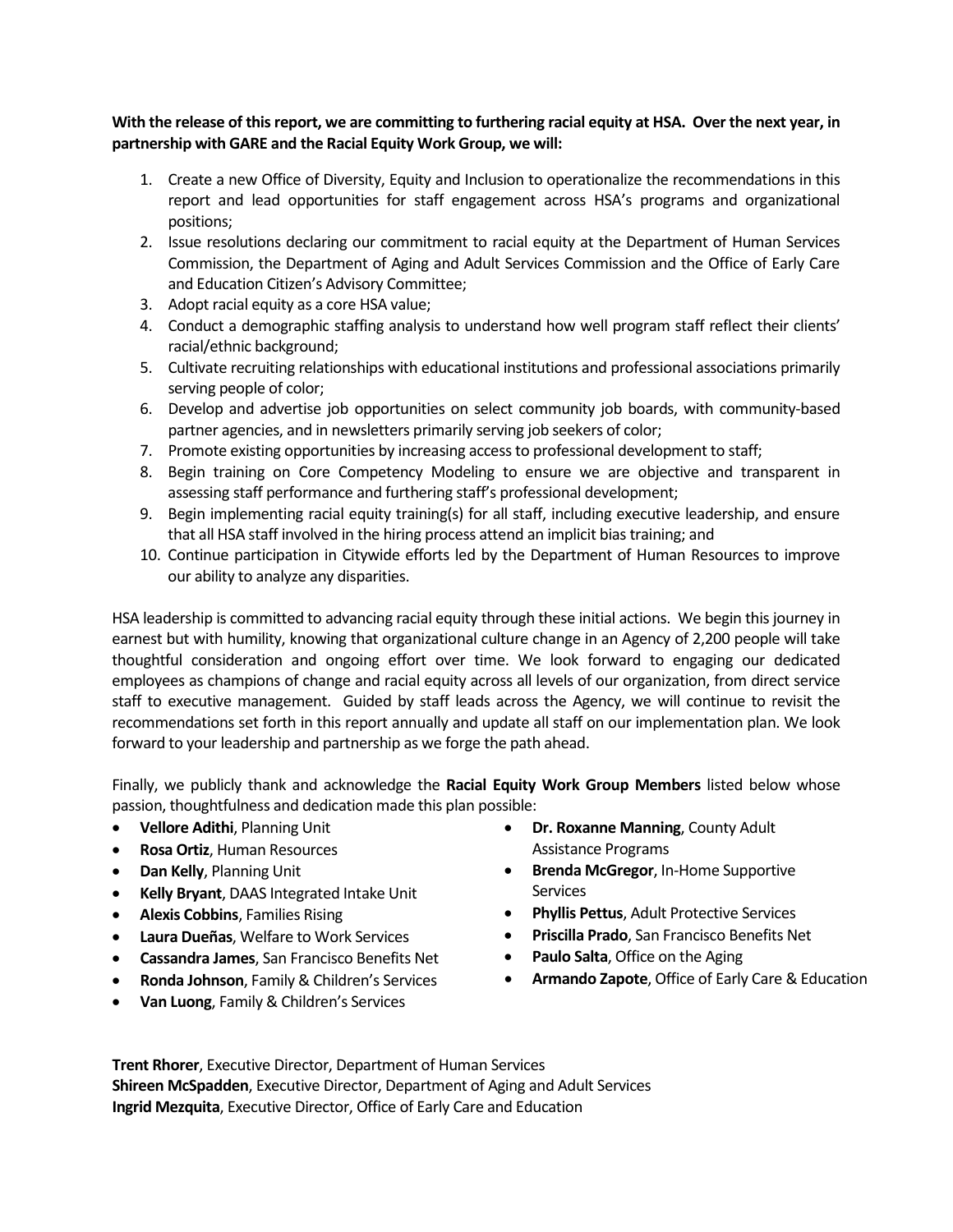# ACKNOWLEDGEMENTS

Teamwork and collaborative learning are foundational to the success of work to advance racial equity, and the process of developing this report was no exception. *Advancing Racial Equity at the San Francisco Human Services Agency*, and the strategic planning process that informed this report, would not have been completed without the guidance and contributions of a number of our partners and stakeholders in racial equity work:

- **The Government Alliance on Race and Equity, the Center for Social Inclusion, Race Forward, and the HAAS Institute for a Fair and Inclusive Society**, who provided HSA staff with foundational trainings on racial equity and provided the guiding framework upon which we built our approach to strategic planning for racial equity;
- **The San Francisco Human Rights Commission and 2018 San Francisco Learning Year Cohort**, who have led the City in advancing racial equity work and whose supportive expertise has helped us to develop creative solutions to problems as they emerged in the research and planning process;
- **The HSA Human Resources Department and HSA Planning Unit**, who have dedicated hundreds of hours of staff time to perform research in support of this report. Special thanks are due in particular to Nora Martín-White and Eric Yee for their contributions to the quantitative case study of HSA Senior Eligibility Worker job seekers, to Carol Peng for her review of the research literature on best practices to advance racial equity in the public sector, and to Rose Johns for her thoughtful feedback and copyediting of this report;
- **Lotus Consulting Group**, who brought their expertise in qualitative research methods and issues of racial justice to bear as the facilitators of the staff focus groups conducted as part of HSA's strategic planning process for racial equity; and, most importantly,
- **HSA Staff Focus Group participants and key informants**, who personified our Agency's core values in conversation, expressing sincere care for their peers, our clients and the success of HSA's mission. They had the courage to engage unflinchingly with questions of race, racism, and racial inequity in the workplace, and shared a desire to be involved in HSA's ongoing work to advance racial equity.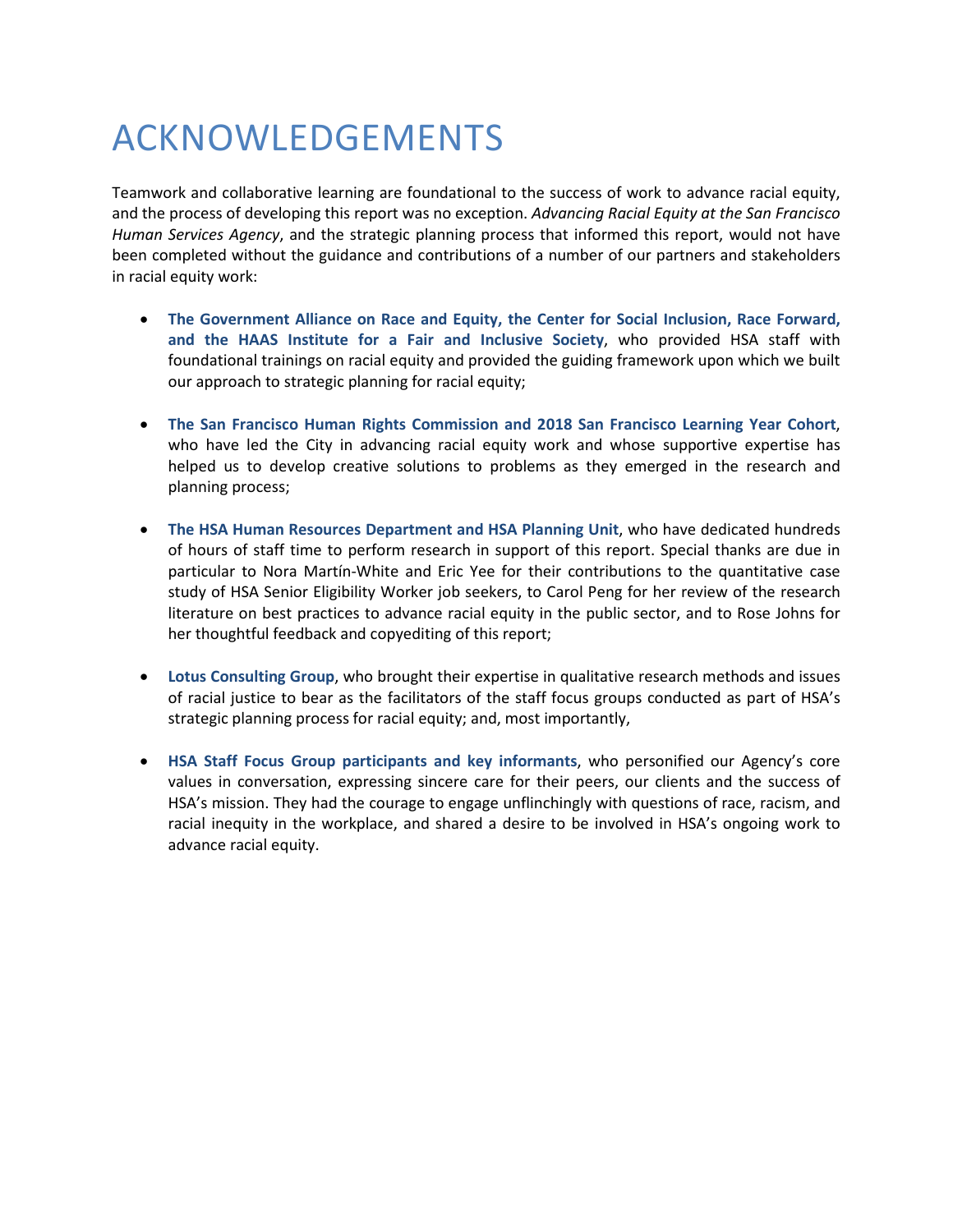Beyond the collaborations that defined HSA's strategic planning process for racial equity, the authorship of *Advancing Racial Equity* was also an exercise in teamwork. **The HSA Racial Equity Work Group worked for approximately 18 months to conduct research and develop the policy recommendations contained in this report**. Their commitment to advancing racial equity and their dedication to HSA's mission made the planning and writing process not only possible, but a success.

### **RACIAL EQUITY WORK GROUP MEMBERS**

- **Vellore Adithi**, Planning Unit (SF GARE 2018 Cohort member, Racial Equity Work Group Coordinator)
- **Rosa Ortiz**, Human Resources (SF GARE 2018 Cohort member, Racial Equity Work Group Coordinator)
- **Dan Kelly**, Planning Unit (SF-GARE 2018 Cohort alternate member)
- **Kelly Bryant**, DAAS Integrated Intake Unit
- **Alexis Cobbins**, Families Rising<sup>[1](#page-4-0)</sup>
- **Laura Dueñas**, Welfare to Work Services (SF GARE 2019 Cohort member)
- **Cassandra James**, San Francisco Benefits Net (SF GARE 2019 Cohort alternate member)
- **Ronda Johnson**, Family & Children's Services (SF GARE 2019 Cohort member)
- **Van Luong**, Family & Children's Services
- **Dr. Roxanne Manning**, County Adult Assistance Programs
- **Brenda McGregor**, In-Home Supportive Services
- **Phyllis Pettus**, Adult Protective Services (SF GARE 2019 Cohort alternate member)
- **Priscilla Prado**, San Francisco Benefits Net
- **Paulo Salta**, DAAS Office of Community Partnerships
- **Armando Zapote**, Office of Early Care & Education

<span id="page-4-0"></span> $<sup>1</sup>$  Formerly known as Project 500</sup>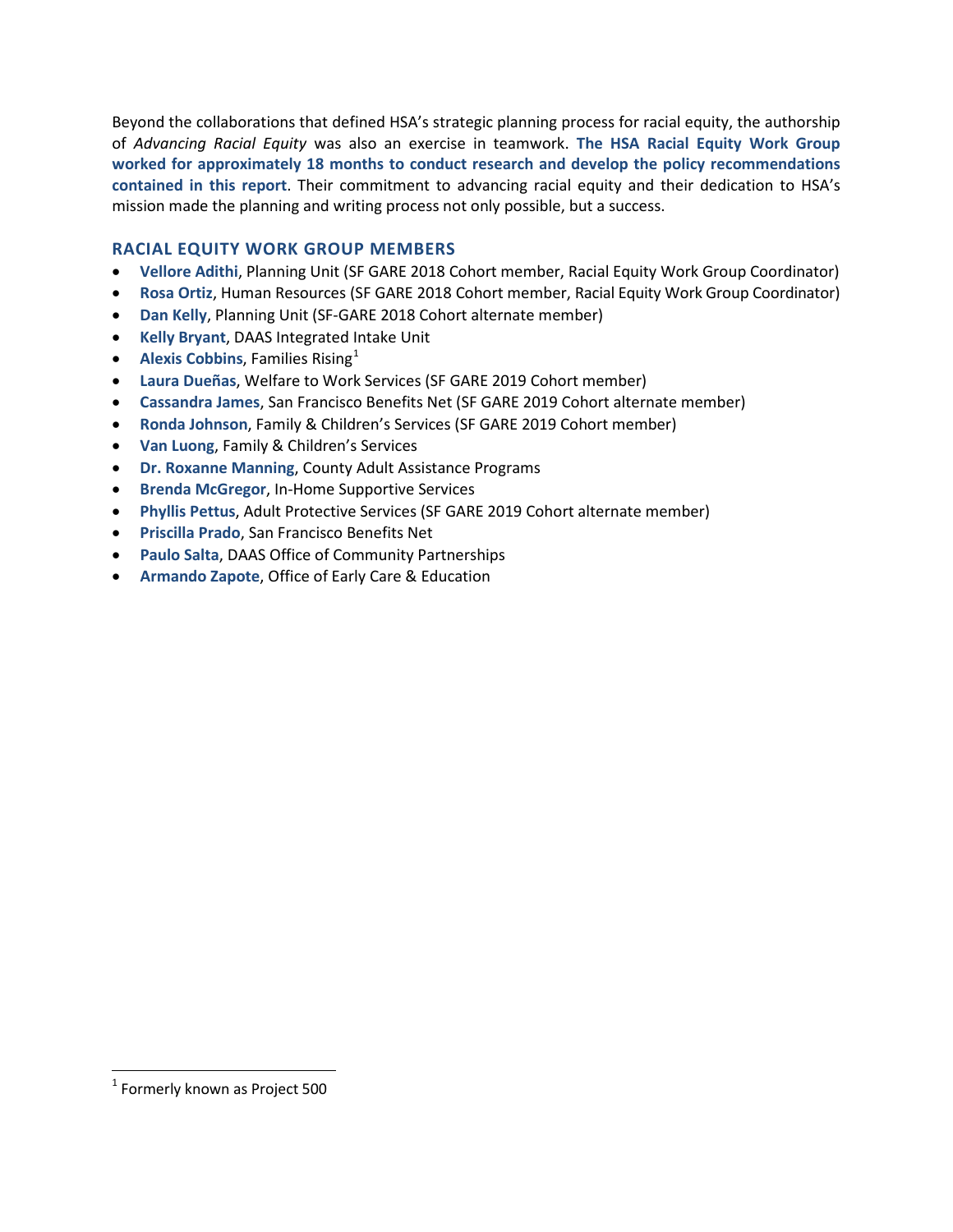# **CONTENTS**

| Application & Hiring Trends Case Study: HSA Senior Eligiblity Workers (2905) 12              |
|----------------------------------------------------------------------------------------------|
|                                                                                              |
| Strategy 1: Perform Active Recruitment in Underrepresented Communities of Color 24           |
|                                                                                              |
|                                                                                              |
|                                                                                              |
|                                                                                              |
|                                                                                              |
|                                                                                              |
| Strategy 1: Demonstrate Leadership Commitment to Promoting a Culture of Racial Equity  46    |
| Strategy 2: Foster Staff Capacity to Operationalize Racial Equity in Professional Practice50 |
| Strategy 3: Sustain an Explicit and Ongoing Commitment to Advancing Racial Equity 52         |
|                                                                                              |
|                                                                                              |
|                                                                                              |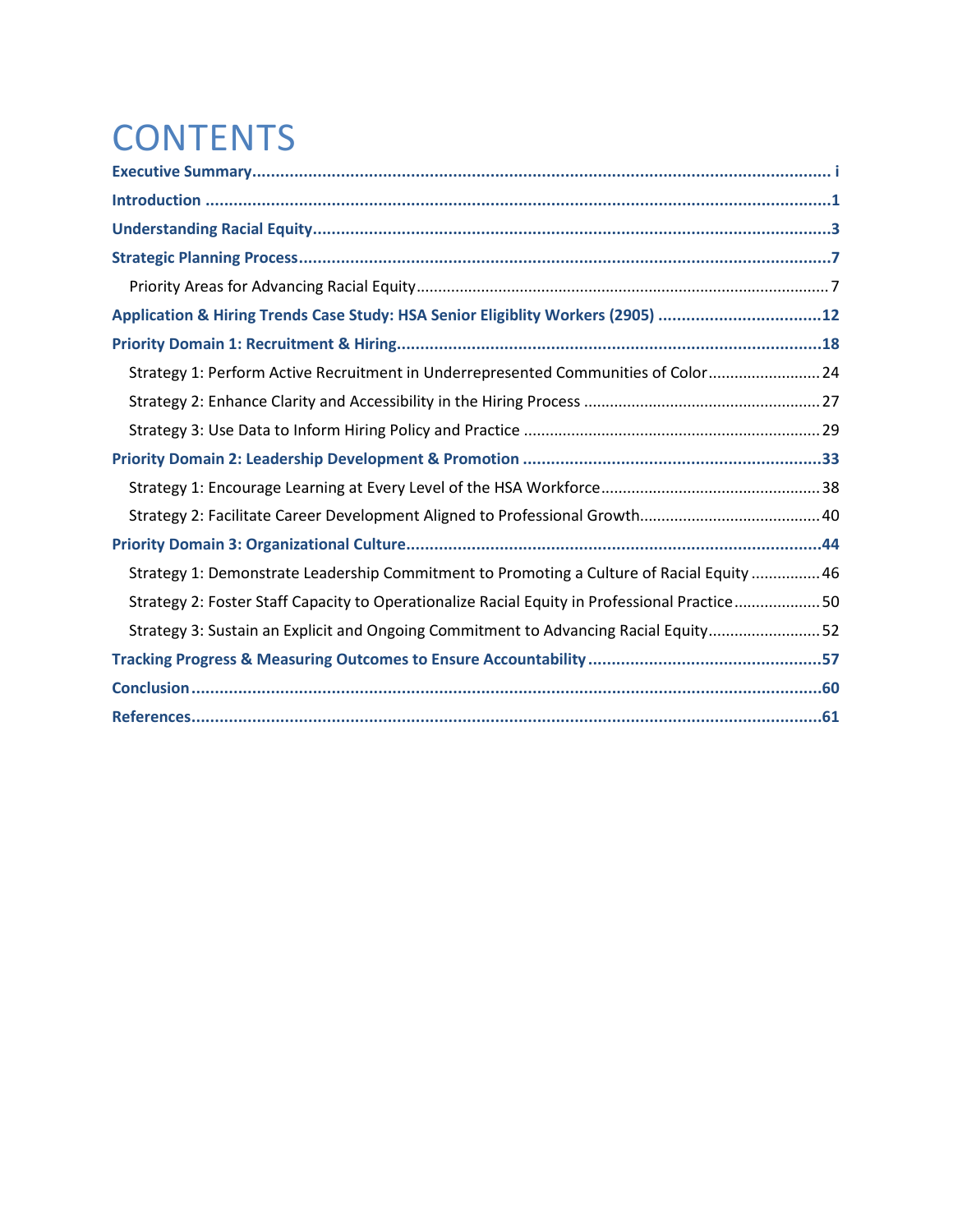# <span id="page-6-0"></span>EXECUTIVE SUMMARY

**In San Francisco and nationally, profound racial inequities are evident in measures of well-being across every dimension of people's lives**, ranging from education to health to criminal justice to housing to employment and economic security. These racial inequities are complex, pervasive, and deeply entrenched in our community, arising from historical legacies of explicit racial discrimination and sustained by institutions and structures that repeat these patterns of exclusion even today. Notably, government at the local, regional, state, and federal levels has played a central role in shaping these racially inequitable outcomes.

Recognizing the importance of forging a new role for government, **the San Francisco Human Services Agency (HSA) has partnered with the Government Alliance on Race and Equity (GARE)**, a national network of local and regional governments working to advance racial equity. This work has begun at a unique and critical time in San Francisco's history, as the City wrestles with the growth of economic inequity among its residents and its effects, most particularly widespread gentrification and the displacement of African-Americans from the City's historically Black enclaves.

As a social services agency whose mission is to promote the well-being and economic security of San Francisco's diverse residents, **HSA is uniquely poised to address issues of racial inequity and make a positive impact on individuals, families, and communities who call the City home**. Comprised of the Department of Human Services, the Department of Aging and Adult Services, and the Office of Early Care and Education, HSA has tremendous reach: the Agency's 2,200 employees and 170 community partners serve over one in four San Franciscans—

## HUMAN SERVICES **AGENCY** VISION

San Francisco is a diverse community whose children, youth, families, adults, and older adults are safe, economically secure, and thriving.

most of whom are low-income—across nine major sites throughout the City. Through its partnership with GARE, **HSA seeks to contribute to a collective, long-term effort by this nationwide government network to eliminate race-based outcome gaps so that race does not predict a person's success, while also improving outcomes for people of all racial and ethnic backgrounds**.

In 2018, HSA took a major step toward advancing and institutionalizing racial equity: **it began a strategic planning process to examine current conditions at the Agency and identify strategies for advancing racial equity and improve outcomes for all**. Committed to staff representation and engagement in the planning process, **HSA convened a staff Racial Equity Work Group (REWG) to support the development of recommendations for advancing racial equity at the Agency**. The Work Group was made up of employees representing diverse personal identities, a mix of professional roles across HSA programs, and a cross-section of the Agency management hierarchy.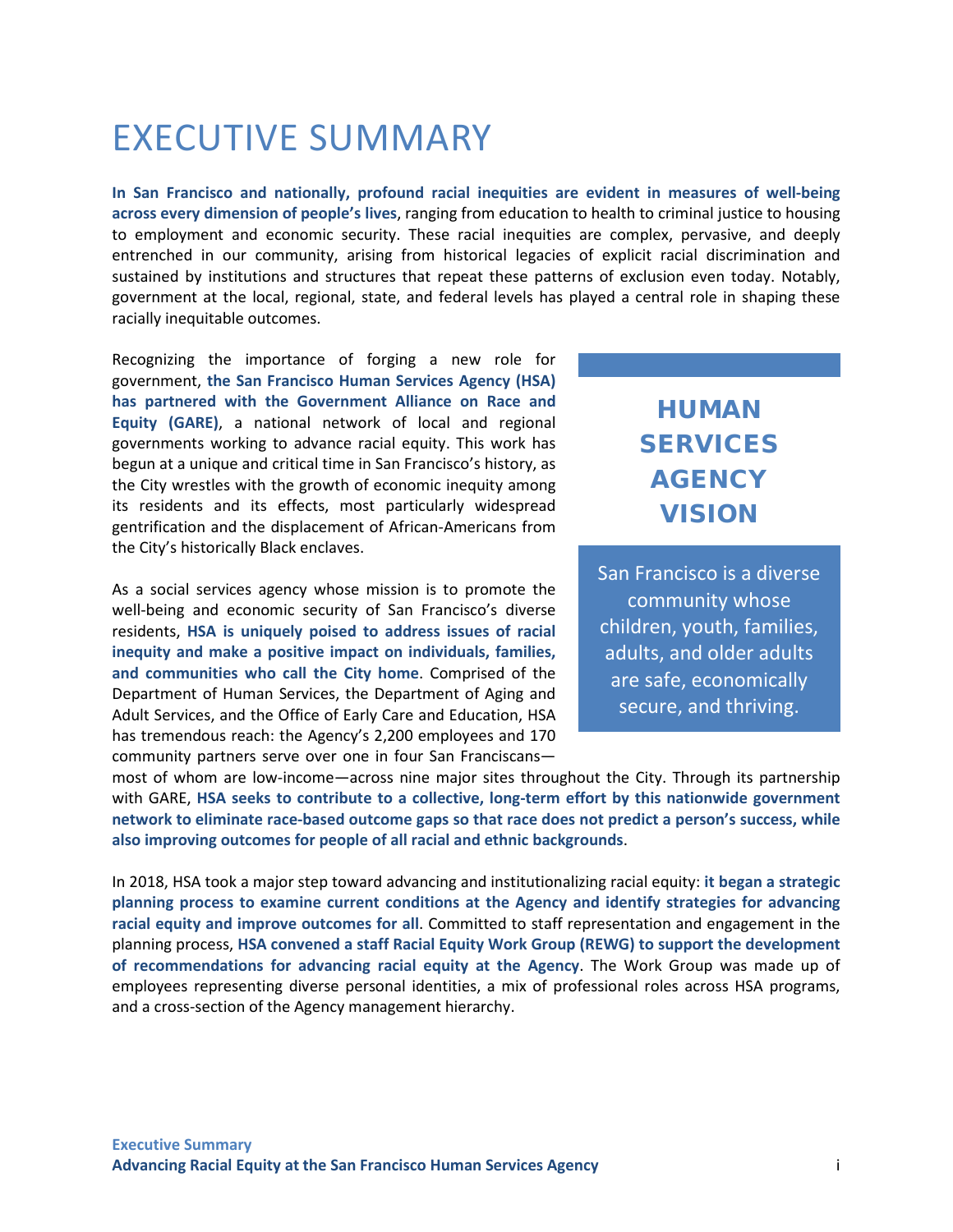The planning process led by the Racial Equity Work Group was supported by both quantitative and qualitative research to better inform the recommendations that appear in *Advancing Racial Equity at the SF Human Services Agency*. Major research elements that support the findings in this report include:

- **A literature review** of scholarly and industry research on best practices for advancing racial equity, particularly in the public sector;
- **Staff focus groups and stakeholder interviews** conducted with over 70 members of the HSA staff at all levels of the Agency, including frontline staff, analysts, supervisors, and managers, as well as with HSA's organized labor partners; and
- **A quantitative case study** of hiring trends among applicants for HSA's Senior Eligibility Worker role (sometimes referred to by its corresponding job class, 2905), which examined the extent to which racial disparities occur during the Agency hiring process and identified factors that may explain these racial differences in outcomes. *(Summary included in this report)*.

**The HSA Racial Equity Work Group decided to focus its initial discovery on challenges and opportunities internal to the Agency's culture and operations, as opposed to focusing on direct client services. The Work Group recommends broad strategies and specific actions to advance racial equity in three key domains: (1) recruitment and hiring, (2) leadership development and promotion, and (3) organizational culture**. These strategies and recommendations are summarized in the table below.

|                | <b>Domain 1: Recruitment &amp; Hiring</b>          |                                                                                                                                                                          |  |  |  |
|----------------|----------------------------------------------------|--------------------------------------------------------------------------------------------------------------------------------------------------------------------------|--|--|--|
|                | Goal                                               | Employ diverse staff who reflect the racial and ethnic backgrounds of<br>HSA clients, across all Agency departments and programs                                         |  |  |  |
|                | <b>Strategy</b>                                    | <b>Recommended Action</b>                                                                                                                                                |  |  |  |
| 1.             | <b>Perform active</b><br>recruitment in            | Cultivate recruiting relationships with educational institutions and<br>А.<br>professional associations primarily serving people of color                                |  |  |  |
|                | underrepresented<br>communities of color           | Advertise job opportunities on select community job boards, with<br>В.<br>community-based partner agencies, and in newsletters primarily<br>serving job seekers of color |  |  |  |
| 2.             | <b>Enhance clarity and</b><br>accessibility in the | Improve the accessibility and user-friendliness of job<br>А.<br>announcements                                                                                            |  |  |  |
| hiring process |                                                    | Adopt tools for job seekers to track the progress of their application<br>B.                                                                                             |  |  |  |
| 3.             | Use data to inform<br>hiring policy and            | Conduct a gap analysis of the hiring process<br>А.                                                                                                                       |  |  |  |
|                | practice                                           | Perform longitudinal analyses of hiring outcomes by race/ethnicity<br>В.                                                                                                 |  |  |  |
|                |                                                    | Continue participation in the Citywide HR Data Quality Work Group<br>C.                                                                                                  |  |  |  |

#### **Summary of Recommended Racial Equity Strategies and Actions by Domain**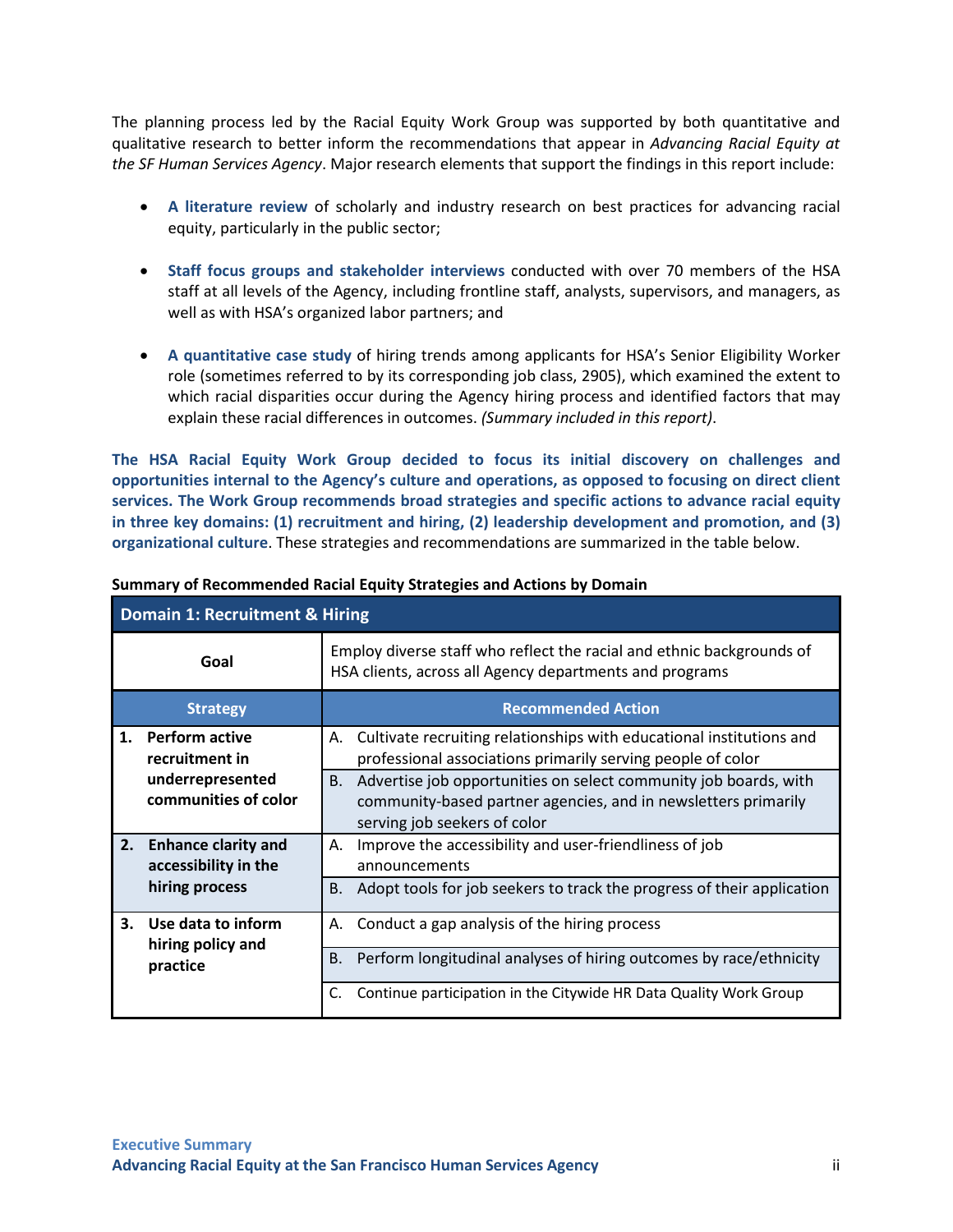### **Summary of Recommended Racial Equity Strategies and Actions by Domain (continued)**

|                                                                                        | <b>Domain 2: Leadership Development &amp; Promotion</b>     |                                                                                                                                            |  |  |
|----------------------------------------------------------------------------------------|-------------------------------------------------------------|--------------------------------------------------------------------------------------------------------------------------------------------|--|--|
|                                                                                        | Goal                                                        | Employ diverse staff who reflect the racial and ethnic backgrounds of<br>HSA clients, across all levels of the Agency leadership hierarchy |  |  |
|                                                                                        | <b>Strategy</b>                                             | <b>Recommended Action</b>                                                                                                                  |  |  |
| 1. Encourage learning at<br>every level of the HSA<br>workforce                        | Promote existing opportunities for skills development<br>А. |                                                                                                                                            |  |  |
|                                                                                        |                                                             | Adopt a Learning Management System to track training and<br>В.<br>professional education by race/ethnicity                                 |  |  |
|                                                                                        |                                                             | Create a mentoring program<br>C.                                                                                                           |  |  |
| 2. Facilitate career<br>development aligned<br>opportunities<br>to professional growth |                                                             | A. Create a career planning guide highlighting advancement                                                                                 |  |  |
|                                                                                        |                                                             | B. Use competency models & success roadmaps Agency-wide                                                                                    |  |  |
|                                                                                        |                                                             | Conduct annual performance reviews in a consistent and timely<br>manner                                                                    |  |  |

|                                                                                                      | <b>Domain 3: Organizational Culture</b>       |                                                                                                                                                                             |  |  |  |
|------------------------------------------------------------------------------------------------------|-----------------------------------------------|-----------------------------------------------------------------------------------------------------------------------------------------------------------------------------|--|--|--|
|                                                                                                      | Goal                                          | Cultivate a workplace environment in which HSA employees of all racial<br>and ethnic backgrounds feel respected, valued, and supported to carry<br>out the Agency's mission |  |  |  |
|                                                                                                      | <b>Strategy</b>                               | <b>Recommended Action</b>                                                                                                                                                   |  |  |  |
| 1.                                                                                                   | Demonstrate<br>leadership                     | Adopt racial equity as a core value of HSA's mission and vision<br>Α.                                                                                                       |  |  |  |
|                                                                                                      | commitment to<br>promoting a culture of       | B.<br>Provide HSA leadership with introductory and ongoing racial equity<br>training                                                                                        |  |  |  |
|                                                                                                      | racial equity                                 | C.<br>Establish an Office of Diversity, Equity, and Inclusion                                                                                                               |  |  |  |
|                                                                                                      |                                               | Use the GARE Racial Equity Tool to support review of HSA policies<br>D.                                                                                                     |  |  |  |
| 2.<br><b>Foster staff capacity to</b><br>operationalize racial<br>equity in professional<br>practice |                                               | Provide HSA staff with introductory and ongoing racial equity<br>А.<br>training                                                                                             |  |  |  |
|                                                                                                      |                                               | Develop an internal communications strategy to normalize racial<br>В.<br>equity frameworks                                                                                  |  |  |  |
|                                                                                                      |                                               | C.<br>Design a racial equity brown bag series and curriculum                                                                                                                |  |  |  |
| 3.                                                                                                   | Sustain an explicit and<br>ongoing commitment | Incorporate racial equity into existing high-level policy development<br>А.<br>and strategic planning processes at HSA                                                      |  |  |  |
| to advancing racial<br>equity                                                                        |                                               | Conduct staffing analysis at the division and program level<br><b>B.</b>                                                                                                    |  |  |  |
|                                                                                                      |                                               | Convene a standing Racial Equity Work Group to facilitate policy<br>C.<br>development and implementation                                                                    |  |  |  |
|                                                                                                      |                                               | Issue a resolution to advance racial equity before the Agency's<br>D.<br>department commissions and advisory boards                                                         |  |  |  |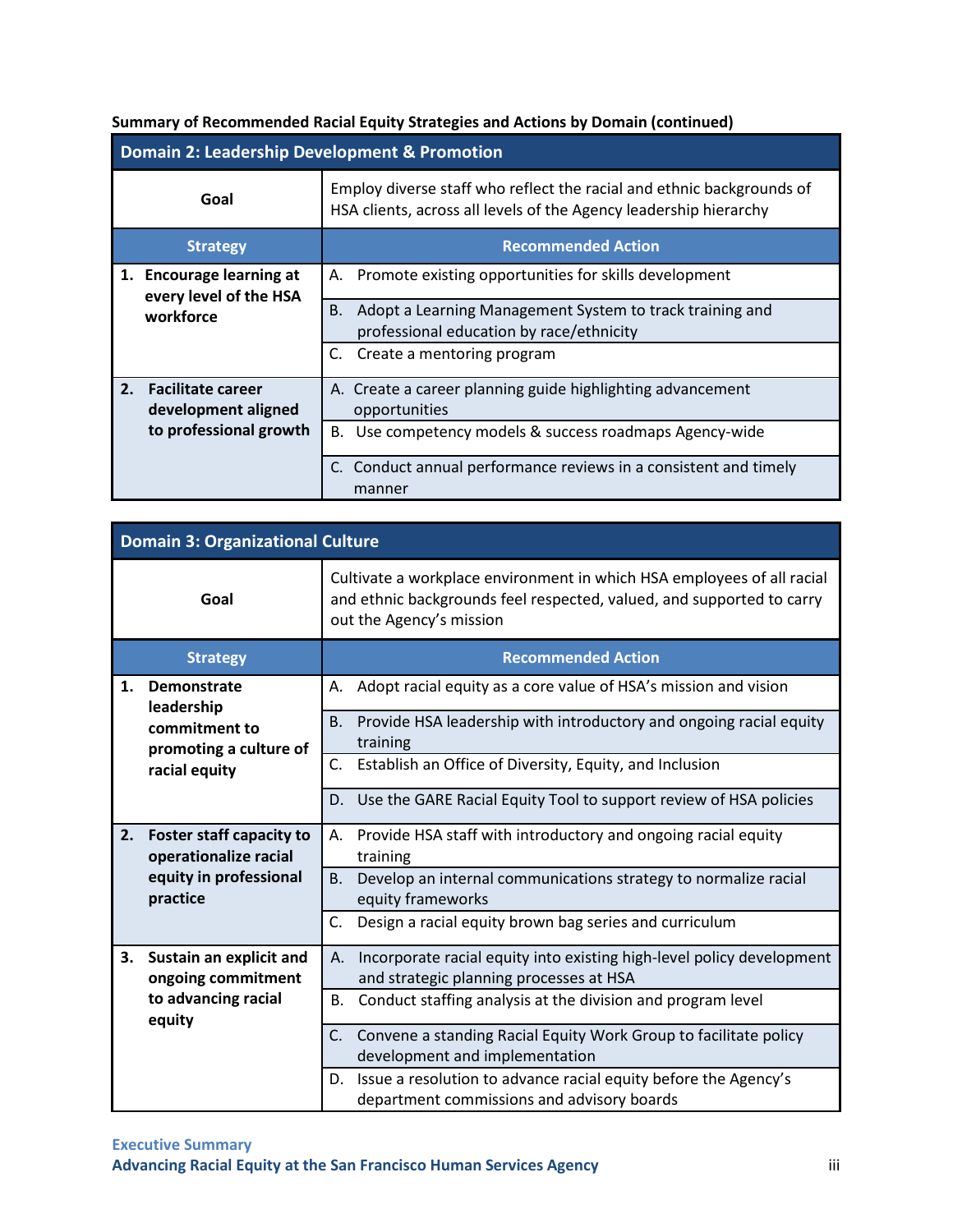**The development of this report is the first step in a long-term, ongoing, and iterative process for improving Agency conditions and client outcomes with respect to racial equity**. This report contains strategies and actionable recommendations for HSA to carry out over the next several years as we seek in this first phase of the work to close race-based outcome gaps in hiring, promotion, and workplace inclusion. Ultimately, HSA's goal is to be a leader and partner among the City's many agencies, working together to eliminate racial inequities among low-income San Franciscans by addressing any disparities in the way our policies, practices, and services impact our clients. The recommendations described in this report represent an important starting point for normalizing conversations about race and racial equity at HSA, and for operationalizing racial equity frameworks in our day-to-day professional practice. They provide us with a path forward to act with urgency and intention to eliminate racial inequities in San Francisco, for our clients and our workforce, alike.

Ultimately, in partnership with other City agencies, our community partners, and the clients we serve, **we can begin to transform the conditions in which we live so that San Franciscans of all racial and ethnic backgrounds can achieve well-being and economic security**.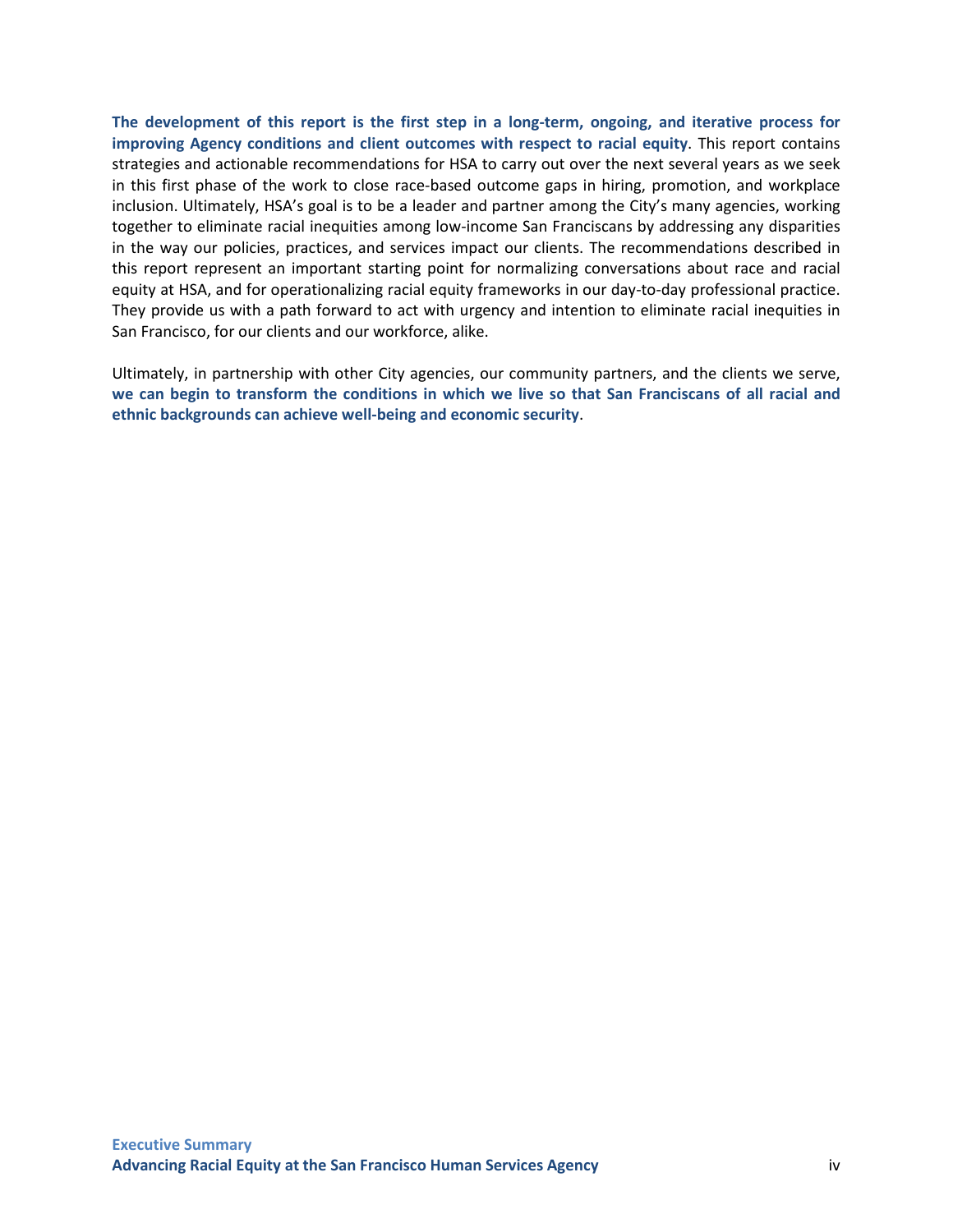# <span id="page-10-0"></span>INTRODUCTION

**In San Francisco and nationally, profound racial inequities are evident in measures of well-being across every dimension of people's lives**, ranging from education to health to criminal justice to housing to employment and economic security. The current racial inequities that pervade our communities stem from historical legacies of explicit racial discrimination, and are sustained by institutions and structures that repeat these patterns of exclusion even today. In particular, **government at the local, regional, state, and federal levels has played a central role in shaping these outcomes**. Historically, discriminatory laws, policies, and practices "created a racial hierarchy and determined based on race who benefits and who is burdened."<sup>[2,](#page-10-1) [i](#page-71-0)</sup> And although this explicit brand of institutional racism was made illegal following the 1960s Civil Rights movement, the colorblind approaches to policymaking that have taken its place leave much to be desired. Due in part to pervasive implicit biases, present day governmental policy and practice often replicate the same racially inequitable outcomes that existed before—albeit in less direct or readily-identifiable ways.<sup>[3](#page-10-2)</sup>

**The San Francisco Human Services Agency (HSA)** entered into a partnership with the **Government Alliance on Race and Equity (GARE)** in 2018, recognizing the importance of forging a new role for government: to proactively advance racial equity in our community. As a social services agency whose mission is to promote the well-being and economic security of San Francisco's diverse residents, HSA is uniquely poised to address issues of inequity and make a positive impact on individuals, families, and communities who call the City home. Working within GARE's network of local and regional governments, **HSA seeks to eliminate race-based outcome gaps so that race does not predict one's success, while also improving outcomes for people of all racial and ethnic backgrounds**.

HSA is one of over 15 City agencies, led by the **Human Rights Commission (HRC)**, who have partnered with GARE to ensure San Francisco is a diverse, equitable, and inclusive city. Developing a network of government agencies focusing on racial equity is critically important to improving outcomes in

<span id="page-10-1"></span><sup>&</sup>lt;sup>2</sup> Notable examples of explicitly racially discriminatory policies include historic definitions of citizenship, voting, and property rights that extended only to white Americans; exclusionary policies that barred students of color from attending institutions of higher education; and redlining practices that made it virtually impossible for people of color to become homeowners and accumulate wealth to pass onto future generations.

<span id="page-10-2"></span> $3$  Many policies that are ostensibly race-neutral nevertheless produce racial disparities, often inadvertently or unintentionally. For instance, public school funding formulas tied to local property values systematically disadvantage students of color living in urban areas, where both historical segregationist policies and contemporary *de facto* segregation has concentrated poverty in communities of color. As a result of lower average property values in these neighborhoods, schools serving primarily students of color tend to receive less funding than their whiter, more well-to-do counterparts. The effects of this comparatively lower level of funding are felt deeply by students enrolled in these schools, where they are likelier to have larger class sizes and greater faculty turnover, less access to technological and other resources like school nurses and college counselors, less rigorous and student-centered curricula, etc. These conditions in turn contribute to racially inequitable outcomes with respect to high school graduation rates, enrollment at institutions of higher education, and lifetime earnings. Simply put, while public school funding formulas are not explicitly tied to race, they nevertheless produce racially differential impacts with profound implications for the life outcomes of individuals and communities of color.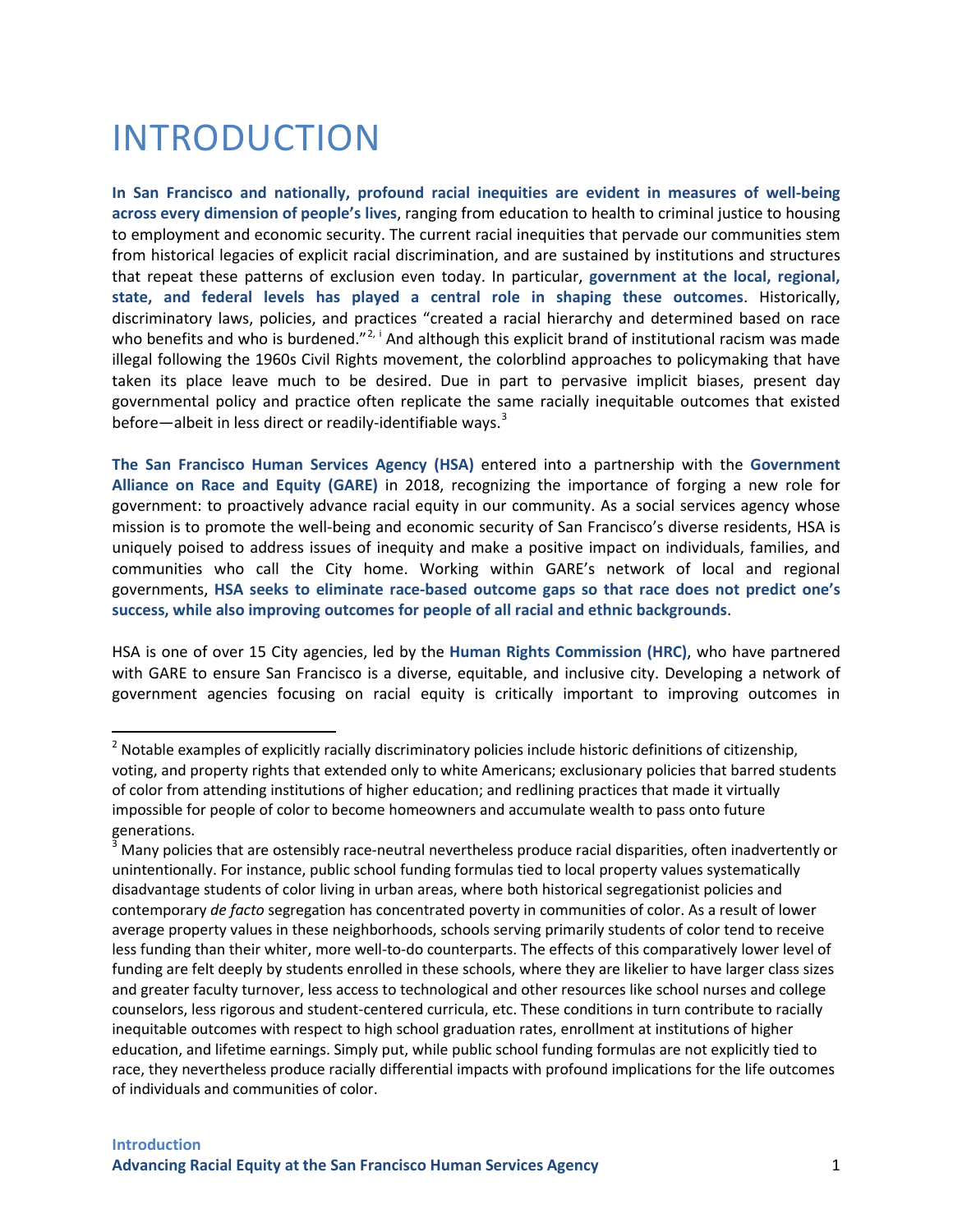communities of color. GARE seeks to work with HSA and other City agencies to establish appropriate benchmarks and implement strategies that lift up all populations, moving beyond just focusing on disparities. **Over time, this partnership will help equip HSA staff with the knowledge and resources we need to apply a racial equity framework to policy, practice, program, and budget decisions, thereby promoting better outcomes for the individuals, families, and communities we serve**.

This report, and the strategic planning process that HSA undertook to develop the recommendations it contains, represent an important step to advancing and institutionalizing racial equity at the Agency. The analysis and recommendations that make up the core of the report focus on internal operations at the Agency, addressing topics such as hiring, professional development and advancement, and organizational culture. As we embark on this systematic and intentional approach to racial equity, it is crucial that we staff HSA to reflect the diversity of our clients and build our capacity to adequately address the racially inequitable outcomes they may experience. A focus on internal operations allows us to do just that: we can ensure that HSA is a workplace characterized by racial equity, and that equity frameworks are woven into the very fabric of our social service practice, thereby enabling us to eliminate racial inequities over time among the low-income San Franciscans we serve. **Ultimately, this planning process provides HSA a meaningful and transparent opportunity to assess our strengths and areas for growth as an agency, to identify our role in advancing racial equity, and to commit to transformative change that will improve outcomes for all**.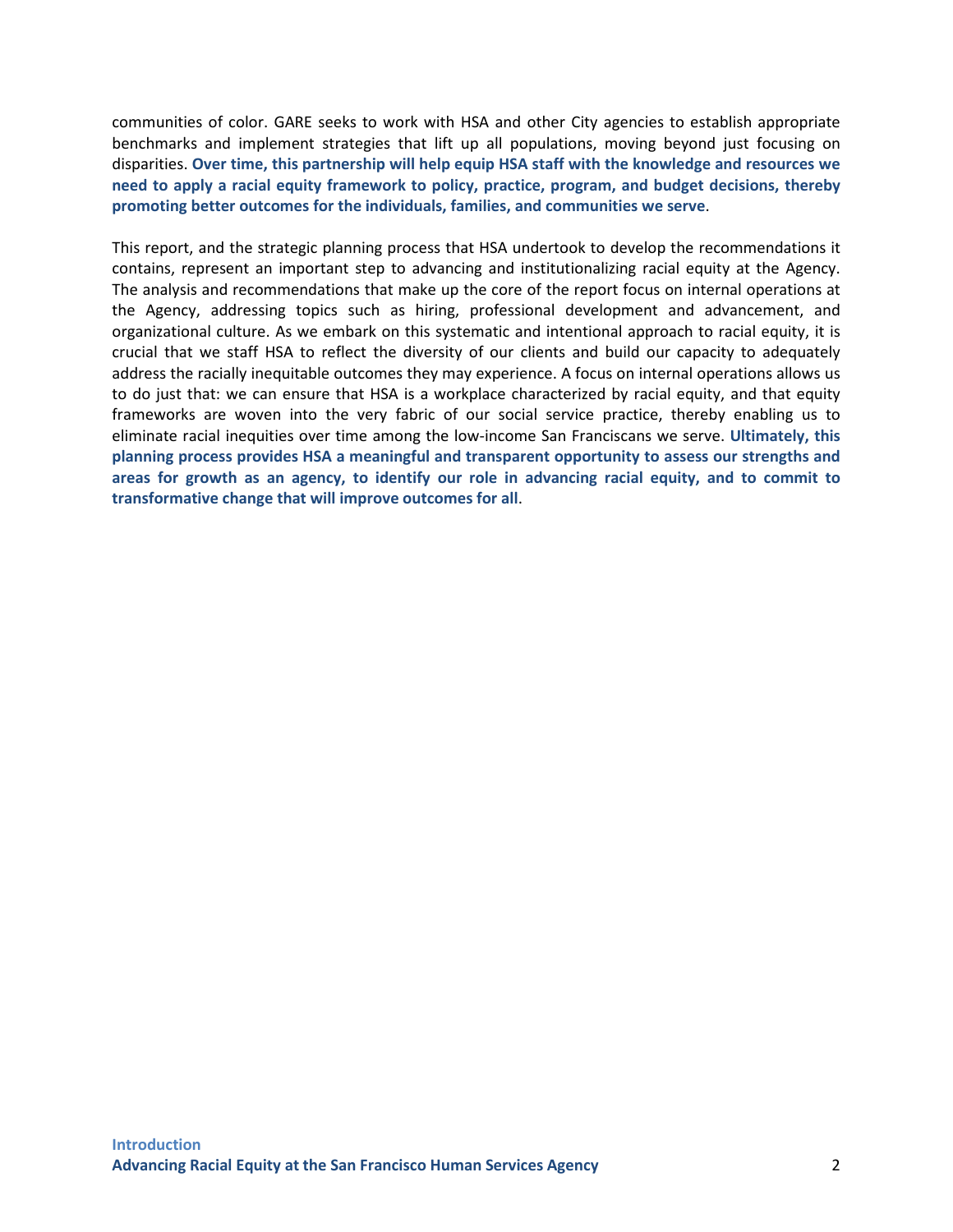# <span id="page-12-0"></span>UNDERSTANDING RACIAL EQUITY

Issues of race, racial inequity, and racism are complex. For many people, regardless of their racial or ethnic background, these topics can be fraught—complicated by experiences of racial trauma, feelings of guilt or anxiety associated with one's racial privilege, and the challenges of confronting our culpability for shaping racial outcomes in our communities. Moreover, HSA's diverse stakeholders bring a wide variety of perspectives, lived experiences, and professional expertise to the Agency's ongoing conversations about race and racial equity. **This section provides a high-level overview of the racial equity framework, enabling us to operate from a place of shared understanding and thereby facilitate these essential conversations**.

### **FOUNDATIONAL DEFINITIONS AND CONCEPTS[ii](#page-71-1)**

Bias and racism are related concepts, and both play a role in producing conditions of racial inequity.

**Bias** is prejudice toward one group and its members relative to another group. Bias may appear in more than one form: it may operate consciously and be expressed in direct terms (known as **explicit bias**); or it may operate at a subconscious level, often unknown to the people who hold this bias, and emerge in indirect ways (known as **implicit bias**). While expressions of explicit bias have generally declined over the past half-century in formal, institutional settings as well as more informally, reflected in societal attitudes at large, implicit bias has been shown to be persistent and widespread.<sup>III</sup> Given their subconscious nature, implicit biases can be difficult to pinpoint and connect to our actions, but they can be mitigated through greater personal awareness and intuitional checks their impacts.<sup>[iv](#page-71-3)</sup> It is important to be aware of our biases because when we act on them, we may engage in discriminatory behaviors and create negative outcomes for particular populations.

**Racism** arises from people's racial biases, and takes three interconnected forms: individual, institutional, and structural racism.

- **Individual racism** refers to bigotry or discrimination by an individual based on race. It may find expression interpersonally, such as when a business owner refuses to serve a person based on their race, or appear in the internalized context of someone's personally held beliefs.
- **Institutional racism** refers to the policies, practices, and procedures—at an institutional or organizational level—that work better for white people than for people of color and thereby produce racially inequitable outcomes. While explicitly discriminatory laws, policies, and practices were made illegal during and after the Civil Rights Movement, racism continues to manifest in less overt ways throughout institutions such as schools, business, and government agencies, often unintentionally or inad[v](#page-71-4)ertently.<sup>Y</sup> For instance, public school funding formulas tied to local property values systematically disadvantage students of color living in urban areas, where *de facto* segregation has concentrated poverty in communities of color; as a result of lower average property values in these neighborhoods, schools serving primarily students of color tend to receive less funding than their whiter, more well-to-do counterparts.
- **Structural racism** encompasses the history and current reality of institutional racism across all institutions, combining to create a system that negatively impacts people and communities of color. Racism at the structural level reflects racial bias across interlocking institutions and society at large—including our history, culture, and ideology, as well as policy—and the ways in which these biases produce cumulative, compounding, and systematic inequities that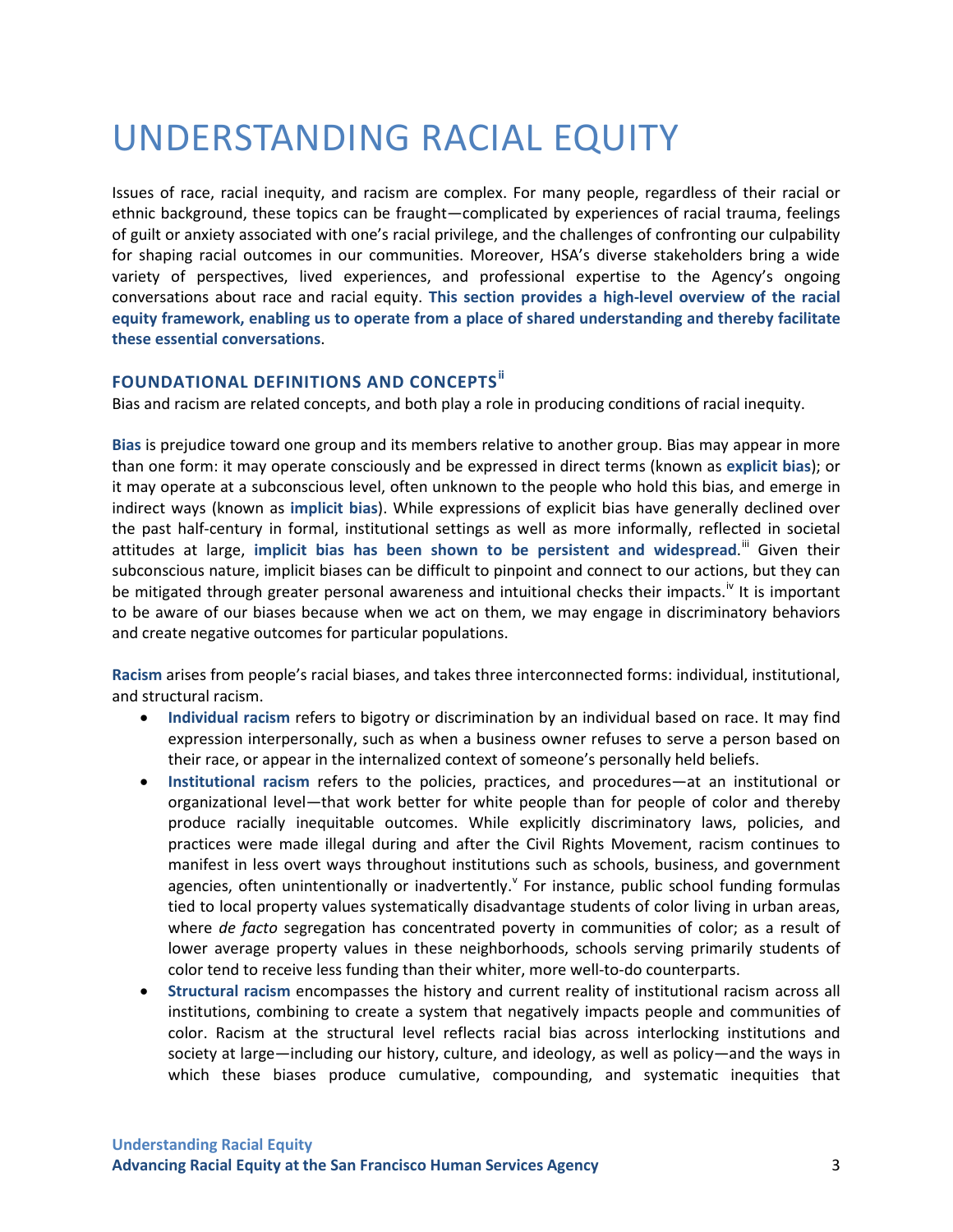disadvantage people of color (particularly African American and Indigenous communities) and advantage white people.

#### **Racism at the Individual, Institutional, and Structural Level: An Example in the Housing Context**

| Individual           | An individual property manager doesn't rent to people of a certain race.                                                                                                                                                                                                                                                                                                                                                                                                                                                                                                                                                                                                                                                                            |  |  |
|----------------------|-----------------------------------------------------------------------------------------------------------------------------------------------------------------------------------------------------------------------------------------------------------------------------------------------------------------------------------------------------------------------------------------------------------------------------------------------------------------------------------------------------------------------------------------------------------------------------------------------------------------------------------------------------------------------------------------------------------------------------------------------------|--|--|
| <b>Institutional</b> | A property management company uses credit reports and criminal background checks<br>as part of a person's rental application. Due to structural conditions under which<br>people of color experience disproportionately high rates of poverty and contact with<br>the criminal justice system relative to their white peers (see below), this policy has a<br>differential racial impact on otherwise similar applicants. Prospective tenants of color<br>face a systematic disadvantage; the company rents at disproportionately high rates to<br>white tenants.                                                                                                                                                                                   |  |  |
| <b>Structural</b>    | Set against a historical backdrop of explicit discrimination in housing, finance, and<br>justice that have shaped their outcomes, communities of color experience higher<br>rates of poverty, displacement, and incarceration than their white peers. Even today,<br>predatory lending practices and high levels of policing are pervasive in marginalized<br>communities, and pose systematic, interlocking, and ongoing barriers to people of<br>color for building good credit and for avoiding criminal justice involvement. These<br>past and present conditions contribute to racial disparities in housing, which in turn<br>feed disparate racial outcomes in education, health, economic stability, and still other<br>dimensions of life. |  |  |



**The racial equity framework represents a conceptual shift** away from how most government agencies have treated issues of race since the Civil Rights Era. Historically, the approach has been organized around the principle of *equality*, which is about sameness, and focuses on inputs—in other words, providing the same service to everybody in the same way. The equality framework can be thought of as a "one-size-fits-all" approach that provides the same resources to everyone, and does not account for a person's current conditions

or whether the outcomes across indi[vi](#page-71-5)duals or groups remain unequal.<sup>vi</sup>

By contrast, **racial** *equity* **is about fairness, and focuses on customizing service levels to meet distinct needs that emerge across racial/ethnic groups.** Racial equity centers on equalizing the outcomes that people of different racial backgrounds experience, understanding that not all groups start at the same place. Under a racial equity lens, government agencies must examine how outcomes may vary by race/ethnicity among the populations they serve. Such analysis helps them to understand if their programs and services are having the desired impact on all of the racial or ethnic groups that make up their communities, and if their services are meeting the varied needs of these populations. **This conceptual shift from equality to equity emphasizes real and measurable results in the lives of people of color, and focuses on achieving transformational change at the level policies, institutions, and structures**.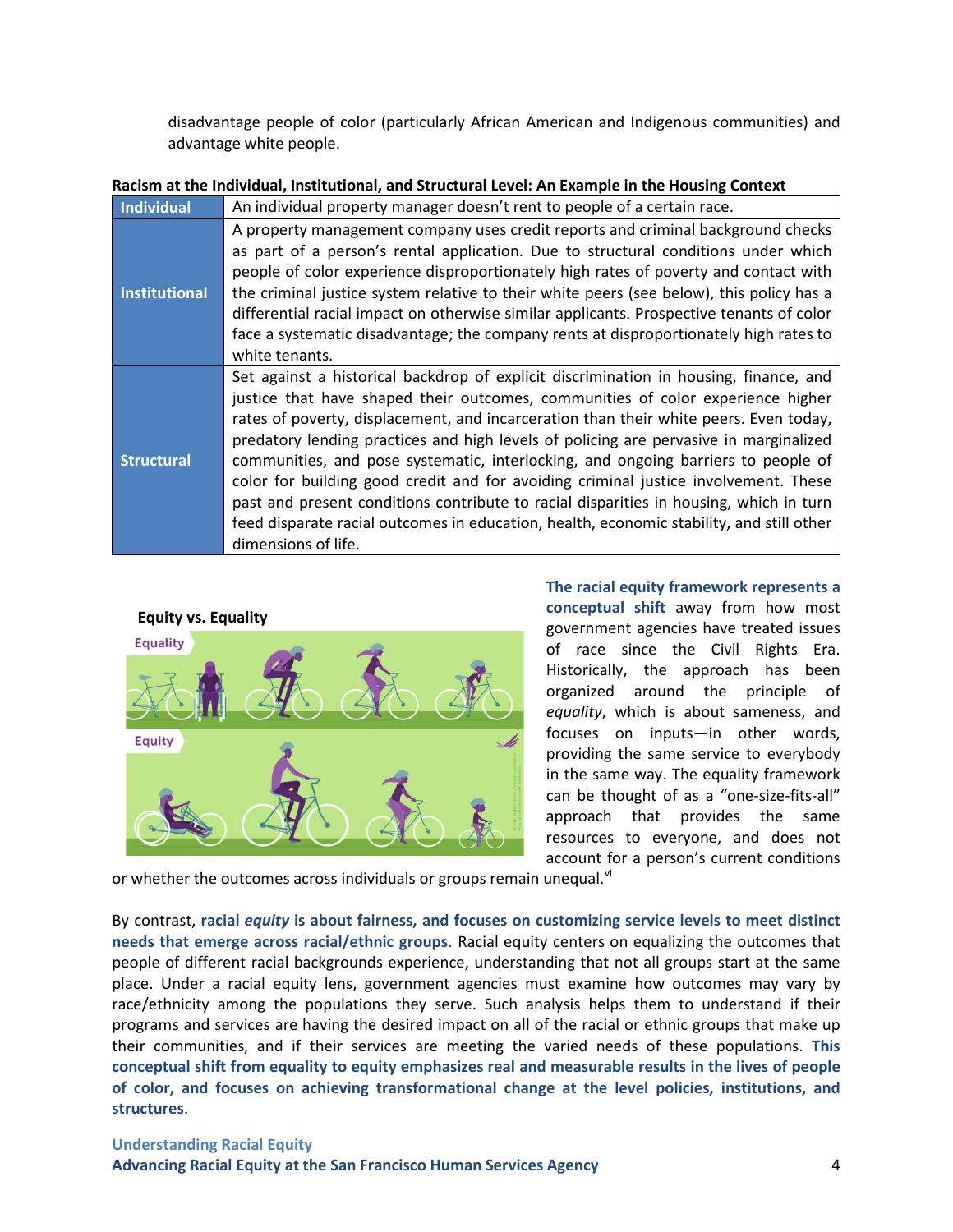Ultimately, **under racially equitable conditions, race does not predict someone's socioeconomic outcomes** (such as employment, education, health, wealth, criminal justice involvement, etc.). As organizations work toward racial equity, race-based gaps in these outcomes are eliminated. Moreover, outcomes for all groups are improved because we have successful systems and structures that work for everybody regardless of their racial/ethnic background.

#### **WORKING AT THE INSTITUTIONAL AND IMPLICIT LEVEL TO ADVANCE RACIAL EQUITY**

As a social services agency whose mission is to promote the well-being and economic security of San Francisco's diverse residents, **HSA is uniquely poised to address issues of racial inequity and make a positive impact on individuals, families, and communities who call the City home**. Comprised of the Department of Human Services, the Department of Aging and Adult Services, and the Office of Early Care and Education, HSA has tremendous reach: the Agency's 2,200 employees and 170 community partners serve over one in four San Franciscans—most of whom are low-income—across nine major sites throughout the City.

American institutions have made important strides to address racial inequity in the half-century since the Civil Rights Movement, primarily by prohibiting explicit racial discrimination in law and policy. However, racial inequities are still pervasive in communities throughout the country, due in large part to the persistence of implicit bias and institutional racism. Cognizant of the racially inequitable outcomes shaping life for San Francisco's residents of color, HSA has partnered with GARE to ensure our policies and practices actively serve to close race-based gaps in people's outcomes and improve conditions for all San Franciscans.

### **By working at the institutional and implicit level, HSA can have a profound impact not only on an individual client basis, but also on the quality of life in the San Francisco community more broadly.**  With this institutional focus, we have an opportunity to establish a sustainable practice for advancing racial equity that remains relevant over time and across our varied programs (and by extension, across

our varied clients, staff, and community partners). Most particularly, it is at this level that HSA has the chance to assess the often invisible ways in which our policies and practices may have different impacts on different racial/ethnic groups, and to offer redress through institutional mechanisms that help to counteract the discriminatory effects of individually-held implicit racial biases.

**Simply put, a systematic, institutional approach to advancing racial equity at the level of HSA's policy and programmatic decision-making is critical for an organization of our size to bring about enduring structural and cultural transformation.** By adopting considerations of racial equity as a component of best practice in social services across our diverse programmatic



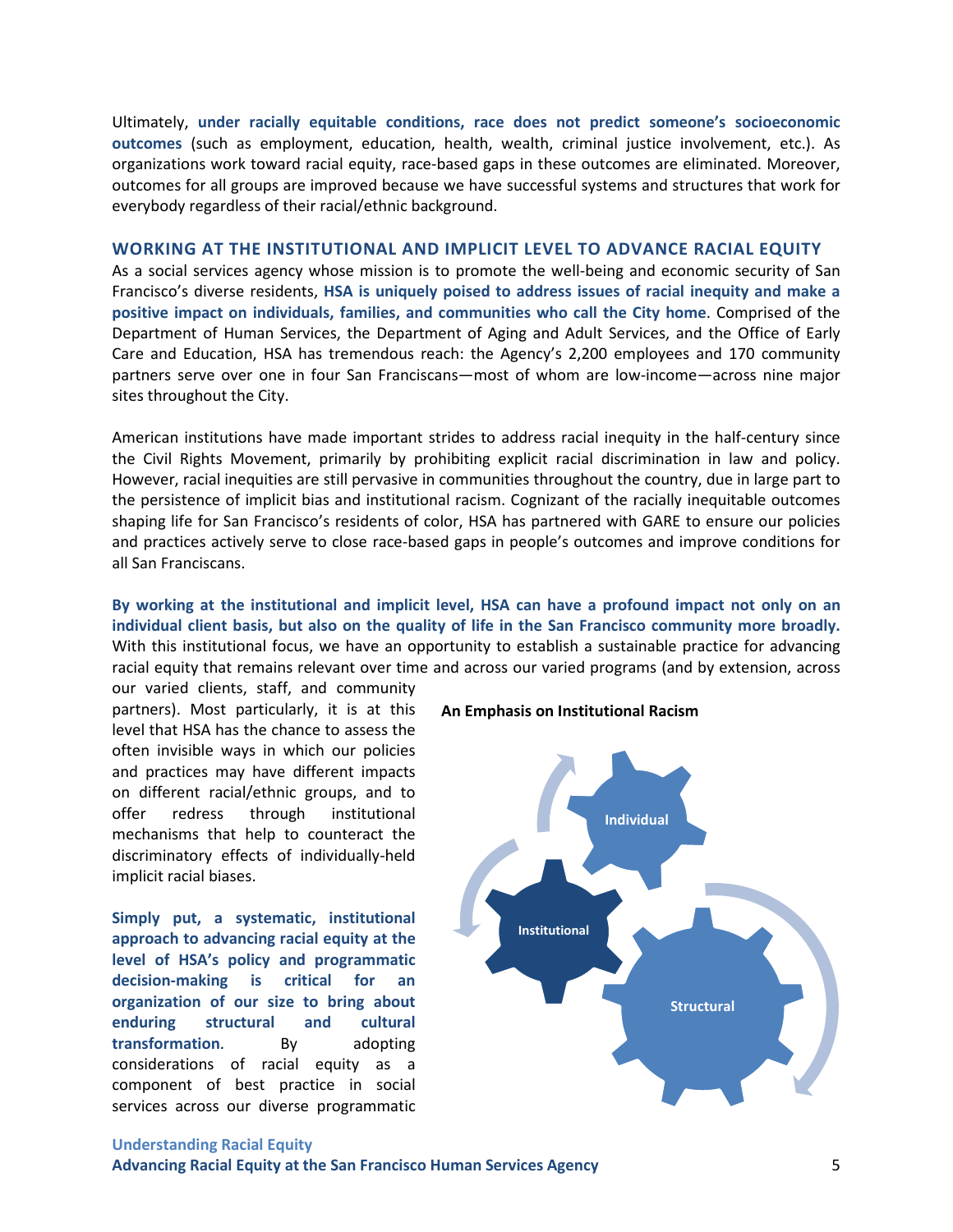contexts, we ensure that the Agency's work to advance racial equity will outlast any one advocate for these principles and that the Agency's many stakeholders share responsibility for shaping equitable outcomes in our community. Working to advance racial equity at the institutional and implicit level promotes the necessary behavioral changes that are essential to produce racially equitable outcomes at HSA. Notably, over time, this approach serves to cultivate the awareness, education, and exposure necessary for more widespread change in attitudes—which tends to follow rather than precede changes in behavior.[4](#page-15-0), [vii](#page-71-6) In other words, **to set employee engagement in motion and then maintain the Agency's momentum to advance racial equity, a focus at the institutional and implicit level is key.**

It is important to understand that, within this framework, the recommendations the HSA Racial Equity Work Group has put forward—solutions that operate at the level of HSA's policy and practice to close race-based gaps in staff outcomes and improve conditions for all—do not always have an immediately obvious connection to race. However, they function to redress the ways in which superficially race-blind policies at the Agency may produce racially differential outcomes, attentive to the structural barriers that tend to disadvantage people of color and crucially informed by the self-described experiences of people of color (such as those revealed in staff focus groups on racial equity).<sup>[5,](#page-15-1) [6](#page-15-2)</sup> These solutions **support HSA to leverage its institutional power strategically and to greatest effect, enabling the Agency not only to achieve more racially equitable outcomes among our clients over time, but also to incorporate an enduring commitment to racial equity in every facet of our operations and culture benefitting all of our stakeholders.**

Finally, it bears noting that outcomes may also vary systematically along other dimensions of identity, sometimes in connection to race: gender, income, age, ability, sexual orientation, and citizenship status, to name a few. While the racial equity framework provides us with analytical tools that may be applied in other contexts of marginalization, focus and specificity are essential to maximize the impact of our work to advance racial equity. **Acknowledging that strategies to advance racial equity may differ from those necessary to achieve equity in other areas, this report maintains an explicit focus on race and racial equity to best serve the goal of advancing racial equity at HSA.**

<span id="page-15-0"></span> $4$  Dr. Andrea Shapiro, a scholar of behavioral decision making, argues that whole-system change requires people who are powerful and vocal advocates for change ideas—in this case, an emphasis on institutionalizing racial equity at HSA—interaction between advocates and others who are apathetic about the change, and an internal work environment that supports the change process and change ideas. <sup>5</sup> The HSA Racial Equity Work Group's process for research and policy development are described in greater

<span id="page-15-2"></span><span id="page-15-1"></span>detail in the following section on the *Strategic Planning Process*.<br><sup>6</sup> The Racial Equity Work Group found it critically important to identify structural conditions that tend to disproportionately disadvantage people of color to better understand the causes of racial inequities at HSA and provide context for the recommendations contained in this report. The Work Group's solutions are designed to intervene in these conditions of relative disadvantage. While this analytical approach is based on identifying racial inequities and the reasons why people of color may experience worse outcomes than their white peers, it does *not* treat problems of inequity as endemic to communities of color or rooted in deficits among these populations. Instead, this approach emphasizes institutional responsibility for cultivating racial equity, and encourages us to consider how we might benefit from greater diversity, inclusion, and equityand therefore, the many assets people of color bring to our organization.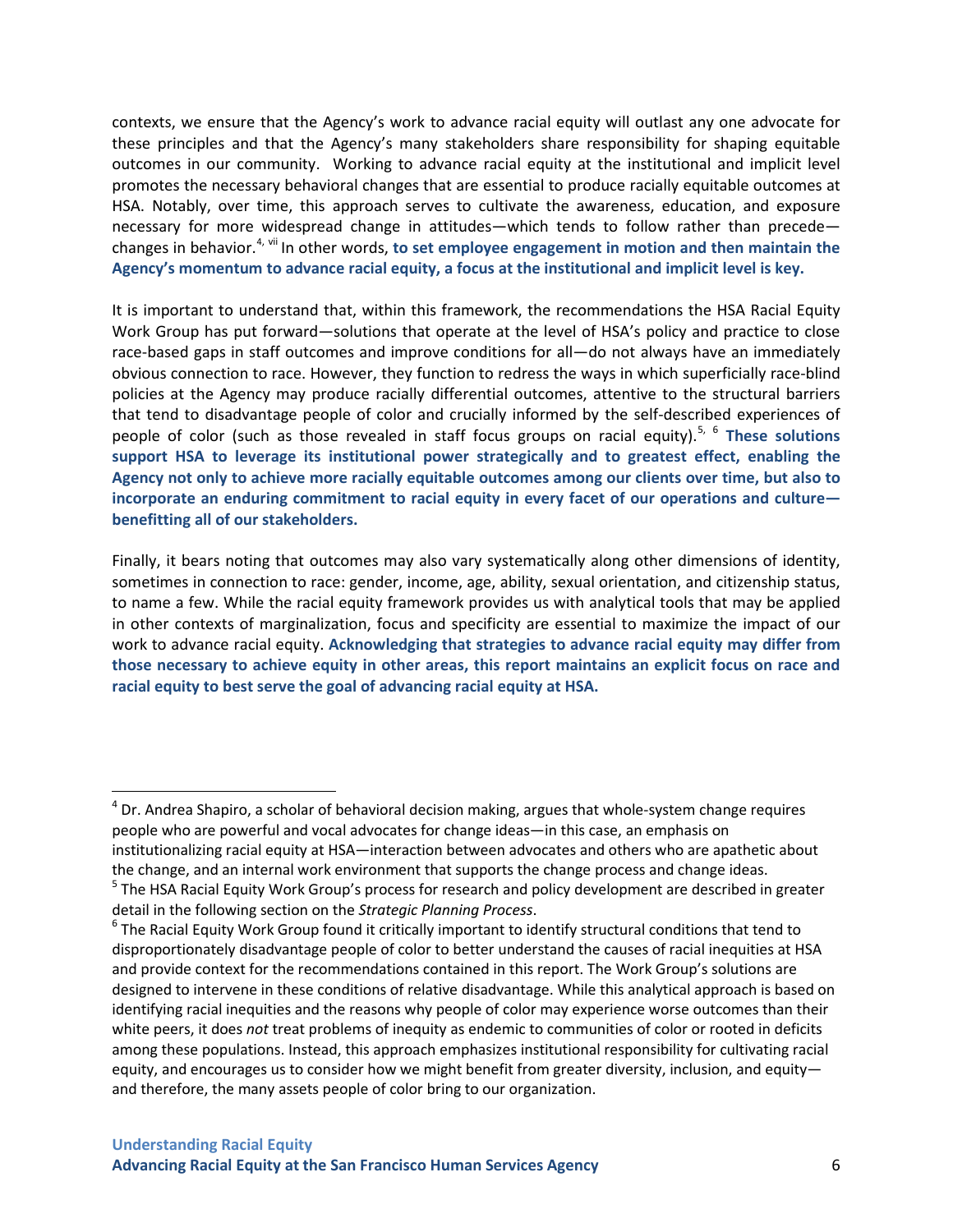# <span id="page-16-0"></span>STRATEGIC PLANNING PROCESS

**Community representation and engagement is central to success of strategic planning for racial equity, and was an organizing principle for the development of this report**. With guidance from GARE and the San Francisco HRC, HSA convened a **Racial Equity Work Group** made up of Agency staff who represent a cross-section of the major divisions at HSA and occupy varied roles and responsibilities, ranging from direct-service staff to management. This 15-member group also reflects the diversity of our staff across various personal identities including race, ethnicity, gender, age, and sexual orientation. Nominated by HSA leadership to participate in the work group to meet these representational goals, and based on additional considerations related to staff capacity, experience, and interest, the Work Group members met on a monthly basis over the past 18 months to develop the recommendations presented in this report.

The problems of racial inequity are vast in scale, and work to advance racial equity in San Francisco must necessarily be shared across City agencies and community stakeholders. Moreover, racial inequities are deeply entrenched in our culture and institutions, and will require us to work together with a sustained sense of urgency to eliminate those inequities. Recognizing that **the development of this report is just the first step in an ongoing and iterative process for improving Agency conditions and client outcomes**, the Work Group began its work by identifying a good place for HSA to start addressing issues of racial equity.

#### <span id="page-16-1"></span>**PRIORITY AREAS FOR ADVANCING RACIAL EQUITY**

Employing the GARE Agency Self-Assessment tool, a widely used rubric to support assessment of an organization's strengths and areas for growth with respect to racial equity, **the HSA Racial Equity Work Group identified three key domains in which the Agency should take action during this planning and implementation cycle**:

- **(1) Recruitment and Hiring,**
- **(2) Leadership Development and Promotion, and**
- **(3) Organizational Culture**.

It bears noting that **the Work Group's determination of priorities for this strategic planning cycle was not only informed by the assessment tool, but also reflects emerging priorities both Citywide and among HSA's leadership**. The 2018 calendar year was characterized by considerable public scrutiny of the City government's policies and practices with respect to its workforce, particularly in the areas of hiring and disciplinary action. Agency leaders throughout the City testified in multiple public hearings before the San Francisco Board of Supervisors about racial disparities in hiring, as well as in staff retention and separation from the City. The growing momentum of this ongoing public conversation prompted Mayor London Breed's office to release an Executive Directive in September 2018 affirming the City's commitment "to a diverse and inclusive City workplace, where all employees are treated with fairness, dignity, and respect," and identifying actions to be carried out by the City's Department of Human Resources (DHR) to follow through on this commitment.<sup>Viii</sup>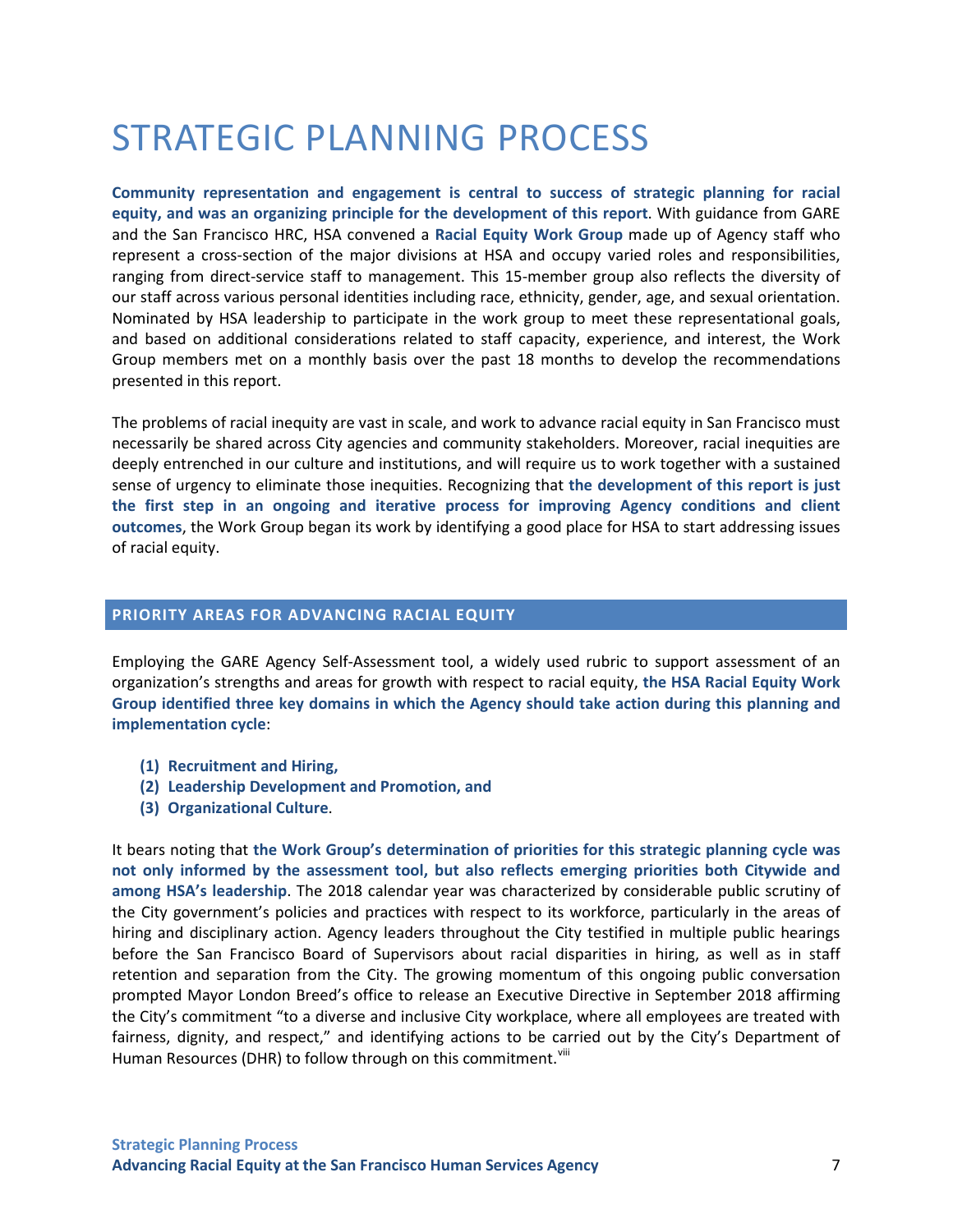At HSA, our executive leadership has long been conscious of the fact that while the Agency's staff collectively are diverse and generally reflect the racial and ethnic backgrounds of our clients, HSA management staff are considerably less so.<sup>[7](#page-17-0)</sup> In fact, this persistent trend was a key motivator for HSA's executive leadership to initiate the Agency's partnership with GARE. It is worth noting that trends in the congruity between client and staff racial/ethnic composition may vary widely by HSA division and program, particularly given the many distinct populations served by different programs at the Agency. While this report touches upon Agency-wide trends as a starting point for HSA's racial equity work, it is of critical importance to ensure that staffing at the division and program levels also reflects the racial and ethnic backgrounds of our clients, requiring program-level analysis. See *Recommendation 3B* in the *Organizational Culture* section of the report for more information on this topic. Building on the expertise of our partners in racial equity work, HSA seeks to develop strategies for workforce equity and inclusion at every level of the Agency, including among the ranks of our leadership.

These three domains represent an important starting point for HSA to begin its meaningful and systematic engagement with questions of racial equity. This report's focus, which prioritizes issues related to staffing and culture, provides the Agency with the opportunity to normalize conversations about race and racial equity in the workplace, where these topics are often regarded as taboo, and to develop inclusive strategies for operationalizing the use of racial equity frameworks in all aspects of our professional practice. Nevertheless, GARE's framework for assessment and planning to advance racial equity also offers guidance on other major domains including contracting and budgeting, internal and public communications, and community involvement and partnership. HSA dedicates substantial resources to these domains with a number of distinct goals for community impact. As such, the Agency must consider ways to expand its capacity to address issues of racial equity in the long-term, enabling us to both maintain a commitment to advancing equity in the domains highlighted by this report, as well as other domains critical to carrying out the Agency's mission.

### **HSA RACIAL EQUITY WORK GROUP: PURPOSE & GUIDING PRINCIPLES**

As the inaugural cohort of the HSA Racial Equity Work Group, members of the Work Group who helped to prepare this report believed it was important to anchor the Agency's inclusive strategic planning approach with a clear statement of purpose and guiding principles for orienting its work to advance racial equity. Drawing from the vision, mission, and values of HSA more broadly, the following statement of purpose describes both what the Racial Equity Work Group strives to achieve, and what it does to work toward this goal. The statement of purpose is supported by guiding principles that direct the Work Group's day-to-day work.

The HSA Racial Equity Work Group's statement of purpose and guiding principles are described below.

#### **Statement of Purpose**

The HSA Racial Equity Work Group seeks to support the Agency's vision, so that our clients of all races achieve well-being by gaining equitable access to safety, financial stability, and economic security, supported by a diverse network of staff and community partners.

In this first phase of the Agency's systematic effort to advance racial equity, the HSA Racial Equity Work Group will examine internal operations related to recruitment and hiring, leadership development and

<span id="page-17-0"></span> <sup>7</sup> These trends are discussed in further detail in the *Recruitment & Hiring* and *Leadership Development & Promotion* sections of this report.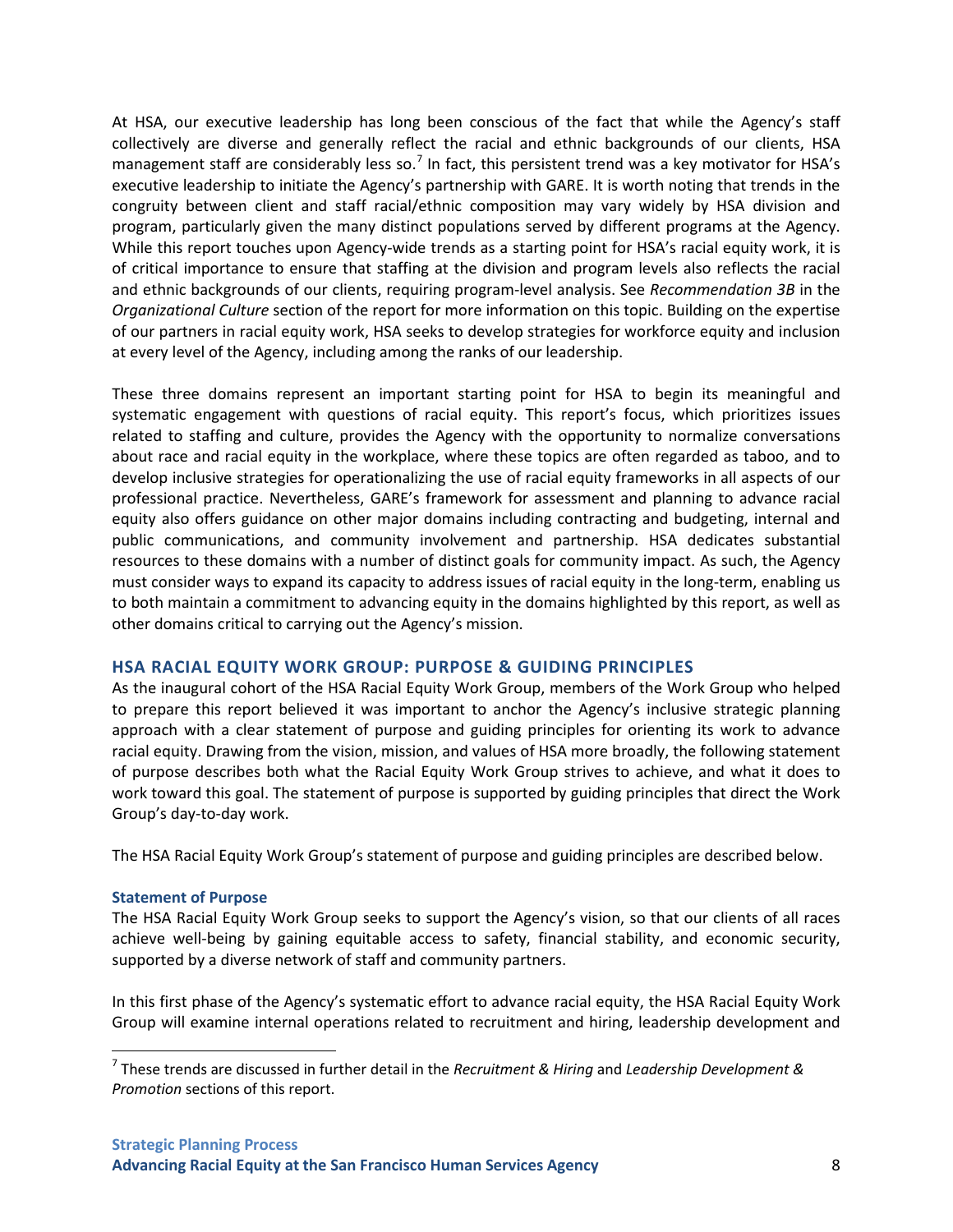promotion, and organizational culture, and develop a report with recommendations for improving equity conditions at HSA. This focus on staffing practices and organizational culture is predicated on the belief that, in order to eliminate the racial disparities experienced by HSA's clients and ensure that San Franciscans of all racial backgrounds achieve well-being and economic security, the Agency must do the critical work of building its capacity to apply a racial equity framework in policymaking and program administration.

Ultimately, this critical work seeks to eliminate race-based outcome gaps so that race does not predict one's success, while also improving outcomes for people of all races. This approach focuses on those who are disenfranchised and disempowered—marginalized communities of color and ethnic minorities—and moves from a transactional, service-based model toward an emphasis on transforming our policies, institutions, and structures to achieve racial equity.

#### **Guiding Principles**

- **Reflection.** We acknowledge that racial inequity is neither natural nor random. It is the result of government policies that have both intentionally and unintentionally created barriers to resources and full participation in American life, prosperity, and civic society among communities of color.
- **Intentionality.** We embrace our ability to intervene in conditions of racial inequity—and take responsibility for dismantling structural racism by ensuring our policies and practices at HSA explicitly advance racial equity.
- **Urgency.** We recognize that structural racism drives outcome gaps between people of color and white people across every measure of well-being and life outcomes. Our racial equity work is critical to improving the quality of marginalized communities' lives, from birth to end of life. Therefore, we bring a sense of urgency to the work ahead.
- **Collaboration.** We work in partnership with HSA's clients, staff, community partners, and other stakeholders to ensure shared ownership of our racial equity goals. In particular, we value the experiences of communities of color and create spaces where these voices are well-represented.
- **Transformation.** We carry out racial equity work from a place of learning and continuous improvement. We do our best to advance racial equity and regularly evaluate our outcomes, develop creative solutions to the problems we encounter, repair our relationships with those we've harmed when we make mistakes, and always promise to do better.

#### **RESEARCH METHODOLOGY**

Having identified the policy focus for the current strategic planning process, the HSA Racial Equity Work Group formed small research teams to explore recruitment and hiring, leadership development and promotion, and organizational culture in greater detail. Leveraging their subject matter expertise in both racial equity frameworks and social services, as well as their professional experience at HSA and other organizations, the Work Group evaluated a diverse array of promising practices for advancing racial equity and developed a number of recommended policies and practices for HSA to implement over the next several years.

This planning process was supported by both quantitative and qualitative research to better inform this report's recommendations. Major research elements that support the findings in this report include: a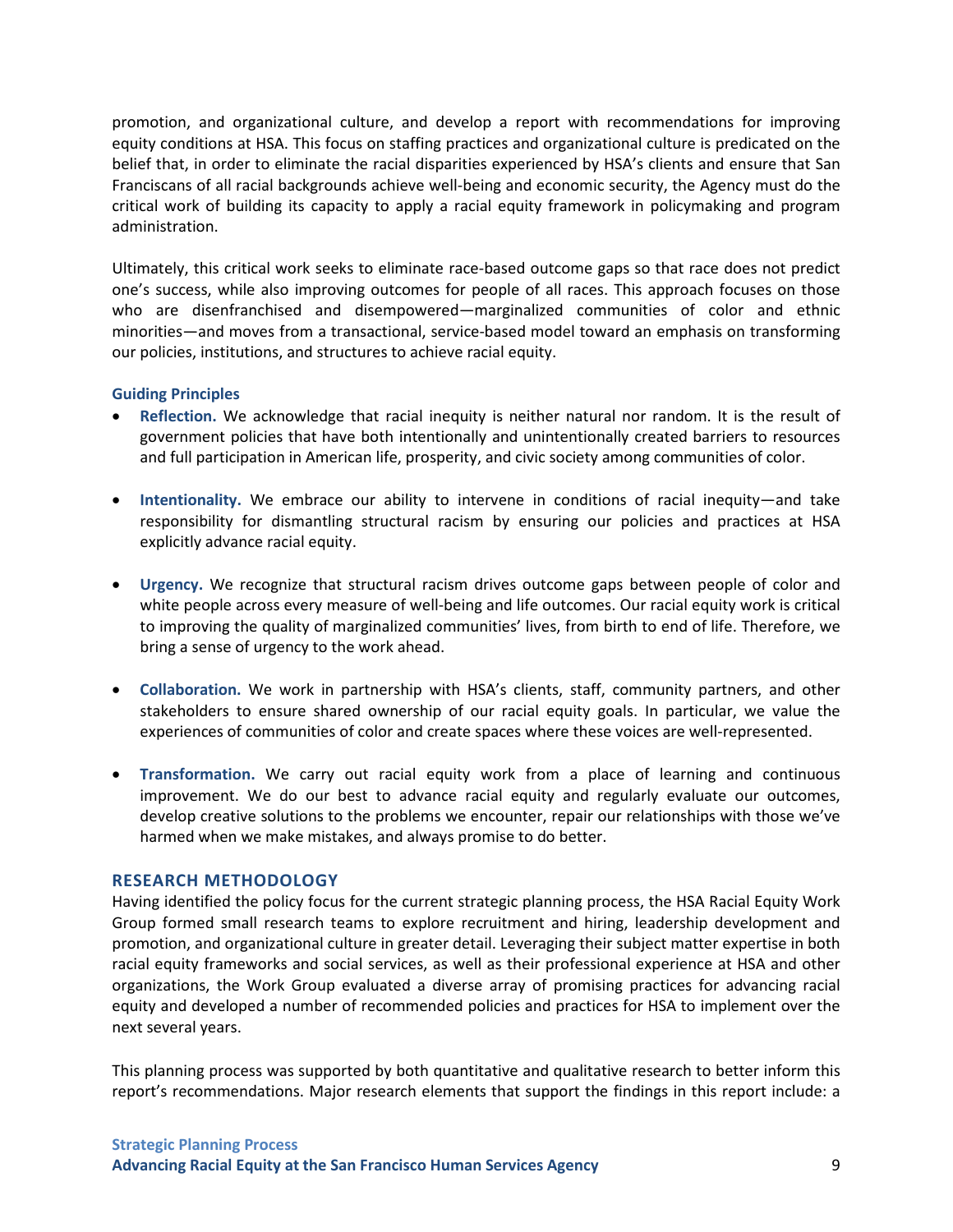review of scholarly and industry literature on best practices for advancing racial equity; staff focus groups and stakeholder interviews; and a quantitative case study of hiring trends among HSA job seekers. Each of these research activities is described in more detail below.

- **Literature Review**: This research gathered existing information about promising approaches to achieving racial equity, particularly in the context of public sector hiring and promotion. While scholarly sources that describe evidence-based best practices in use by government agencies remain limited, many local and regional governments throughout the country have begun to apply a racial equity framework in their policy and practice. **Seattle and Portland in particular provide examples of equitable approaches to human resources (HR) operations**—notably, these cities are among the first members of the GARE network, and have produced extensive publications and resources that showcase promising practices for adaptation and adoption in a San Francisco HSA context. In addition to collecting resources outside the Agency, this research also included a review of relevant HSA policy and research publications, such as the strategic planning documents produced by DAAS, DHS, and OECE, and the 2015 Employee Engagement Survey (sometimes referred to as the "All-Staff Survey"). These internal sources helped to clarify Agency and program goals, outline major policy initiatives, and describe employee perspectives as they pertained to the topics contained in this report.
- **Staff Focus Groups & Stakeholder Interviews**: Information gathered from staff during focus groups and key stakeholder interviews is an essential component of the broader strategic planning process and a major underpinning for the recommendations made by the Racial Equity Work Group in this report. HSA employs approximately 2,200 individuals<sup>[8](#page-19-0)</sup> with diverse personal backgrounds, professional experiences, and perspectives. In order to capture a cross-section of these voices and ensure that staff experiences and input informed the recommendations for this report, **HSA engaged a consultant to conduct seven 90-minute focus groups attended by over 70 members of the staff**. Focus group participants were diverse and represented all levels of the Agency, including direct service staff, analysts, supervisors, and managers drawn from nearly 40 different job classes. **An eighth focus group was conducted with HSA's organized labor partners to ensure the viewpoints of these critical stakeholders were also included**. Nearly three-quarters (73%) of focus group participants identified as female, while approximately a quarter (24%) identified as male. The remaining 3% of participants identified as another gender. Staff of diverse racial and ethnic backgrounds were represented among the focus group participants: African American employees accounted for over a third (36%) of respondents, Latino and Asian/Pacific Islander staff for approximately a quarter each (25% and 22%, respectively), and white employees for about 16%. Multiracial staff and participants of other or unknown races made up the remaining 1% of participants. On average, focus group participants have served with HSA for 10.5 years.

The findings from the staff focus groups were further supplemented by qualitative data from key informants with unique knowledge or experience relevant to the Racial Equity Work Group's focus on hiring, promotion, and organizational culture. Key stakeholders who were interviewed

<span id="page-19-0"></span><sup>&</sup>lt;sup>8</sup> For the purposes of this report, HSA employee statistics do not include Public Service Trainees (PSTs). While technically employed by HSA, the vast majority of PSTs are placed at host-sites in different departments throughout the City, such as the Recreation and Parks Department or the Department of Public Works.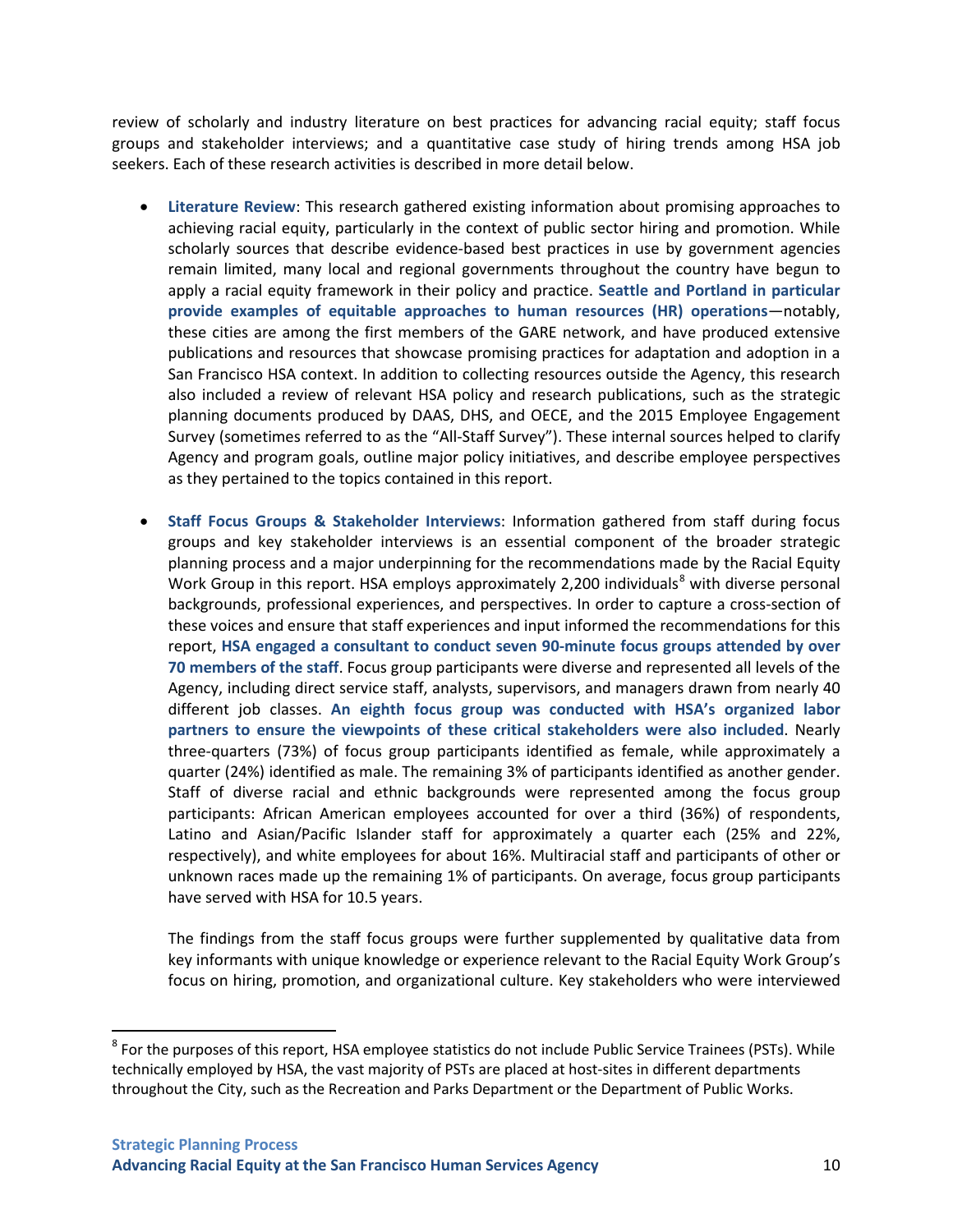for this report include HR and Planning Unit staff, in addition to a selection of Agency program managers and executive leaders.

• **Quantitative Case Study**: A case study was developed to provide an innovative, data-informed approach to examining the possible racial impacts of HSA's policies and practices on hiring outcomes. The analysis, whose findings are summarized in the following section of this report, uses administrative HR data to examine longitudinal trends in hiring outcomes for job seekers, disaggregated by race. **The purpose of this analysis is to determine the extent to which racial disparities emerge at key points during the HSA hiring process** (e.g., application submission and minimum qualifications determination, examination and placement on an Eligible List, in-person interview and selection, etc.), **and to identify the factors that may explain these racial differences**. This analysis also has a secondary purpose: to break new ground in the use of administrative HR data and to produce a template that can be replicated to answer similar research questions about equity outcomes in this or other HR contexts. This quantitative research serves as an important case study, providing HSA with rich information about the strengths and limitations of its existing data infrastructure, and generating questions for further research. Given the large size of HSA's workforce and the varied roles staff play at the Agency, this analysis was limited to the 2905 job classification, or HSA Senior Eligibility Workers. Staff members in this job class account for approximately 21% of all HSA employees, $9$  and constitute one of the Agency's most racially and ethnically diverse classes. These characteristics made the 2905 job class an appropriate test case both to attempt a robust longitudinal analysis of hiring outcome trends, and to illustrate the value of a quantitative approach to addressing issues of racial equity. A summary of the case study and its major findings appears in the following section of this report.

**The Racial Equity Work Group's recommendations for advancing racial equity, which appear in the subsequent sections of this report, were guided by the Results-Based Accountability (RBA) framework for collective impact**. RBA is a data-driven decision-making process designed to aid organizations and communities in developing solutions to complex social problems. Under this model for community planning, policy development, and outcomes assessment, the HSA Racial Equity Work Group began with our desired results—the elimination of race-based outcome gaps in areas such as hiring, promotion, and organizational culture—and worked backwards to identify the root causes of racial inequities at HSA and to outline possible means of achieving our desired outcomes.<sup>[ix](#page-71-8)</sup>

<span id="page-20-0"></span> <sup>9</sup>  $9$ The Economic Support and Self-Sufficiency (ESSS) division is the primary HSA division that uses the 2905 job classification. Collectively, ESSS staff, including supervisors and managers, account for nearly 47% of the HSA workforce, making this population a natural source of interest for workforce analysis.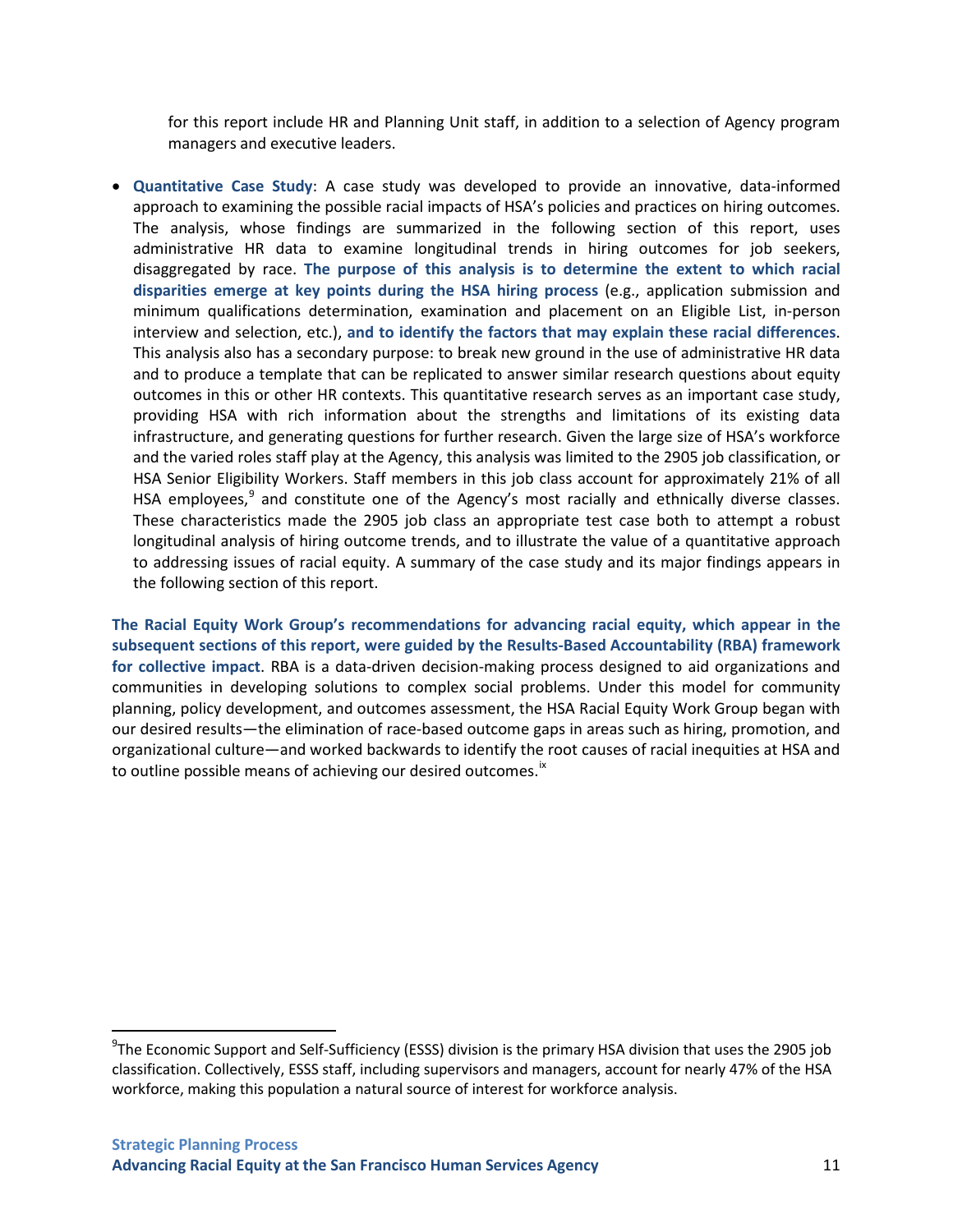# <span id="page-21-0"></span>**APPLICATION & HIRING TRENDS CASE STUDY:**  HSA SENIOR ELIGIBLITY WORKERS (2905)

#### **INTRODUCTION**

This case study examined application and hiring trends among job seekers for the HSA Senior Eligibility Worker position, commonly referred to by its associated job classification code, 2905. Staff members in this job class account for approximately 21% of all HSA employees, and constitute one of the Agency's most racially and ethnically diverse classes.

In particular, **this analysis examined how applicant hiring outcomes varied across race and ethnicity, and attempted to identify factors that may have contributed to racial disparities in applicants' outcomes—when they occurred—at key stages throughout the hiring process**.

The first part of this case study provides a demographic profile of job seekers across three distinct recruitments<sup>[10](#page-21-1)</sup> for the HSA Senior Eligibility Worker position between 2015 and 2018. The second part—and the primary focus of this study presents findings from a cohort analysis from a single recruitment. This approach held constant any factors that could vary between recruitments, enabling us to more reliably compare applicants' hiring outcomes disaggregated by race/ethnicity, and to identify possible racial disparities in their hiring outcomes.

#### **KEY FINDINGS**

- **Generally and in these recruitments, there is considerable racial/ethnic and linguistic diversity among both applicants and hires for the HSA Senior Eligibility Worker position.** Applicants generally reflect the ESSS client population (the primary Agency division that uses this job classification) with two exceptions: both African American and Filipino applicants far exceed their proportion of clients.
- **Bilingual staffing requirements for many Senior Eligibility Worker positions were a key driver of racial disparities in 2905 hiring outcomes, and tend to impact the race/ethnicity of hires overall.** (Over 60% of the 81 positions hired through these recruitments required fluency in a foreign language). Latinos were hired at a disproportionately high rate (37%) compared to percentage of Latino applicants (20%), predominantly in bilingual roles. By contrast, African Americans were hired at disproportionately low rates (10%) compared to the percentage of African American applicants (21%).
- **White applicants progressed through the final hiring stages at disproportionately higher rates, especially when compared to African American applicants for vacancies without a bilingual staffing requirement**. White applicants were 6% of applicants that were considered "Reachable" (in other words, they could be invited to interview based on the certification rules for the Eligible List), but 11% of those interviewed, while African American applicants were 20% of those Reachable, but only 7% of interviewees. Language requirements do not explain this disparity, but list rank may play a role. In this recruitment cohort, white applicants who appeared on the Eligible List had a median list rank of 7, compared to median list rank of 13 for eligible African American applicants.

<span id="page-21-1"></span> $10$  A single recruitment includes all steps in the hiring process from public posting of the job announcement through candidate hire.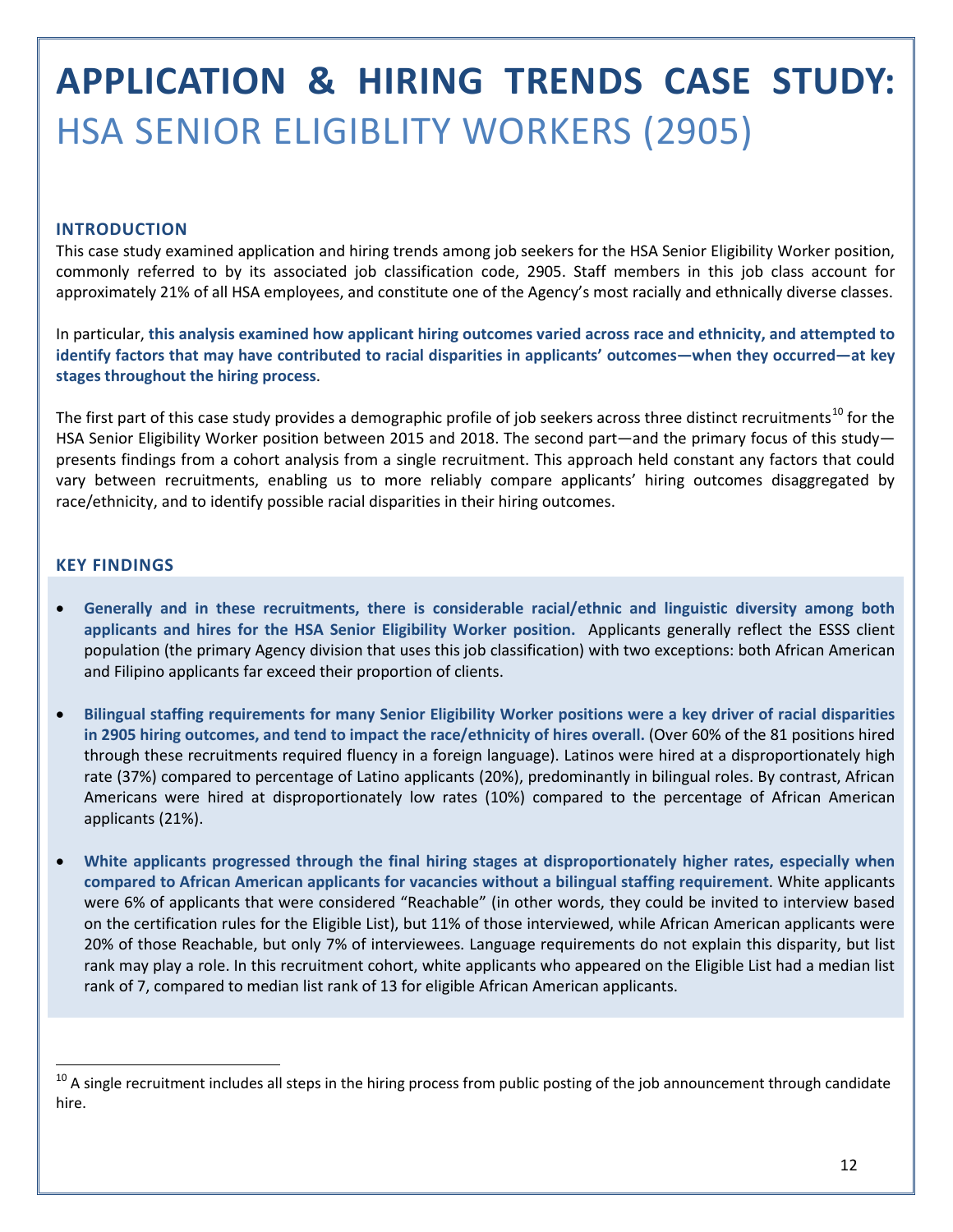#### **RECRUITMENTS AND VACANCIES**

Across three recruitments that occurred from April 2015 – November 2018, there were **3,705 total applicants** (3,012 unduplicated applicants) seeking one of 81 HSA Senior Eligibility Worker positions, over 60% (49) of which required fluency in a foreign language. Of the 3,705 applicants, 130 individuals applied for a job in response to all three recruitments, and 563 individuals applied to at least two of the three recruitments.

| # of<br><b>Applicants</b> | /# of<br><b>Recruitments</b> | # of<br><b>Vacant Positions</b> | # of Positions with<br>Language<br><b>Requirement</b> |
|---------------------------|------------------------------|---------------------------------|-------------------------------------------------------|
| 3,705                     |                              |                                 | 49                                                    |

#### **DEMOGRAPHIC PROFILE OF JOB SEEKERS (APRIL 2015 – NOVEMBER 2018)**

Across the three recruitments analyzed for this case study, the applicant characteristics were relatively consistent. Given this trend, the demographic profile below represents all 3,705 individuals who applied for a 2905 position over the three-year time period of analysis.

#### **KEY DEMOGRAPHIC TRENDS**

- **Gender:** Approximately 70% of applicants (and 68% of hires) were female.
- **Race:** Nearly half of applicants (47%) were Asian/Pacific Islander (API). $11$  African Americans and Latinos each accounted for about a fifth of the applicant pool (21% and 20%, respectively). White applicants were 7% of the population.
- **Language:** More than half (63%) of applicants reported being bilingual. Other than English, applicants most commonly reported proficiency in Cantonese and/or Mandarin (26% of all applicants). Applicants proficient in Spanish accounted for another 20% of applicants.

#### **2905 Job Applicants by Race/Ethnicity, Apr 2015-Nov 2018**

| <b>Applicant Race/Ethnicity</b>                     | #     | %    |
|-----------------------------------------------------|-------|------|
| American Indian/Alaska Native                       | 16    | 0.4% |
| Asian/Pacific Islander<br>(not including Filipinos) | 1,341 | 36%  |
| <b>Black or African American</b>                    | 786   | 21%  |
| Filipino                                            | 412   | 11%  |
| Latino or Hispanic                                  | 727   | 20%  |
| White (Non-Hispanic)                                | 256   | 7%   |
| Unknown                                             | 167   | 5%   |
| <b>Total</b>                                        | 3.705 | 100% |

- **Place of Residence:** About half (49%) of applicants were from San Francisco. Applicants living outside San Francisco most commonly resided in San Mateo (17%), Alameda (14%), or Contra Costa (11%) Counties.
- **Education:** Over half (53%) of applicants had a 4-year degree and 8% had a Master's or other professional degree; 18% of applicants had a 2-year degree. $^{12}$  $^{12}$  $^{12}$

<span id="page-22-1"></span><span id="page-22-0"></span><sup>&</sup>lt;sup>11</sup> While the use of API as a broad racial/ethnic category is common practice, the San Francisco API population is characterized by considerable variation in service needs (including the primary language in which service is delivered) and life outcomes. Data disaggregating API job applicants into national subgroups was not readily available for the purposes of this analysis, with the exception of Filipino job seekers; this analysis uses established City race/ethnicity categories to describe job seekers. <sup>12</sup> The Minimum Qualifications for job class 2905, HSA Senior Eligibility Worker, include possession of any of the following: Sixty (60) semester units or ninety (90) quarter units from an accredited college/university; or two (2) years of clerical work experience, which includes the use of computer applications to input and retrieve information, regular public contact to provide assistance or acquire detailed personal or confidential information, and interpreting and applying rules, regulations and policies; or one (1) year of experience determining eligibility for health and/or social services programs, loans, financial assistance, unemployment or veterans benefits. The classification description allows for a substitution of thirty (30) semester units or forty-five (45) quarter units from an accredited college/university for one (1) year of the general clerical work experience described.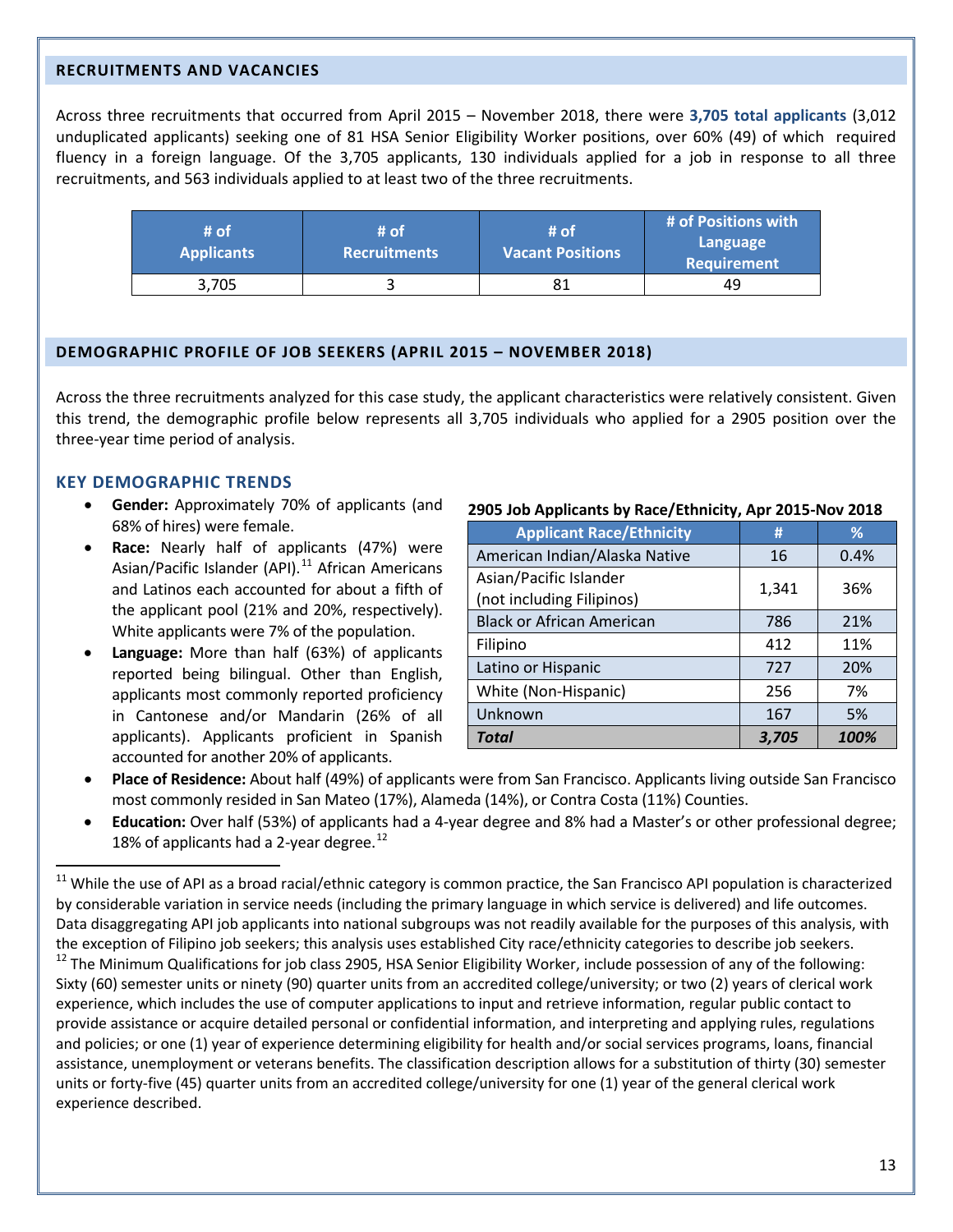#### **COHORT ANALYSIS OF JOB SEEKERS (JUNE 2016 – NOVEMBER 2017 RECRUITMENT)**



This case study focuses on the June 2016 – November 2017 recruitment cohort. Applicant profiles were generally similar across all three recruitments, and the findings from this analysis provide insight believed to be generalizable to other recruitment cohorts.

**HOW DID THE JOB APPLICANT POOL COMPARE TO THE CLIENT POPULATION?**  Demographic trends between applicants and Economic Support and Self-Sufficiency (ESSS) client population (the primary Agency division that uses this job classification) were also somewhat consistent, with two exceptions: both African American and Filipino applicants far exceeded their proportion of clients. They are each represented about 3.5 times more in the applicant population than among ESSS clients.

#### **HOW DID APPLICANTS PROGRESS THROUGH THE OVERALL HIRING PROCESS?**

Attrition analysis allows us to identify key points at which applicants "dropped off" in the hiring process and to understand how applicants' experience of the process may have varied by race/ethnicity. Most obviously, the 2905 exam filtered out the majority of applicants. A **total of 1,278 candidates applied** to this recruitment, and half either did not show for (32%) or failed (18%) the exam. As shown below, only **42% (544 applicants) were placed on the Eligible List** after the exam, and 6% of applicants ended up getting hired.



**Exam & Hire Outcomes, by Race/Ethnicity\***

*\*Note: Only 5 American Indian/Alaskan Native individuals applied for this recruitment. Due to small size of this population, it has been excluded from this chart for visual clarity. Two of these individuals were placed on the Eligible List, although neither was ultimately hired.*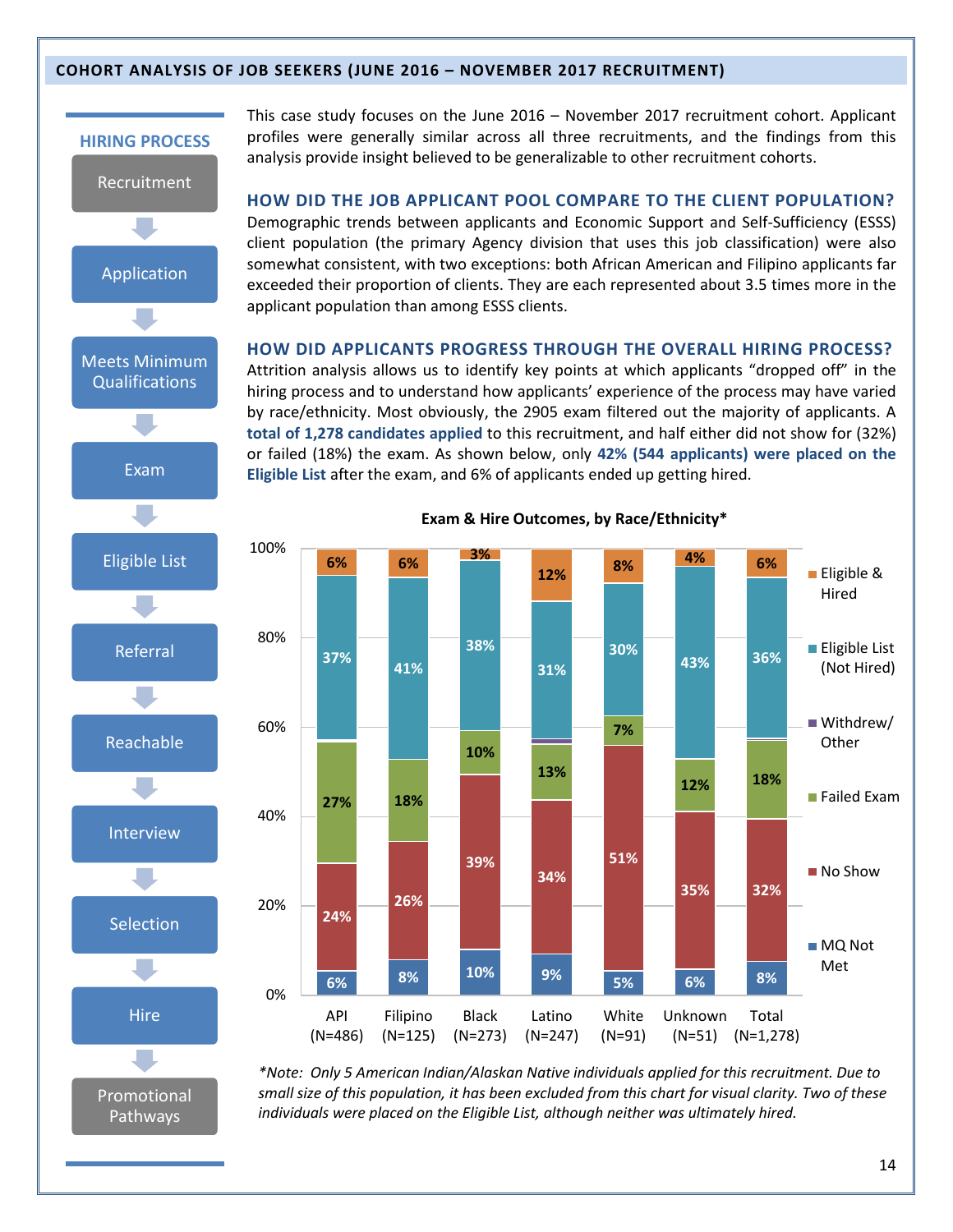### **HOW DID ELIGIBLE APPLICANTS PROGRESS THROUGH THE LIST, INTERVIEW, AND HIRING?**

Racial/ethnic disparities were more evident in the final stages of hiring for job seekers who reached the Eligible List, particularly when comparing applicants who were considered "Reachable" (in other words, they could be invited to interview based on the certification rules for the Eligible List) and those selected for interviews.

| <b>Applicant Race/Ethnicity</b>                     | <b>Eligible List</b> | <b>Reachable</b> | <b>Interviewed</b> | <b>Selected</b> | <b>Hired</b> |
|-----------------------------------------------------|----------------------|------------------|--------------------|-----------------|--------------|
| Asian/Pacific Islander<br>(not including Filipinos) | 38%                  | 38%              | 37%                | 37%             | 36%          |
| Black or AA                                         | 20%                  | 20%              | 7%                 | 8%              | 9%           |
| Latino or Hispanic                                  | 19%                  | 19%              | 32%                | 35%             | 36%          |
| Filipino                                            | 11%                  | 11%              | 11%                | 10%             | 10%          |
| White (non-Hispanic)                                | 6%                   | 6%               | 11%                | 9%              | 9%           |
| Unknown                                             | 4%                   | 4%               | 2%                 | 1%              | 1%           |
| American Indian/Alaska Native                       | 0%                   | 0%               | 0%                 | 0%              | 0%           |
| <b>Total</b>                                        | 544                  | 544              | 142                | 93              | 81           |

#### **2905 Job Applicant Hiring Outcomes by Race/Ethnicity, 2016-17 Recruitment**

- African American applicants were 20% of the Reachable stage but only 7% of those interviewed.
- Latino applicants made up a similar 19% of the Reachable stage, but increased to 32% of interviewees and 36% of those hired.
- White interviewees were overrepresented among those interviewed, especially compared to African American applicants. Even though there were many more African American applicants than white applicants in the Reachable cohort (20% compared to 6%, respectively), slightly more white applicants were interviewed and the same number of white and African American applicants were hired.
- API (including Filipino) applicants were the largest group overall. They remained a consistent proportion of job seekers at each hiring stage, from applicants to eligible applicants to hires: about 49% of all applicants.

**WHAT IDENTIFIABLE FACTORS CONTRIBUTED TO THESE RACIALLY DISPARATE HIRING OUTCOMES?**  Key factors that contributed to the racial/ethnic disparities in 2905 hiring outcomes are described below:

**Bilingual staffing requirements[13](#page-24-0) for many Senior Eligibility Worker positions were a key driver of racial disparities in 2905 hiring outcomes, like those experienced by African American and Latino applicants, and impacted the race/ethnicity of hiring trends overall**. African American applicants accounted for 20% of Reachable applicants, but were only 7% of those interviewed. Latino applicants constituted a similar proportion (19%) of Reachable applicants, but accounted for 31% of interviewees. This disparity is likely driven in large part by HSA's need for bilingual staff. Over 30% of the positions hired through this recruitment required Spanish fluency and 24% required Cantonese fluency.<sup>[14](#page-24-1)</sup> In total, over 60% of the 81 positions hired through this recruitment required fluency in a language other than English.

<span id="page-24-0"></span><sup>&</sup>lt;sup>13</sup> Positions that require fluency in a language other than English are determined by programs based on client need. HSA HR reviews the request-to-fill (RTF) form and the justification for the language request submitted by programs with a vacancy to fill. Once HSA HR reviews and approves the request, the SF Department of Human Resources does a second review and either approves the request or solicits additional information regarding the language requirement.<br><sup>14</sup> It is worth noting that a similar disparity in hiring outcomes was not evident among API applicants as it was among Latinos,

<span id="page-24-1"></span>although bilingual staffing was required in both Cantonese and Spanish. This variation in outcomes may be the result of the overrepresentation of API job seekers in overall applicant pool, and underrepresentation of Latino job seekers, relative to the proportion of bilingual vacancies. Given the relatively small number of bilingual Latino candidates considered Reachable and the high level of bilingual Spanish positions that needed to be filled in this recruitment, these individuals had a better chance of being hired than their peers of other races/ethnicities (who tended not to have bilingual Spanish skills).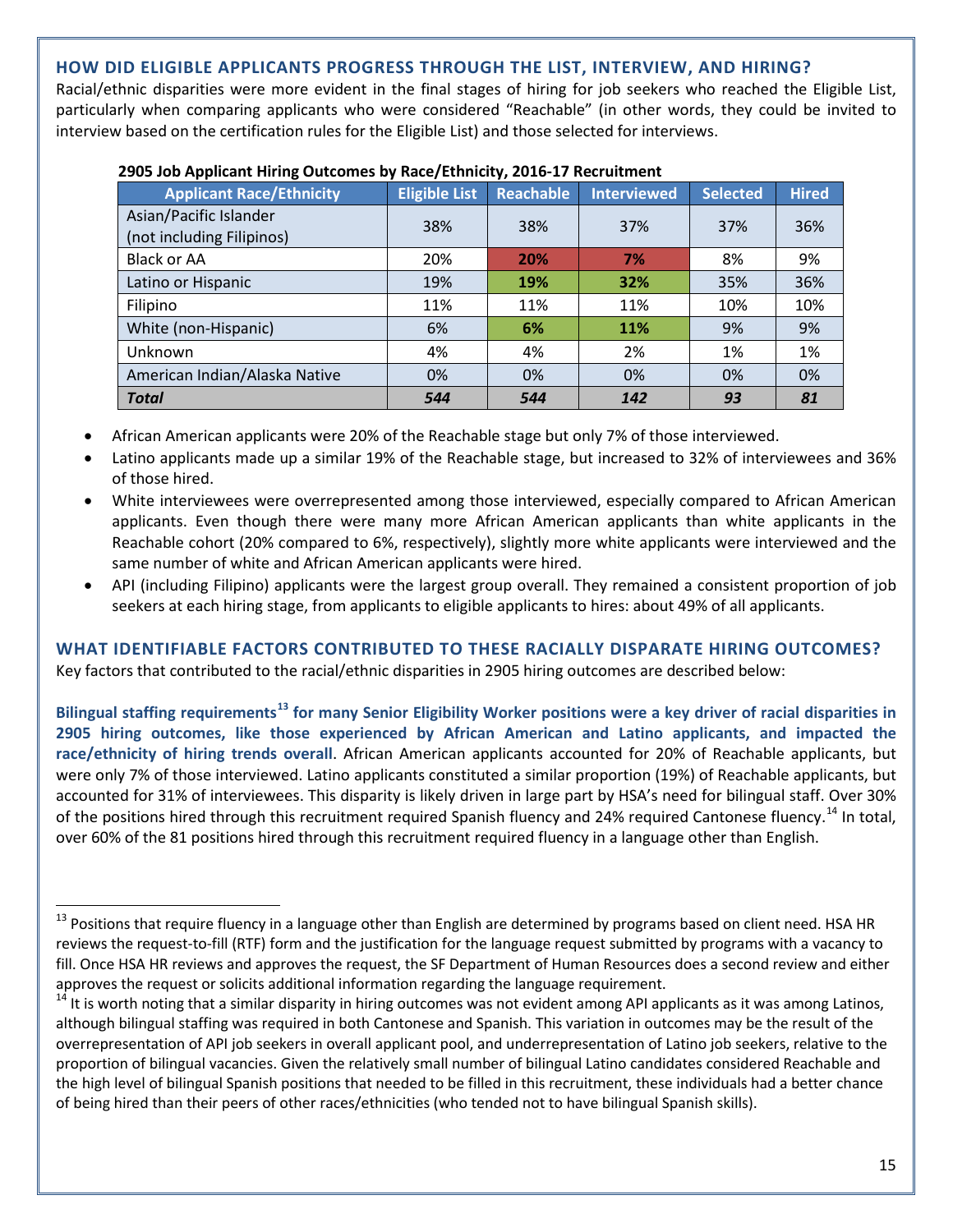**White applicants progressed through the final hiring stages at disproportionately higher rates, especially when compared to African American applicants, for vacancies without a bilingual staffing requirement. While language requirements did not explain this disparity, list rank may have contributed to these outcomes**. Even though there were many more African American applicants than white applicants in the Reachable population, a slightly higher number of white applicants were interviewed; the same number of white and African American applicants were ultimately hired. Bilingual staffing requirements could not explain these disparities because most applicants from these racial groups were only qualified for "General" eligibility worker positions—those lacking in a language requirement. However, differences in list rank between white and African American applicants could be an important contributor to the disparities that emerge at the interview stage of the hiring process. Under Citywide civil service rules, applicants on the Eligible List are ranked based on their exam score, with top scores ranked first. Consistent with certification rules determining reachability, top ranks are typically used first to fill job vacancies, meaning that candidates ranked toward the top of the Eligible List are more likely to be called to interview for a position. In this recruitment cohort, white applicants who appeared on the Eligible List had a median list rank of 7, compared to a median list rank of 13 for eligible African American applicants.

### **CONCLUSION & NEXT STEPS**

**Findings about the relationship between bilingual staffing requirements and racial disparities in hiring outcomes among applicants for the HSA Senior Eligibility Worker position provide additional context for ongoing discussions about racially equitable hiring practices within City government and at the Agency**. Many 2905 Senior Eligibility Worker positions have bilingual staffing requirements, a reflection of HSA's diverse client population and the demographics of low-income San Franciscans more generally, and the need for staff capacity to serve individuals who may not have English language proficiency. Culturally responsive hiring practices that prioritize bilingual capacity are essential to fulfilling the Agency's mission. However, we must also consider how to mitigate the disparate racial impacts in hiring that emerge when applicants without bilingual proficiency are unable to compete with their bilingual peers. A demographic staffing analysis by program could also help us identify where to mentor and potentially retrain workers from one part of the Agency to another in order to mirror the client demographics of particular programs. After all, these job seekers may offer HSA other valuable cultural competencies and experience relevant to our local context and critical to the success of our mission.

This case study breaks new ground at HSA, and has served as an important learning experience. It provides us with a valuable analytical template for using administrative HR data to answer complex questions about racial variation in job seekers' hiring outcomes and the extent to which disparities that emerge may be the result of differential racial impacts of Agency policies and practices. It has also revealed a number of limitations in HSA's data infrastructure that bear on our ability to adequately answer these questions.

#### **NEXT STEPS:**

Findings from this case study suggest several areas for further research and action—both specific to hiring of this job classification and more broadly across the Agency and the domains described in this report. These include the need to:

- **Investigate questions raised by this analysis related to the 2905 job classification**: This case study has found specific components in the hiring process that appear to contribute specifically to racial disparities in the 2905 classification that merit further study:
	- o **Audit the process for identifying the number of bilingual positions required**. This case study has highlighted that bilingual qualifications can significantly impact hiring outcomes, particularly for African-American applicants. Communicating with clients in their primary language is critical to providing inclusive and accessible services. Reviewing our process to determine bilingual staffing needs will ensure the bilingual designation is appropriately scaled to serve clients without unnecessarily impacting outcomes for non-bilingual people of color. Related, HSA should conduct a program-by-program client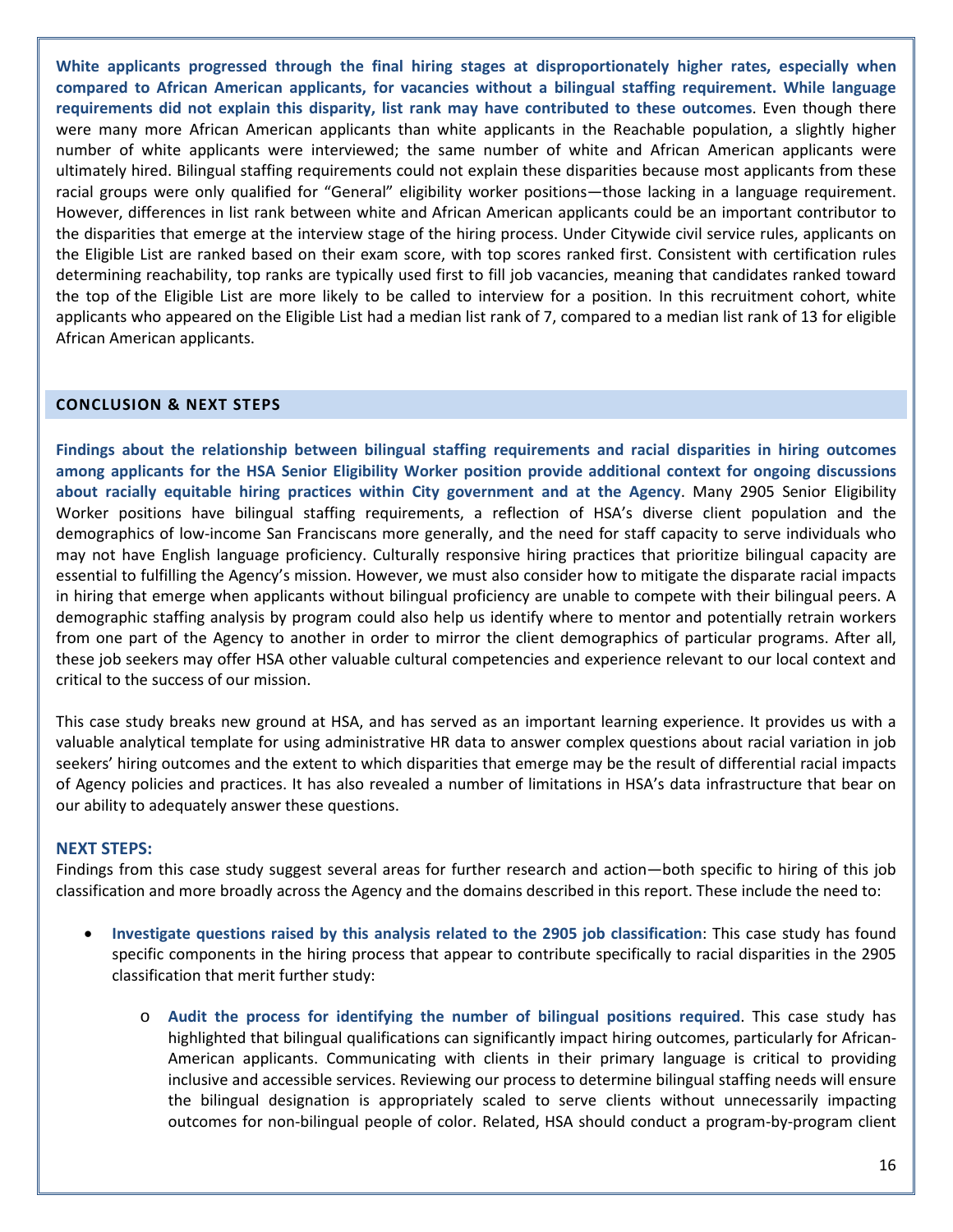and staff demographic analysis in order to understand where we may want to encourage staff to explore movement between programs in order to fulfill our racial equity hiring goals.

- o **Explore the (racial) impact of list rank**. This analysis suggests that list rank may play a role in disparate outcomes in the hiring process, particularly for African-American applicants. However, it is difficult to verify this with the data currently available. We must improve tracking of reachability by rank on an eligible list—which can vary from referral to referral based on the number of vacancies for which a program is hiring—within a single recruitment, and develop analytical strategies to more fully understand the impact of list rank on interview and hiring decisions.
- o **Analyze reasons for disparities in advancement through hiring process**. Throughout the hiring process, candidates advance at different rates by racial/ethnic group. To understand factors driving these differences and develop remedies (as appropriate), we should use a variety of strategies to dig deeper into the different exit points, such as: a review of minimum qualifications to identify common reasons applicants are determined ineligible (and why this more greatly impacts African-American and Latino applicants); exit interviews with applicants who do not finish the hiring process; and a case review of the disparities between all applicants deemed "Reachable" compared to those interviewed.
- **Advocate for better data infrastructure and reporting**: Data available through the existing HR data systems is disjointed and requires significant time, expertise, and resources to analyze, making it difficult to incorporate systematic hiring attrition analyses in HR business processes. Additionally, applicant characteristics that may impact hiring outcomes are unavailable or inconsistently collected (e.g., age, education). The City's Department of Human Resources is currently in the process of redesigning the City's hiring database to enable easier analysis and reporting; this is a critical opportunity for HSA HR to advocate for a more usable system, drawing on the findings and data limitations identified through this case study.
- **Replicate this analysis for other major job classifications**: The data-informed findings of this case study provide valuable insight into hiring processes in our Agency. Using the methodology developed for this study as a guide, this analysis should be replicated for other large classifications, such as Protective Services Workers (job classification 2940), or supervisory and management positions to further our Agency's racial equity goals.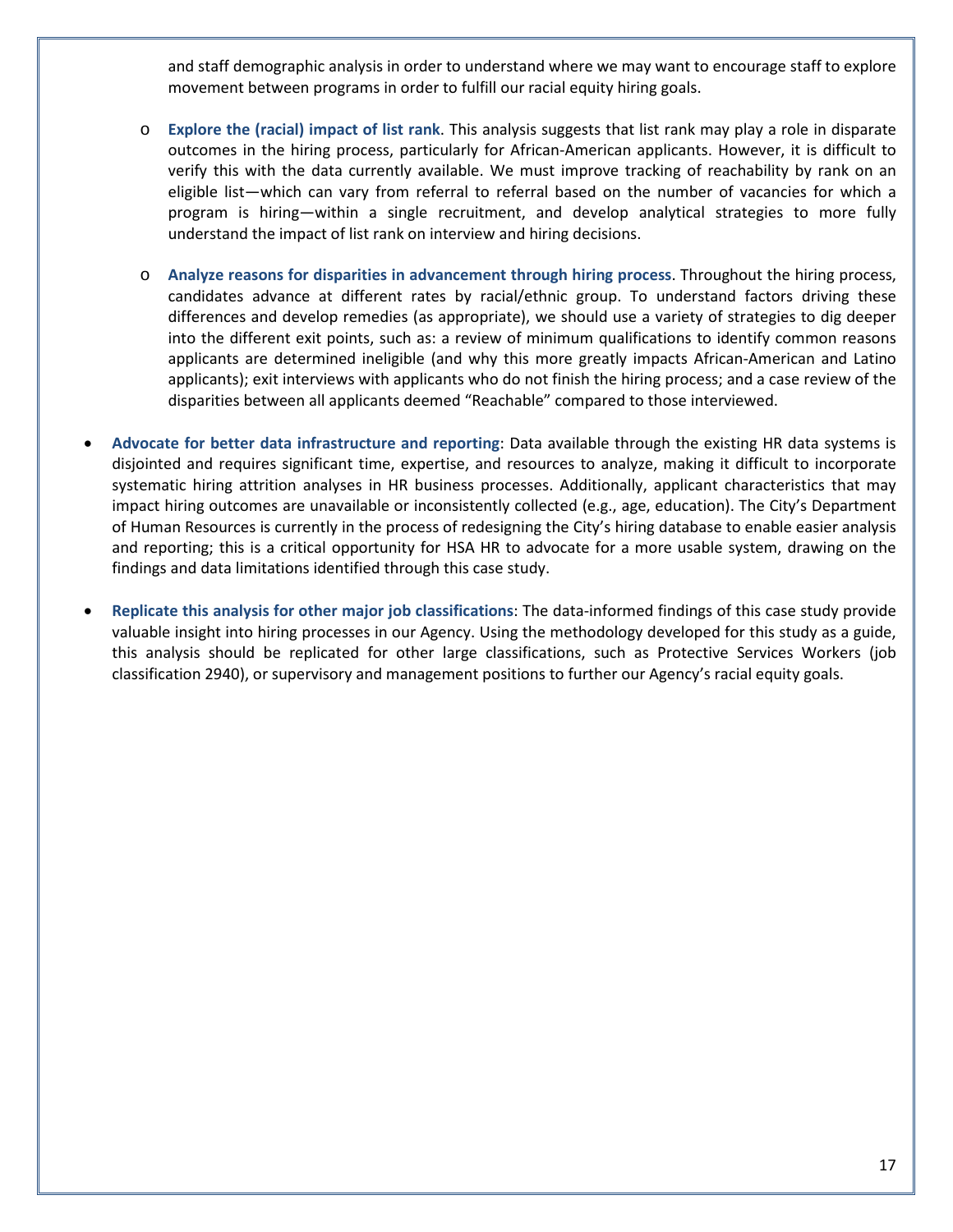# <span id="page-27-0"></span>**PRIORITY DOMAIN 1:** RECRUITMENT & HIRING

One of the most significant priority areas in which HSA should work to advance racial equity is recruitment and hiring. For the purposes of this report, recruitment and hiring refers to the ways in which HSA engages prospective job seekers, and to the hiring process from the point of job application submission through the stages of interview, selection, and hire.

HSA's workforce is the cornerstone of the Agency; our employees are the reason why HSA is able to effectively carry out its mission to promote our clients' well-being and economic security. A focus on hiring and recruitment practices at HSA is essential to our efforts to advance racial equity because it is all too easy for the Agency to reproduce racial inequities that appear in the local labor market. Despite being a longtime home to progressive policymaking and diverse racial and ethnic populations, San Francisco and the greater Bay Area region from which we draw our workforce are not unaffected by the pervasive problems of structural racism and racial inequity. We must be thoughtful about the design of our policies and practices for recruiting potential job seekers and hiring the best candidates to carry out HSA's mission—in other words, **we must ensure that HSA employs diverse staff who reflect the racial and ethnic backgrounds of our clients, across all programs, positions, and levels of the Agency.**

|    | <b>Domain 1: Recruitment &amp; Hiring</b>      |                                                                                                                                                                                 |  |  |  |
|----|------------------------------------------------|---------------------------------------------------------------------------------------------------------------------------------------------------------------------------------|--|--|--|
|    | Goal                                           | Employ diverse staff who reflect the racial and ethnic backgrounds of<br>HSA clients, across all Agency departments and programs                                                |  |  |  |
|    | <b>Strategy</b>                                | <b>Recommended Action</b>                                                                                                                                                       |  |  |  |
| 1. | <b>Perform active</b><br>recruitment in        | Cultivate recruiting relationships with educational institutions and<br>А.<br>professional associations primarily serving people of color                                       |  |  |  |
|    | underrepresented<br>communities of color       | Advertise job opportunities on select community job boards, with<br><b>B.</b><br>community-based partner agencies, and in newsletters primarily<br>serving job seekers of color |  |  |  |
|    | 2. Enhance clarity and<br>accessibility in the | Improve the accessibility and user-friendliness of job<br>А.<br>announcements                                                                                                   |  |  |  |
|    | hiring process                                 | Adopt tools for job-seekers to track the progress of their application<br>B.                                                                                                    |  |  |  |
| 3. | Use data to inform<br>hiring policy and        | Conduct a gap analysis of the hiring process<br>А.                                                                                                                              |  |  |  |
|    | practice                                       | Perform longitudinal analyses of hiring outcomes by race/ethnicity<br>В.                                                                                                        |  |  |  |
|    |                                                | Continue participation in the Citywide HR Data Quality Work Group                                                                                                               |  |  |  |

The HSA Racial Equity Work Group has identified three main strategies to advance this goal. As shown below, each strategy is supported by specific and actionable recommendations.

More information about the need for work in this area, as well as these strategies, is provided on the subsequent pages.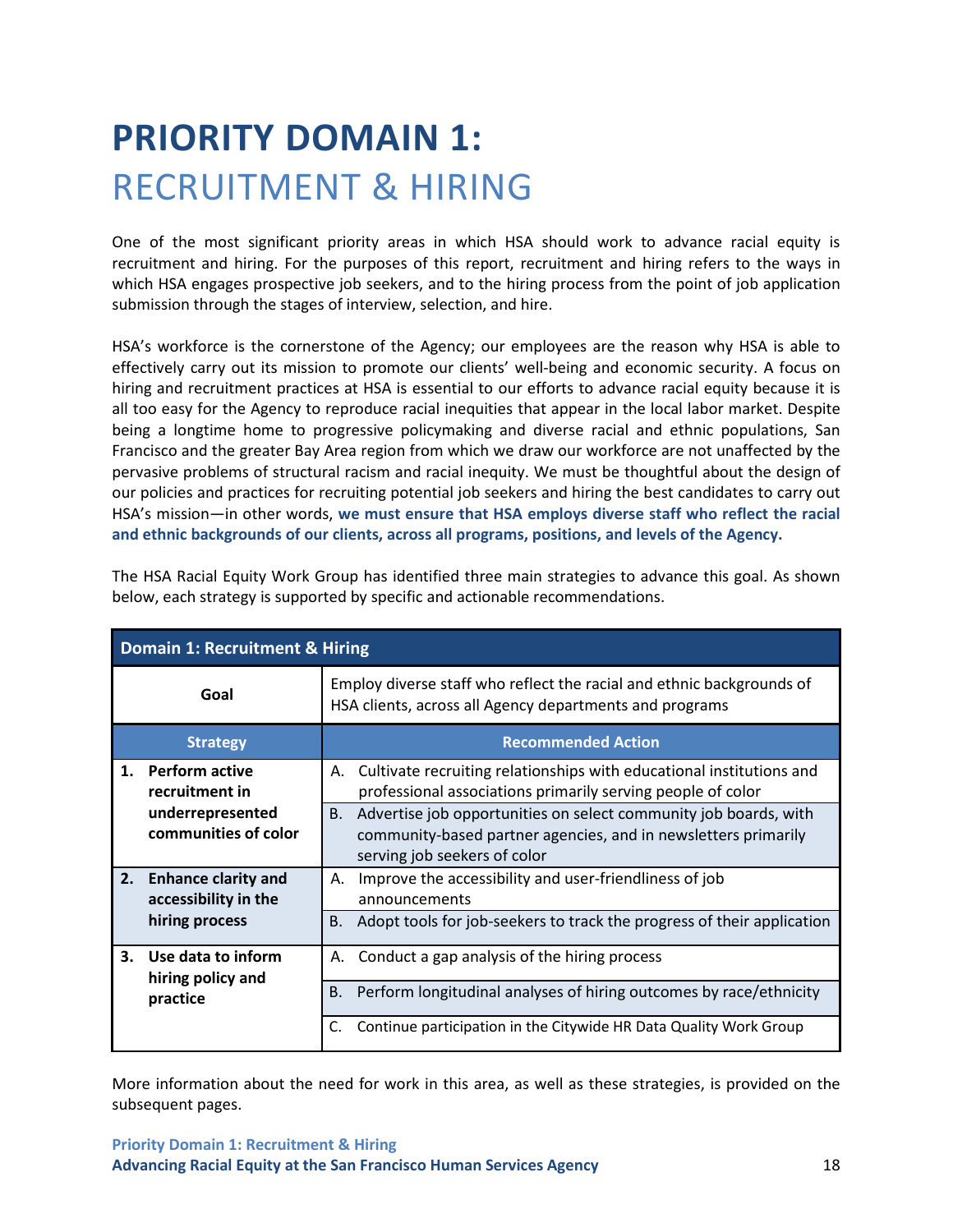#### **CURRENT CONDITIONS AT HSA**

Successful organizations recognize the need to have a workforce that can relate to and represent their clients overall. On its face, HSA does well in this respect: **the Agency's workforce as a whole is characterized by considerable racial and ethnic diversity, and generally reflects the racial and ethnic backgrounds of the clients we serve**. HSA employees are most commonly Asian or Pacific Islander (API): 45%. Latino and white staff are represented in approximately the same portion: 20% and 19%, respectively. African American account for 15% of Agency employees, while American Indian or Alaskan Native (AI/AN) and multiracial employees make up the remaining 1% of staff. These trends in workforce composition are consistent with the racial/ethnic makeup of HSA's clients, as illustrated by the chart  $helow<sup>x</sup>$  $helow<sup>x</sup>$  $helow<sup>x</sup>$ 



**HSA Clients and Staff by Race/Ethnicity (November 2018)**

*\*Note: HSA serves approximately 225,000 unique clients across three major departments: DHS, DAAS, and OECE. This chart reflects the majority of the Agency's clients, recorded in the centralized CalWIN database.*

**It is important to note that trends in the congruency of HSA client and staff racial/ethnic composition may vary considerably by division and program**. While the information presented above represents an important starting point for understanding racial equity conditions at the Agency, a more granular level of workforce analysis is an essential next step for identifying and addressing racial inequities in HSA's staffing. HSA serves many distinct client populations with very different demographic breakdowns across divisions and major programs (for example, the Family and Children's Services caseload is disproportionately African-American and Indigenous, while Asians and Pacific Islanders make up the majority of DAAS clients). As such, further analysis at the division and program level is needed to develop a more complete picture of current conditions at the Agency. The need for this analysis is described in greater detail in *Recommendation 3B* in the section on *Organizational Culture*.

**More broadly, we must bear in mind that high-level City trends affect our ability to continue recruiting and hiring representative staff**. These trends, and their implications for recruitment and hiring practice, are described below.

#### **WHY SHOULD WE BE CONCERNED ABOUT THESE CONDITIONS?**

**Current economic trends in San Francisco and the greater Bay Area region are bringing about dramatic changes in the City's demographic makeup, threatening HSA's ongoing ability to retain a diverse**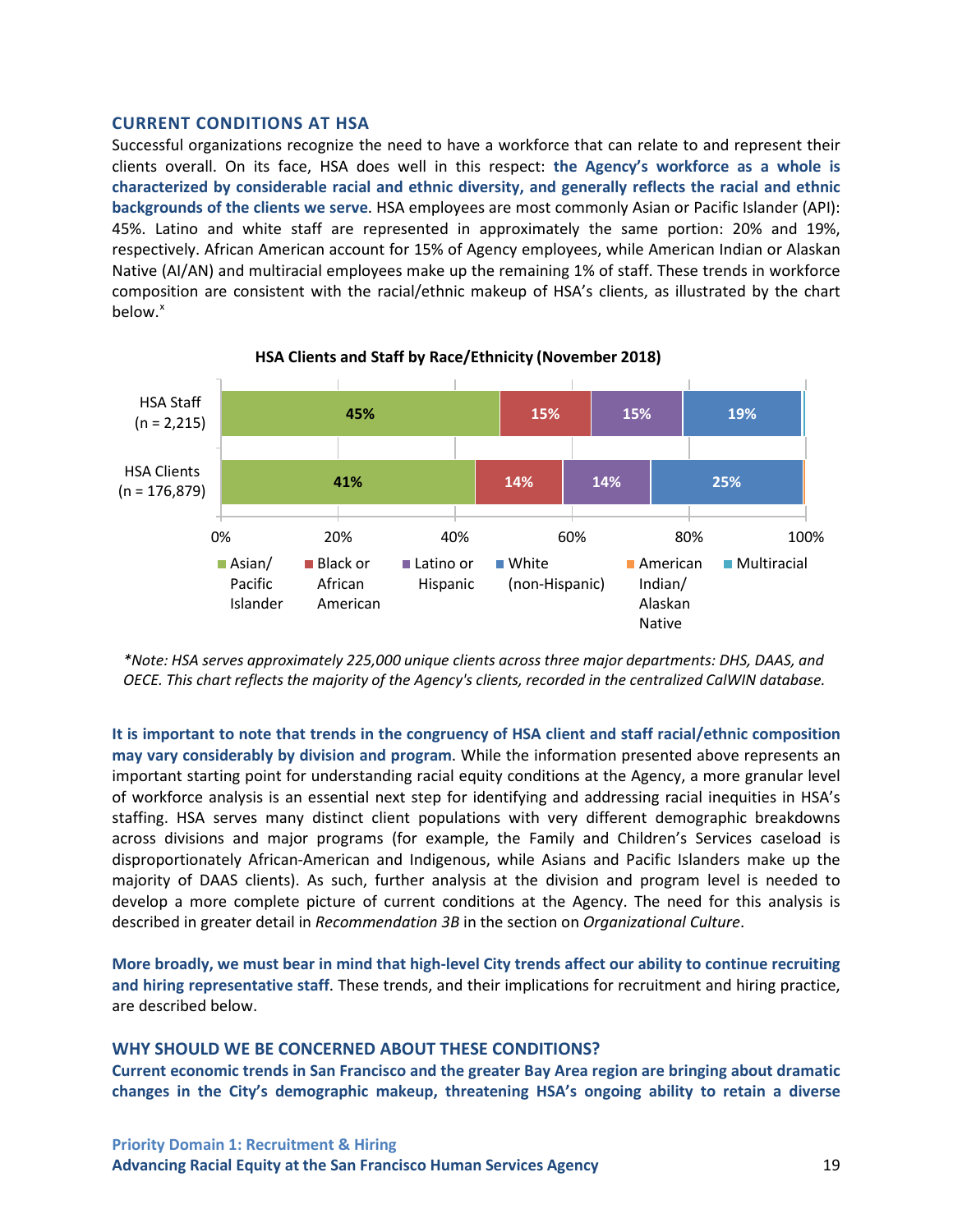**workforce**. Over the past several years, the Bay Area has seen sustained growth in the tech industry accompanied by rapid gentrification, further exacerbating the existing housing crisis with severe consequences for native San Franciscans. Facing a lack of affordable housing and an ever-mounting cost of living that far outpaces wage growth, many local families have been forced to leave the City and resettle in other parts of the Bay Area, or to leave the region altogether. Unsurprisingly, the threat of displacement has been most severe among the

*"For my [program], the staff do not reflect the population we serve. The resources provided to clients are not catering to their needs. We need a more reflective workforce. For example, we have one African American on [my team], when we serve [majority] African Americans."*

> — Focus Group, HSA line staff member

City's lower-income residents, who are more likely to be people of color. **The most dramatic impact has occurred within San Francisco's African American population: the African-American population has dwindled to about 5% of the population today, compared to its post-World War II peak of over 13 percent**. [xi](#page-71-10) This degree of displacement puts increasing pressure on organizations like HSA to build robust job candidate pipelines and attract well-qualified people of color to take up employment opportunities at the Agency, thereby ensuring that our workforce is richly varied and reflective of the diverse communities we serve.

**Moreover, the City is a major employer of people of color—and as one of the largest agencies in the City, HSA has a part to play in ensuring that people of color and ethnic minorities are able to continue living and working in San Francisco**. The public sector has long served as the cornerstone of upward economic mobility among people of color in the United States, particularly African Americans, who were often locked out of employment opportunities elsewhere due to rampant racial discrimination and structural barriers to access.<sup>[xii](#page-71-11)</sup> Even today, the public sector remains the single greatest source of employment, and notably, one of the most reliable providers of competitive wages and benefits, for African Americans. In fact, African American workers are approximately 30% more likely than workers of other races to be employed in the public sector.<sup>[xiii](#page-71-12)</sup> In its capacity as a public employer in San Francisco and one with a mission of promoting the well-being and economic security of the City's diverse residents, no less—HSA's importance as a provider of high quality jobs with competitive salaries, benefits, and labor protections, to people of color cannot be understated. **HSA must do the critical work of ensuring racially equitable access to employment at the Agency, even as changing conditions in the City may make that work more challenging over time**.

#### **WHAT CHALLENGES MUST WE ADDRESS?**

While the racial/ethnic composition of HSA's workforce is undeniably diverse, generally consistent with the demographic makeup of our clients, the Agency nevertheless faces challenges in recruitment and hiring that must be addressed if we are to advance racial equity in this domain. In particular, staff focus groups conducted to inform this report revealed that **employees throughout the Agency find the bureaucratic processes governing City hiring to be cumbersome and lacking in transparency, making it difficult for outside applicants to persist through the process. Many noted how these burdens are borne disproportionately by people of color, and lead HSA to overlook qualified candidates belonging to these populations**. [15](#page-29-0) More specific challenges are outlined below.

<span id="page-29-0"></span><sup>&</sup>lt;sup>15</sup> Focus group findings that appear in this report reflect common, recurring themes that emerged across demographic, hierarchical, and programmatic characteristics that shape participants' varied experiences and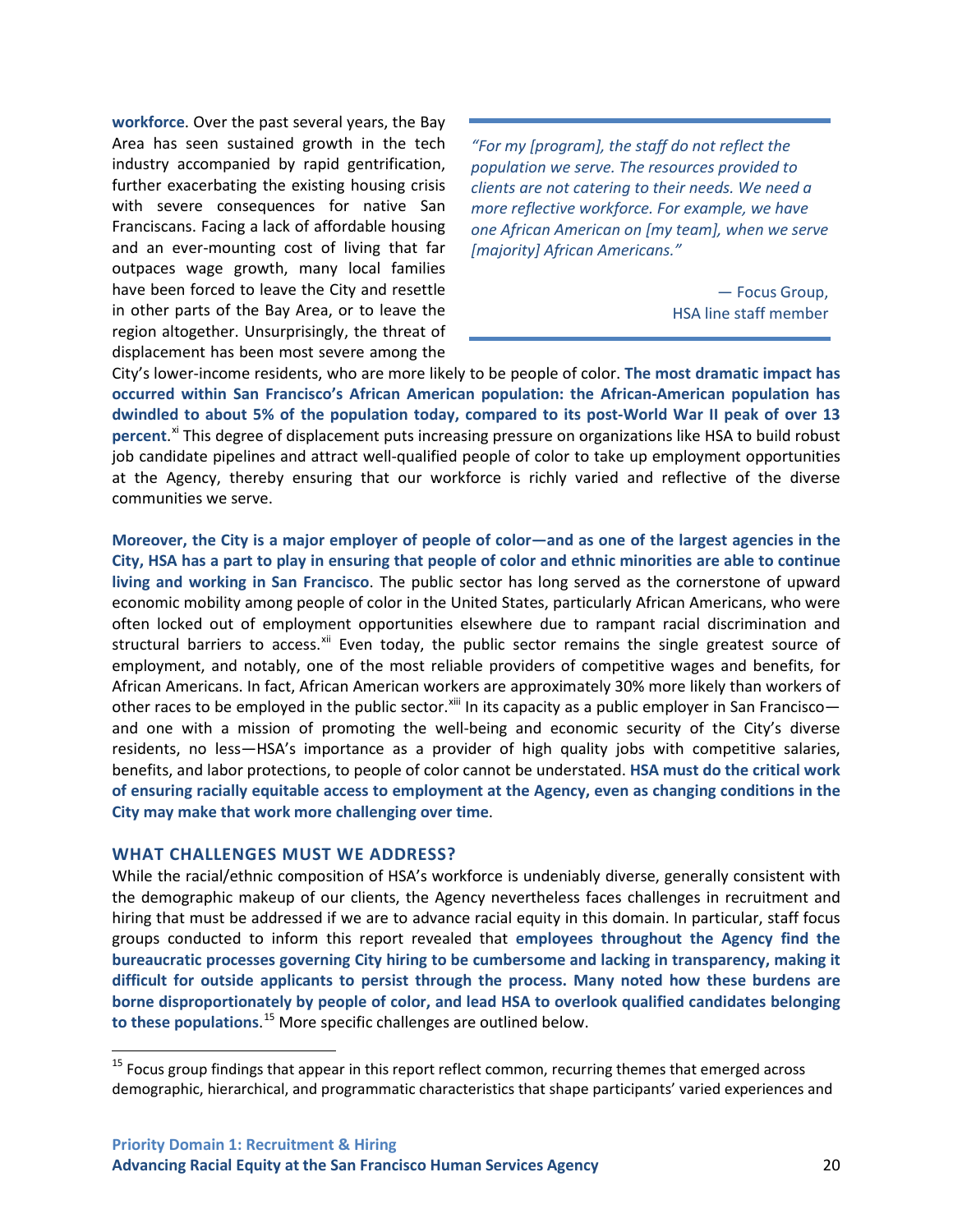#### *Lack of a Recruitment Pipeline for Job Seekers of Color*

During the focus groups, staff expressed frustration with the underrepresentation of employees of color in some programs, particularly when people of color make up the majority of that program's clients. They noted that **while strategic recruitment of racial and ethnic minorities could help to remedy these incongruities, such recruitment rarely—if ever—occurs**. Without a robust pipeline for job seekers of color to identify job opportunities and secure employment with the Agency, candidacy for jobs can simply boil down to a matter of who you know to help you navigate the bureaucratic hiring process; as one frontline worker pointed out: "Recruitment is a big issue. I got a job at the City because of who I knew. I did an internship. If you don't know anyone, it can be a turn off."<sup>[16,](#page-30-0) [xiv](#page-71-13)</sup>

#### *Lack of Clarity and Accessibility in the Hiring Process*

l

Related, another major theme that emerged from the staff focus groups was the lack of clarity and accessibility in the hiring process. In particular, **employees described how challenging it can be to apply to HSA as an outsider, noting that job seekers with connections to existing employees have a distinct edge over other candidates because their access to insider knowledge can help them** to prepare a more competitive application and to remain persistent through the often lengthy civil service hiring process. "The language [in job announcements] is really generic," a frontline worker stated, going on to note that "the announcement may be completely different than what the job actually is," making it difficult for an applicant to tailor their resume and application to the particular position for which they would like to be considered.

Moreover, vague cultural and linguistic norms in the government hiring process may disadvantage outside applicants, especially job seekers of color. As pointed out by an Agency analyst in a focus group: "You have to word things [on your application] in a specific way. If people aren't coached or don't know how to word things, they miss out on opportunities… [Hiring criteria] are very rigid, and if you don't structure the application and test accordingly, you're out of luck." **Job seekers of color, who may lack the social or professional connections at the City to fill in the gaps left by obscure elements of the hiring process, are likely to be especially affected by these challenges**. [17](#page-30-1)

perspectives. Where possible, these findings are buttressed by relevant research literature that describes systemic barriers experienced by people of color with respect to employment, professional advancement, and issues of inclusion and belonging.

<span id="page-30-0"></span><sup>16</sup> One of the common barriers to workforce equity includes in-group favoritism, which is a psychological phenomenon whereby people tend to automatically favor others like them—"to trust them, prefer them, give them the benefit of the doubt., etc." When the composition of a workforce or hiring network is disproportionately white, these patterns of behavior tend to inadvertently disadvantage people of color, because information about jobs and job references are typically more available to people in someone's own social or professional network, reinforcing existing demographic patterns of the predominant in-group(s) at the organization.

<span id="page-30-1"></span><sup>17</sup> While people of color are reasonably well-represented at HSA in entry level and non-managerial positions (see the section on *Leadership Development & Promotion* for more detailed analysis), they tend to be underrepresented, relative to their white peers, in supervisorial and management roles. As such, their social networks are unlikely to confer the same degree of advantage as do those of white job seekers, whose ingroup networks are represented at disproportionately high rates among positions of power at the Agency, including in roles related to hiring and candidate selection.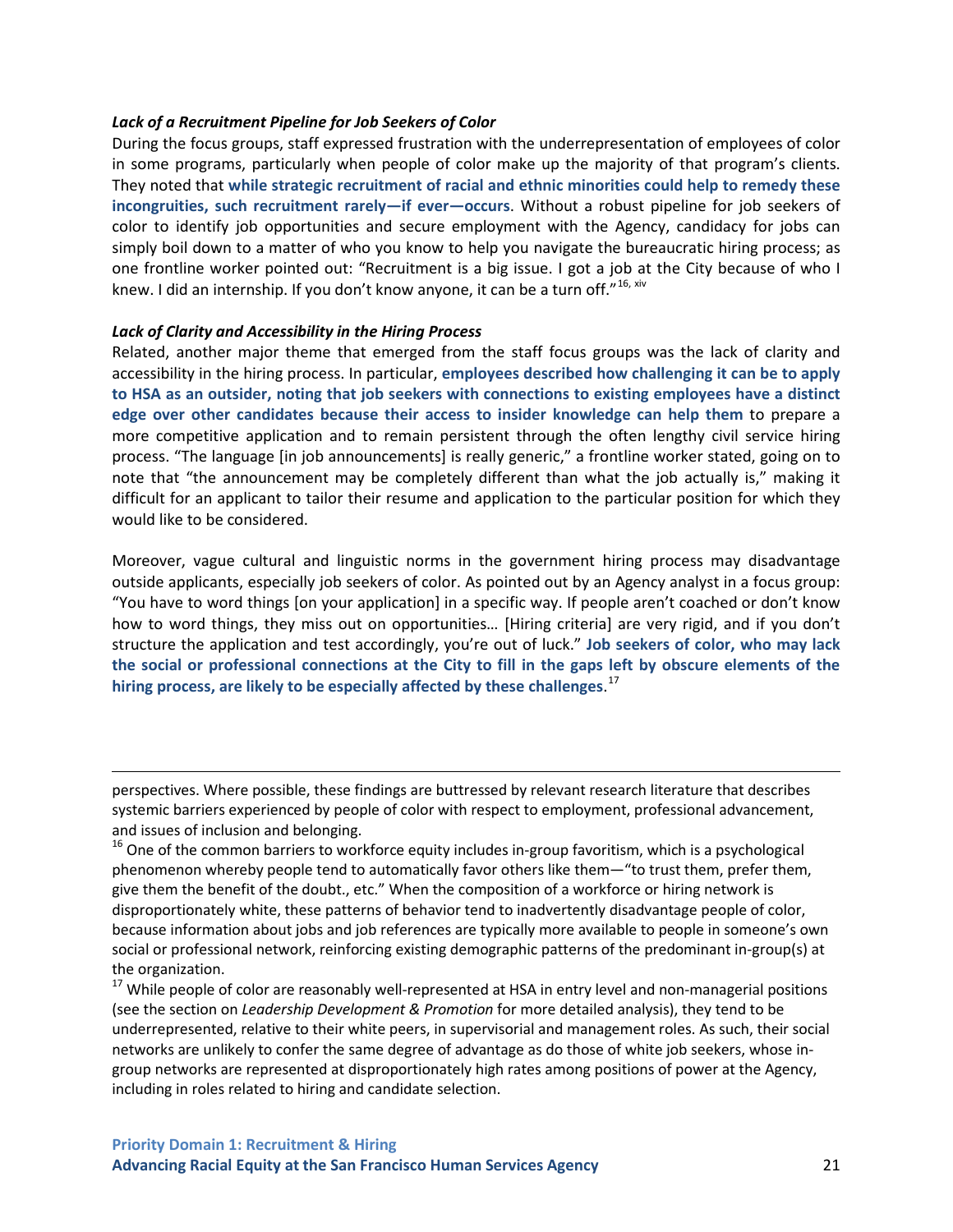#### *Lack of Transparency and Fairness in the Hiring Process*

Throughout the focus groups, across perspectives representing all levels of the Agency hierarchy, **staff indicated dissatisfaction with the bureaucratic nature of the hiring process, characterizing it as cumbersome, opaque, and unfair to candidates in part because its rigid structures can serve to obscure favoritism and implicit bias in hiring**. [18,](#page-31-0) [xv](#page-71-14) Staff members offered a number of examples to illustrate their thinking regarding this lack of transparency, such as:

- **Minimum qualification standards**: Some staff expressed concerns that minimum qualification standards may not be applied fairly, describing experiences in which the expertise of staff of color is not recognized and rewarded to the same degree as that of their white counterparts. For instance, one staff member noted that, in their experience, "African American staff are told (or themselves believe) they don't qualify. My supervisor said her degree didn't qualify [for a position], and then another white lady was interviewed with the same degree without any drama." While HSA HR works to ensure that the review of minimum qualifications is applied fairly and consistently, implicit biases held by individuals involved in the hiring process may still contribute to systematically different outcomes for people of color and their white peers.<sup>[19,](#page-31-1) [xvi](#page-71-15)</sup> Notably, HR sends notification letters to candidates who do not meet the minimum qualifications explaining why they have not been invited to continue in the hiring process; this documentation may be a rich source of data to help HSA assess the extent to which minimum qualification determinations are racially disparate, and if so, why.
- **Civil service exams:** Staff also noted that testing may exacerbate implicit and structural biases. "Culture plays into tests. Some cultures are positioned to do better on tests," one member of the line staff remarked. These sentiments were echoed by a manager who noted that these exams are unlikely to be culturally relevant for some minority job seekers when "the people who put together the tests do not represent the diversity of HSA. $"^{20}$  $"^{20}$  $"^{20}$

<span id="page-31-0"></span> $18$  It is interesting to note that, in focus group sessions, staff across the leadership hierarchy often described nepotism and favoritism together, sometimes even interchangeably. Nepotism, defined by the San Francisco Civil Service Commission as a practice by which family members favor other family members in employment decisions, is strictly prohibited: the City's policy on Family and Romantic Relationships at work does not permit "employees to make, participate in making, or influence any employment decision involving a family member or romantic partner." In other words, nepotism requires a direct familial or romantic link between a job seeker and persons responsible making employment decisions that may favor that job seeker. Acts of favoritism in hiring—while similarly prohibited as a violation of the merit-based principles governing hiring in the civil service context—are more broadly defined, and as a result, more difficult to identify, prove, and eliminate.

<span id="page-31-1"></span><sup>&</sup>lt;sup>19</sup> Numerous studies of job seeking and employment in the US have demonstrated that African American and Latino job candidates are significantly less likely than their white peers to receive interviews or callbacks for jobs to which they have applied and for which they are equally qualified.

<span id="page-31-2"></span><sup>&</sup>lt;sup>20</sup> Examination for permanent civil service positions in San Francisco is a complex topic involving many stakeholders at HSA and beyond: for instance, while exams for job classifications specific to HSA are often developed by HSA HR, Citywide classifications are typically developed by the City DHR analysts. Moreover, there are extensive rules governing the design and administration of civil service exams that have been developed with input from several entities outside HSA—the Civil Service Commission, DHR, organized labor, etc. Given the scale and complexity of this component of the hiring process, this report does not feature more detailed commentary or recommendations for improving civil service exams. Instead, the recommendations contained in this report focus on elements of the hiring process that fall more directly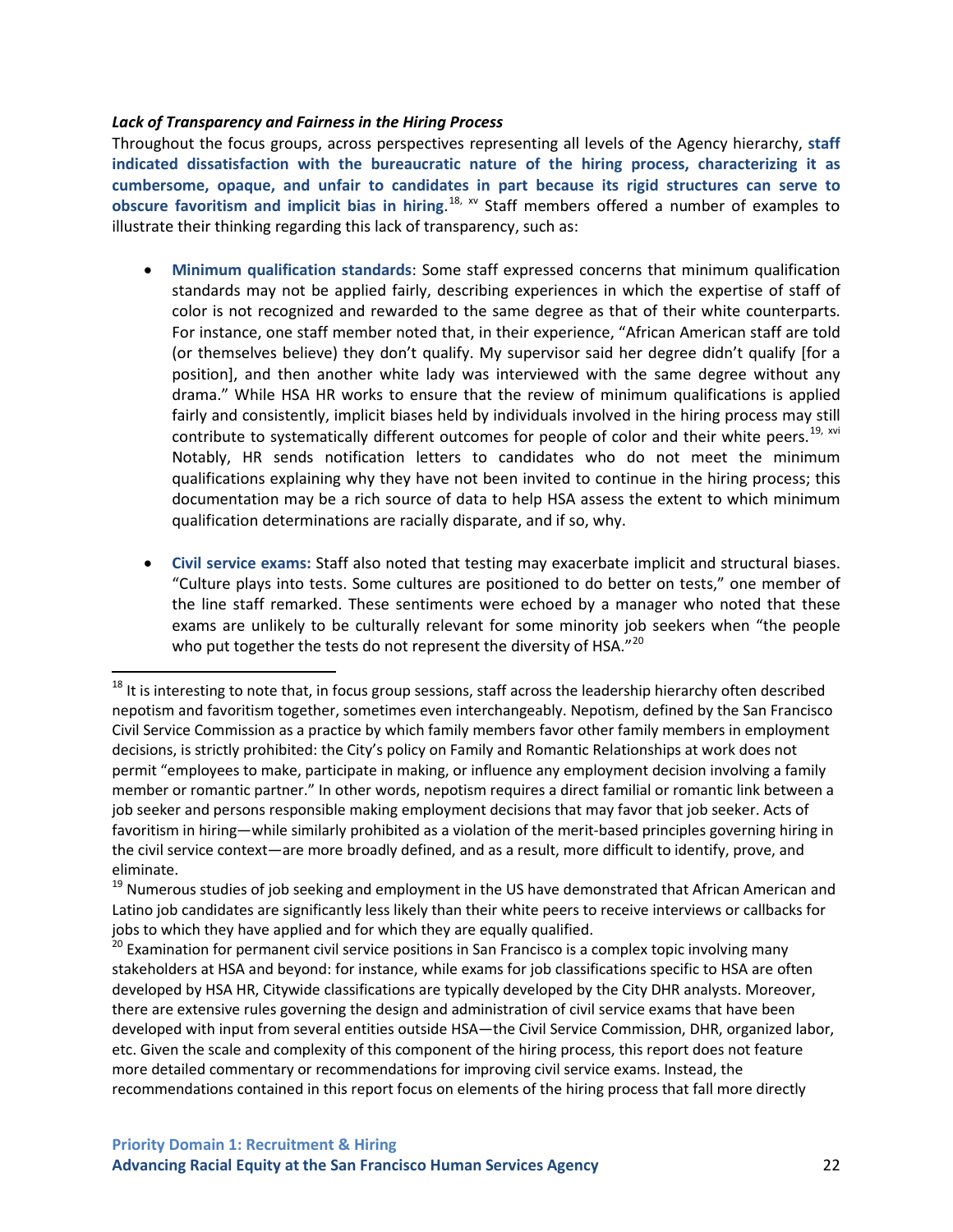• **Eligible List de-identification:** A number of staff members expressed concern that new City policies intended to combat implicit bias may in fact make it easier for hiring managers to engage in favoritism with impunity, now that candidate names on eligible lists remain confidential. In the hiring process, job applicants who meet minimum qualifications and achieve a passing score during the exam process are placed on a ranked applicant list. Hiring managers then work with HR to establish job-related, merit-based, and non-discriminatory selection criteria, which will determine how many candidates in reachable ranks are able to proceed to the interview stage. For example, for a position with multiple vacancies in one referral, a hiring manager may be able to interview candidates in all ranks on a list. If there are not enough resources available to interview all interested candidates, hiring managers and HR must arrive at selection criteria to narrow down the candidate pool to a feasible quantity.

Previously, the full eligible list containing applicant name and list rank was made publicly available. In 2018, the San Francisco Civil Service Commission implemented a de-identification policy that restricts hiring managers from seeing the name and rank of candidates on eligible lists when determining which applicants to invite for an interview. As a tradeoff, under the new policy, the name and list rank of those newly hired to a permanent civil service position is posted on DHR's website for public view.

While de-identification has been newly implemented to promote racial equity, this study's focus groups, as well as public pushback from labor union partners, reflect a deep mistrust of this policy. Staff perception, widespread across all eight focus group sessions, is that hiring managers may still have access to applicant names and ranks while the rest of the public do not. One staff member stated their worry plainly: "Forget Rank 1's, because [hiring managers] keep going down the list until they get to the person they want. People are hiring their friends and family. We just can't see, and now it's hidden even more." While this is not how the deidentification policy should work if implemented with fidelity, this sentiment was consistently expressed across focus groups, suggesting the need to communicate better with staff and clarify the purpose and mechanics of this new policy.

**These examples serve to underscore how deeply staff at all levels mistrust the hiring process,** even in the context of policies or practices that are specifically intended to support equity and fairness in the process. **They also raise important questions about the extent to which HSA is prepared to respond to these widespread perceptions of fairness in hiring, and how it intends to address racial disparities where they may emerge in the process**.

#### **HOW IS THE AGENCY WORKING TO ADDRESS THESE CHALLENGES?**

HSA HR is responsible for providing vital services to Agency staff including recruitment and hiring, payroll processing, investigation of staff complaints, employee advisement, and collaboration with City labor union partners. Over the past five years, HSA HR, in partnership with the City's Department of Human Resources, has undertaken numerous initiatives designed to streamline HR business processes, improve the hiring experience for job seekers, and support current HSA employees in their daily jobs.

within HSA's locus of control, such as the process for recruiting a diverse pool of qualified candidates or interviewing and selecting a candidate for hire following the posting of an eligible list.

 $\overline{\phantom{a}}$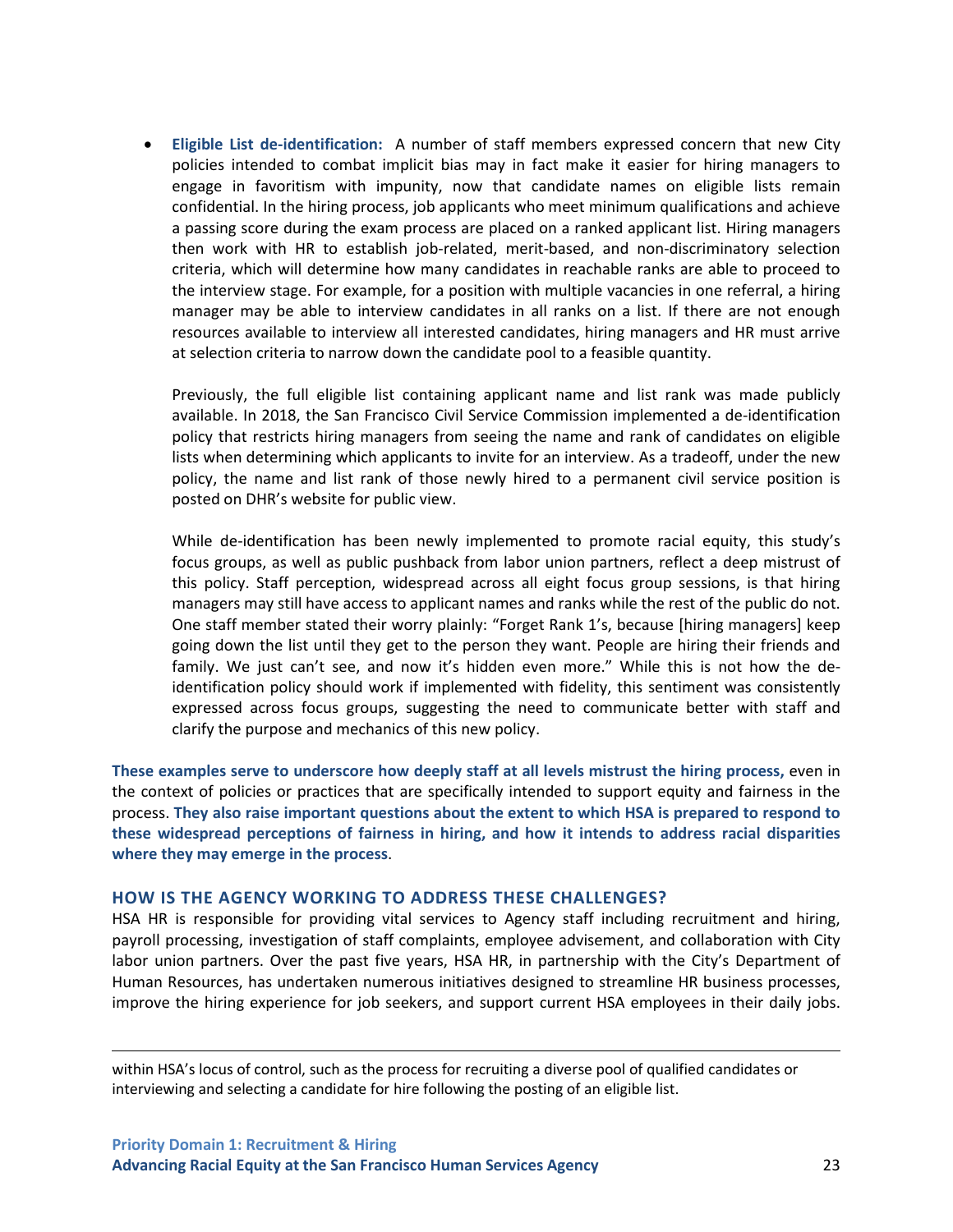These initiatives include strategies to make outcomes among job seekers and current staff more equitable along a number of dimensions, including race.

- **Specialized HR team to support the hiring process:** In 2018, HSA HR created the Post-Referral Selection Process (PRSP) Team within the HR Operations Unit to provide enhanced support to hiring managers, streamline the hiring process, and ensure selection processes are performed in accordance with best practices and civil service guidelines. This team was developed as the result of a Cross-Training Pilot in 2017 that identified strategies to reduce delays and redundancy in the hiring process. The team serves as consultants to hiring managers, liaises with candidates, and acts as an additional safeguard against implicit bias in the selection process. For example, their work includes supporting hiring managers to develop job-related, merit-based, and non-discriminatory selection criteria, vetting interview question content, and ensuring diverse interview panels. The team reviews selection processes individually to ensure fairness and consistency in the Agency's efforts to hire a qualified workforce in compliance with meritbased selection principles.
- **De-Identification presentations (Q&A):** as described previously, in October 2018, the SF Civil Service Commission implemented a new De-Identification (De-ID) policy to combat implicit bias in hiring. Previously, lists of eligible applicants that contained applicant name and list rank were made available publicly available and to the hiring managers. Under the new policy, to eliminate opportunities for preferential selection, these lists are no longer made available the public. Moreover, program staff involved in the hiring process are unable to see the names and ranks of candidates on these eligible lists. HR analysts remain able to see these names for operational purposes (such as to contact candidates, extend an offer of employment, or complete hiring paperwork). When a permanent civil service appointment has been made at the end of the hiring process, the name and rank of the newly-hired individual is posted on DHR's webpage for public view. To support the implementation of this new policy, HSA HR has provided presentations during New Supervisor Orientations to support best practices in hiring among staff who may now participate in the hiring process from the employer's perspective. The Agency should also extend these presentations to current supervisors and managers so a wider range of staff who are likely to play a role in the hiring process understand the purpose and mechanics of the new policy. In addition, HR should consider including de-identification presentation materials and resources on the Agency's intranet and other employee touch points so more staff understand how this policy is being implemented and why.

#### **WHAT FURTHER ACTIONS SHOULD HSA TAKE TO ADVANCE RACIAL EQUITY?**

In light of the challenges described in this section, the HSA Racial Equity Work Group has identified three main strategies to advance racial equity in the area of recruitment and hiring. These strategies, and the recommendations that support them, are described below.

### <span id="page-33-0"></span>**STRATEGY 1: PERFORM ACTIVE RECRUITMENT IN UNDERREPRESENTED COMMUNITIES OF COLOR**

In order to racially diversify the pool of job seekers and, by extension, HSA's workforce, **the Agency must build specific strategies for employment outreach to the City's communities of color**, making use of connections with community-based organizations, educational institutions, faith organizations, and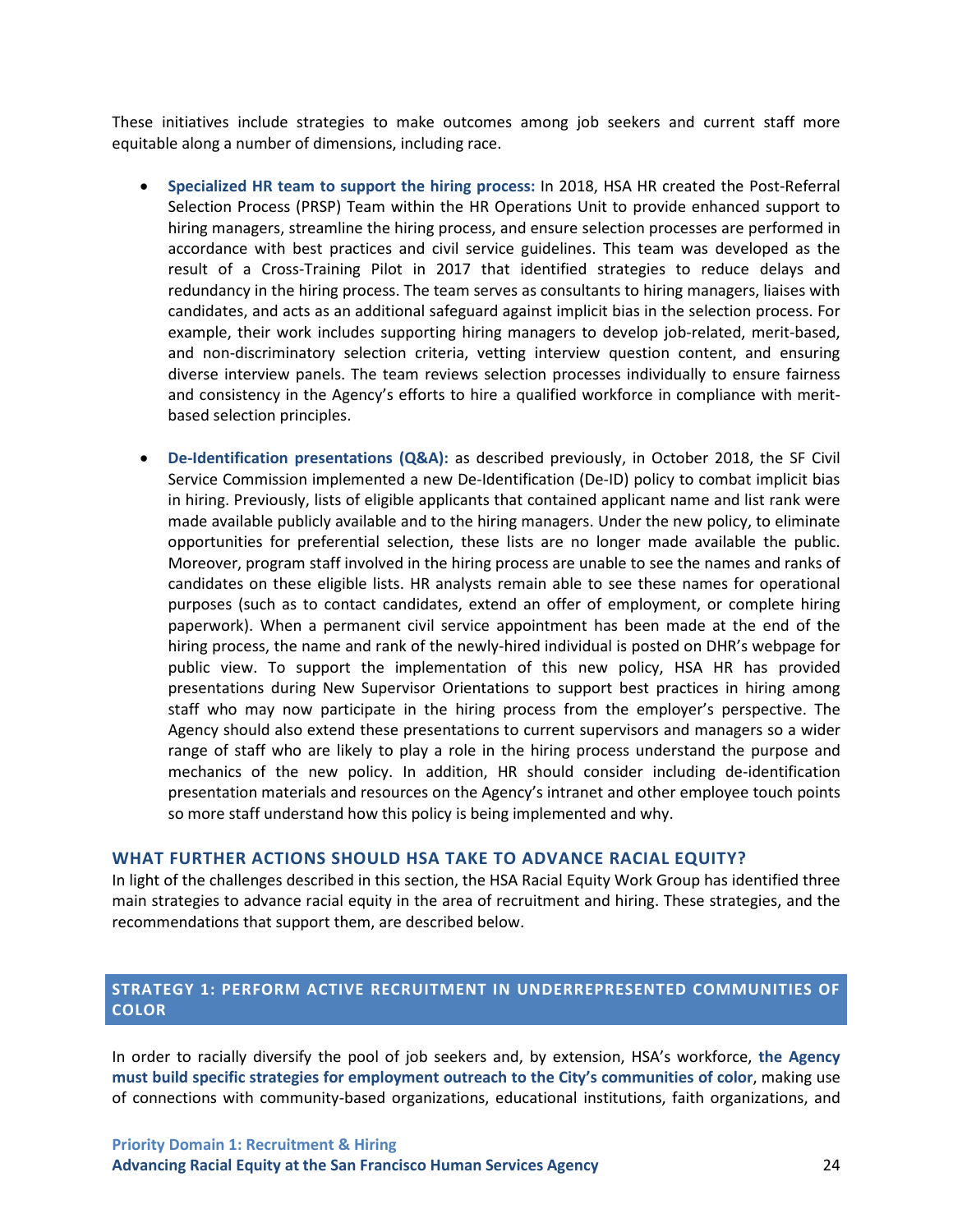other neighborhood groups, to develop and sustain pathways to employment among communities of color. HSA cannot continue its current, passive approach to recruitment, in which job announcements are not regularly circulated widely outside the Agency beyond the minimum requirement of public posting. Instead, the Agency needs to take a proactive role in communicating employment opportunities to community partners, and leverage opportunities such as internships, mentoring, and job shadowing to engage prospective employees from underrepresented racial or ethnic groups in the City. This approach is consistent both with best practices in public sector workforce diversity management and a Citywide diversity recruitment initiative prompted by Mayor Breed's Executive Directive 18-02 to the Department of Human Resources.<sup>[xvii](#page-71-16)</sup>

In order to ensure that current and future staff composition reflects the racial/ethnic backgrounds of our clients at all levels of HSA, **the Agency must perform active recruitment for employment opportunities in underrepresented communities of color**. The HSA Racial Equity Work Group recommends two actions to support this strategy:

- A. Cultivate recruiting relationships with educational institutions and professional associations primarily serving people of color
- B. Advertise job opportunities on select community job boards, with community-based partner agencies, and in newsletters primarily serving job seekers of color

### **RECOMMENDATION A: CULTIVATE RECRUITING RELATIONSHIPS WITH EDUCATIONAL INSTITUTIONS AND PROFESSIONAL ASSOCIATIONS PRIMARILY SERVING PEOPLE OF COLOR**

San Francisco is home to a large community college, two universities, and numerous professional associations—organizations that offer a concentrated pool of talent that can be leveraged to support focused employment outreach and recruitment of specific candidate populations. Cultivating relationships with educational institutions and professional groups as a meaningful source of wellqualified job candidates requires a focused effort to partner with relevant academic departments, faculty members, student organizations and clubs, and so on.<sup>xviii</sup> Some government agencies have the misconception that recruiting at specific universities may conflict with the merit principles that govern hiring practices in the public sector. However, research about best practices for hiring and recruitment to increase diversity in government specifically highlights building recruitment pipelines through partnerships with historically Black and Latino schools or other institutions in which minority job seekers are well-represented.<sup>[xix](#page-71-17)</sup>

**The HSA Racial Equity Work Group recommends that the Agency increase its recruitment efforts by cultivating recruiting relationships with educational institutions and professional associations primarily serving job seekers of color.** Conducting active recruitment at career fairs and schools where minority job seekers are well-represented will ensure that candidates hear about the Agency as an employer of choice first. Examples of promising local educational institutions where HSA might conduct this outreach include San Francisco State University and City College of San Francisco. The success of this recommendation hinges on effective collaborations between HSA programs and the Agency's HR Department. To the extent possible, both program and HR staff should be in attendance at these events—the former, to provide prospective job candidates with firsthand knowledge of the roles available at the Agency and information about day-to-day work; the latter, to answer technical questions about City hiring processes and provide advice for preparing a successful application. If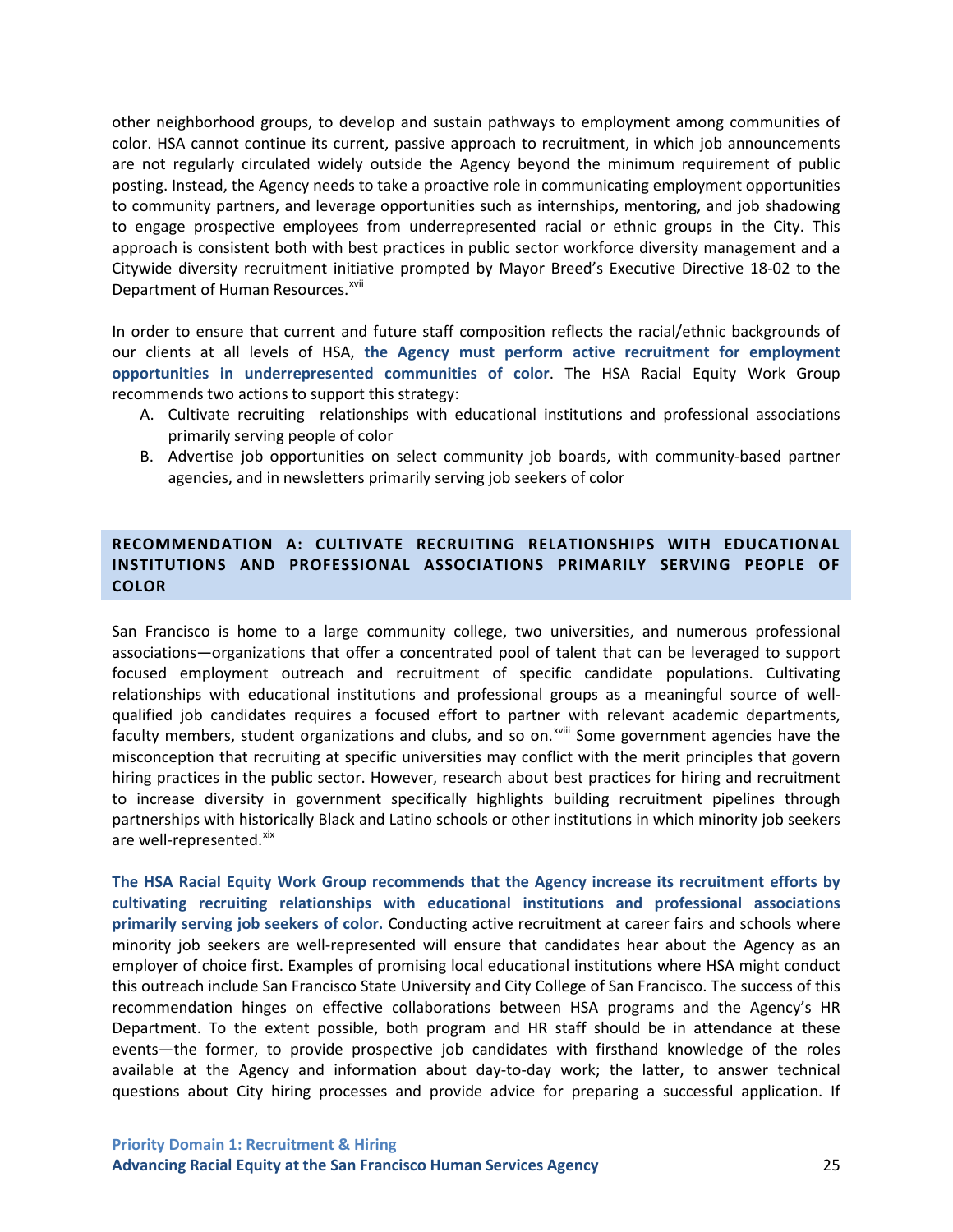program staff are unable to regularly attend these events, they should minimally prepare written or video testimonials about their work that can be shared with job seekers hoping to learn in greater detail about the demands of specific roles at the Agency.

Notably, this active approach to recruitment gives HSA the opportunity to bring its mission and vision to life for job seekers in a way that online job postings alone cannot do, boosting our chances of piquing the interest of enthusiastic candidates who share our values and wish to serve our client population. Inperson recruitment also opens an important channel of communication between job candidates and HSA staff that can enhance their persistence through the often lengthy and byzantine hiring process. This humanizing connection may have especially important impacts on the persistence of job seekers of color, who may otherwise lack extensive connections to City employees in hiring and management roles, and the related advantages of preparing an application with insider knowledge about what makes an application successful.<sup>[xx](#page-71-18)</sup> Providing candidates with clear and succinct information about what to expect from the hiring process is likely to improve their persistence through the process.

**In order to begin cultivating these pipelines in earnest, HSA should leverage our existing relationships with the City's institutions of higher education and our partnerships with community-based service providers that work primarily with ethnic minority communities or communities of color**. Building and maintaining these relationships should be a shared responsibility between program and HR staff. Program managers and other staff involved in maintaining HSA's relationships with community providers should help HR to identify promising partners and connect the HR Examination & Classification Unit with leaders at these organizations. HR staff, meanwhile, should establish a centralized resource such as a SharePoint database, to document and support ongoing recruitment activities.

| Recommendation                         | Cultivate recruiting relationships with educational institutions<br>and professional associations primarily serving people of |  |
|----------------------------------------|-------------------------------------------------------------------------------------------------------------------------------|--|
|                                        | color                                                                                                                         |  |
| <b>Key Implementation Stakeholders</b> | HSA Program Managers and other program staff involved<br>in the hiring process                                                |  |
|                                        | HSA HR Examination & Classification Unit (Exams)                                                                              |  |

### **RECOMMENDATION B: ADVERTISE JOB OPPORTUNITIES ON SELECT COMMUNITY JOB BOARDS, WITH COMMUNITY-BASED PARTNER AGENCIES, AND IN NEWSLETTERS PRIMARILY SERVING JOB SEEKERS OF COLOR**

Currently, the Agency uses a passive recruitment strategy for most open positions. External advertisement and focused outreach is typically conducted only for positions that have historically been difficult to fill or when there are insufficient respondents to a particular job recruitment. As a result, those who apply for open positions tend to be people who are already familiar with City hiring or have a connection to an existing employee. This approach to recruitment may not always draw a diverse and qualified candidate pool, and has troubling implications for racial equity now and in the future. If current economic conditions and demographic trends in the Bay Area persist, the displacement of City residents of color to other parts of the Bay will make it increasingly challenging to access diverse job candidates. HSA's HR Department has observed a reduction in the size of applicant pools over the past several years, and has responded to this trend by taking a more proactive approach to recruitment, reaching out to third parties (such as community partners or professional networking sites) to post job opportunities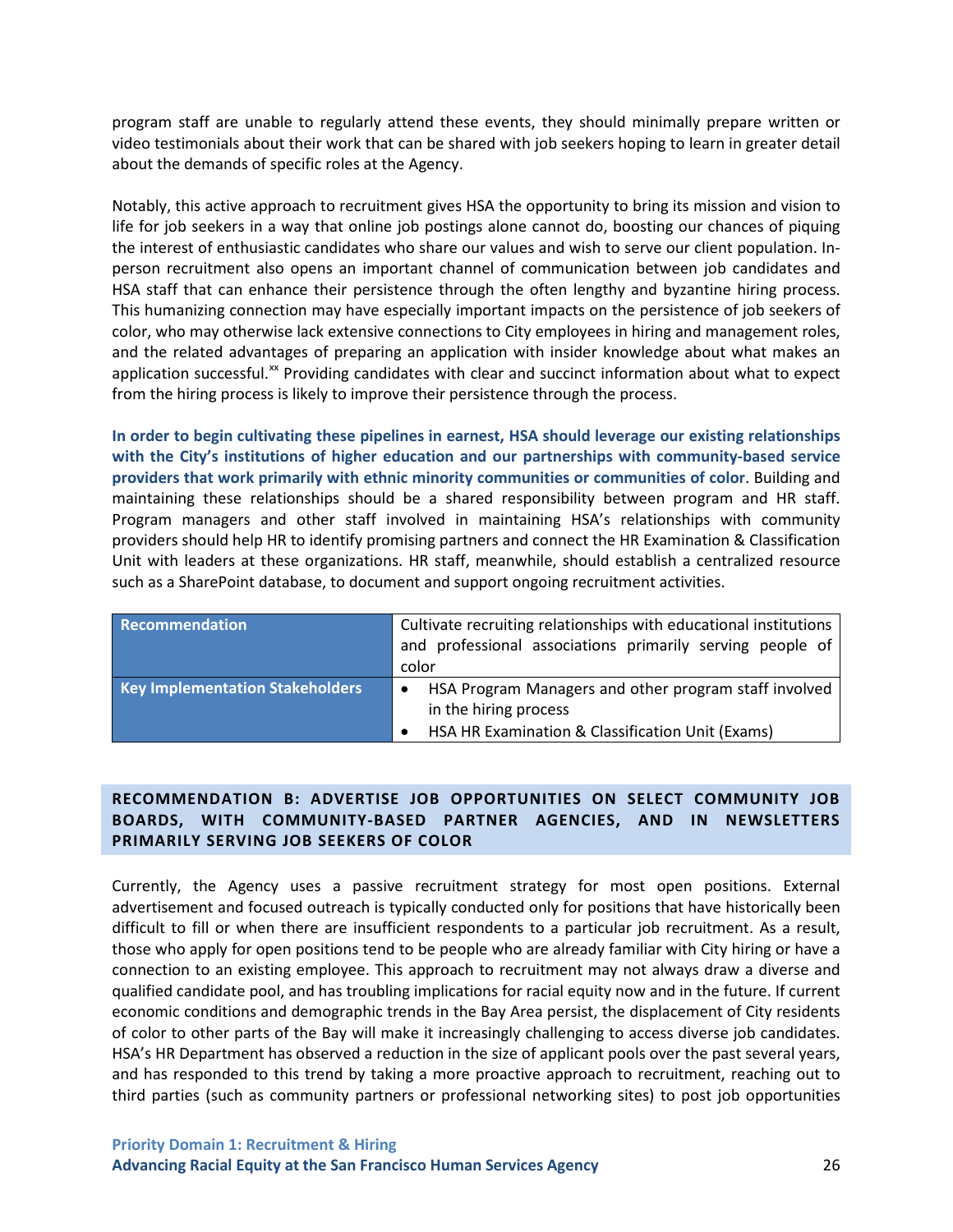more frequently. By investing in more proactive recruitment strategies, such as localized advertising of all job opportunities on community job boards and newsletters accessed primarily by job seekers of color, HSA can continue to employ a diverse workforce that reflects the racial and ethnic backgrounds of our clients.

**The HSA Racial Equity Work Group recommends that the Agency advertise job opportunities on select community job boards, with community-based partner agencies, and in newsletters primarily serving job seekers of color.** The Agency should connect with City and regional institutions of higher education, such as community colleges and universities serving diverse student populations and advertise employment opportunities in relevant departments more frequently—for all job openings, not just those that are historically difficult to fill or when there are insufficient candidates. For instance, job announcements for social work roles at HSA should be shared with Title IV-E programs or student groups at San Francisco State University and City College of San Francisco that focus on subjects like social welfare, sociology, psychology, and other related fields.

To begin, HSA may wish to pilot this new approach to recruitment with a few Agency programs or classifications of interest. HSA should especially consider employing a focused outreach strategy to fill supervisory and managerial roles. In the majority of organizations, management positions are harder to obtain in part, because there are fewer of them available in comparison to frontline staff positions. Diversifying the leadership team at the Agency begins by expanding the candidate pool at the onset of a recruitment process when those coveted positions become available. Ultimately, these efforts should be evaluated for their success in boosting the rate at which quality candidates of color apply and are hired for these roles.

| Recommendation                         | Advertise job opportunities on select community job boards,<br>with community-based partner agencies, and in newsletters |
|----------------------------------------|--------------------------------------------------------------------------------------------------------------------------|
|                                        | primarily serving job seekers of color                                                                                   |
| <b>Key Implementation Stakeholders</b> | HSA Program Managers and other program staff involved<br>in the hiring process                                           |
|                                        | HSA HR Examination & Classification Unit (Exams)                                                                         |

## **STRATEGY 2: ENHANCE CLARITY AND ACCESSIBILITY IN THE HIRING PROCESS**

Clarity and transparency in the application and hiring process are critical to encourage people to apply for open positions and sustain their interest throughout the hiring process. As described earlier in this report, prior staff surveys and focus groups conducted for this project have found that some employees felt low-levels of trust in management. In particular, staff have expressed concerns that there are insufficient checks on implicit bias, and even more explicit favoritism, in hiring and promotion at the Agency. This perception among job candidates may be exacerbated by confusion about the hiring process and a lack of clear and accessible tools for navigating it. Even for existing HSA staff who have made it through the hiring process once before, the process of successfully applying for promotions or permanent civil service positions remains unclear. Many job seekers report being confused and dissatisfied with the hiring process.

**In an effort to ensure that our current hiring process is clear and inclusive to job seekers of all races/ethnicities, the Agency must enhance clarity of the hiring process and associated materials and**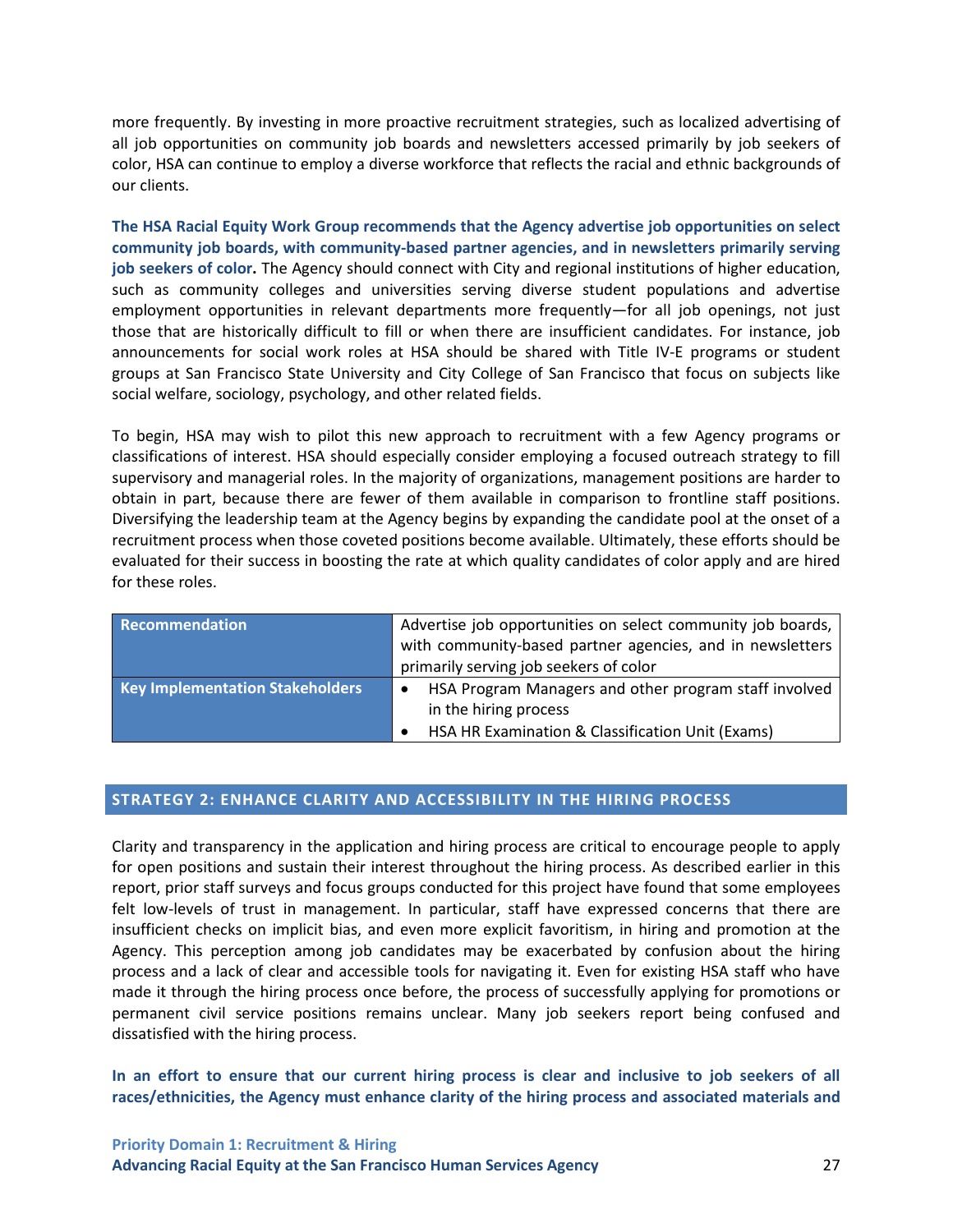**improve accessibility to important information** (e.g. application progress, hiring steps and tentative timelines, analyst contact information, FAQs, etc.). HSA must invest in a user-friendly hiring and selection process to support the success of qualified job seekers from all backgrounds.

The HSA Racial Equity Work Group recommends two actions to support this strategy:

- A. Improve the accessibility and user-friendliness of job announcements; and
- B. Adopt tools for job seekers to track the progress of their application.

## **RECOMMENDATION A: IMPROVE THE ACCESSIBILITY AND USER-FRIENDLINESS OF JOB ANNOUNCEMENTS**

A common criticism from job seekers about the City's hiring process is regarding the language found in job announcements. Successful applicants and other job seekers describe the language and length of job announcements as confusing. Ultimately, complex job announcements may result in a potential deterrent when considering applying for employment with the City. Citywide job announcements are often broad because they reflect a job classification that may be employed to serve various functions. They are also considerably lengthier than private sector job postings—in part, because they include extensive language about the hiring process and civil service rules. As an unintended consequence, this often results in prospective applicants feeling overloaded with information to the point where it is difficult to discern what is important and necessary.

**The HSA Racial Equity Work Group recommends that the Agency improve accessibility by creating job announcements that meet user-friendly criteria.** The goal of a job announcement is to describe the position in a way that is clear, concise, and attractive to top talent. To ensure that job announcements are more user-friendly, the Agency may consider piloting select job announcements using clear and straightforward terminology, minimizing bureaucratic jargon, displaying a simple and aesthetically pleasing format, including visual aids such as videos or recorded webinars, and ensuring that postings are easy to navigate.

The City's Department of Human Resources (DHR) has revised collective recruitment notices sent to candidates Citywide (e.g., application received, scoring on exams, referral notifications, notices of interest, etc.). The new notices reflect essential information communicated in simple language, a methodology that HSA can potentially replicate in Agency-specific job postings, with DHR's input.

| Recommendation                         | Improve the accessibility and user-friendliness of job |
|----------------------------------------|--------------------------------------------------------|
|                                        | announcements                                          |
| <b>Key Implementation Stakeholders</b> | HSA HR Examination & Classification Unit (Exams)       |
|                                        | SF Department of Human Resources (DHR)                 |

## **RECOMMENDATION B: ADOPT TOOLS FOR JOB SEEKERS TO TRACK THE PROGRESS OF THEIR APPLICATION**

Clarity of process and timeliness in hiring proceedings are critical to retain the interest and participation of candidates. However, given the bureaucratic requirements under which the Agency must operate, our hiring process often takes several months. Candidates may disengage or take another less-desired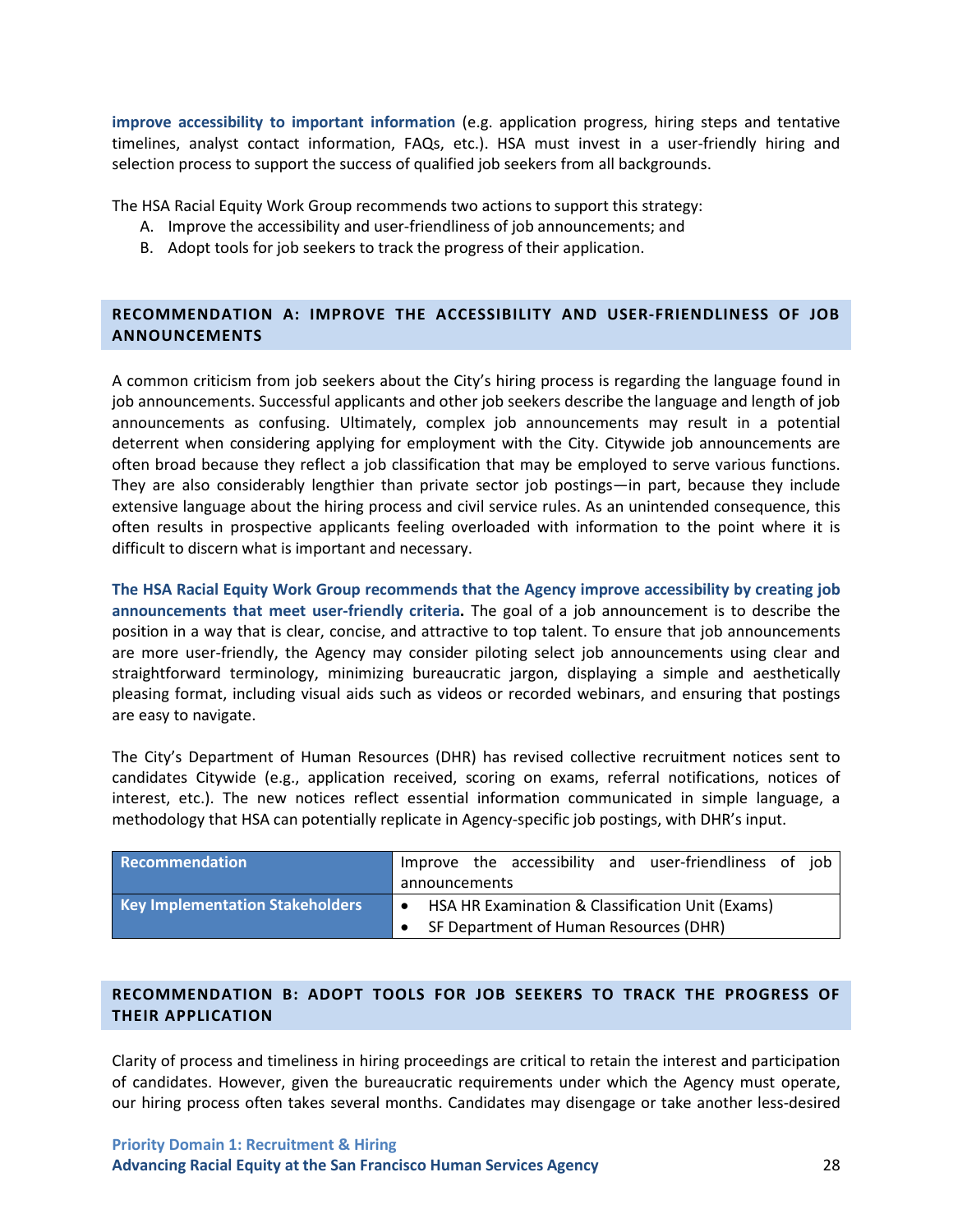opportunity because they are unsure of the status of their application or the timeline of the hiring process. While these problems affect all job seekers, it is particularly critical for us to address these issues in order to attract and engage candidates from communities of color to work at the Agency.

**The HSA Racial Equity Work Group recommends that the Agency adopt tools for job seekers to track the progress of their application.** This action will both facilitate and improve communication between HR analysts and job seekers. As the City's contract with our current Applicant Tracking System (ATS), JobAps, nears expiration, DHR is leading the work to identify applicant tracking software that will better meets our needs Citywide. Selection of a new ATS vendor is pending. Ideally, the new Citywide ATS will allow job-seekers to track the progress of their job applications; HSA should advocate for this function as DHR finalizes its contract with a new ATS vendor and ensure that the needs of our applicants are met.

In the event that the Citywide ATS does not satisfy our needs, HSA should create a workflow database where applicants can track the general progress of their application for a given job recruitment. This database could be accessed by applicants through a private portal of the public HSA webpage. As HSA carries out this recommendation, the Agency may learn from the experience of the San Francisco Public Utilities Commission's (SFPUC), which developed an internal application tracker for HR analyst use to easily access recruitment information by position number and determine its stage in the hiring process (e.g. request-to-fill submitted, in exams, in selection, etc.). Ideally at HSA, this function would be available to applicants and not just for HR operations purposes, so job candidates may log into their personal job account and review the progress of their application for any job they applied to at HSA. Another desired feature would be to allow candidates to send an email, chat, or voice message directly to the HR analyst working on a specific recruitment, facilitating communication between the two parties.

| Recommendation                         | Adopt tools for job seekers to track the progress of their |
|----------------------------------------|------------------------------------------------------------|
|                                        | application                                                |
| <b>Key Implementation Stakeholders</b> | <b>HSA HR Leadership</b><br>$\bullet$                      |
|                                        | SF Department of Human Resources (DHR)                     |

## **STRATEGY 3: USE DATA TO INFORM HIRING POLICY AND PRACTICE**

While HSA has developed robust analytical capacity, this work has largely been focused on client populations, program performance measurement for continuous quality improvement and state reporting requirements, service provider contract monitoring, and other functions directly related to client services. More recently, HSA has been working to develop a more data- and evidence-driven culture in HR to examine issues in hiring, promotion, discipline, and separation. However, the Agency has faced challenges institutionalizing a culture of robust data collection, analysis, and reporting practices in HR, driven in part by our use of outdated software for human resources management that does not support complex analytical projects and by limited staff capacity to perform desired analyses.

**In order to ensure that HSA's hiring practices, processes, and policies are racially equitable, the Agency must use data to inform these policies and practices.** More specifically, HSA must collect data throughout the hiring process and analyze trends in attrition and recruitment-end hire outcomes to better recognize and respond to potential racial inequities. The Agency must also consider qualitative methods to answer questions that quantitative data cannot, especially to support our understanding of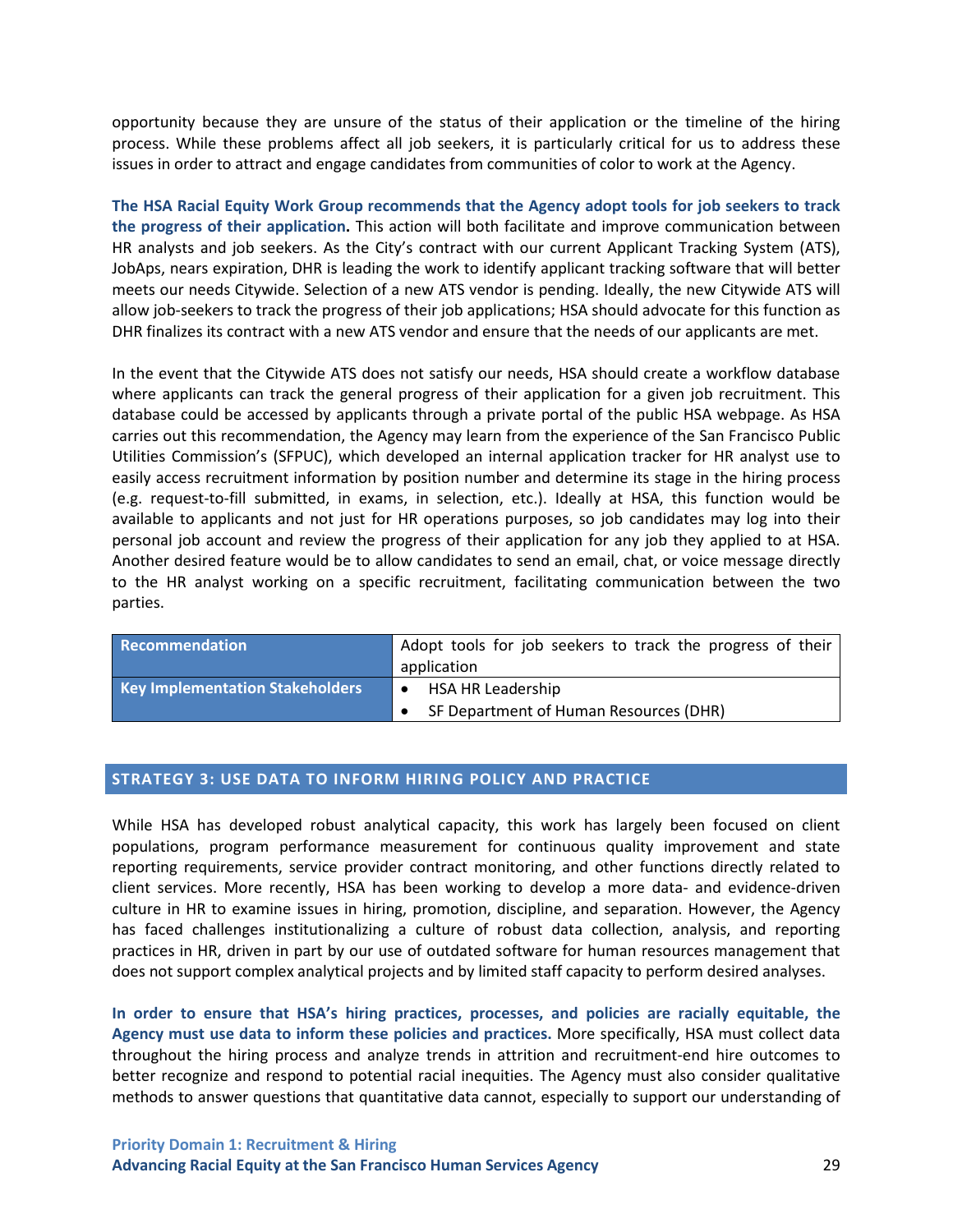why certain patterns of racial disparity may emerge and to help develop creative solutions to close racebased outcome gaps. Ultimately, HSA must be clear and transparent with stakeholders and partners in our the hiring process, regularly communicating findings about hiring and other HR trends, and developing productive collaborations to solve problems as they emerge.

The HSA Racial Equity Work Group recommends three actions to support this strategy:

- A. Conduct a gap analysis of the hiring process;
- B. Perform longitudinal analyses of hiring outcomes by race/ethnicity; and
- C. Continue participation in the Citywide HR Data Quality Work Group.

#### **RECOMMENDATION A: CONDUCT A GAP ANALYSIS OF THE HIRING PROCESS**

While specific aspects of recruitment and hiring at HSA have already been clearly identified as areas for improvement with respect to racial equity, it would behoove the Agency to conduct a more detailed gap analysis of the hiring process to further refine our understanding of other points in the process that present barriers we must address. Gap analysis is a strategic planning tool to help organizations determine current conditions, identify desired outcomes, and develop strategies to meet those objectives.

**The HSA Racial Equity Work Group recommends that the Agency conduct a gap analysis of the hiring process**, paying particular attention to the ways in which job applicants of different racial/ethnic backgrounds may encounter barriers of different types and scale as they navigate the process. It is essential that HSA capture the point of view of all stakeholders in this process, including hiring managers, job candidates, HR personnel, and organized labor partners to identify areas where differential racial impacts may occur and must be addressed.

Fortunately, some of this work has already been done or is currently underway at HSA and throughout the City. The Department of Human Resources Hiring Modernization Project, for instance, is an ongoing collaborative effort to improve the hiring process, intended to ensure that changes to the way the City hires result in fair, effective, and modern processes for applicants, hiring managers, human resources professionals, and other stakeholders. Led by the HSA Innovation Office, the Agency undertook a similar initiative in 2016 known as the HR Improvement Movement, during which Innovation Office and HR staff worked together to map the hiring process workflow from beginning to end, identify and discuss painpoints, and create and implement solutions to address emergent challenges.

Current practice in HSA's HR Department includes conducting exit interviews, and more recently, "stay" interviews. Similar to exit interviews, which are used to gather information about the experiences of employees separating from the Agency, stay interviews will be used to understand how and why HSA staff have remained at the Agency. Of particular relevance, they will solicit information about staff experiences navigating the hiring process. HSA should build on these projects to perform its gap analysis, conducting stakeholder surveys to understand why and how applicant attrition in the hiring process occurs, and why it may vary by race/ethnicity. **Gap analysis should be further supported by use**  of the GARE Racial Equity Tool,<sup>[xxi](#page-71-0)</sup> which is a resource designed to help local government decisionmakers systematically incorporate considerations about racial equity in the development of programs, policies, practices, and budgets. Crucially, the Racial Equity Tool can also be used retrospectively to examine the impacts of existing policies on racial equity, and adjust policies to better promote equitable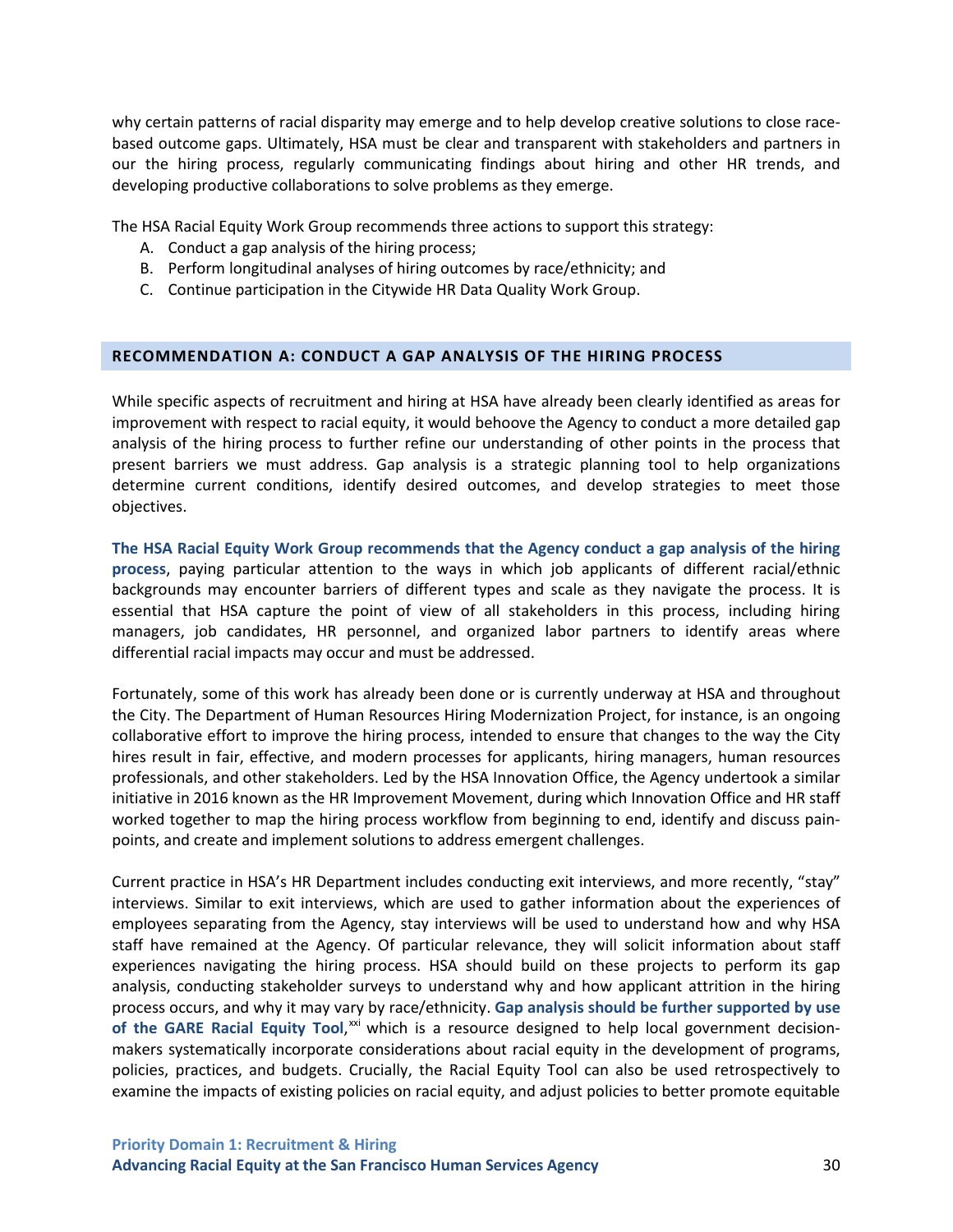outcomes. Using both quantitative and qualitative data to reveal gaps and inform the development of solutions, HSA should share its findings and any recommendations that emerge from the analysis with key stakeholders, and eventually pilot recommended strategies, using ongoing data collection and analysis to measure success in achieving their intended impact on racial equity.

| Recommendation                         | Conduct a gap analysis of the hiring process         |
|----------------------------------------|------------------------------------------------------|
| <b>Key Implementation Stakeholders</b> | HSA HR Exams and Operations Units<br>$\bullet$       |
|                                        | SF DHR: Hiring Modernization Project consultants     |
|                                        | HSA Innovation Office or SF Office of the Controller |
|                                        | (CON), City Performance Unit                         |

## **RECOMMENDATION B: PERFORM LONGITUDINAL ANALYSES OF HIRING OUTCOMES BY RACE/ETHNICITY**

As part of this strategic planning process, the HSA Planning Unit performed the Agency's first-ever longitudinal analysis of application and hiring trends, disaggregated by applicant race/ethnicity—a case study of a major client-facing role at the Agency, the Senior Eligibility Worker position (also referred to by its job classification number, 2905).<sup>[21](#page-40-0)</sup> This case study had a two-fold purpose:

- It provided valuable information about the ways in which job applicants of different racial/ethnic backgrounds experience the specific 2905 hiring process; and
- It broke new analytical ground at the Agency, highlighting the utility of longitudinal analysis of hiring data to answer questions about the potential differential impact of Agency hiring practices on job candidates of different races and ethnicities.

**The Racial Equity Work Group recommends that HSA perform further longitudinal analyses of hiring outcomes in other job classes to assess whether and to what extent racial disparities emerge in our hiring process.** During the past five years, HSA HR has been moving toward a more data-informed approach to policymaking. It is essential that we continue to use analytical techniques like the longitudinal analysis performed in this case study to understand how our hiring practices may affect job candidates of different races/ethnicities, and to develop solutions to counteract racial inequities wherever they may occur. This case study provides a methodological guide for future research as HSA turns its attention to potential race-based outcome gaps in other large classifications at the Agency, such as Protective Services Workers (job classification 2940), or supervisory and management positions.

| <b>Recommendation</b>                  | Perform longitudinal analyses of hiring outcomes<br>bv<br>race/ethnicity |
|----------------------------------------|--------------------------------------------------------------------------|
| <b>Key Implementation Stakeholders</b> | HSA HR Exams & Operations Units<br>$\bullet$                             |
|                                        | <b>HSA Planning Unit</b>                                                 |
|                                        | SF Department of Human Resources (DHR)                                   |
|                                        | SF Office of the Controller (CON), City Performance Unit<br>$\bullet$    |

<span id="page-40-0"></span><sup>&</sup>lt;sup>21</sup> In consultation with HSA executive leadership and the HR and Planning Directors, the 2905 job class was determined a priority class of interest. Staff members in the 2905 class account for about 21% of all HSA employees and constitute one of the Agency's most racially/ethnically diverse classes.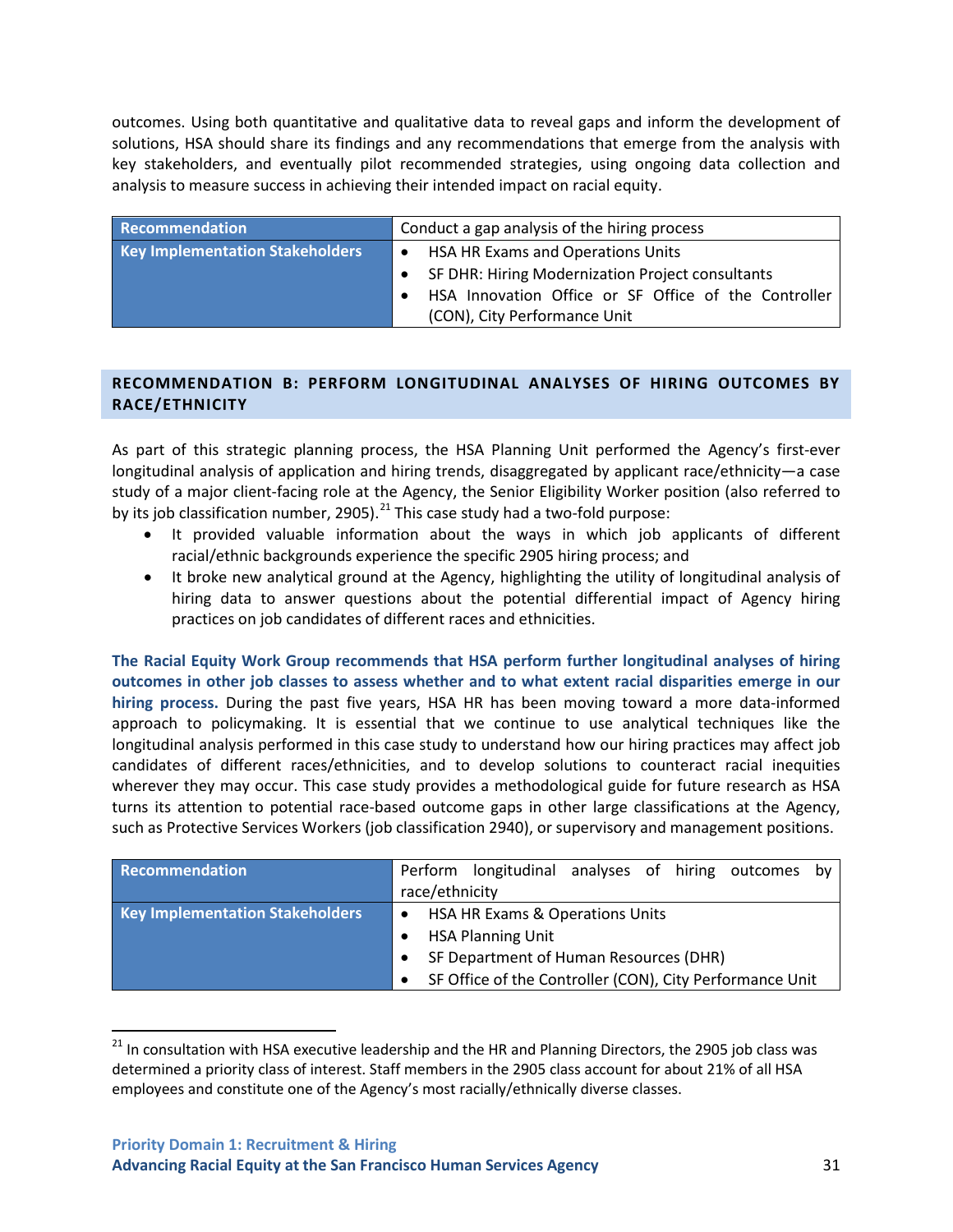## **RECOMMENDATION C: CONTINUE PARTICIPATION IN THE CITYWIDE HR DATA QUALITY WORK GROUP**

In support of HSA's efforts to shift to a more data-informed culture of decision-making and policy development in HR, the Agency is participating in the Citywide HR Data Quality Work Group (DQG), first convened in December 2018. The goal of the DQG is to examine Citywide and departmental issues related to HR data quality and governance, and to provide recommendations for improving the quality and usefulness of HR-related data in human resources management. Ultimately, the DQG will identify recommendations to improve access, create understanding, and promote learning.

**The HSA Racial Equity Work Group recommends that the Agency continue to participate in the DQG, and use this forum to advocate for emergent needs related to HR data collection and analysis at HSA.** In particular, HSA should advocate for more robust resources to support longitudinal tracking and reporting of data on job applicants and hiring outcomes, including promotion of existing City workers. HSA should also consider sharing its case study of application and hiring trends among 2905 job seekers as an exemplar of promising analytical projects related to racial equity that should be undertaken by other City partners in the DQG. Moreover, HSA could and should use this case study to illustrate to policy bodies like the Citywide HR Analytics Council how improved HR data infrastructure may lend us the capacity to perform even more sophisticated analysis.

Participating in the DQG requires only a small investment of HSA staff time, but has the potential to generate much larger returns as we capitalize on the data expertise of our peer City agencies and use our own work to drive the conversation about data needs and desired outcomes.

| <b>Recommendation</b>                  | Continue participation in the Citywide HR Data Quality Work |
|----------------------------------------|-------------------------------------------------------------|
|                                        | Group                                                       |
| <b>Key Implementation Stakeholders</b> | <b>HSA HR Operations Unit</b>                               |
|                                        | <b>HSA Planning Unit</b>                                    |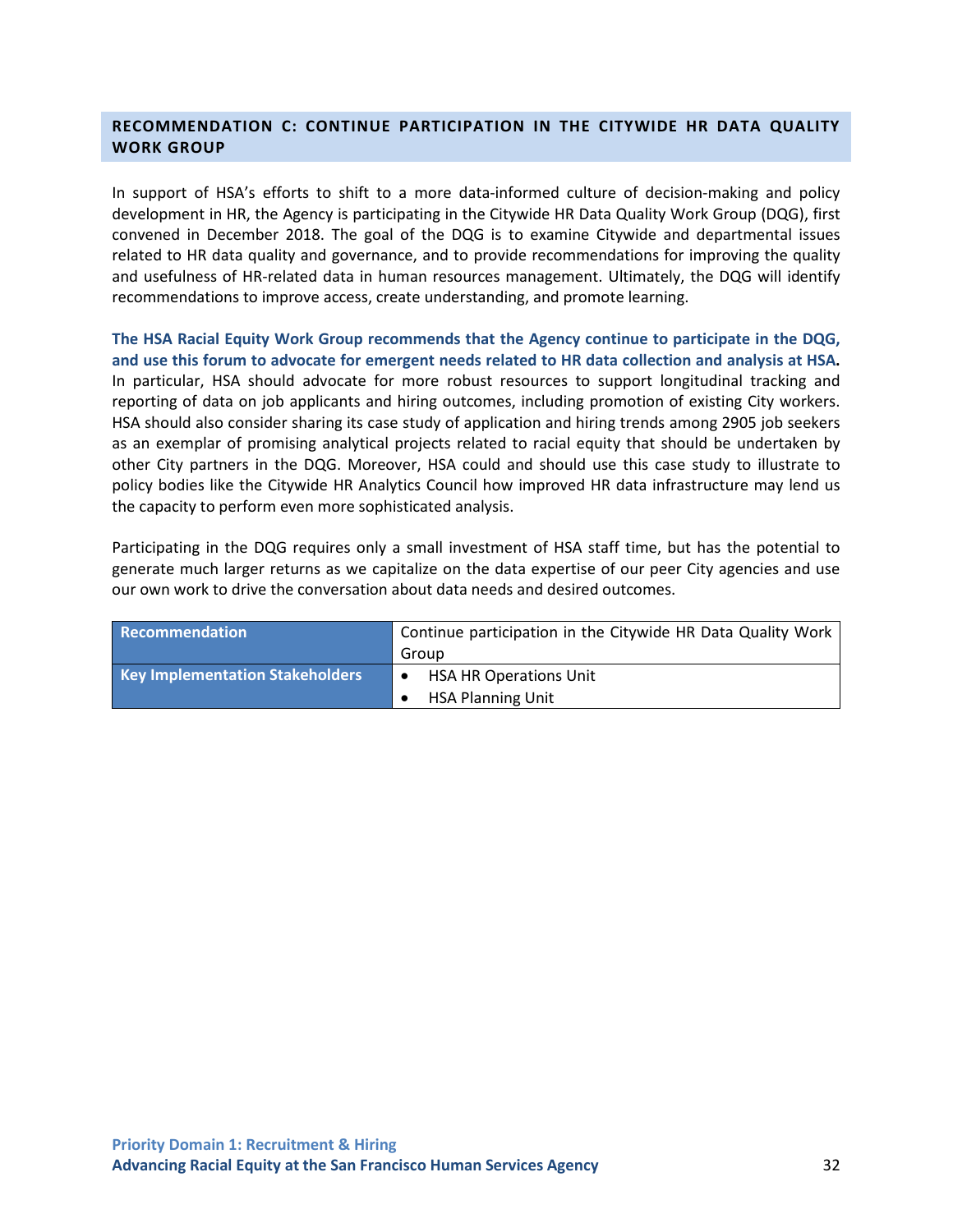# **PRIORITY DOMAIN 2:** LEADERSHIP DEVELOPMENT & PROMOTION

Leadership development and promotion is another priority domain in which HSA can and should take strategic action to advance racial equity. As described in the previous section of this report, it is essential that HSA employs diverse staff who reflect the racial/ethnic backgrounds of our clients in order to best fulfill the Agency's mission to promote their well-being and economic security. However, it is not enough to consider the racial composition of the workforce as a whole. Given the large size and scope of our organization, and the ways in which structural racism may impose barriers to professional advancement for people of color even once they have been hired at HSA, **we must also take steps to ensure that staff reflect the racial and ethnic backgrounds of clients at every level of the Agency's management hierarchy**.

The HSA Racial Equity Work Group has identified two main strategies to advance this goal. As shown below, each strategy is supported by specific and actionable recommendations.

|    | <b>Domain 2: Leadership Development &amp; Promotion</b> |                                                                                                                                            |  |
|----|---------------------------------------------------------|--------------------------------------------------------------------------------------------------------------------------------------------|--|
|    | Goal                                                    | Employ diverse staff who reflect the racial and ethnic backgrounds of<br>HSA clients, across all levels of the Agency leadership hierarchy |  |
|    | <b>Strategy</b>                                         | <b>Recommended Action</b>                                                                                                                  |  |
| 1. | <b>Encourage learning at</b><br>every level of the HSA  | Promote existing opportunities for skills development<br>А.                                                                                |  |
|    | workforce                                               | Adopt a Learning Management System to track training and<br>В.<br>professional education by race/ethnicity                                 |  |
|    |                                                         | Create a mentoring program<br>C.                                                                                                           |  |
|    | 2. Facilitate career<br>development aligned             | A. Create a career planning guide highlighting advancement<br>opportunities                                                                |  |
|    | to professional growth                                  | Use competency models & success roadmaps Agency-wide<br>В.                                                                                 |  |
|    |                                                         | Conduct annual performance reviews in a consistent and timely<br>manner                                                                    |  |

More information about research findings and the need for work in this area, as well as these recommended strategies, is provided on the subsequent pages.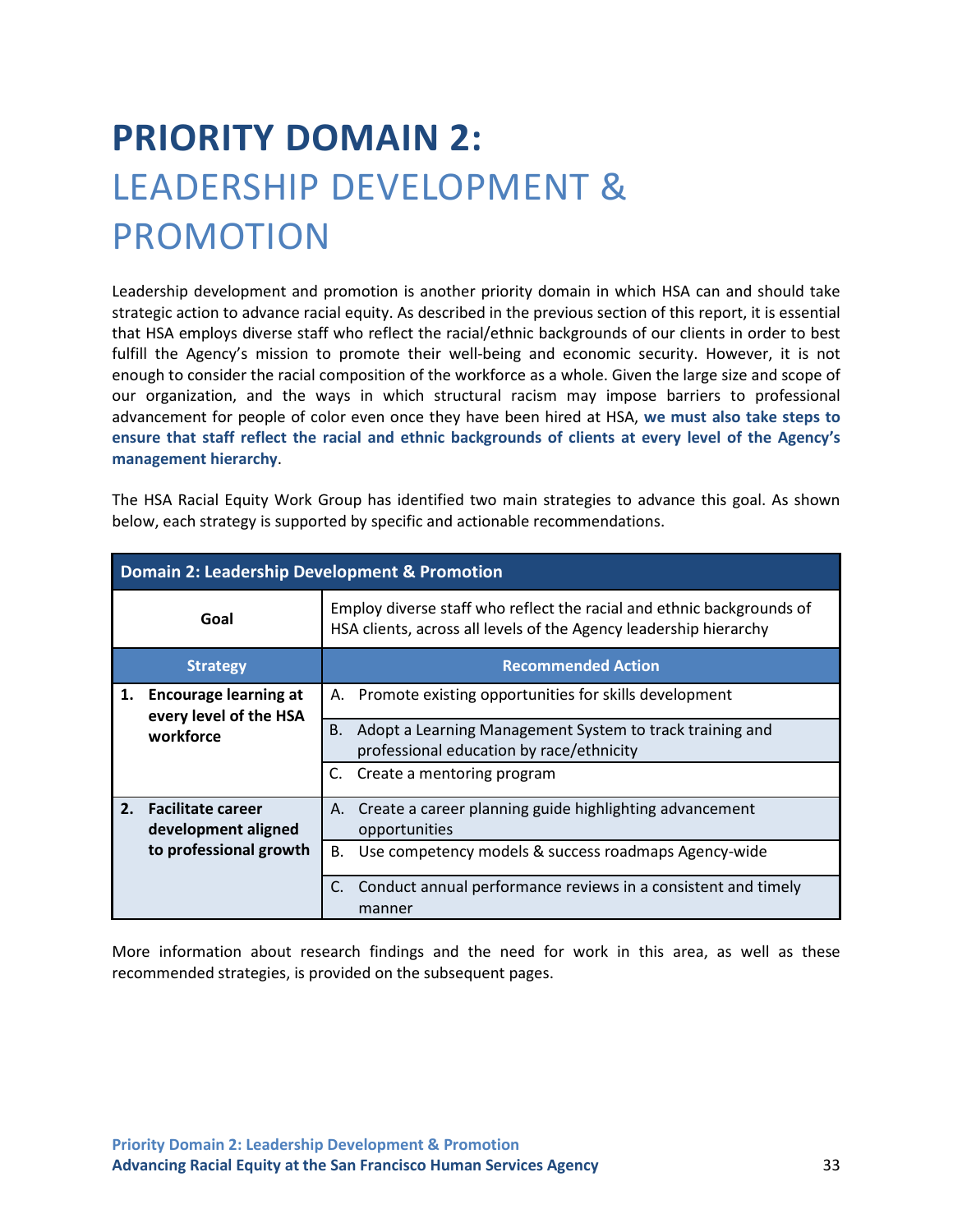#### **CURRENT CONDITIONS AT HSA**

While the HSA workforce as a whole is characterized by considerable racial and ethnic diversity, and generally reflects the racial/ethnic backgrounds of the clients we serve, the same cannot be said for the Agency's leadership. An analysis of the racial composition of HSA's staff (described in part in the previous section on *Recruitment & Hiring*) showed that, **when disaggregated by management level,[22](#page-43-0) white employees are overrepresented among the leadership ranks at HSA, with the most pronounced disparities at the highest levels of management**: they are 1.5 times more likely to serve in a supervisorial role and over twice as likely to serve in a management role when compared to Agencywide demographic trends. Conversely, API workers are nearly 2 times less likely to serve as a manager. Latino employees consistently make up about 20% and African American staff about 15% of the employee population, regardless of management level.



**HSA Staff Race/Ethnicity by Management Level\***  $(n = 2, 121)$ 

*\*Note: Supervisor category includes all positions authorized to provide supervision but that may not currently require supervision duties as part of the role (e.g., mid-level analyst positions). This analysis excludes PST positions.*

#### **WHY SHOULD WE BE CONCERNED ABOUT THESE CONDITIONS?**

**The relative lack of racial diversity among management at HSA has implications for policy development, service delivery, and the culture of work at the Agency**. Even as research has shown that minority racial/ethnic representation in the public sector workforce improves the ability of public agencies to address minority client needs—especially by hiring and retaining diverse frontline staff—it has also illustrated the value, both to clients and frontline employees, of minority representation among supervisory and management ranks. In particular, **supervisors of color are more likely to share common** 

<span id="page-43-0"></span><sup>&</sup>lt;sup>22</sup> Staff with management responsibilities include HSA Directors, Senior Managers, Mid-Level Managers, and Supervisors. In this chart, the supervisor category includes all positions authorized to provide supervision, but that may not currently require supervisory duties as part of the role (e.g., analyst positions).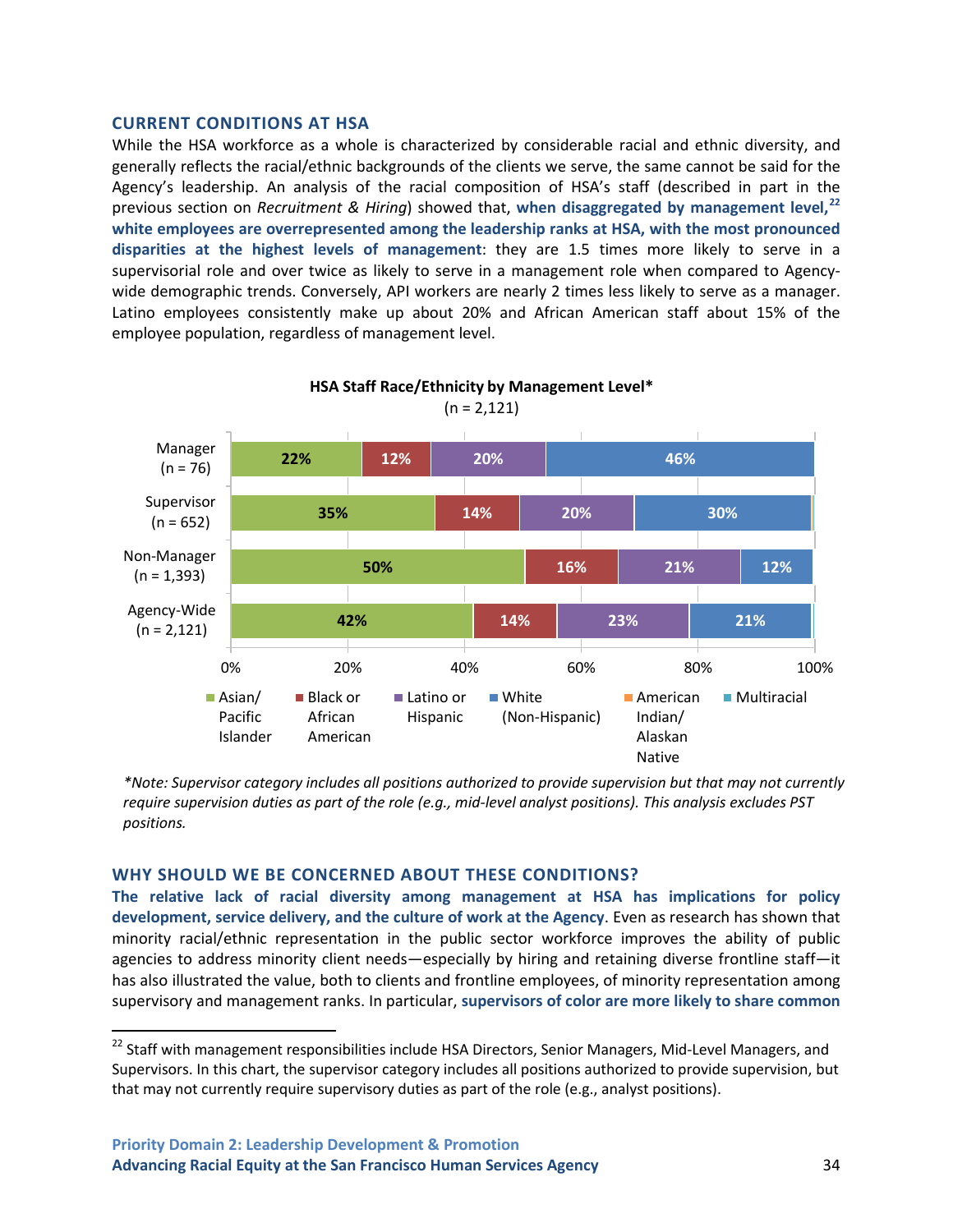**values and attitudes with line staff of color, and by extension, are more likely to advocate for, encourage, recognize, and mentor these workers**. They are also more likely to implement personnel policies that benefit them and create a positive work environment that promotes both autonomy and collaboration to keep them engaged and satisfied at work.<sup>[xxii](#page-71-1)</sup>

*"I was the only African American supervisor for a long time. I have to fight hard to have representation of African American workers… There aren't that many African Americans in San Francisco, but they comprise our system."*

> — Focus group, HSA Supervisor

These findings in the research literature are

paralleled by the results of **the 2015 HSA All-Staff Survey, which revealed racial disparities in staff feelings of inclusion and respect**. Survey respondents of color—especially African American and API respondents (who tend to be most underrepresented in managerial roles relative to Agency-wide workforce demographic trends)—expressed the lowest level of agreement with the statement, "At work my opinion seems to count": 47% and 50% respectively, compared to Latino respondents (56%) and white respondents (62%). Similarly, API respondents were less likely to agree with the statement that "In my program the clients are treated fairly and with respect." Only 68% of API respondents answered the statement favorably, compared to 80% of white respondents and 81% of Latino respondents.

Notably, **HSA staff expressed a general distrust of the Agency's management, particularly senior management**: while 68% of staff agreed that they had a "high level of trust and confidence" in their supervisor, only 56% said they trusted their program manager, and less than half (43%) of staff indicated trust in executive management (Executive and Deputy Directors). These trends may be unsurprising for an agency of HSA's size and hierarchical structure, where line staff typically have greater opportunities to develop trusting relationships with their direct supervisors than with program and executive managers who are far removed from them in the management hierarchy. Given the racial disparities in the composition of the Agency's line staff and management, it is worth considering the ways in which race may play a role in shaping employees' experiences of communication, decision-making, inclusion, and trust across hierarchical boundaries.

#### **WHAT CHALLENGES MUST WE ADDRESS?**

The underrepresentation of people of color in management roles at HSA, and its effects, emerged as a major theme in the staff focus groups conducted to inform this report. **Across the levels of the management hierarchy, staff expressed a common desire for greater inclusion of people of color among Agency leadership, as well as frustration with conditions that keep people of color out of leadership roles**. Focus group discussions revealed a number of prominent challenges that contribute to the current conditions at HSA and may be addressed through thoughtful and strategic actions to advance racial equity in the area of leadership development and promotion.

#### *Lack of a Supportive Culture & Infrastructure for Employees of Color to Advance Professionally*

During the focus groups, one supervisor expressed how demoralizing it can be to see so few people of color occupy executive leadership roles at HSA, even as new vacancies open and are filled: "Look at the  $8<sup>th</sup>$  floor [of 170 Otis St., which houses] all the higher positions—most staff are white. That's what we expect. For a new position, I thought it would be someone white because that's what we have come to expect, it's almost natural now." In a similar vein, a manager described her experience as the only manager of color at one time in the Agency's history. She noted how she was glad to be a resource for workers who "came to me and told me they were grateful" there was a manager who shared their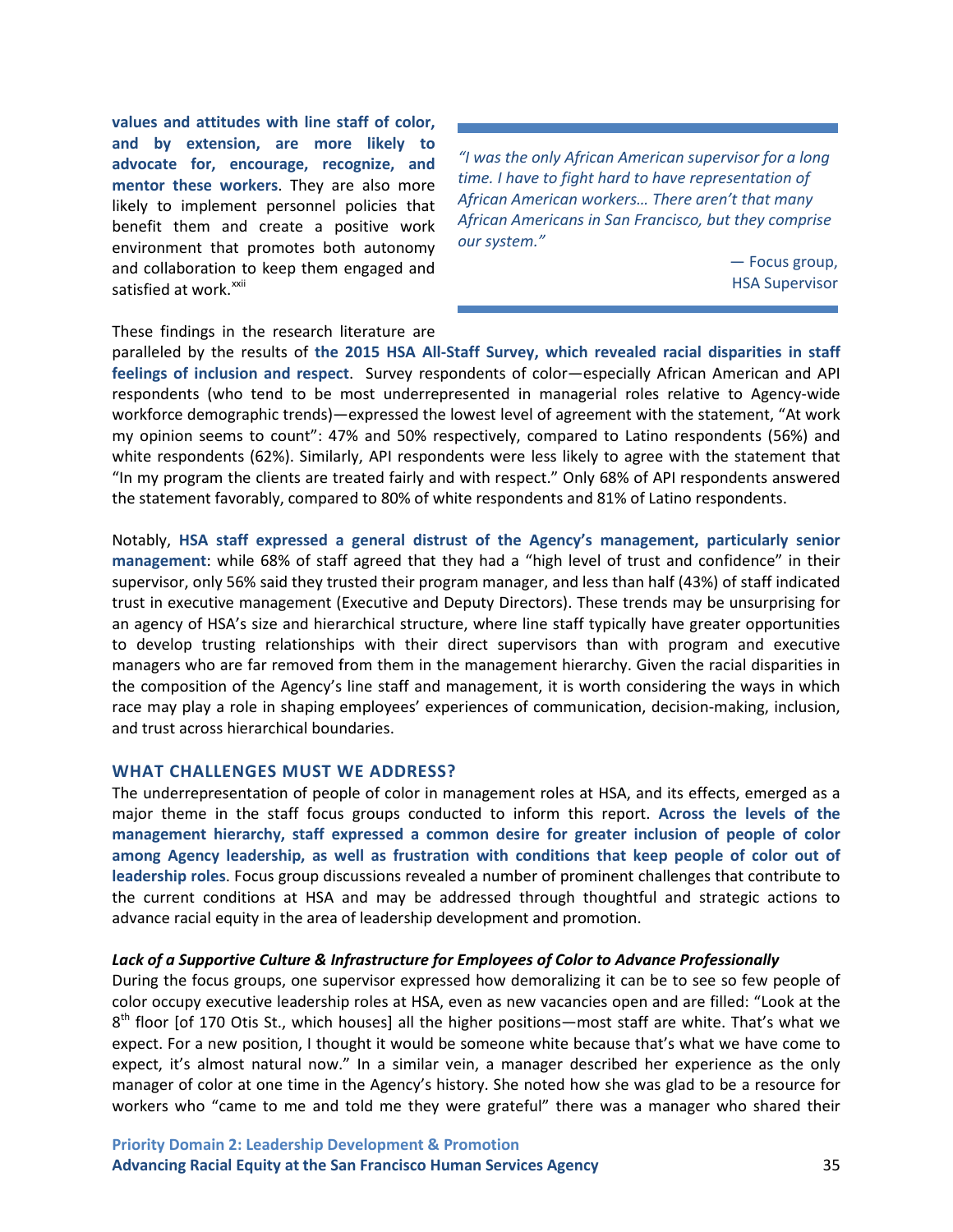racial/ethnic background, but also how sad and isolating it was to be the only manager of color at the time. These comments **raise important questions about the extent to which HSA staff of color—especially frontline workers—see themselves, their values, their interests, and their opportunities for upward mobility reflected among the Agency's management.**

#### *Lack of Resources to Guide Long-Term Career Planning, Professional Growth, and Promotion*

At HSA, the most common formal opportunities for learning while on the iob tend to occur once, in the early days of an

*"Supervisors and managers, as part of the [HSA] culture, they get to go for trainings and classes…There should be more trainings on how to deal with clients, for example, for eligibility workers and social workers. They would have more time to understand [how] to better reach out, or to minimize frustration… The Agency should do more. Managers travel to far places for workshops and the Agency covers that…. But it should trickle down to regular employees."* 

> – Focus group, HSA line staff member

employee's hire or promotion into a new role at the Agency. These opportunities typically include official onboarding activities, informal peer mentoring, and/or mandatory City trainings. **Anecdotal evidence suggests that opportunities for ongoing education, professional development, and long-term career planning—when they are available—are not offered in a racially equitable fashion.** While more robust data is necessary to confidently characterize this challenge and identify its root causes, this anecdotal evidence nevertheless appears consistent with structural conditions at the Agency, which require direct service staff to be available to serve our clients. Under these conditions, it may be easier for HSA staff in analyst and management roles (who are more likely to be white) to access professional and leadership development than for staff members serving on the front line and often in client-facing positions (who are more likely to be people of color). Many focus group participants noted that line staff encounter a number of barriers to accessing professional development opportunities and resources for setting career advancement goals. These barriers range from a lack of accessible and up-to-date information about existing learning opportunities and enrollment procedures to more rigidly hierarchical management and work structures that exacerbate feelings of disempowerment among line staff who struggle to advocate for their development, particularly in the absence of a supportive supervisor.

#### **HOW IS THE AGENCY WORKING TO ADDRESS THESE CHALLENGES?**

Within HSA HR, the Learning and Organizational Development (L&OD) team is responsible for providing quality learning and professional development opportunities for staff while utilizing data to inform HR policymaking to improve staff productivity, personal success, and growth throughout the employment life cycle. Current initiatives include strategies to make outcomes among new and existing staff more equitable along various dimensions through the following efforts:

• **Workforce Analytics Team to support data-informed decisions and process improvements:** Over the last few years, HSA HR has been working to develop a Workforce Analytics Team within L&OD to support data-informed decisions and policies. This team is responsible for partnering with all areas of HR to develop competency-based processes and systems for hiring, training, performance management, and succession planning. As the team is further established and fully staffed, its analytical capacity will be expanded to enhance the data and information shared with Agency decision makers regarding hiring, recruitment, forecasting, training utilization, and other key HR functions. Key efforts currently led by this team include: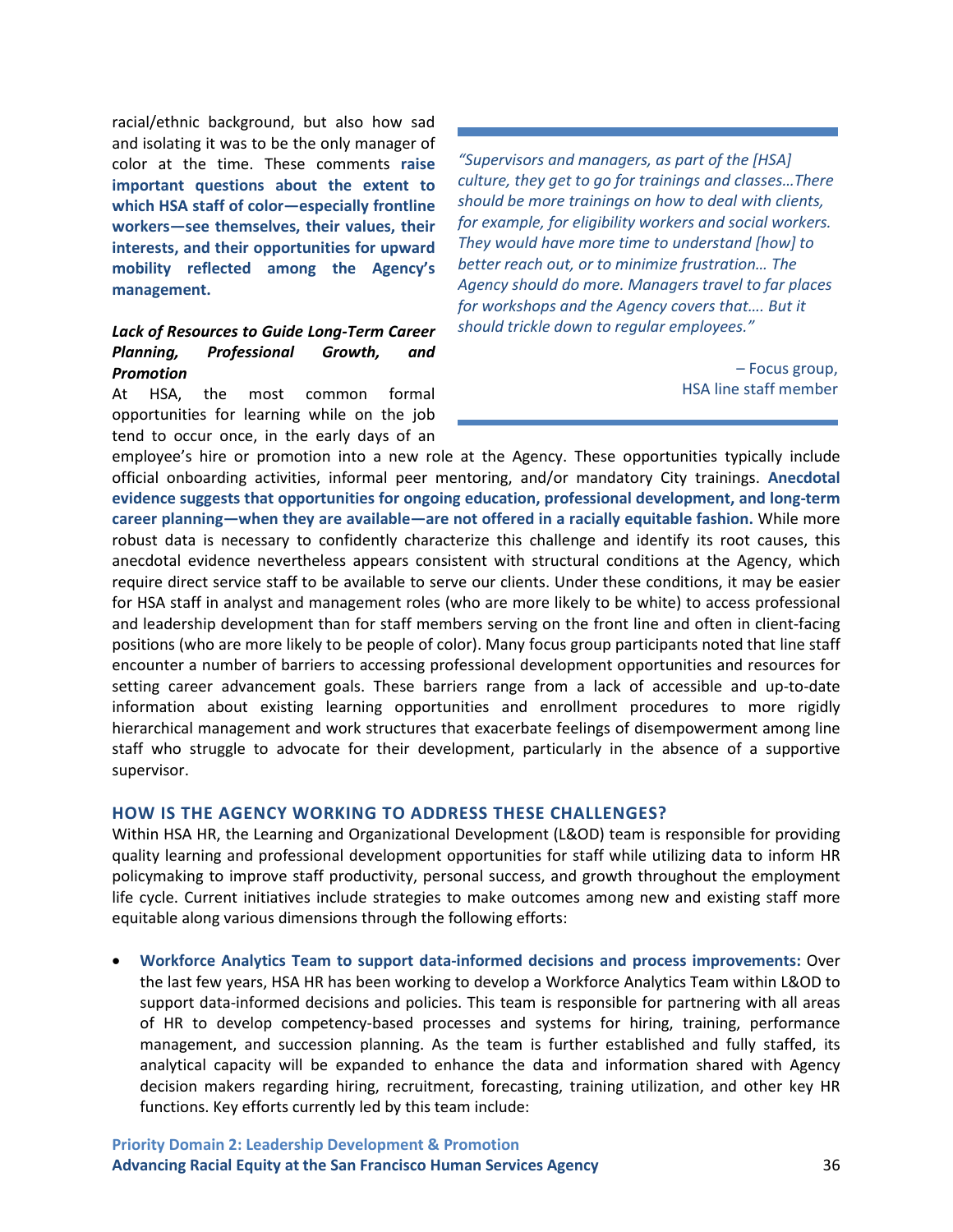- o **Competency Modeling:** In 2014, HSA HR began a competency modeling initiative to identify, develop, and evaluate the core knowledge, skills, abilities, and other characteristics needed for job classifications. Identifying competencies for success enables the HR team to identify and prioritize the development of tools, trainings, and other resources to support professional growth and elevate performance—ultimately resulting in consistent and high quality service to clients. Additionally, competency modeling provides standardized metrics to assess performance, supporting consistency and decreasing bias in evaluation of staff performance. This effort has focused on classifications with the highest number of incumbents. To date, 36 out of a total of 111 job classifications (32%) in the Agency have been completed; these 36 classifications make up about 75% of our 2,200-person workforce. By the end of 2019, the team aims to complete this work for another 51 job classes that cover nearly 300 employees.<sup>xxiii</sup>
- o **Workforce Interviews:** To support a satisfied and productive workforce, the Workforce Analytics Team is leading HR's effort to conduct staff interviews to understand the rewarding and challenging aspects of our Agency. This began in 2016 with the collection of *exit interview* data for HSA staff leaving their positions to understand reasons for departure and gather ideas for improvement in their position and program. This year, HSA HR will begin to conduct *stay interviews* with current employees to understand their reasons for staying with the organization and gather insight into what is working well, while also sharing thoughts on areas needing improvement. Through the information collected, organizational challenges can be moved to the forefront and guide strategic planning. This initiative also allows HR to check in with staff to ensure the Agency does not engage in practices that exacerbate racial and other inequities.
- **Training Course Curriculum:** The L&OD team provides many trainings for the workforce to support the competency and inclusivity of the HSA workforce. For staff at all levels, L&OD offers courses on emotional intelligence and a series on cultural competency (with sessions on racial/ethnic diversity, the multi-generational workplace, and LGBTQ inclusivity) on a monthly basis. By promoting this knowledge and awareness, L&OD aims to help support an inclusive workforce in which all staff feel comfortable and diverse skillsets are recognized. Additionally, L&OD provides trainings for supervisors and managers. In addition to New Supervisor Orientation, the team offers specialized courses to help supervisors and managers to develop their skills with coaching staff and conducting challenging conversations. These courses support both the new supervisors in their own career path and also the line staff who benefit from standardized supervision practices across the Agency. L&OD also offers courses and leader forums for managers and directors. The lens provided in all training courses is one of equity as L&OD seeks to eliminate subjective practices and processes that adversely impact staff.

#### **WHAT FURTHER ACTIONS SHOULD HSA TAKE TO ADVANCE RACIAL EQUITY?**

In light of the challenges described in this section, the HSA Racial Equity Work Group has identified two main strategies to advance racial equity in the area of leadership development and promotion. These strategies, and the recommendations that support them, are described on the following pages.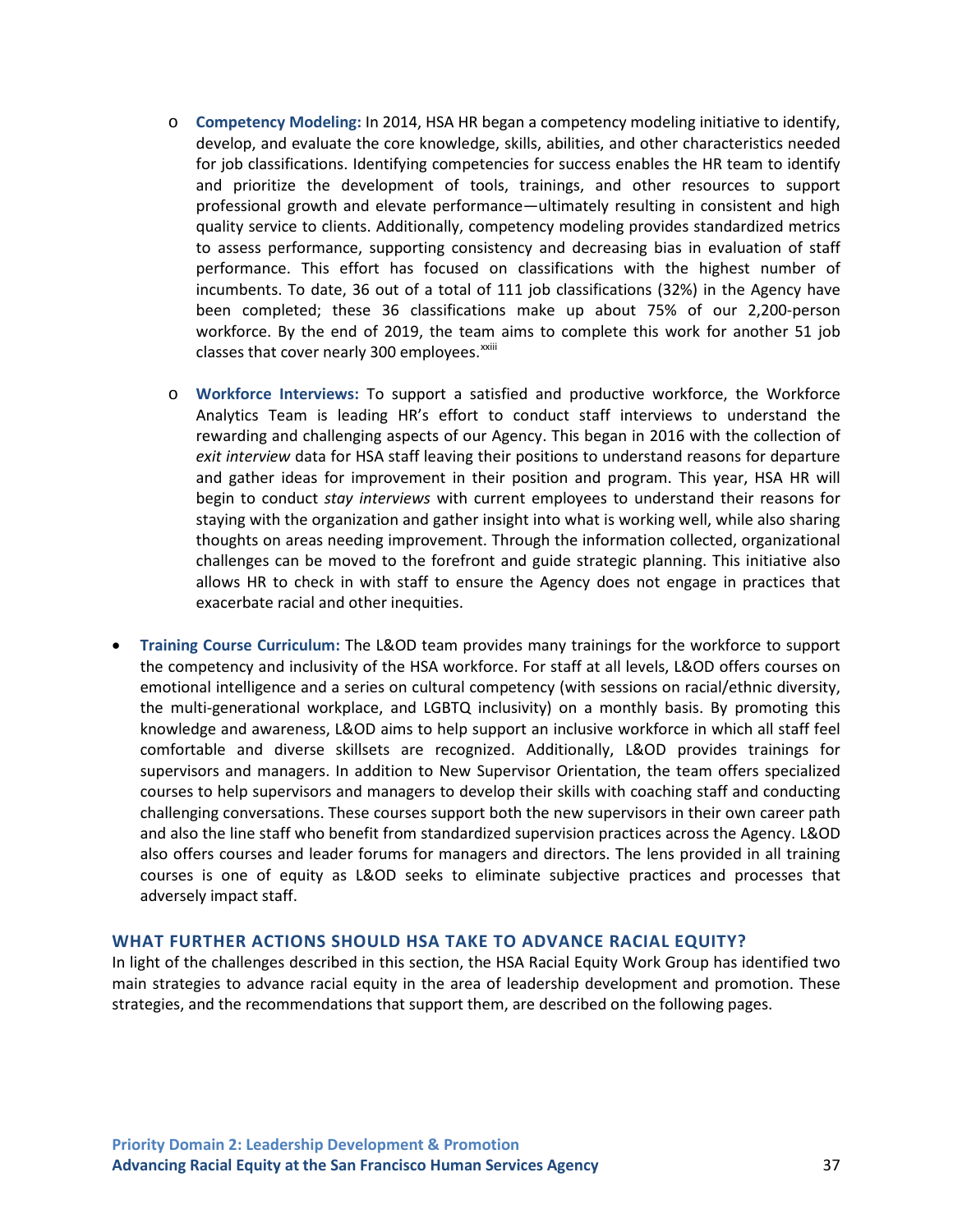#### **STRATEGY 1: ENCOURAGE LEARNING AT EVERY LEVEL OF THE HSA WORKFORCE**

A thoughtful, robust investment in professional and leadership development is critical to ensure that staff at HSA not only build skills that are important to their continued success in their current roles, but also cultivate the necessary abilities to promote into new roles at the Agency over the course of their careers. If we are to diversify the leadership at HSA, we must cultivate a culture at the Agency in which learning is regarded as a lifelong process and central to the success of our mission. Specifically, **the Agency must make racially equitable investments in the ongoing improvement of staff's professional practice by providing readily accessible opportunities for continuing education, skills training, and leadership development to every level of the Agency's workforce—especially and including to entrylevel and client-facing staff**.

In order racially diversify HSA's management and ensure that staff composition reflects the racial/ethnic backgrounds of our clients at all levels of the Agency leadership hierarchy, **we must encourage learning at every level of the HSA workforce**. The HSA Racial Equity Work Group recommends three actions to support this strategy:

- A. Promote existing opportunities for skills development;
- B. Adopt a Learning Management System to track training and professional education by race/ethnicity; and
- C. Create a mentoring program.

#### **RECOMMENDATION A: PROMOTE EXISTING OPPORTUNITIES FOR SKILLS DEVELOPMENT**

There are already a number of existing opportunities for continuing education and professional skills development at HSA and throughout the City. These include trainings developed by HSA and/or the City specifically for City employees, such as HSA HR's Learning & Organizational Development course offerings, trainings by DHR and its affiliates, and courses put on by DataSF; City partnerships with local institutions of higher education to provide low-cost or subsidized courses to staff, such as the City University program; and a broader constellation of professional associations, conferences, and educational resources related to work in social services. As focus group research revealed, however, these opportunities are not always accessible to staff, particularly entry-level and frontline staff.

**The Racial Equity Work Group recommends that HSA promote opportunities for continuing education and skills development tailored to our staff, particularly those employees working on the front line with clients**. This could include actions such as creating a centralized resource on the HSA Intranet to provide: an up-to-date calendar of available Agency trainings; links for staff to easily enroll in courses or sign up for course waitlists; and information about other City professional development programming. HSA should consider existing models such as the "Classes and Training" page on the City DHR website, which helps City employees identify coursework relevant to their career development goals and access other City programs related to leadership and professional advancement. Promotion of existing professional development opportunities should not be limited to hard skills development alone, but also include encouraging staff attendance at speaker events or presentations by industry or subject matter experts that take place at the Agency, as well as brown bag lunch events, such as those described in *Recommendation 2C* in the section on *Organizational Culture*.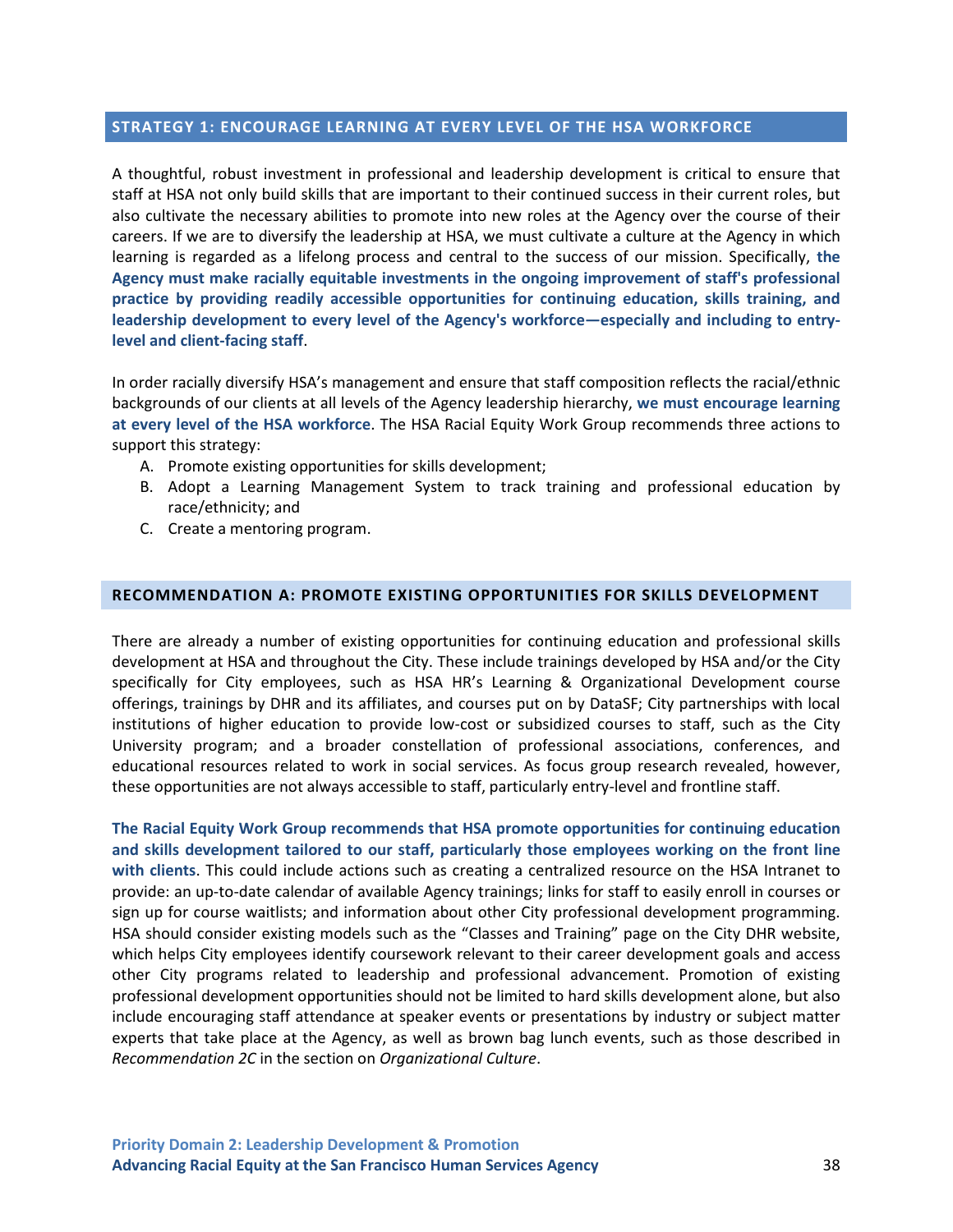In addition, HSA should explore other methods for effectively communicating with staff at all levels of the Agency about available learning opportunities, ways to empower client-facing staff to advocate for their learning on the job, and strategies for expanding the supply of professional development activities that may be oversubscribed and inaccessible to line workers.

| Recommendation                         | Promote existing opportunities for skills development    |
|----------------------------------------|----------------------------------------------------------|
| <b>Key Implementation Stakeholders</b> | HSA HR Learning & Organizational Development Unit (L&OD) |
|                                        | HSA Program Managers (for program-specific resources)    |

## **RECOMMENDATION B: ADOPT A LEARNING MANAGEMENT SYSTEM TO TRACK TRAINING AND PROFESSIONAL EDUCATION BY RACE/ETHNICITY**

In order to ensure that leadership and professional development opportunities at HSA are racially equitable and accessible to staff at all levels of the Agency, we must know who is participating in learning activities. Moreover, in order to support employees' career advancement, we must recognize staff for their participation in learning activities and related professional growth. Simply put, HSA needs an easy way to collect and analyze data on staff professional development, and to use that information to inform decision-making about staff learning needs and how best to meet those needs. At present, the HSA's Learning & Organizational Development team conducts the majority of its trainings in-person. Data collection on training activities and analysis of staff development outcomes is limited; when it takes place, it tends to be manually-recorded and highly resource-intensive.

**The HSA Racial Equity Work Group recommends that the Agency adopt a Learning Management System (LMS) to track training and professional education by employee race/ethnicity.** An LMS is a centralized digital platform for creating and distributing professional training content, which can be customized to suit the diverse learning needs of the workforce. Many of the City's agencies already employ an LMS system to support the learning and professional development of their employees.

The advantages of adopting an LMS are many: it provides employees with flexibility to access a selection of trainings remotely and at a time that is convenient to them; it empowers staff to explore available learning opportunities and design a curriculum that suits their particular interests; it encourages interactive learning and the application of new skills; and it expands HR staff capacity to offer a broader range of trainings and multi-modal options for training delivery to reach a wider audience of employees. Another notable benefit of an LMS is its ability to easily track data on staff engagement in professional development activities, and in some cases, on learning outcomes. This function of Learning Management Systems is valuable to HR staff, who may use the data to ensure staff completion of mandated trainings and perform aggregate analysis of staff learning trends. It is also useful to individual employees, who could use documentation of completed trainings and learning outcomes to help track their learning and advance their career goals.

| Recommendation                         | Adopt a Learning Management System to track training and |
|----------------------------------------|----------------------------------------------------------|
|                                        | professional education by race/ethnicity                 |
| <b>Key Implementation Stakeholders</b> | HSA HR Learning & Organizational Development Unit (L&OD) |
|                                        | SF Department of Human Resources (DHR)                   |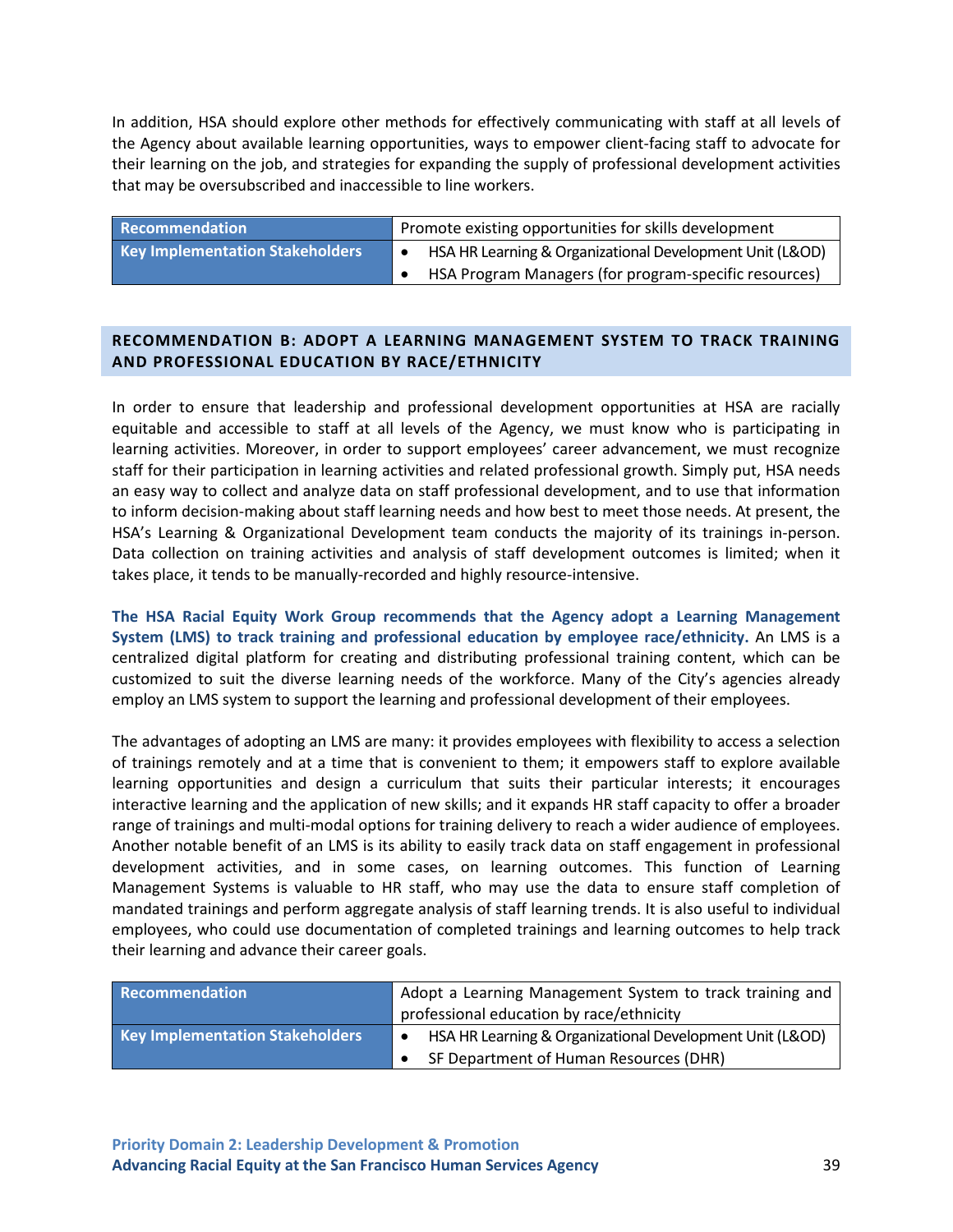#### **RECOMMENDATION C: CREATE A MENTORING PROGRAM**

While technical skill building may readily occur in a formal classroom or workshop setting, many aspects of leadership and professional development tend to take place in more informal ways, often as an extension of the personal relationships staff build with their peers and supervisors. **These informal professional networks are essential to our success at work**—they equip us with knowledge, expertise, and perspectives beyond our own; they amplify our ability to solve problems we struggle to address alone; they allow us to vent our frustrations and develop solutions to challenging issues; and they can act as a source of encouragement and recognition. For workers of color especially, they can also serve as an important resource for addressing the ways in which they navigate unspoken cultural norms, identify supportive allies, and achieve upward career mobility in the workplace.

However, minorities and people of color often face structural barriers to accessing these networks and the social capital they represent, including siloed work environments, limited access to mentors in leadership or management roles, lack of role models that share relevant demographic characteristics (such as race), etc. Research has demonstrated that **when professional mentorship is formalized and made available to all staff, including employees of color, it has demonstrated value** in improving job performance and satisfaction among participants generally—and particular benefits for staff of color, including gains to career advancement.<sup>[xxiv](#page-71-2)</sup>

**The HSA Racial Equity Work Group recommends that HSA create a professional mentoring program available to all staff, and perform focused recruitment of frontline employees, workers of color, and Career Pathways participants to participate.** Formalizing mentorship at the Agency will not be without its challenges, and HSA will need to consider how to recruit and manage participants, facilitate mentormentee pairings, develop basic resources or curricular materials for participants, etc., to support successful implementation of a mentorship program. Fortunately, extensive examples of mentorship programming exist in both the private and public sectors, particularly within diversity management contexts. In order to carry out this recommendation, HSA must identify promising mentorship models and best practices, adapt these strategies to our organizational context, and conduct a pilot professional mentorship program. HSA HR Leadership and the Learning & Organizational Development team has recently drafted such a program; it is currently under review.

| Recommendation                  | Create a mentoring program                               |
|---------------------------------|----------------------------------------------------------|
| Key Implementation Stakeholders | HSA HR Learning & Organizational Development Unit (L&OD) |
|                                 | HSA Directors, Managers, & Supervisors                   |
|                                 | <b>HSA Planning Unit</b>                                 |
|                                 | <b>HSA Racial Equity Work Group</b>                      |

## **STRATEGY 2: FACILITATE CAREER DEVELOPMENT ALIGNED TO PROFESSIONAL GROWTH**

While the previous strategy aims to expand equitable access to a culture of learning and professional development at every level of the Agency, this strategy seeks to equip staff with resources for setting goals for career advancement at HSA and taking tangible steps toward achieving those goals. If we are to diversify the leadership at HSA, **we must support staff to plan for their careers at the Agency by identifying pathways for their advancement and providing them with tools to guide their professional growth along these upward trajectories**.

**Priority Domain 2: Leadership Development & Promotion Advancing Racial Equity at the San Francisco Human Services Agency** 40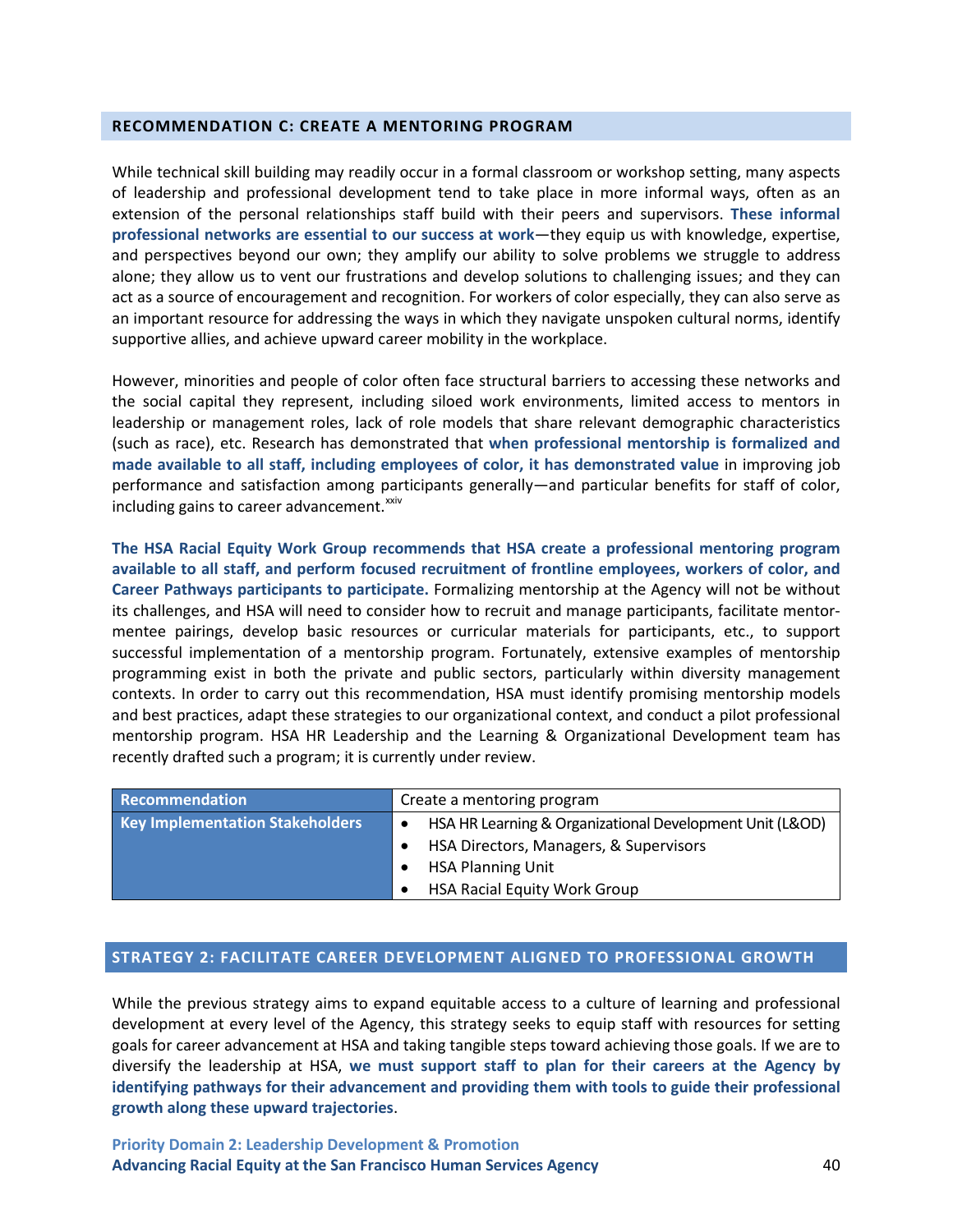In order to racially diversify HSA's management and ensure that staff composition reflects the racial/ethnic backgrounds of our clients at all levels of the Agency leadership hierarchy, **we must facilitate staff career development in alignment with expectations and opportunities for professional growth**. The HSA Racial Equity Work Group recommends three actions to support this strategy:

- A. Create a career planning guide highlighting advancement opportunities;
- B. Use competency models and success roadmaps Agency-wide; and
- C. Conduct annual performance reviews in a consistent and timely manner.

## **RECOMMENDATION A: CREATE A CAREER PLANNING GUIDE HIGHLIGHTING ADVANCEMENT OPPORTUNITIES**

In an organization of HSA's vast size and varied service scope, it can be challenging for staff to orient themselves to the Agency hierarchy outside of the immediate supervisory structures that govern their day-to-day work. Under these conditions, staff may have difficultly identifying, preparing for, and pursuing promotional opportunities of interest.

**The HSA Racial Equity Work Group recommends that HSA create a career planning guide or tool that highlights common pathways for career advancement at the Agency**. The guide should provide an overview of HSA's organizational structure both at a high level and program-by-program so that staff see how they fit into the hierarchy and may identify pathways for long-term career advancement at the Agency. The guide should also highlight common promotional pathways, such as job classification sequences, that staff members may pursue during their tenure at HSA. In order to be most effective, these promotional maps should include information on the roles and responsibilities that define each job class, and describe the skills and experience staff must develop at their current level to satisfy the minimum qualifications for the next promotional position in the sequence. In addition, the guide should make clear links between required competencies for promotion and available Agency or City resources for professional and leadership development in these areas. Especially to the extent that promotion within HSA and the City require collegiate or graduate level coursework, career planning resources should include information for staff about how to access financial support for continuing education, which may pose a particular barrier to lower-income, entry-level staff of color seeking education to enhance their promotional potential.

While a static career planning document may be useful as an important first step in carrying out this recommendation, the Work Group believes that an interactive, web-based career planning tool may be the most effective resource to support staff, enabling them to easily explore multiple relevant career trajectories and design a professional development curriculum that is appropriate to their promotional goals at the Agency.

| Recommendation                         | Create a career planning guide highlighting advancement  |
|----------------------------------------|----------------------------------------------------------|
|                                        | opportunities                                            |
| <b>Key Implementation Stakeholders</b> | HSA HR Examination & Classification Unit (Exams)         |
|                                        | HSA HR Learning & Organizational Development Unit (L&OD) |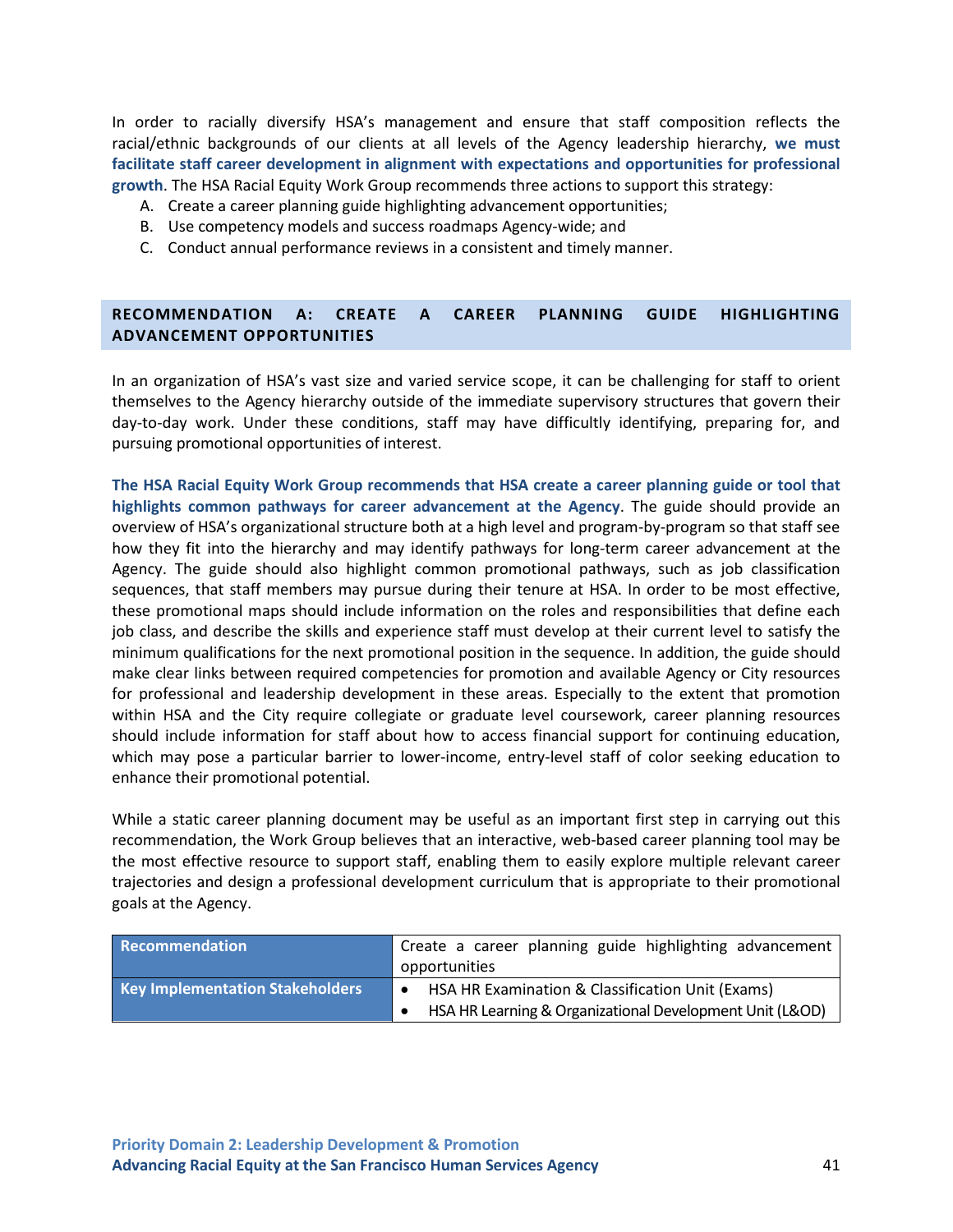#### **RECOMMENDATION B: USE COMPETENCY MODELS & SUCCESS ROADMAPS AGENCY-WIDE**

Staff roles at HSA are varied and require workers to leverage a diverse array of knowledge, skills, and abilities to contribute to the success of the Agency's mission. While hard skills, such as proficiency in the use of a computer software like a word processor or spreadsheet tool, are relatively easy to identify and develop through training courses, soft skills, like the ability to run an effective meeting or deescalate conflict, are less so. The latter are especially essential to the positive and productive function of any workplace—particularly so at an agency like HSA, which provides direct services to diverse, and often marginalized or vulnerable individuals. Notably, cultural competencies tend to fall into the soft category of knowledge, skills, and abilities: highly valuable and highly valued in social services work, but difficult to quantify. Fortunately, competency models and success roadmaps offer us a means of enumerating key competencies across a range of both hard and soft skills, and of tracking professional growth in these areas.

**The HSA Racial Equity Work Group recommends that HSA adopt competency models and success roadmaps Agency-wide to guide staff development of critical technical and interpersonal skills in support of their career advancement**. Competency models provide clear benchmarks for the development of knowledge, skills, and abilities, and possible measurement criteria for assessing the attainment of new competencies over time. Success roadmaps build on competency models, providing a flexible, but structured system for setting and tracking goals related to skill development, both individually and in collaboration with one's direct supervisor. In this way, they allow staff and their supervisors to align their expectations for current work, professional growth and the mastery of new skills, and career advancement. HSA has developed and piloted detailed competency models and success roadmaps aligned to each job class, with input from staff in those roles to ensure a fair and accurate representation of the necessary skills for success over a worker's tenure in that position. However, these tools are currently not in widespread use at the Agency, despite their proven value in guiding performance management and career development.

The HSA HR Learning and Organizational Development team anticipates completing competency models for 96% of the Agency by the end of the 2019 calendar year. During this time, this team is also proposing an implementation and communication strategy to roll out new performance management tools, including competency models and success roadmaps, to the entire Agency. This recommendation supports current and upcoming efforts regarding this much-needed resource.

| <b>Recommendation</b>                  | Use competency models and success roadmaps Agency-wide   |
|----------------------------------------|----------------------------------------------------------|
| <b>Key Implementation Stakeholders</b> | HSA Directors, Managers, & Supervisors                   |
|                                        | HSA HR Learning & Organizational Development Unit (L&OD) |

## **RECOMMENDATION C: CONDUCT ANNUAL PERFORMANCE REVIEWS IN A CONSISTENT AND TIMELY MANNER**

Timely, regular, and thoughtful feedback is an important component of professional development. Though required across the Agency, anecdotal evidence suggests that performance reviews are performed in an inconsistent manner from program to program, and even from supervisor to supervisor. For instance, some supervisors issue performance reviews on a fiscal year calendar, while others conduct them in accordance with the calendar year; still others may issue their reviews in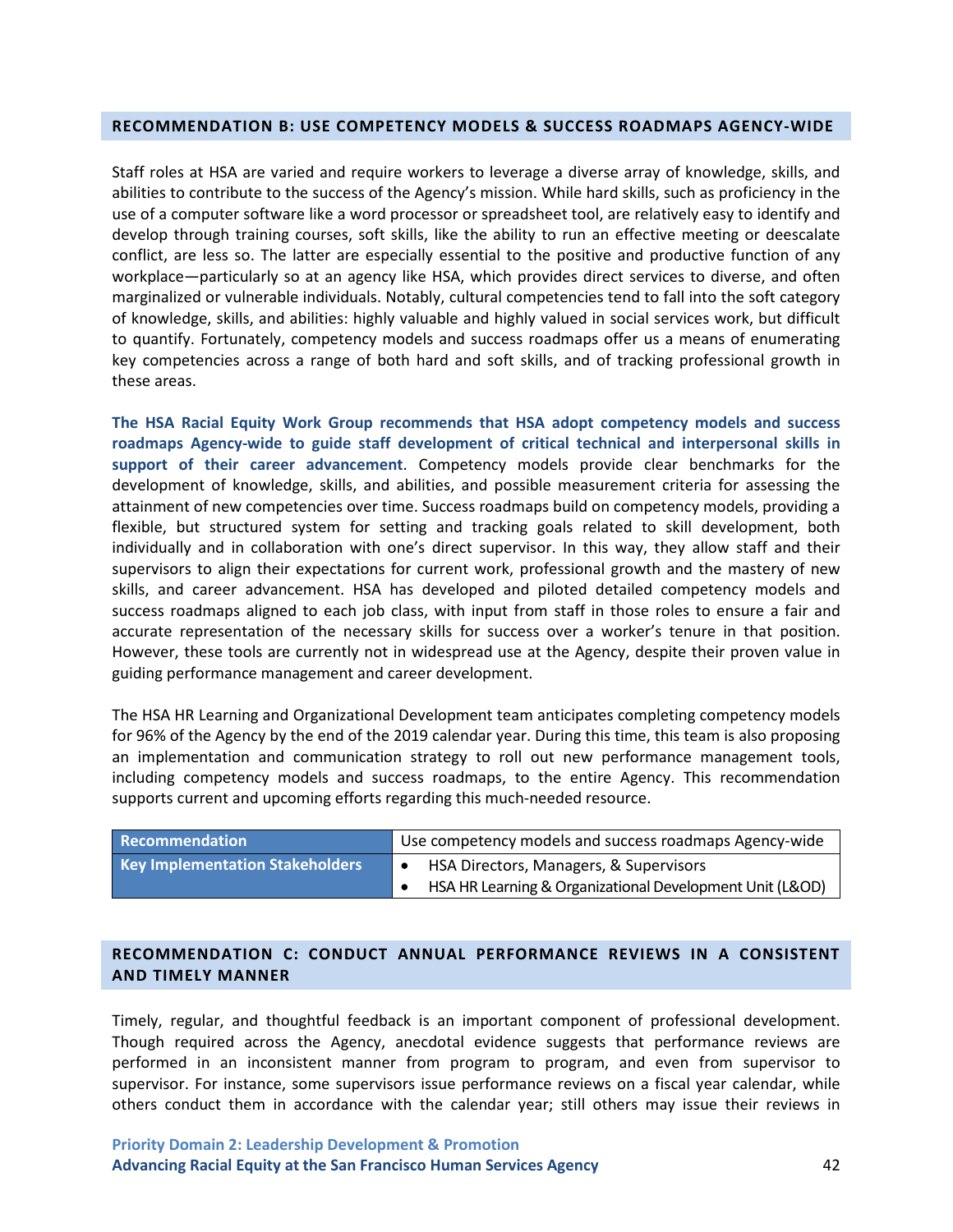accordance with employee milestones or anniversaries. In addition to being conducted at unpredictable times across programs and supervisors, annual performance reviews may also cover different content, and vary considerably in terms of completeness and quality of documentation.

**The HSA Racial Equity Work Group recommends that HSA complete annual performance reviews in a consistent and timely manner**. HSA should adopt—and enforce—clear and consistent standards for the timely completion of annual performance reviews. HSA HR should track submissions of performance reviews and send reminder alerts for supervisors to complete annual reviews for their staff. At minimum, the reviews offer staff an opportunity to receive feedback from their supervisors about their professional strengths and areas for growth. In their most effective form, they enable staff to respond to the feedback they receive, to clarify and realign expectations for work in partnership with their supervisors, to identify professional goals for the upcoming year and discuss how to achieve them with support from their supervisors, and to reflect on their success in achieving goals set during the prior year's performance review. Used in concert with tools such as competency models and success roadmaps, annual performance reviews are a key instrument for long-term performance management, skills development, and career advancement. HSA must optimize the use of annual performance reviews and ensure that all employees have the opportunity to have high-quality, productive conversations about their current contributions to and future success at the Agency. The HSA HR Learning and Organizational Development team is working on a new performance appraisal form and anticipates an Agency-wide roll out in early 2020 along with competency models and success roadmaps.

| Recommendation                         | Conduct annual performance reviews in a consistent and   |
|----------------------------------------|----------------------------------------------------------|
|                                        | timely manner                                            |
| <b>Key Implementation Stakeholders</b> | HSA Directors, Managers, & Supervisors                   |
|                                        | HSA HR Learning & Organizational Development Unit (L&OD) |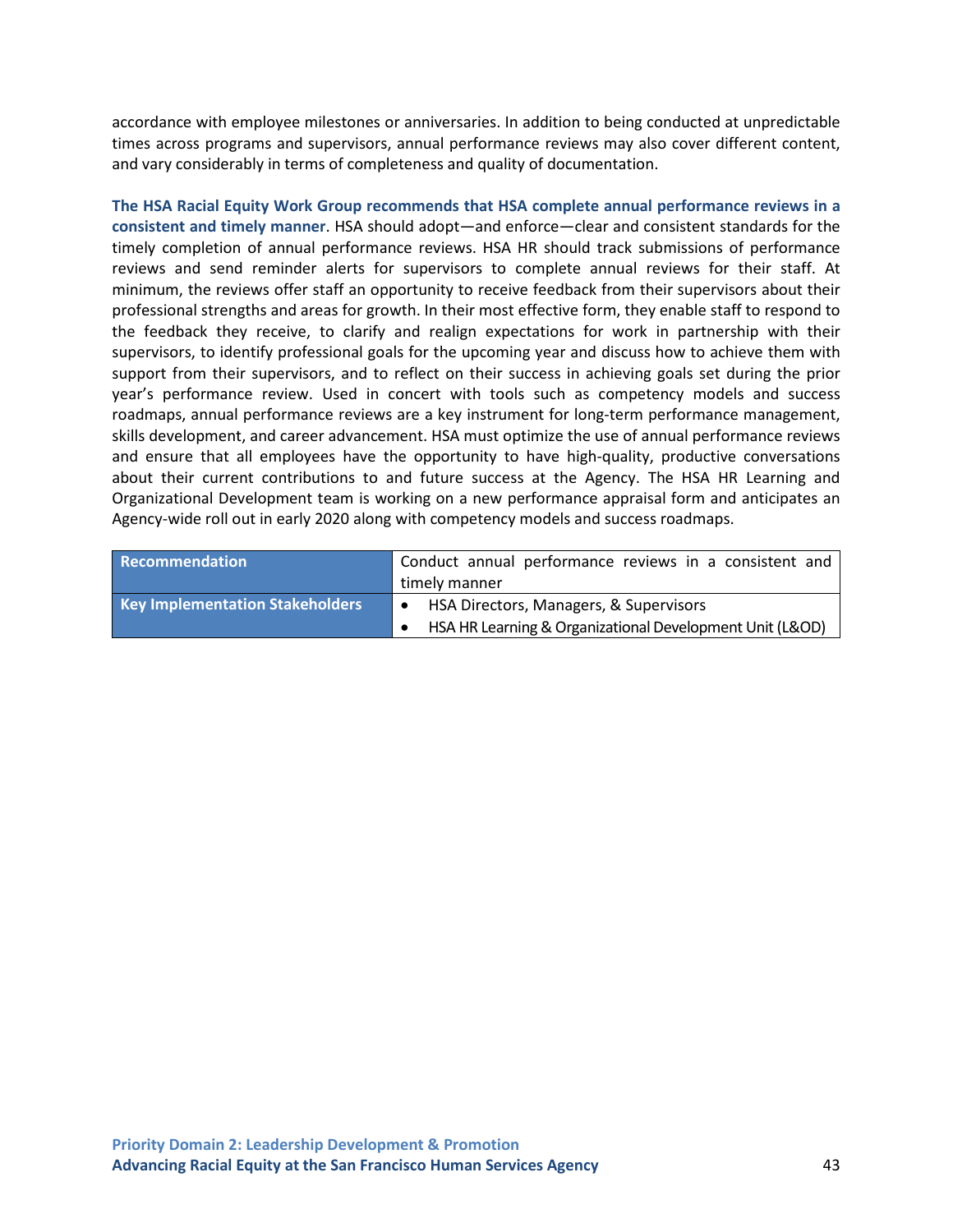## **PRIORITY DOMAIN 3:** ORGANIZATIONAL CULTURE

Organizational culture is the third major domain in which HSA should take action to advance racial equity following this strategic planning process. **The concept of organizational culture is broad: it encompasses not only why we do our work, but also how we do our work and how we feel doing it.** The culture of an organization is shaped by the formal and informal norms that govern our behavior as we strive to achieve the organization's goals, particularly the ways in which we interact with one another. Organizations with a healthy and strong culture integrate their principles and priorities into every aspect of the workplace, creating an environment characterized by consistency and fairness, cohesion and a shared sense of identity, and purposeful decision-making. [xxv,](#page-71-3) [xxvi](#page-71-4)

Since 2018, at the initiative of HSA's executive leadership, HSA has partnered with GARE; convened a diverse staff Racial Equity Work Group; undertaken a robust, staff-driven strategic planning process; and produced this report—the culmination of more than a year's dedicated research, policy development, and writing. **Collectively, these activities represent a major step toward institutionalizing and advancing racial equity at the Agency**. We are taking action to make racial equity an explicit priority at HSA at a time when City leadership and the broader San Francisco public is highly focused on issues of structural racism, implicit bias, and the ways in which local government may work to eliminate racial inequities in our community.

To build on this work, the HSA Racial Equity Work Group has identified three key strategies to advance racial equity in the context of organizational culture. As shown below, each strategy is supported by specific and actionable recommendations.

|    | <b>Domain 3: Organizational Culture</b>                  |                                                                                                                                                                             |  |
|----|----------------------------------------------------------|-----------------------------------------------------------------------------------------------------------------------------------------------------------------------------|--|
|    | Goal                                                     | Cultivate a workplace environment in which HSA employees of all racial<br>and ethnic backgrounds feel respected, valued, and supported to carry<br>out the Agency's mission |  |
|    | <b>Strategy</b>                                          | <b>Recommended Action</b>                                                                                                                                                   |  |
| 1. | Demonstrate<br>leadership                                | Adopt racial equity as a core value of HSA's mission and vision<br>А.                                                                                                       |  |
|    | commitment to<br>promoting a culture of<br>racial equity | Provide HSA leadership with introductory and ongoing racial equity<br>В.<br>training                                                                                        |  |
|    |                                                          | C.<br>Establish an Office of Diversity, Equity, and Inclusion                                                                                                               |  |
|    |                                                          | Use the GARE Racial Equity Tool to support review of HSA policies<br>D.                                                                                                     |  |
| 2. | <b>Foster staff capacity to</b><br>operationalize racial | Provide HSA staff with introductory and ongoing racial equity<br>А.<br>training                                                                                             |  |
|    | equity in professional<br>practice                       | Develop an internal communications strategy to normalize racial<br>B.<br>equity frameworks                                                                                  |  |
|    |                                                          | Design a racial equity brown bag series and curriculum<br>C.                                                                                                                |  |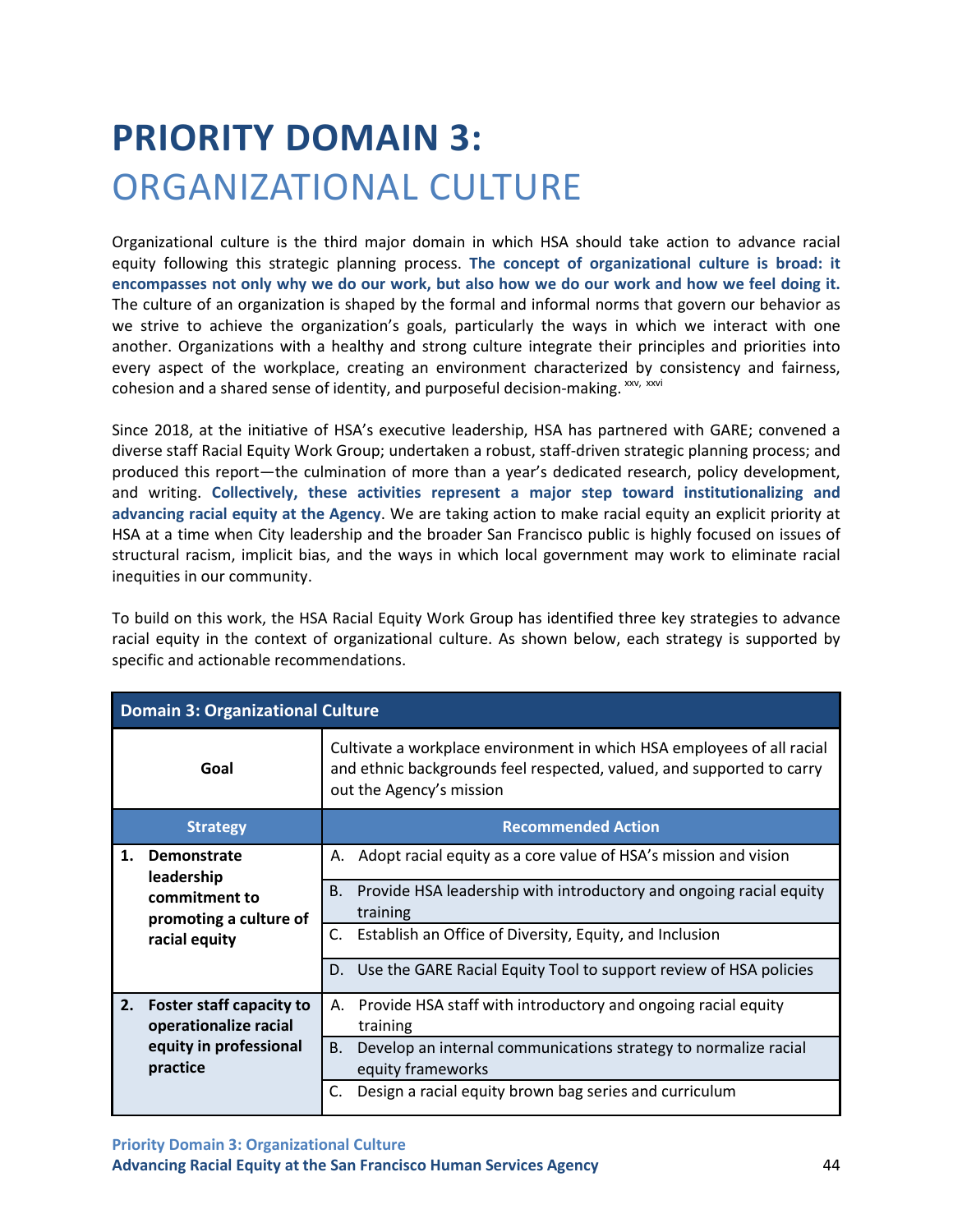| <b>Domain 3: Organizational Culture</b> |                                               |                                                                                                                                                                             |  |
|-----------------------------------------|-----------------------------------------------|-----------------------------------------------------------------------------------------------------------------------------------------------------------------------------|--|
|                                         | Goal                                          | Cultivate a workplace environment in which HSA employees of all racial<br>and ethnic backgrounds feel respected, valued, and supported to carry<br>out the Agency's mission |  |
|                                         | <b>Strategy</b>                               | <b>Recommended Action</b>                                                                                                                                                   |  |
| 3.                                      | Sustain an explicit and<br>ongoing commitment | Incorporate racial equity into existing high-level policy development<br>А.<br>and strategic planning processes at HSA                                                      |  |
|                                         | to advancing racial<br>equity                 | Conduct staffing analysis at the division and program level<br>В.                                                                                                           |  |
|                                         |                                               | Convene a standing Racial Equity Work Group to facilitate policy<br>development and implementation                                                                          |  |
|                                         |                                               | Issue a resolution to advance racial equity before the Agency's<br>D.<br>department commissions and advisory boards                                                         |  |

More information about the need for work in this area, as well as these strategies, is provided below.

## **HOW IS THE AGENCY WORKING TO PROMOTE A POSITIVE WORKPLACE CULTURE?**

For the past few years, HSA HR has been focusing efforts on making internal processes more efficient and taking a more robust data centric approach to guide employment decisions. HSA HR is focused on being an influencer across the City, building the workforce, and providing the most effective customer service to our employees and clients. Recent and ongoing projects include:

- **HSA Office of Diversity, Equity, and Inclusion:** To lead the HSA's efforts to develop a diverse, equitable, and inclusive environment for our staff and clients, the Agency submitted a proposal to fund the creation of a 3-person Office of Diversity, Equity and Inclusion (DEI) at the Agency. HSA wishes to formalize the shared commitment with Mayor Breed and the City to address issues of racial equity, diversity, and inclusion by building adequate organizational capacity at the Agency. The DEI Office would provide the Agency resources to ensure that the recommendations within this report are executed with fidelity. Further, the DEI Office would be responsible for developing DEI curricula, providing safe spaces to facilitate conversation and discussion around equity issues, align efforts with stakeholders to identify core priorities for advancing equity, ensuring accountability for progress, and building a sustainable infrastructure to carry out this essential work.
- **Data Quality Work Group:** In 2018, the HR Analytics Council,<sup>[23](#page-54-0)</sup> of which HSA HR is a key member, set out to increase its capacity and operationalize ideas for improvement by creating the Data Quality Work Group (DQG). The group is composed of analytics and data governance subject matter experts, People and Pay software subject matter experts, and departmental staff. The purpose of the DQG is to examine Citywide and departmental issues related to HR

<span id="page-54-0"></span><sup>&</sup>lt;sup>23</sup> Approximately 5 years ago, HSA partnered with DHR, the SF Office of the Controller, and other HR professionals across the City to form the HR Analytics Council. The Analytics Council engages in high-level conversations HR data collection, reporting, and use to inform policy and practice.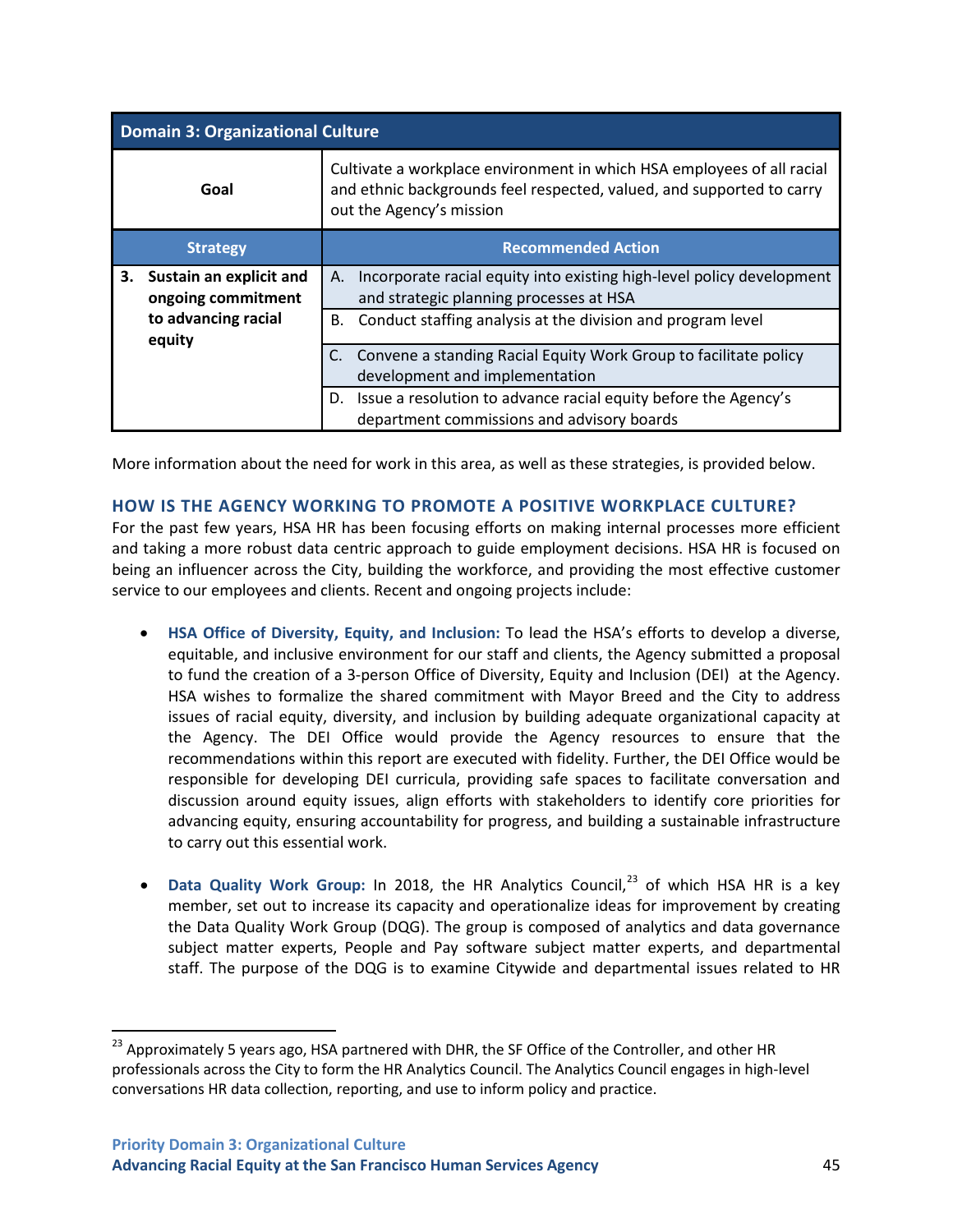data quality and governance, and provide recommendations for improving the quality and operational usefulness of HR data. Staff from the HSA HR Operations team currently serve as co-chairs for this work group.

• **HR/IT Engagement Data Project:** Beginning in the summer of 2018, HSA engaged outside consultants to review HR department-level processes that could benefit from using a more datacentered approach. The consultants began by analyzing two HR processes where they uncovered fundamental gaps in data collection and management. In the fall of 2018, they piloted solutions and made recommendations to help HSA HR better structure data. Well-structured data is necessary in order to be able to run sophisticated analyses on hiring trends, job candidate and hire demographics, program-specific outcomes, etc. The goal of this data project is to support HR and program stakeholders across the Agency to use the same data sets to conduct customized reporting. Part of HR's functions are to be able to provide better reporting to help decision-makers take appropriate actions. This initiative seeks to advance racial equity at the Agency by ensuring that we have an infrastructure in place to both gather and understand accurate data regarding personnel management trends and the driving forces of these patterns, while simultaneously providing a mechanism to accurately measure the impact of interventions to change job applicant and/or HSA employee outcomes. In preparation for the implementation of this report, the consultants are working congruently on a satellite project to aid the HSA HR team in identifying and aligning key objectives and goals, applying a lens of diversity, equity, and inclusion.

#### **WHAT FURTHER ACTIONS SHOULD HSA TAKE TO ADVANCE RACIAL EQUITY?**

The HSA Racial Equity Work Group has identified three main strategies to advance racial equity in the area of organizational culture. These strategies, and the recommendations that support them, are described below.

## **STRATEGY 1: DEMONSTRATE LEADERSHIP COMMITMENT TO PROMOTING A CULTURE OF RACIAL EQUITY**

The success of HSA's nascent racial equity efforts rests in large part on the organizational investment and professional engagement of the Agency's leadership. HSA's directors, managers, and supervisors help shape policy, make budgetary and staffing decisions, and direct staff practices through supervision. As such, **they will play an essential role in guiding the culture shift represented by HSA's explicit engagement in racial equity work.**

In order to cultivate a strong organizational culture founded upon a common commitment to advancing racial equity, HSA leadership must be proactive in reflecting on their professional practice as it relates to racial equity and seeking out opportunities to improve their understanding and application of racial equity frameworks. Moreover, they must create and promote opportunities for their staff to do the same. Simply put, **HSA's directors, managers, and supervisors must explicitly make racial equity work a priority and allocate resources to accomplish this critical work, demonstrating a clear and unequivocal commitment to advancing racial equity at the Agency**. The HSA Racial Equity Work Group recommends four actions to support this strategy:

- A. Adopt racial equity as a core value of HSA's mission;
- B. Provide HSA leadership with introductory and ongoing racial equity training;
- C. Establish an Office of Diversity, Equity, and Inclusion; and
- D. Use the GARE Racial Equity Tool to support review of HSA policies.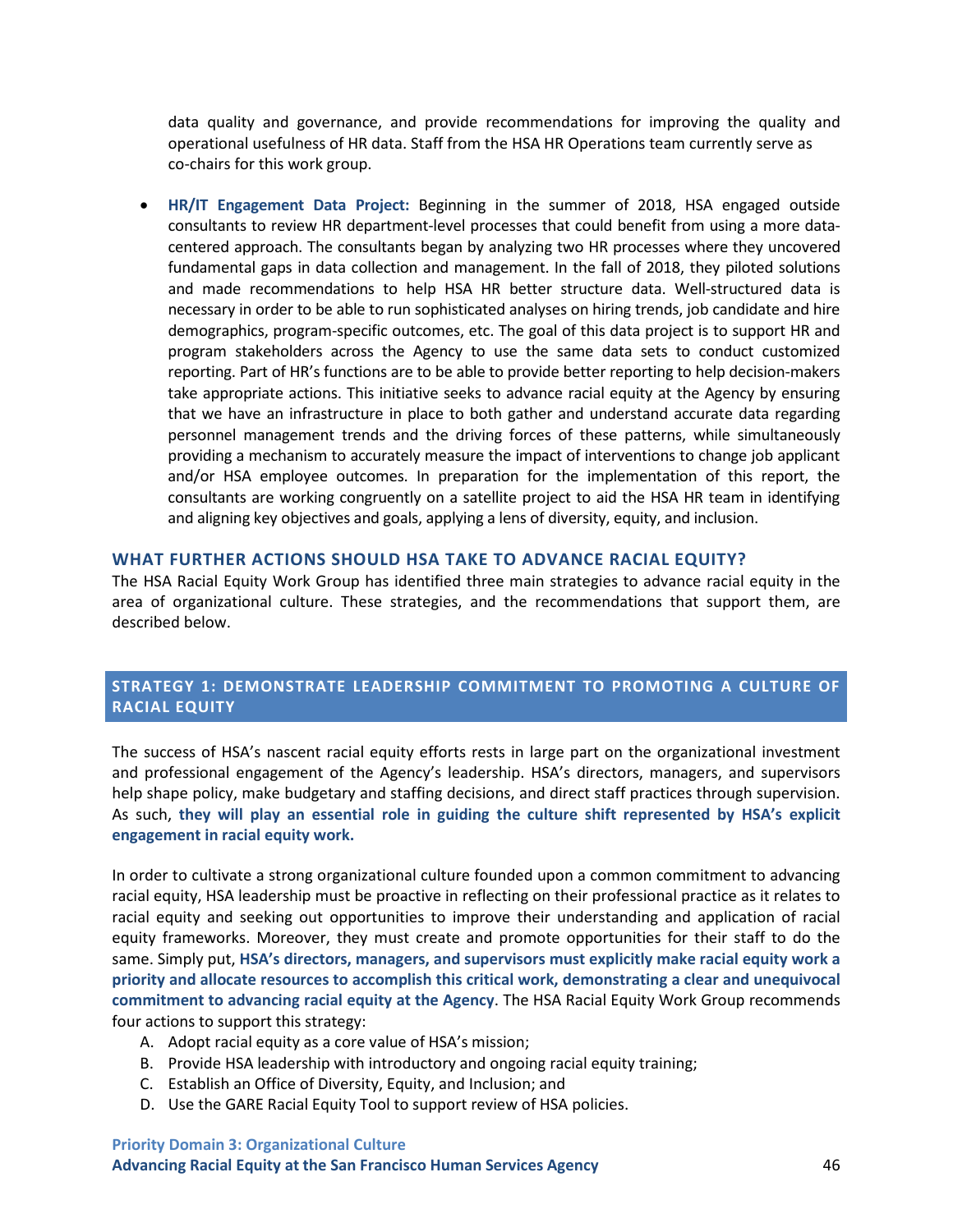#### **RECOMMENDATION A: ADOPT RACIAL EQUITY AS A CORE VALUE OF HSA'S MISSION**

In order to establish the Agency's commitment to racial equity and inclusion as an integral component of the organization's identity, HSA's must actively and explicitly articulate the shared principles that bring the Agency to this work. To this end, **the HSA Racial Equity Work Group recommends that the Agency executive management adopt racial equity as a core value of the Agency's mission**.

The development and adoption of racial equity as a value central to the mission of the Agency will act as a shared statement of purpose for HSA's engagement in racial equity work, succinctly orienting staff to the importance of racial equity as a key component of the Agency's broader goals for the well-being and economic security of San Francisco's diverse residents. Given that HSA's vision, mission, and values are currently being redesigned as part of the Agency's rebranding effort by the HSA Communications team, this is an ideal time to publicly reaffirm the inextricability of racial equity goals and the Agency's mandate to support the well-being and economic security of San Francisco's diverse individuals, families, and communities.

The statement of purpose and guiding principles drafted by the Racial Equity Work Group, modeled loosely after HSA's mission statement to provide a shared foundation and forward thrust for its work over the past 18 months, may serve as a helpful starting point for carrying out this recommendation. This document can support further conversation at HSA about the short- and long-term goals of our racial equity efforts, and help ensure alignment of a racial equity core value with the broader mission and vision off the Agency.

| <b>Recommendation</b>           | Adopt racial equity as a core value of HSA's mission |
|---------------------------------|------------------------------------------------------|
| Key Implementation Stakeholders | <b>HSA Executive Management</b>                      |

## **RECOMMENDATION B: PROVIDE HSA LEADERSHIP WITH INTRODUCTORY AND ONGOING RACIAL EQUITY TRAINING**

An important first step of public sector racial equity work is to normalize conversations about race and racial equity in the workplace. In other words, we need to develop a shared understanding of what racial equity is, how racial inequities were created and are still maintained today, and the steps we can take to advance racially equitable outcomes through our professional practice. Normalizing racial equity requires developing an understanding of the racial equity framework, tools to communicate effectively about equity topics, and strategies to act with urgency to advance racial equity.

To best ensure the success of racial equity initiatives at HSA, **the Racial Equity Work Group recommends that the Agency provide its leadership with introductory and ongoing racial equity training**. Attendance at introductory racial equity training should be a requirement for all HSA directors, managers, and supervisors; participation in ongoing training opportunities should be strongly encouraged to maintain and further develop HSA leadership's competencies in this area.

As stakeholders who set the culture at HSA by modeling professional behaviors, and who will be called upon to encourage their supervisees to participate in Agency activities as the recommendations in this report are implemented over the coming months and years, it is essential that the Agency's leadership has a foundational understanding of the racial equity framework. HSA should set clear expectations for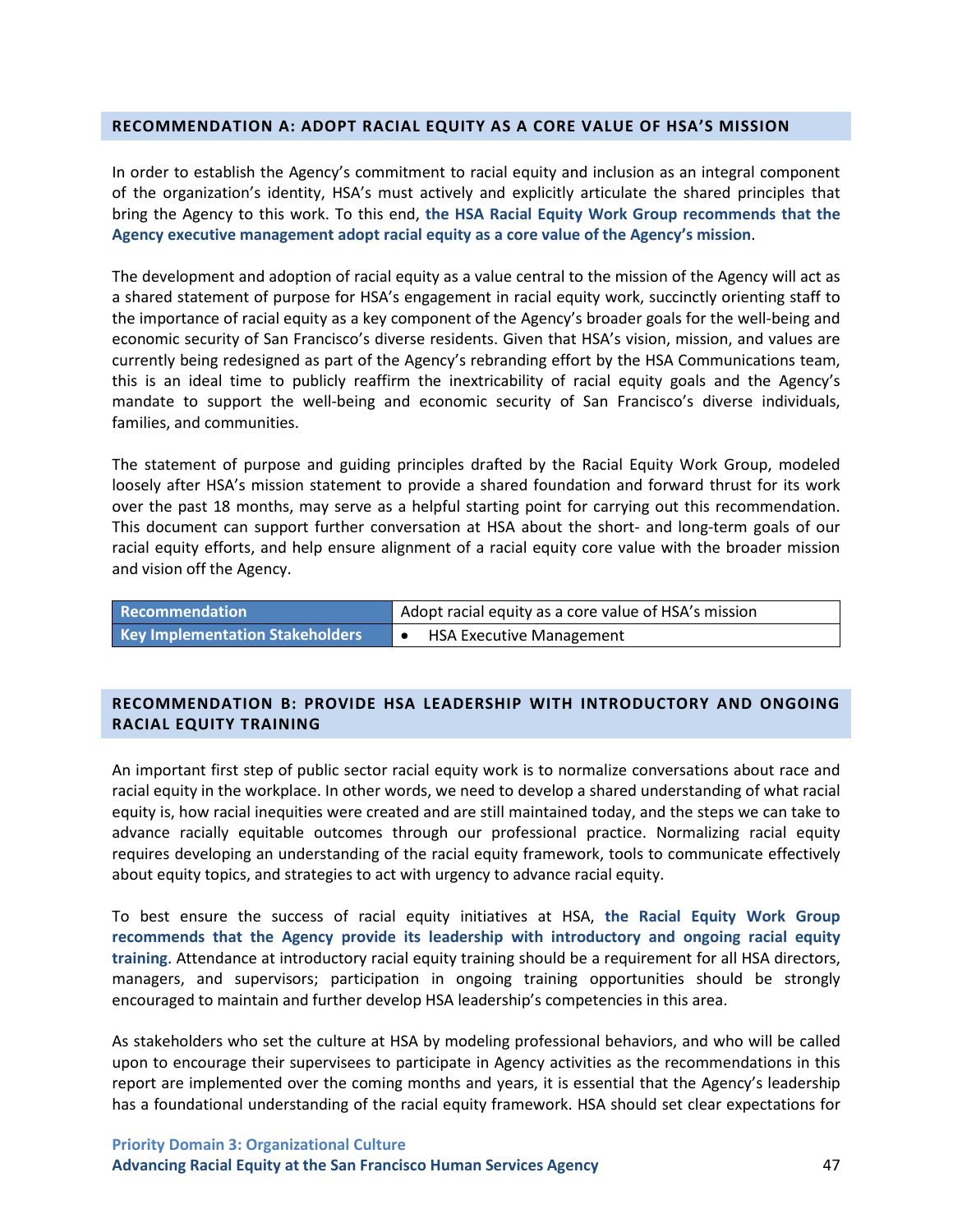Agency leadership to be in attendance at events like the San Francisco Human Rights Commission's quarterly "Racial Equity Foundations" training, and to bring their new knowledge and skills to bear at HSA. At this or similar introductory racial equity trainings, attendees will learn about topics such as the history of government and race; implicit and explicit bias; and individual, institutional, and structural racism, and develop basic tools to engage in workplace conversations about race and racial equity. Ideally, HSA's leadership would continue to build their skills to advance racial equity by participating in ongoing trainings and other racial equity activities at HSA.

| Recommendation                         | Provide HSA leadership with introductory and ongoing racial |
|----------------------------------------|-------------------------------------------------------------|
|                                        | equity training                                             |
| <b>Key Implementation Stakeholders</b> | HSA Directors, Managers, & Supervisors                      |
|                                        | HSA HR Learning & Organizational Development Unit (L&OD)    |

#### **RECOMMENDATION C: ESTABLISH AN OFFICE OF DIVERSITY, EQUITY, AND INCLUSION**

The strategic planning process that informed the recommendations contained in this report was seriously constrained by the limited capacity of the Racial Equity Work Group members, most of whom had volunteered to participate in the Work Group in addition to their existing work requirements. Understandably, their extensive responsibilities in their full-time work at HSA often took precedence over the research, policy development, and writing activities that contributed to this report. Only the two co-facilitators of the Work Group had formally designated time to dedicate to the work, and even then, the Work Group required the liberal infusion of additional staff resources from HSA's HR Department and Planning Unit to complete the strategic planning process and prepare this report.

Based on lessons learned from the challenges of executing a staff-driven strategic planning process and regularly convening a large staff work group, **the HSA Racial Equity Work Group recommends that the Agency establish an Office of Diversity, Equity, and Inclusion**—hereafter referred to as the DEI Office. It is clear that the ongoing demands of policy implementation, and the expansion of activities to normalize the racial equity framework at the Agency, will require the dedication of multiple full-time staff with expertise in issues of structural discrimination, equity, and justice, and the ability to oversee and administer HSA's racial equity activities at a high level. The establishment of a DEI Office will help to formalize the Agency's commitment to advancing equity by dedicating the staff resources we need to plan and coordinate effective action for racial equity. **It bears noting that the success of HSA's racial equity efforts will depend on a sense of shared responsibility for advancing equity both within the DEI Office and across Agency programs and staff more broadly**. While the DEI Office would hold primary responsibility for developing and administering stand-alone racial equity initiatives, racially equitable policy and practice must be incorporated into the day-to-day operations of the Agency's varied programs, supported by technical assistance, planning, and coordination provided by the subject matter experts in the DEI Office.

HSA's executive management, in partnership with the HSA HR Department and the Racial Equity Work Group, developed a budget proposal to the Mayor's Budget Office to permanently staff a DEI Office in the upcoming budget cycle (FY 2019-20). Unfortunately, the Mayor's budget, released in June 2019, does not include funds for HSA to staff a DEI Office, consistent with the Citywide freeze on creating new positions. In light of this new hurdle, **the Racial Equity Work Group recommends that HSA adapt at least one existing position vacancy at the Agency for the purposes of launching a DEI Office within the**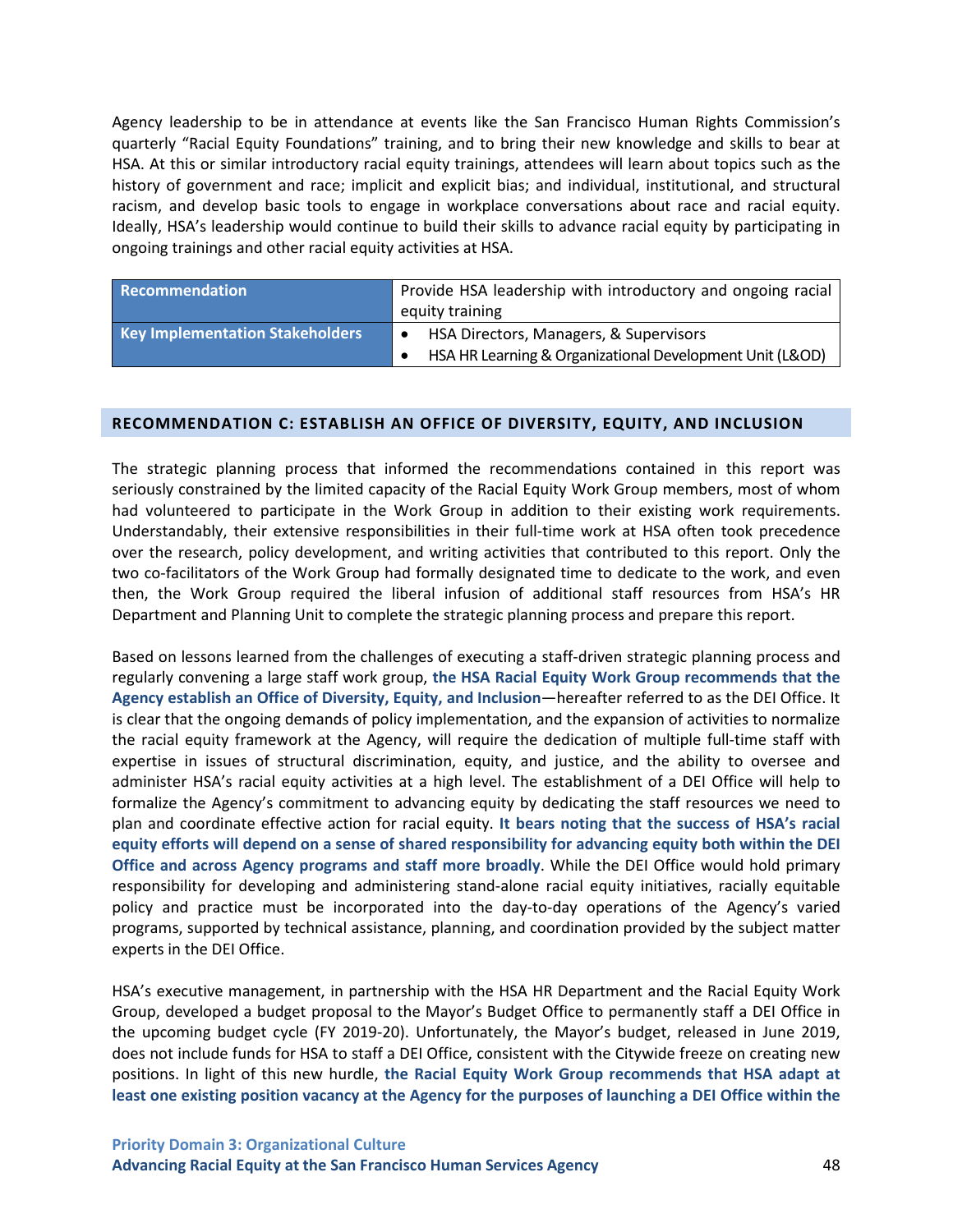**scope of HSA's standing budget**. The Office should be led by a managerial level position and governed in partnership with the Racial Equity Work Group.

| Recommendation                         | Establish an Office of Diversity, Equity, and Inclusion |
|----------------------------------------|---------------------------------------------------------|
| <b>Key Implementation Stakeholders</b> | <b>HSA Executive Management</b><br>$\bullet$            |
|                                        | <b>HSA Director of Human Resources</b>                  |
| Notable External Stakeholders          | Office of the Mayor                                     |
|                                        | Office of Public Policy & Finance Review                |

## **RECOMMENDATION D: USE THE GARE RACIAL EQUITY TOOL TO SUPPORT REVIEW OF HSA POLICIES**

As we strive to orient the culture of HSA to better incorporate racial equity as a key priority of our work, we must make the application of the racial equity framework in our policy and practice second nature, woven into the very fabric of our everyday thought process. Initially, we may need support to adjust to systematically incorporating racial equity considerations in our decision-making. Fortunately, the GARE Racial Equity Tool is designed to help us do just that, a process and end product that we can use to conduct both forward-looking review of new policies in development and retrospective assessment and revision of existing policies.<sup>xxvii</sup> The Racial Equity Tool uses a questionnaire framework to guide decisionmakers, asking them detailed questions regarding the potential racial equity impacts of the policy, process, budget, etc., under review.

**The HSA Racial Equity Work Group recommends that the Agency use the GARE Racial Equity Tool to support review of HSA policies in a pilot that spans divisions and programs**. Based on the lessons learned from the pilot implementation of the Racial Equity Tool, HSA may wish to develop an adapted version of the Tool to better suit our unique San Francisco social services context or otherwise support Agency programs in their use of the Tool. While the Racial Equity Tool may be used as is, other municipalities, such as Seattle and Portland, have lightly tailored it to the local context and/or agency needs—an option the Work Group suggests HSA consider in future years. In particular, it may be helpful to develop both abbreviated and full-length versions of the Tool for use in different decision-making contexts, should our experience reflect this need during the pilot implementation of the Tool. This flexibility is likely to minimize the burdens associated with the completion of the Tool and support more widespread use of the Tool throughout the Agency while still retaining its effectiveness as a formal guide for making considerations about racial equity in decision-making. Ultimately, HSA should test the use of the adapted Tool across the major divisions of the Agency and make adjustments as needed before setting Agency-wide standards for its use.

| Recommendation                         | Use the GARE Racial Equity Tool to support review of HSA    |
|----------------------------------------|-------------------------------------------------------------|
|                                        | policies                                                    |
| <b>Key Implementation Stakeholders</b> | HSA Office of Diversity, Equity, and Inclusion<br>$\bullet$ |
|                                        | <b>HSA Directors and Senior Managers</b>                    |
|                                        | HSA Program Managers and Analysts                           |
|                                        | <b>HSA Planning Unit</b>                                    |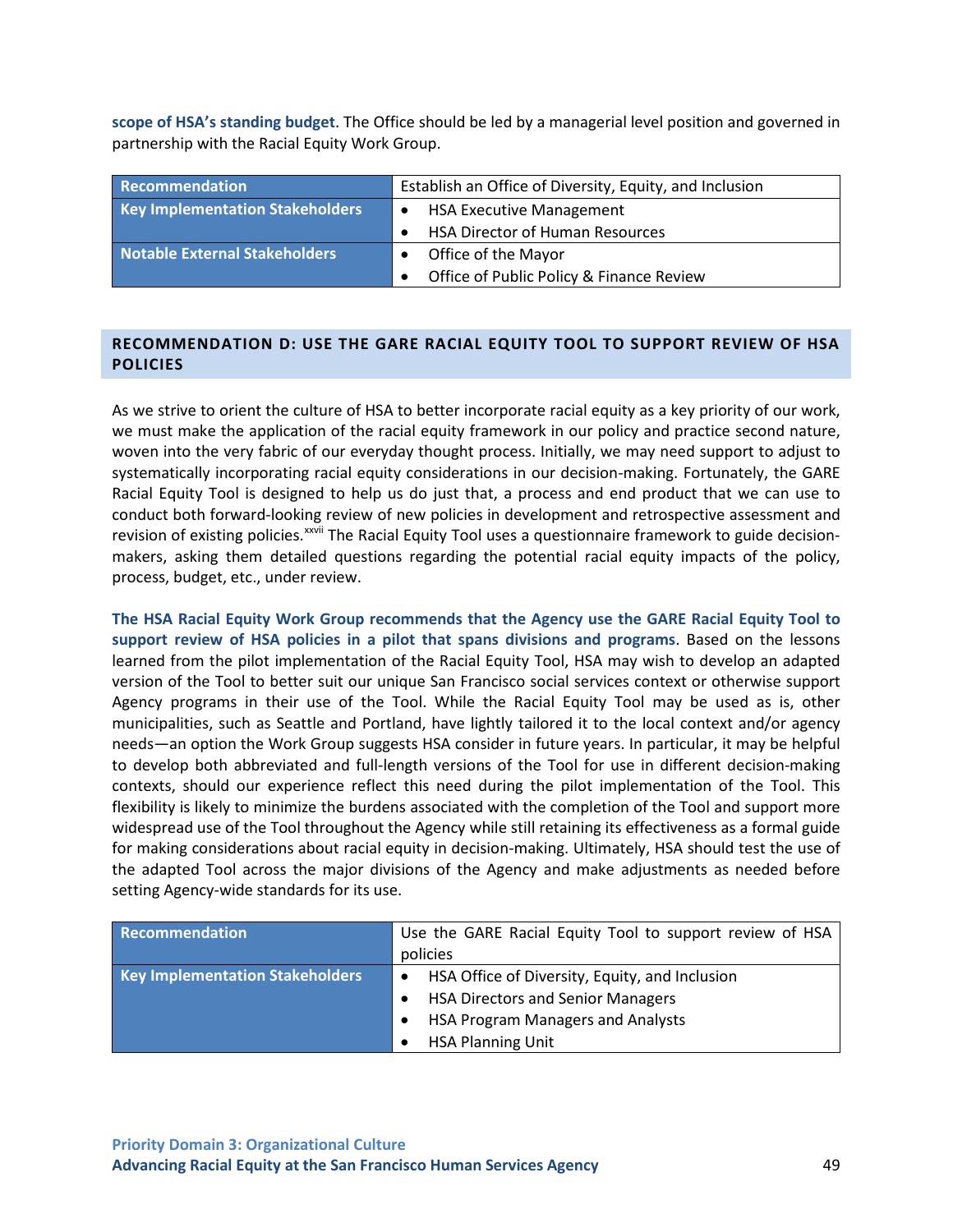## **STRATEGY 2: FOSTER STAFF CAPACITY TO OPERATIONALIZE RACIAL EQUITY IN PROFESSIONAL PRACTICE**

HSA's frontline staff are vital stakeholders in the Agency's efforts to advance racial equity. Hand in hand with the Agency's leadership, **their understanding of the racial equity framework and their ability to put them into practice at HSA will be critical factors in creating sustainable, transformational culture change at the Agency**.

Developing a strong organizational culture oriented to achieving racially equitable outcomes for our clients and workforce will require HSA to set clear organizational expectations for our employees' best practice and support their success in carrying out these practices. Workplace policies and practices must reinforce this messaging so that staff across all HSA programs and at every level of the Agency feel supported to learn about racial equity and apply this framework in their day-to-day work. In other words, **HSA must foster staff capacity to operationalize racial equity in their professional practice**.

In order to be effective, this capacity-building effort cannot be felt by staff as a top-down decision in which they have no opportunity for input or understanding. Learning about racial equity and bringing new competencies to bear in their daily work must not appear to be a burden imposed by the leadership, but rather as a process of mutual learning and support, where best practices are modeled, first and foremost by our Agency's directors, managers, and supervisors.

The HSA Racial Equity Work Group recommends three actions to support this strategy:

- A. Provide HSA staff with introductory and ongoing racial equity training;
- B. Develop an internal communications strategy to normalize racial equity frameworks; and
- C. Design a racial equity brown bag series and curriculum.

## **RECOMMENDATION A: PROVIDE HSA STAFF WITH INTRODUCTORY AND ONGOING RACIAL EQUITY TRAINING**

As with HSA's leadership, it is important for the Agency's line staff to develop a shared understanding of what racial equity is, how racial inequities were created and are still maintained today, and the steps we can take to advance racially equitable outcomes through our professional practice. In order to equip all HSA staff with the tools they need to engage critically with issues of race and racial equity in their professional practice, **the Racial Equity Work Group recommends that HSA provide Agency staff at every level with introductory and ongoing racial equity training**. Attendance at introductory racial equity training should be a requirement for all HSA staff; participation in ongoing training opportunities should be strongly encouraged to maintain and further develop staff competencies in this area.

Given the large size of HSA's workforce, it is unlikely to be an efficient or cost-effective strategy to outsource the training of our staff to other organizations like the Human Rights Commission or a private firm. **Implementing this recommendation will likely require the Agency to develop an in-house racial equity training series**. To support this important preliminary step, the Racial Equity Work Group recommends a collaboration with HSA HR's Learning & Organizational Development team to explore a peer training approach to racial equity training at HSA, patterned on GARE's "Train the Trainer" model. This model attempts to expand organizations' training capacity and to capitalize on the improved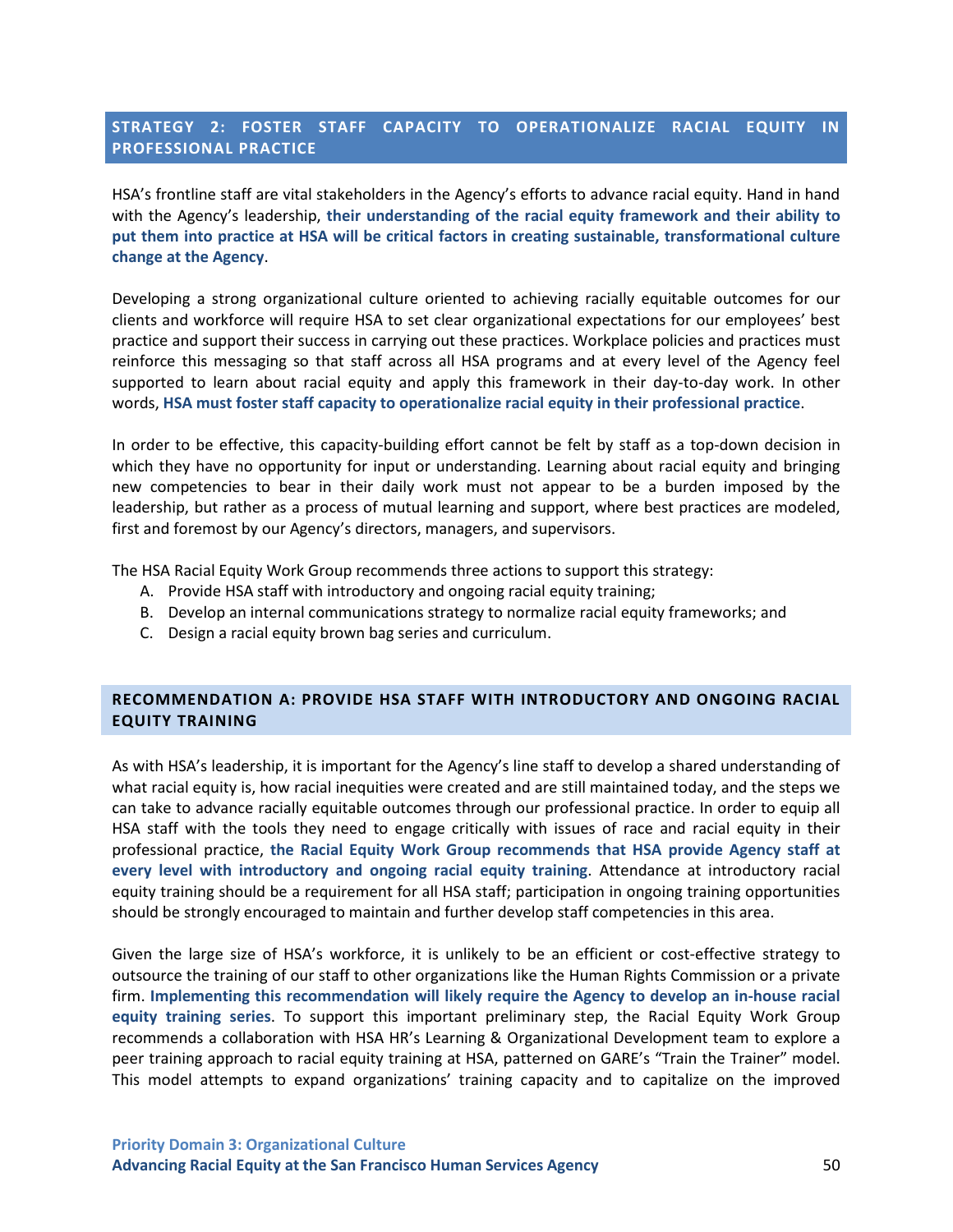learning outcomes that may result when trainings are administered by trusted colleagues rather than an unknown individual.

To best ensure that a culture of racial equity takes root and flourishes at HSA, it will be important to encourage participation of staff in ongoing trainings and other racial equity activities beyond foundational training requirements.

| Recommendation                         | Provide HSA staff with introductory and ongoing racial equity |
|----------------------------------------|---------------------------------------------------------------|
|                                        | training                                                      |
| <b>Key Implementation Stakeholders</b> | HSA Office of Diversity, Equity, and Inclusion<br>$\bullet$   |
|                                        | HSA HR Learning & Organizational Development Unit (L&OD)      |
|                                        | <b>HSA Racial Equity Work Group</b>                           |
|                                        | All HSA staff                                                 |

## **RECOMMENDATION B: DEVELOP AN INTERNAL COMMUNICATIONS STRATEGY TO NORMALIZE RACIAL EQUITY FRAMEWORKS**

Onboarding and orienting the approximately 2,200 employees at HSA to the Agency's work to advance racial equity will require a multimodal approach. While in-person training is a centerpiece of this approach to normalizing conversation about race and racial equity at HSA, we must consider other methods that are less resource-intensive and that can occur simultaneous to training, but along a faster more flexible timeline.

To that end, the **HSA Racial Equity Work Group recommends that the Agency develop an internal communications strategy** to disseminate information about our goals for advancing racial equity, engage interested staff in equity activities, and maintain open channels of communication between frontline staff and the key policy implementation stakeholders who will be carrying out the recommendations in this report. In particular, the Work Group suggests that the Agency launch a shortterm informational campaign to raise awareness about the new racial equity work at the Agency. This campaign should be supported by a longer-term communications infrastructure—such as a page on the HSA Intranet or similar resources—where staff may keep informed of ongoing developments in the work, learn where and how to participate in racial equity programming, and provide feedback to the Racial Equity Work Group and other key policy implementation stakeholders. GARE has published a commun[i](#page-71-5)cations guide<sup>xxviii</sup> with extensive resources that may aid in the design of communications materials for HSA's racial equity work.

| Recommendation                  | Develop an internal communications strategy to normalize    |
|---------------------------------|-------------------------------------------------------------|
|                                 | racial equity frameworks                                    |
| Key Implementation Stakeholders | HSA Office of Diversity, Equity, and Inclusion<br>$\bullet$ |
|                                 | <b>HSA Communications</b>                                   |
|                                 | <b>HSA Innovation Office</b>                                |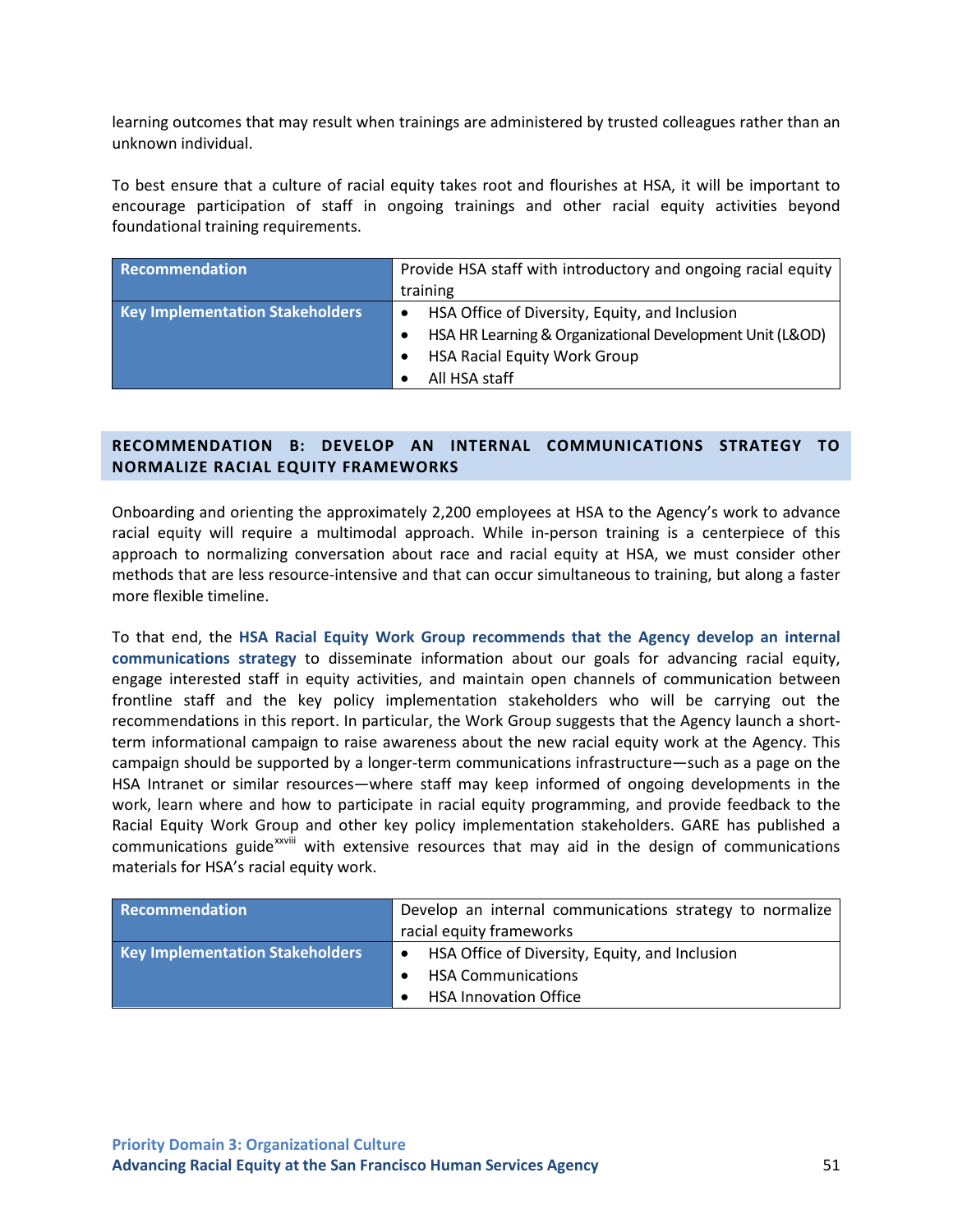#### **RECOMMENDATION C: DESIGN A RACIAL EQUITY BROWN BAG SERIES & CURRICULUM**

One of the organizing principles of this strategic planning process and HSA's broader effort to advance racial equity is a shared ownership and responsibility for advancing racial equity—across personal identity, programmatic affiliation, and role in the Agency hierarchy. As we shift from planning and policy development toward the implementation of the recommendations in this report, it is critically important that HSA sustain a culture of racial equity rooted in collective action and the engagement of the community. It is in this spirit that the **Racial Equity Work Group recommends the design of a racial equity brown bag series and curriculum**.

Brown bag discussions provide employees with a less formal opportunity to learn about topics of interest among their peers and colleagues. In the context of racial equity, they offer staff the chance to discuss issues of race, racism, and inequity that have long been considered taboo in the workplace, and to make connections between these topics and their personal and professional experiences. The informal quality of brown bags may be attractive to staff members who would prefer to engage with these topics in a low-stakes environment with friends and trusted colleagues rather than the more structured setting of a formal racial equity workshop or training. Guided by the DEI Office, the Racial Equity Work Group should take responsibility for carrying out this recommendation, and develop a monthly brown bag series to discuss racial equity topics as they relate to our work in social services, drawing from established best practices in other jurisdictions.

In addition, recognizing the importance of empowering staff to explore their own interests at the intersection of racial equity and professional practice, the Work Group should design a racial equity brown bag curriculum or toolkit, modeled on existing tools that have proven effective in other public sector contexts. By providing staff with adaptable tools for identifying promising discussion topics, facilitating a brown bag session, and having productive conversations about race in the workplace, employees may engage directly in the work of advancing racial equity, a crucial step forward in the effort of staff capacity building. Moreover, pairing a centrally-administered racial equity brown bag series with a more diffuse approach will make participation more accessible across the many buildings and programs that make up HSA; individual programs or units could easily host a brown bag lunch at a site most convenient to their employees.

| Recommendation                         | Design a racial equity brown bag series and curriculum |
|----------------------------------------|--------------------------------------------------------|
| <b>Key Implementation Stakeholders</b> | HSA Office of Diversity, Equity, & Inclusion           |
|                                        | <b>HSA Racial Equity Work Group</b>                    |

## **STRATEGY 3: SUSTAIN AN EXPLICIT AND ONGOING COMMITMENT TO ADVANCING RACIAL EQUITY**

Racial inequity in San Francisco is complex, pervasive, and deeply entrenched in our community. It is maintained by structural racism that has taken shape over centuries of state-sanctioned violence, discrimination, and neglect. And despite the strides that indigenous peoples, people of color, and ethnic minorities have made to close race-based gaps in life outcomes following the Civil Rights era, significant inequities still persist. Simply put, **racial inequity is a vast problem that will not be eliminated quickly, easily, or in isolation**.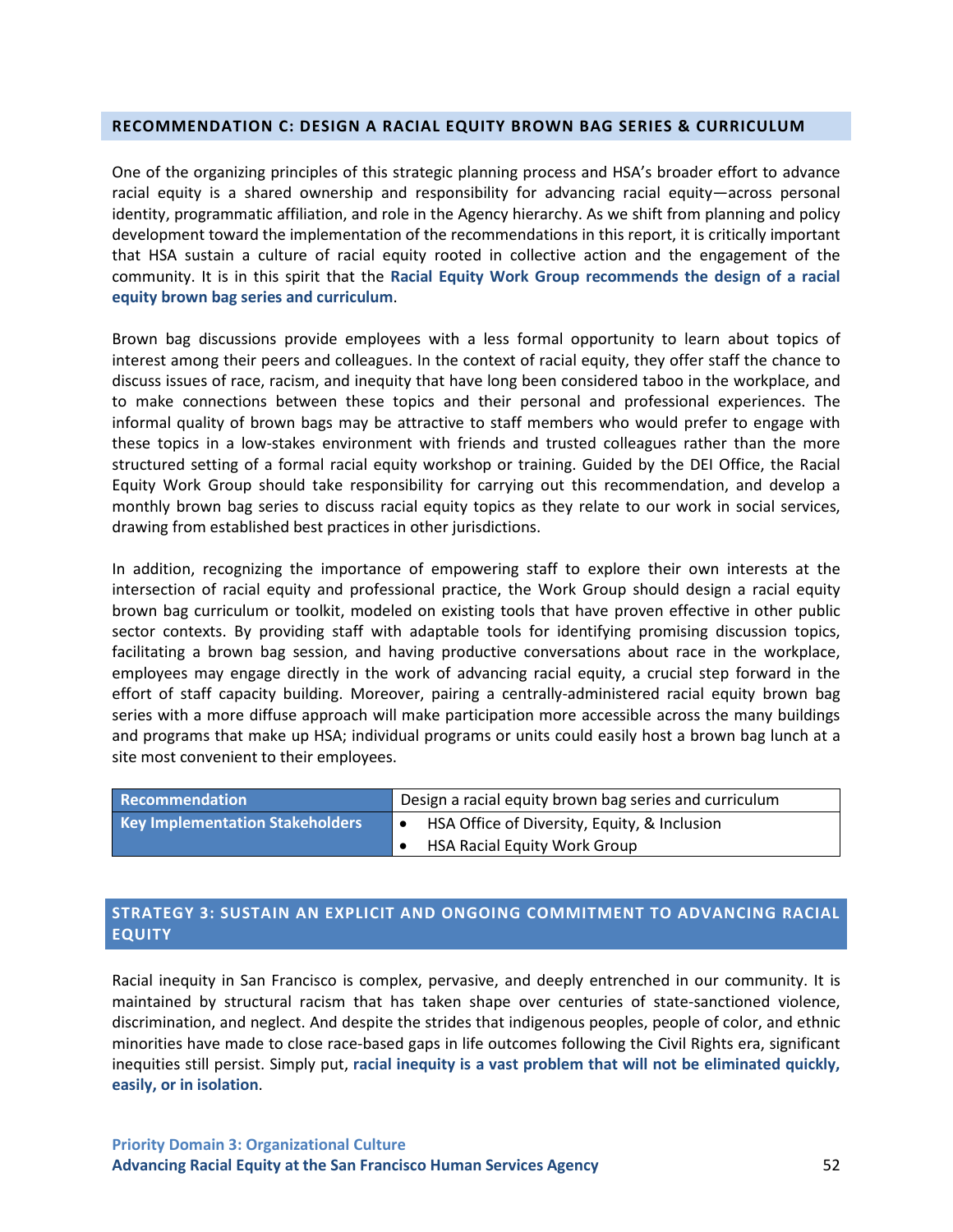In the face of these realities, **it is essential that HSA sustain an explicit and ongoing commitment to advancing racial equity**. HSA must identify racial equity as central to its mission to promote the wellbeing and economic security of all San Franciscans, and invest adequate staff and financial resources to support these priorities. Crucially, Agency leadership must collaborate with HSA staff, clients, community partners, and other stakeholders to set clear short- and long-term racial equity goals, and act with intentionality and urgency to bring about the transformational change we seek to achieve.

The HSA Racial Equity Work Group recommends four actions to support this strategy:

- A. Incorporate racial equity into existing high-level policy development and strategic planning processes at HSA;
- B. Conduct staffing analysis at the division and program level;
- C. Convene a standing Racial Equity Work Group to facilitate policy development and implementation; and
- D. Issue a resolution to advance racial equity before the Agency's department commissions and advisory boards.

## **RECOMMENDATION A: INCORPORATE RACIAL EQUITY INTO EXISTING HIGH-LEVEL POLICY DEVELOPMENT AND STRATEGIC PLANNING PROCESSES AT HSA**

With sustained and strategic effort to advance racially equitable policies and practices, HSA can begin to redress the seemingly intractable problems of racial inequity and close race-based gaps in the outcomes of the low-income and other vulnerable San Franciscans we serve. Iterative strategic planning can help HSA to work with a sustained sense of urgency to eliminate racial inequities in the short- and long-term. Moreover, a robust strategic planning cycle supports transparency, accountability, and public engagement regarding questions of racial equity; provides time and essential opportunities for community participation in the planning process; and promotes the stability of multi-year racial equity programs and initiatives.

Fortunately, HSA already engages in systematic and strategic planning processes, typically at the departmental or divisional level, on a regular basis. As such, **the HSA Racial Equity Work Group recommends that the Agency incorporate racial equity into existing high-level policy development and strategic planning processes.** Strategic planning for racial equity must articulate key policy and funding priorities for the current cycle and describe the specific actions the Agency intends to take to advance these priorities in service of improved Agency conditions and client outcomes. Considerations of racial equity must be taken into account both in the broader policy and programmatic priorities outlined by HSA's strategic planning documents, but also raised up as a distinct set of goals that align with the Agency's mission to promote well-being, self-sufficiency, and economic security among San Francisco individuals, families, and communities.

**Racial equity should be featured as an important component of HSA's major departmental strategic plans**, which are typically produced approximately every five years: the DHS, DAAS, and OECE strategic plans. In addition, racial equity considerations should also be incorporated in other ongoing needs assessment, program evaluation, and planning processes, such as those conducted in the last year for the Dignity Fund or currently ongoing within the ESSS division.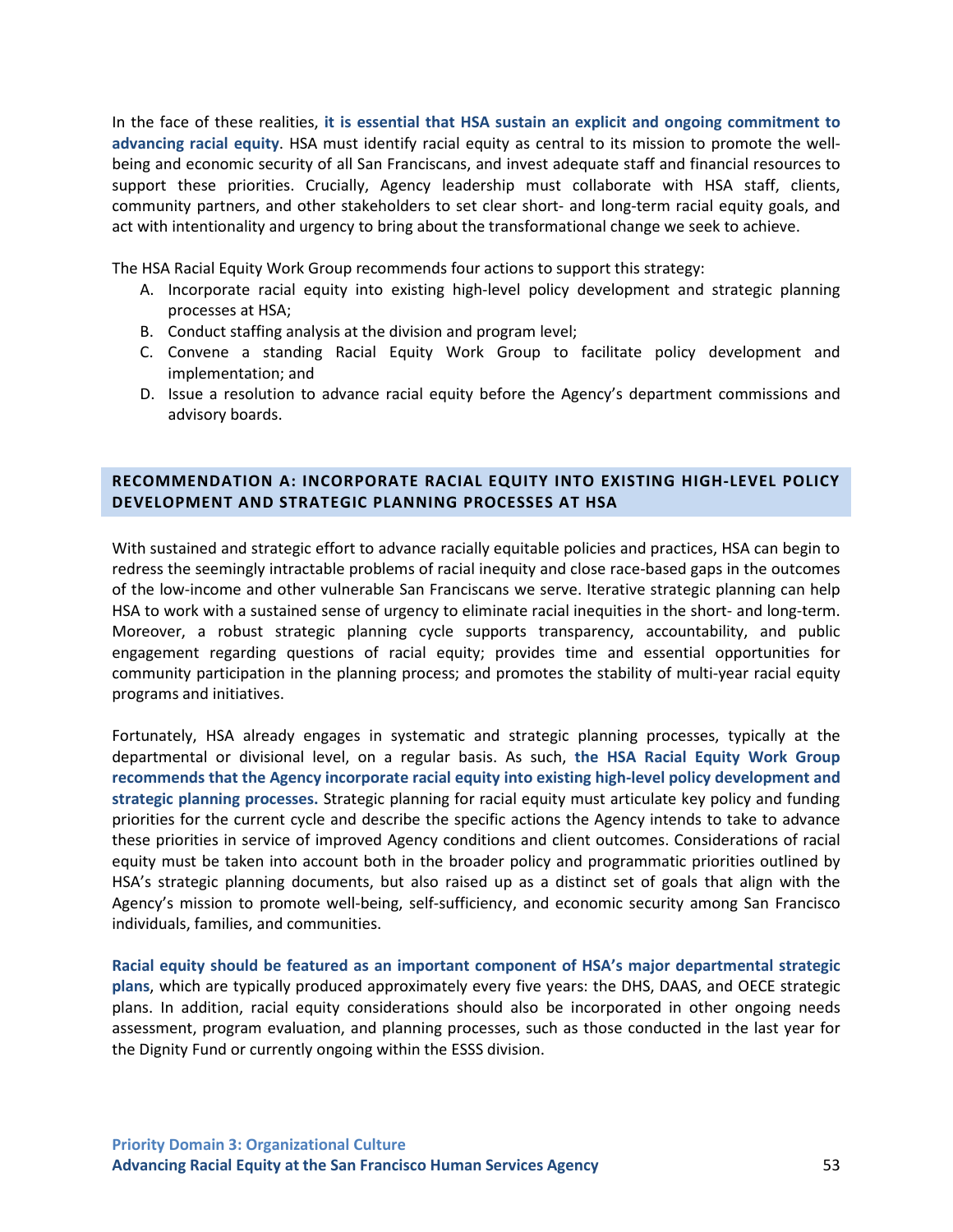Integrated racial equity planning activities should include: performing needs assessment to identify racebased gaps in Agency processes and outcomes of interest, including consideration of unmet needs among staff, community partners, and/or clients as appropriate to the scope of the plan; developing strategies for Agency action to address racially inequitable outcomes and community needs; and implementation, supported by rigorous performance measurement to ensure that HSA's work to advance racial equity is achieving its intended impact and making the best of use of available resources.

It is worth noting that HSA already collects demographic data on client participation in its various programs; however, program leadership and analytical staff should intentionally analyze both process data points (e.g. client participation in employment programs) and outcomes data points (e.g. wage levels) by race and ethnicity in order to uncover any differences in clients' outcomes by race and ethnicity.

| Recommendation                         | Incorporate racial equity into existing high-level policy |
|----------------------------------------|-----------------------------------------------------------|
|                                        | development and strategic planning processes at HSA       |
| <b>Key Implementation Stakeholders</b> | <b>HSA Executive Management</b>                           |
|                                        | HSA Office of Diversity, Equity, & Inclusion              |
|                                        | <b>HSA Planning Unit</b>                                  |

## **RECOMMENDATION B: CONDUCT STAFFING ANALYSIS AT THE DIVISION AND PROGRAM LEVEL**

Data on the racial/ethnic composition of HSA's clients and the Agency's workforce serve as critical indicators that help us to understand the extent to which our staff reflects the diversity of the San Franciscans we serve. The staffing analysis for this report remained at a high, Agency-wide level for the sake of simplicity, however it is important to note that trends in the congruency of HSA client and staff racial/ethnic composition may vary considerably by division and program.

While the information presented in this report represents an important starting point for understanding racial equity conditions at the Agency, a more granular level of workforce analysis is an essential next step for identifying and addressing racial inequities in HSA's staffing. HSA serves many distinct client populations with very different demographic breakdowns across divisions and major programs (for example, the Family and Children's Services caseload is disproportionately African-American and Indigenous, while Asians and Pacific Islanders make up the majority of DAAS clients). As such, **the Racial Equity Work Group recommends that HSA conduct follow-up staffing analysis at the division and program level to develop a more complete and nuanced picture of current conditions at the Agency**.

| Recommendation                         | Conduct staffing analysis at the division and program level |
|----------------------------------------|-------------------------------------------------------------|
| <b>Key Implementation Stakeholders</b> | <b>HSA Planning Unit</b><br>$\bullet$                       |
|                                        | <b>HSA Program Analysts</b>                                 |
|                                        | SF Office of the Controller (CON), City Performance Unit    |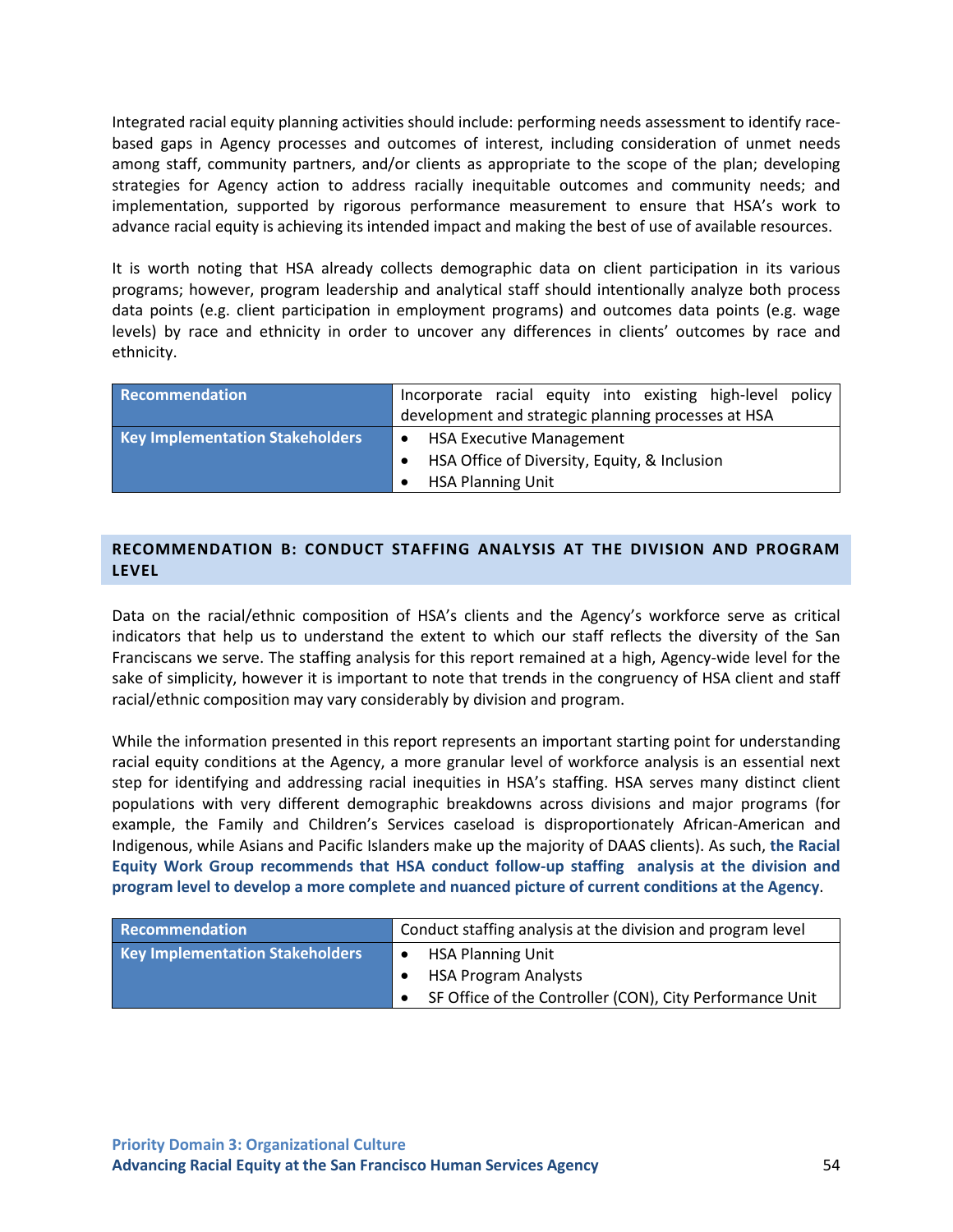## **RECOMMENDATION C: CONVENE A STANDING RACIAL EQUITY WORK GROUP TO FACILITATE POLICY DEVELOPMENT AND IMPLEMENTATION**

Ongoing public engagement and shared community investment in HSA's work to advance racial equity is essential to its long-term success. In order to ensure that the Agency's process for developing and implementing strategies to eliminate race-based outcome gaps is itself a racially equitable one, we must instrumentally involve the communities we seek to service in that process.

Therefore, **the Racial Equity Work Group recommends that HSA convene a standing Racial Equity Work Group to participate in policy development and implementation, and otherwise support the strategic planning process for racial equity**. In this cycle, given HSA's narrow focus on priorities related to internal functions of the Agency's administration and its culture, membership in the Work Group may include only HSA staff. In future strategic planning cycles, as we expand our efforts to address racial equity bearing more directly on our community partnerships and clients, membership should include constituents from these populations as well.

To support implementation activities in FY 2019-20, HSA should circulate an open application for the Racial Equity Work Group to all staff, so that any interested employees may indicate their desire to participate. The FY 2019-20 Work Group members will be selected by a steering committee comprised of current Work Group members who are serving as HSA's representatives to the City GARE cohort, in consultation with the Agency's DEI Office and executive management. In coordination with the DEI Office, this steering committee will also facilitate meetings of the Work Group and direct its implementation activities.

| Recommendation                         | Convene a standing Racial Equity Work Group to facilitate |  |
|----------------------------------------|-----------------------------------------------------------|--|
|                                        | policy development and implementation                     |  |
| <b>Key Implementation Stakeholders</b> | HSA Office of Diversity, Equity, & Inclusion<br>$\bullet$ |  |
|                                        | HSA Racial Equity Work Group, Steering Committee          |  |

## **RECOMMENDATION D: ISSUE A RESOLUTION TO ADVANCE RACIAL EQUITY BEFORE THE AGENCY'S DEPARTMENT COMMISSIONS AND ADVISORY BOARDS**

In publishing and circulating this report to all staff at the Agency, HSA is taking an important step to ensure that our work to advance racial equity remains transparent and inclusive as we shift from needs assessment and policy development activities to the task of implementation. This report represents an explicit commitment to the HSA workforce that the Agency regards issues of racial equity as central to HSA's mission, and that we intend to take strategic action to eliminate racial inequity in San Francisco. Such a public statement of intent ensures a measure of accountability to the community HSA serves.

**The Racial Equity Work Group recommends that HSA share this report with the Agency's department commissions and citizen advisory boards, and issue a formal resolution to advance racial equity**. This action will provide HSA's executive management an opportunity to reaffirm to all staff that our racial equity efforts are not restricted to internal conversation at the Agency, but rather that we are prepared to make a public commitment to these goals. Moreover, to the extent that HSA identifies racial equity as a key component of its mission, it is important to communicate this newly articulated priority to the bodies that oversee the Agency's activities to ensure their alignment with the City's values and HSA's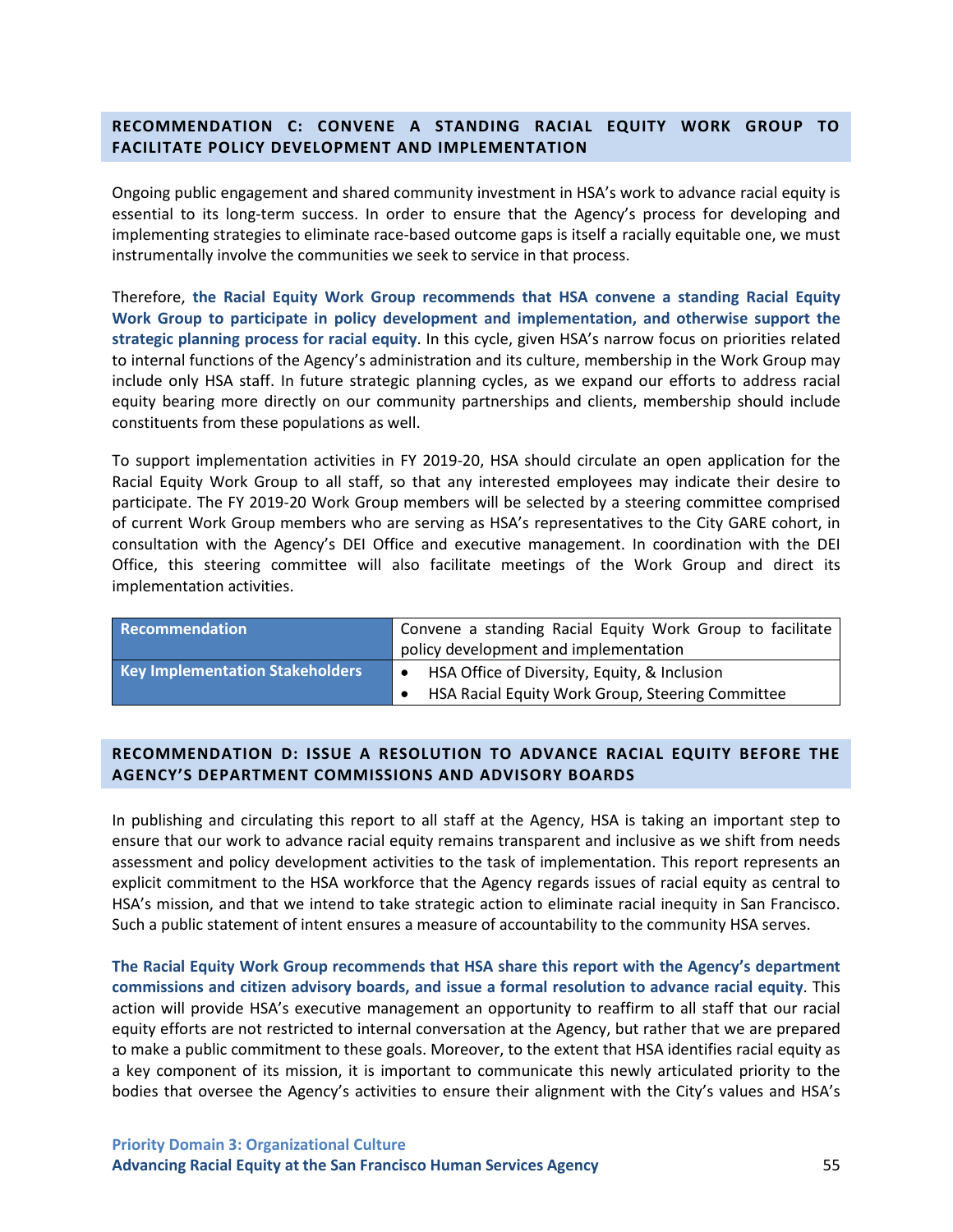mission. By making a public resolution to advance racial equity before the Agency's department commissions and advisory boards, HSA has the opportunity to stand up as a proactive leader on racial equity issues in San Francisco.

| Recommendation                         | Issue a resolution to advance racial equity before the |  |
|----------------------------------------|--------------------------------------------------------|--|
|                                        | Agency's department commissions and advisory boards    |  |
| <b>Key Implementation Stakeholders</b> | <b>HSA Executive Management</b>                        |  |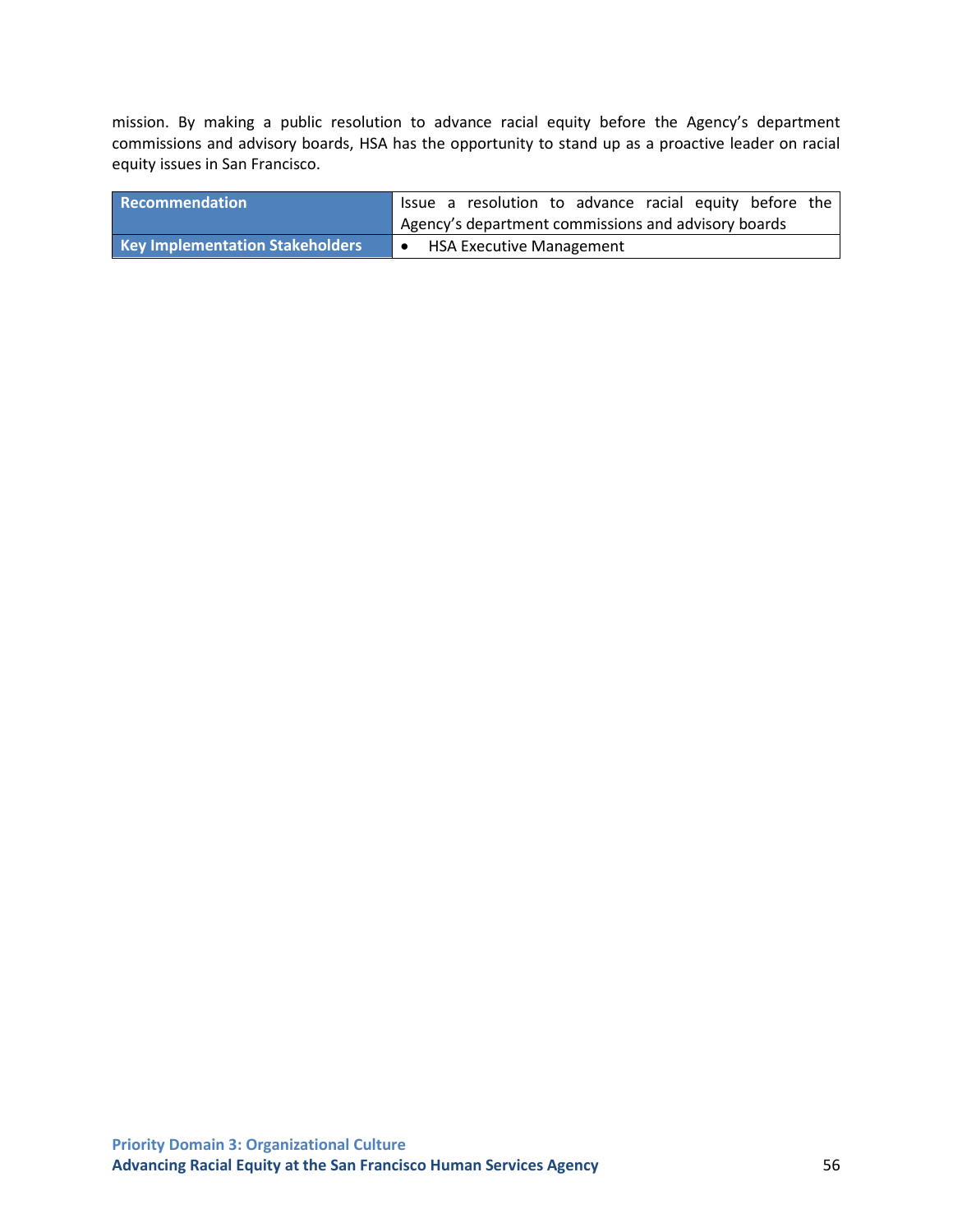## <span id="page-66-0"></span>TRACKING PROGRESS & MEASURING OUTCOMES TO ENSURE ACCOUNTABILITY

Tracking the outcomes of HSA's efforts to advance racial equity through the recommended actions outlined in this report is essential to ensure that our work has the intended impact. Performance measurement is particularly critical given the nature of this work. Problems of racial inequity are immense and may seem intractable to change. But with sustained and strategic effort to advance racially equitable policies and practices—starting with our internal goals for equity in hiring, promotion, and culture at the Agency—HSA can begin to close race-based gaps in the San Francisco community.

**Ongoing performance measurement is necessary to support iterative planning and improvement, and to ensure accountability for continually working towards and achieving HSA's racial equity goals**. It helps us to develop programmatic baselines, set goals, and track our progress towards those goals as well as to evaluate the success of specific programmatic and policy changes intended to advance more racially equitable outcomes.

This section describes how HSA can leverage the Results Based Accountability (RBA) framework to help the Agency track its progress toward its internal racial equity goals; maintain a sustained sense of urgency to improve equity conditions in hiring, promotion, and organizational culture; and remain accountable for eliminating racial inequities more broadly in the short- and long-term. **RBA is a planning and assessment tool that helps organizations and communities develop solutions to complex social problems like racial inequity. It emphasizes the use of data to inform decision-making and policy development for collective impact**. As highlighted in the *Strategic Planning Process* section of this report, the HSA Racial Equity Work Group developed recommendations for advancing racial equity guided by this framework.

## **RESULTS-BASED ACCOUNTABILITY (RBA) FRAMEWORK**

Organizations begin with an iterative process of planning and assessment by identifying the population-level results for well-being they wish to achieve. Then, working backwards from their desired results, they use data and stakeholder input to identify gaps between current conditions and their goals, perform analysis to determine why those gaps exist, and develop promising solutions to close those gaps and achieve their desired results. As organizations implement these solutions, they conduct ongoing performance measurement, setting benchmarks that help track their progress toward these high-level goals and evaluate/assess the success of programmatic or policy changes.

## **ONGOING PERFORMANCE MEASUREMENT FOR ACCOUNTABILITY**

HSA's strategic planning process for racial equity focused on the RBA model components which are most immediately actionable and within the Agency's locus of control: chiefly, stakeholder-informed policy development focused on HSA's internal operations related to hiring, promotion, and organizational culture. **Following from RBA, as HSA carries out the recommendations contained in this report, it is essential that implementation occurs in an iterative manner, bolstered by performance measurement for accountability**.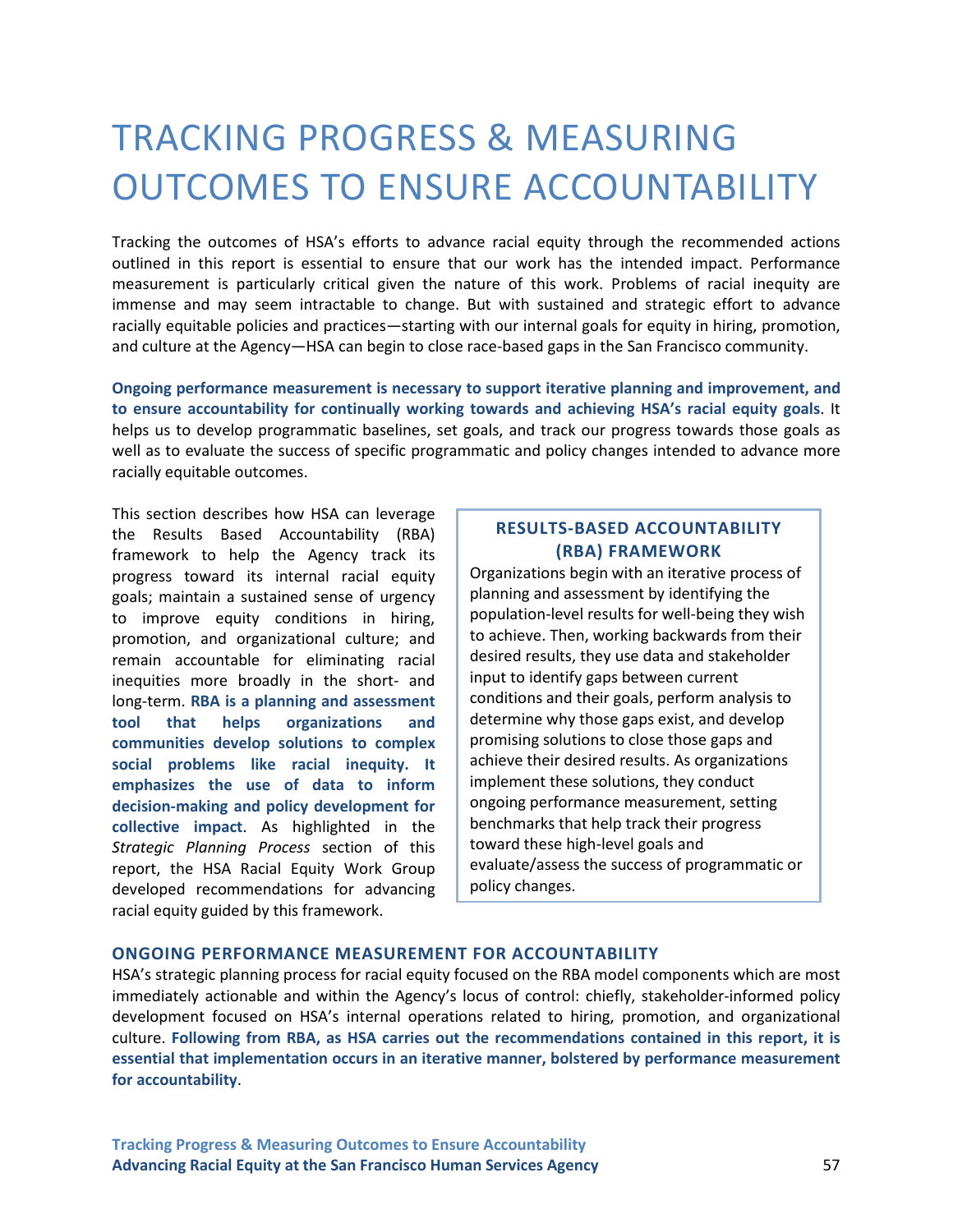The table below summarizes, at a high level, the goals that have shaped the development of policy strategies and recommendations in each of the priority domains that serve as the pillars of this report and HSA's efforts to advance racial equity. It also includes potential indicators that may be measured periodically (i.e., on a quarterly or annual basis) to track HSA's progress in advancing racial equity in each domain, as a collective marker of the impact of our many implementation activities.

| <b>Domain</b>                                   | Goal                                                                                                                                                                                    | <b>Potential Indicators</b>                                                                                                                                                                                                                                                                                                                                                                                                                                                                                                                                                                                                                                                     |
|-------------------------------------------------|-----------------------------------------------------------------------------------------------------------------------------------------------------------------------------------------|---------------------------------------------------------------------------------------------------------------------------------------------------------------------------------------------------------------------------------------------------------------------------------------------------------------------------------------------------------------------------------------------------------------------------------------------------------------------------------------------------------------------------------------------------------------------------------------------------------------------------------------------------------------------------------|
| Recruitment<br>& Hiring                         | Employ diverse staff who<br>reflect the racial and ethnic<br>backgrounds of HSA clients,<br>across all Agency<br>departments and programs                                               | Racial/ethnic composition of:<br>$\bullet$<br>SF residents eligible for HSA services<br>$\circ$<br>(individuals in poverty, older and<br>disabled adults, children, etc.)<br>HSA clients, disaggregated by<br>$\circ$<br>division/program<br>HSA staff, disaggregated by<br>$\circ$<br>division/program                                                                                                                                                                                                                                                                                                                                                                         |
| Leadership<br><b>Development</b><br>& Promotion | Employ diverse staff who<br>reflect the racial and ethnic<br>backgrounds of HSA clients,<br>across all levels of the<br>Agency leadership hierarchy                                     | Racial/ethnic composition of:<br>$\bullet$<br>HSA clients, disaggregated by<br>$\circ$<br>division/program<br>HSA staff, disaggregated by<br>$\circ$<br>division/program and management level                                                                                                                                                                                                                                                                                                                                                                                                                                                                                   |
| Organizational<br><b>Culture</b>                | Cultivate a workplace<br>environment in which HSA<br>employees of all racial and<br>ethnic backgrounds feel<br>respected, valued, and<br>supported to carry out the<br>Agency's mission | HSA All-Staff Survey components related to<br>$\bullet$<br>organizational culture, disaggregated by race<br>(and program, where feasible). Increased<br>percentage of staff who agree with the following<br>statements (compared to baseline 2015 All-Staff<br>survey):<br>In my program, the clients are treated<br>O<br>fairly and with respect<br>My program manager seeks input before<br>$\circ$<br>making decisions that affect my work<br>I have a high level of trust and<br>$\circ$<br>confidence in executive<br>management/my program manager/my<br>supervisor<br>My supervisor is open to using new<br>$\circ$<br>ideas from staff to improve program<br>operations |

**Advancing Racial Equity at HSA: Domains, Goals, and Potential Indicators for Success**

**Ongoing performance measurement helps us to ensure accountability for advancing racial equity at the action-specific level and adjust our approach as needed to better achieve our overarching goals in each priority domain**. It helps us to determine if our actions are having the desired impact, confirm that we are optimizing our resources, and make the necessary adjustments to keep improving outcomes. Moreover, performance measurement supports transparency and public engagement with our work, provides essential opportunities for community participation in improvement planning, and maintains a shared sense of urgency and stability across multi-year programs and initiatives.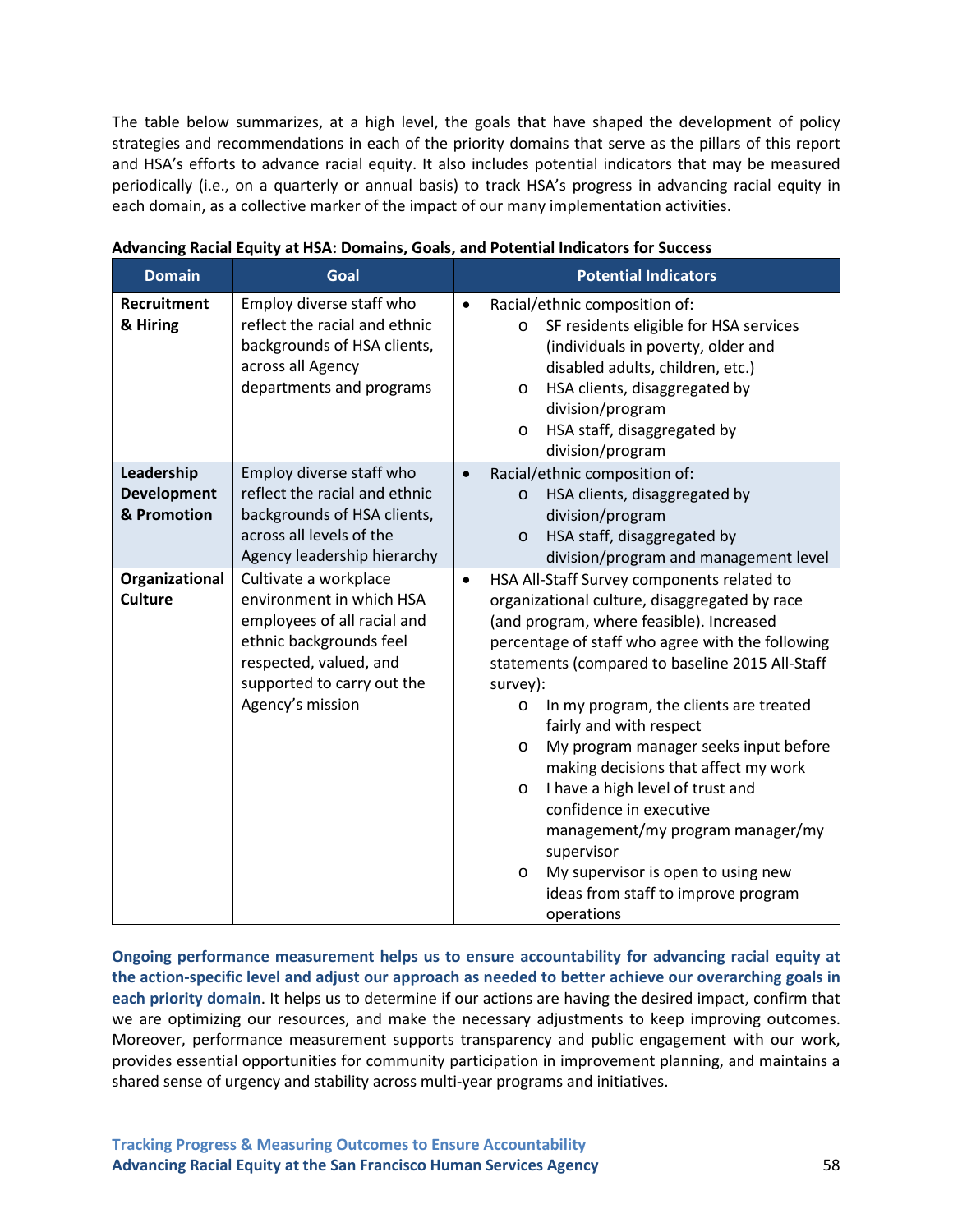**It will be essential for HSA to develop performance measures for every one of the recommendations contained in this report as they are implemented**, ensuring that we institute measures that are meaningful, manageable, and cohesive across related initiatives (i.e., recommendations that fall within a shared priority domain). Effective performance measures answer the following three questions:

- How much did we do? (Quantity);
- How well did we do it? (Quality); and
- Is anyone better off? (Outcome/Impact)

In programmatic contexts, HSA has historically been effective in tracking units that measure quantity (e.g., client enrollment volume, average benefits awarded) and quality (e.g., service wait times, consumer satisfaction) in our delivery of direct services. This information is important to understand the scope of our work, but it is also essential that we measure performance based on outcomes to ensure our activities are having the desired impact (e.g., the percent of individuals receiving nutrition assistance who report a decrease in food insecurity).

The example provided in the table below illustrates possible performance measures that could be used to evaluate outcomes related to the recommendation that HSA staff attend introductory racial equity training (*Recommendation 2A* in the *Organizational Culture* section of the report).

#### **Performance Measurement: A Framework for Developing Meaningful Measures**

#### **Is anyone better off?**

- #/% skills and knowledge  $\rightarrow$  % of staff who learned what racial equity is
- #/% attitude and opinion  $\rightarrow$  % of staff who feel better equipped to participate in workplace discussions of racial equity
- #/% behavior  $\rightarrow$  % of staff who apply racial equity tools in their work
- $\bullet$  #/% circumstance  $\rightarrow$  % of staff who promote to management positions in the City

**Ultimately, as HSA begins to carry out the recommendations described in this report, it will be critical to for the key stakeholders responsible for implementation—and related data collection, analysis, and reporting for evaluation of implementation activities—to develop performance measures and target benchmarks tied to their actions to advance racial equity**. Performance measurement development should be facilitated by the Agency's Office of Diversity, Equity, and Inclusion in partnership with the Planning Unit and the programs responsible for implementation. Once these measures are agreed upon, the DEI Office should document the performance measures, target benchmarks, reporting deadlines, and staff responsible for reporting; the Office should also provide oversight and technical assistance to program as needed to support accurate and timely reporting.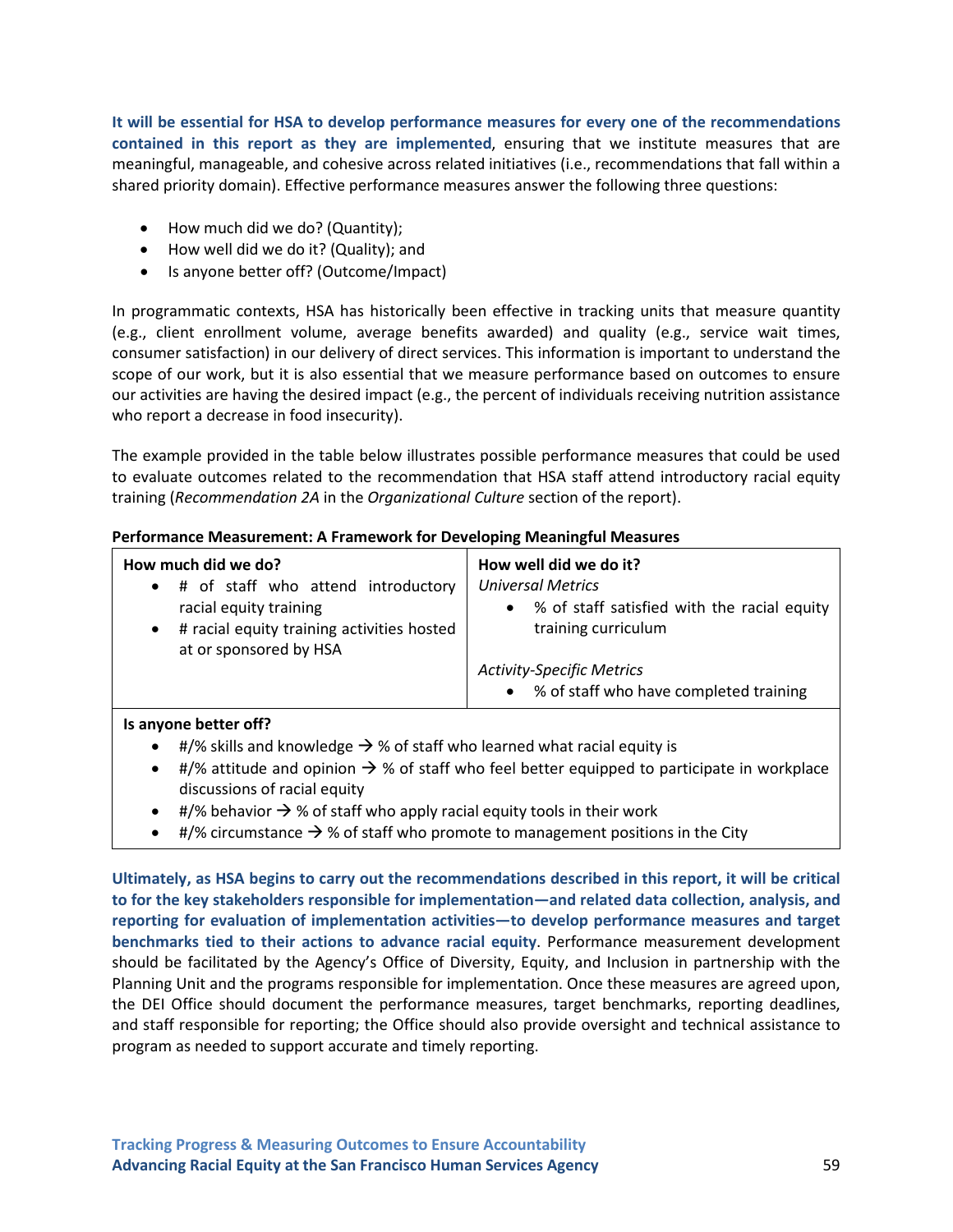## **CONCLUSION**

**HSA is uniquely poised to address issues of racial inequity and make a positive impact on the lives of San Franciscans of all racial and ethnic backgrounds**. As an organization whose mission is to promote the well-being and economic security of the City's diverse residents, HSA recognizes how considerations of racial equity are central to the success of our work. As a local government entity that touches the lives of over a quarter of the City's individuals, families, and communities, HSA has the opportunity to shape more racially equitable outcomes in San Francisco.

*Advancing Racial Equity at the San Francisco Human Services Agency***, and the staff-driven strategic planning process that supported its development, represent an important first step in the Agency's effort to advance and institutionalize racial equity**. We have examined conditions at the Agency to understand what racial inequities exist in our workplace, how these inequities may bear on our clients' outcomes, and the role we play in shaping more equitable outcomes. We have engaged staff at every level of the Agency to weigh in throughout the process of research and policy development, leveraging the expertise of our partners in the GARE network and using data-driven approaches to inform our thinking. Ultimately, we have identified strategies and actionable recommendations for HSA to carry out over the next several years as we seek to close race-based outcome gaps in hiring, promotion, and workplace inclusion—and by extension, to eliminate racial inequities among low-income San Franciscans and the broader City community.

Implementing strategies and recommendations outlined in this report will undoubtedly be a challenging task. It is important to move forward with urgency and intentionality, understanding that the work of advancing racial equity will be a learning process that requires staff at all levels of the Agency and across all programs to share responsibility for achieving our intended impact. **Transforming HSA's culture to one where racial equity is deeply embedded in our work requires us to make a collective and enduring commitment to advance racial equity in all aspects of our professional practice, across all levels of the Agency**.

Considerations of racial equity must be deliberately woven into the fabric of policy-making, into partnerships with community organizations, into relationships with clients, and into engagement with other members of the workforce until asking these critical questions becomes second nature. We must be prepared to have difficult conversations with those who have been historically marginalized in society and at work. Our Agency must be prepared to make mistakes and be willing to learn from them without resentment and guilt.

Ultimately, we must cultivate an environment in which HSA's employees of all racial/ethnic backgrounds feel heard and valued at work. Collectively, in partnership with stakeholders throughout the City community, **we can begin to transform the conditions in which we live so that San Franciscans of all racial and ethnic backgrounds can achieve well-being and economic security**.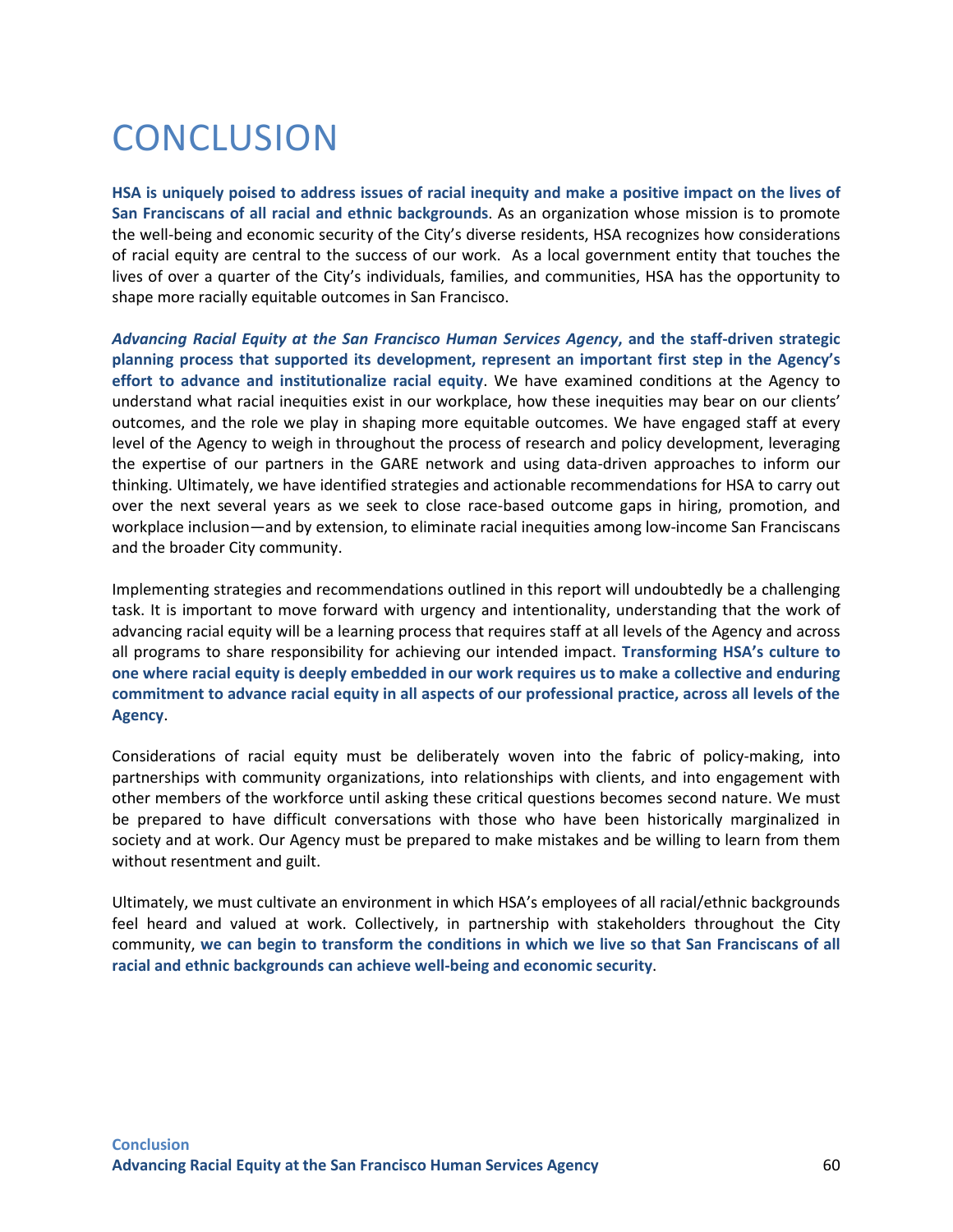## REFERENCES

 i Nelson, J., Spokane, L., Ross, L., Deng, N. (2015). *Advancing Racial Equity and Transforming Government*. Retrieved fro[m https://www.racialequityalliance.org/resources/advancing-racial-equity-and-transforming](https://www.racialequityalliance.org/resources/advancing-racial-equity-and-transforming-government-a-resource-guide-to-put-ideas-into-action/)[government-a-resource-guide-to-put-ideas-into-action/.](https://www.racialequityalliance.org/resources/advancing-racial-equity-and-transforming-government-a-resource-guide-to-put-ideas-into-action/)<br><sup>ii</sup> Ibid.

iii Blair, I. V., Steiner, J. F., & Havranek, E. P. (2011). Unconscious (Implicit) Bias and Health Disparities: Where Do

We Go From Here? *The Permanente Journal*, 71–78.<br><sup>iv</sup> Devine, P. G., Forscher, P. S., Austin, A. J., & Cox, W. T. (2012). Long-term reduction in implicit race bias: A

prejudice habit-breaking Intervention. Journal of Experimental Social Psychology, 1267–1278.<br><sup>V</sup> O'Flaherty, Brendan. *The Economics of Race in the United States*. Harvard University Press, 2015.<br><sup>Vi</sup> Image source: Robert Infographic. Retrieved fro[m https://www.rwjf.org/en/library/infographics/visualizing-health-equity.html](https://www.rwjf.org/en/library/infographics/visualizing-health-equity.html) vii Shapiro, A. (2010). Creating Contagious Commitment: Applying the Tipping Point to Organizational Change

Strategy Perspective.

viii Office of the Mayor, London Breed. (2018). Executive Directive 18-02. "Ensuring a Diverse, Fair, and Inclusive City Workplace."

<sup>ix</sup> Bernabei, E. (2017). Racial Equity: Getting to Results. Retrieved from [https://www.racialequityalliance.org/wp](https://www.racialequityalliance.org/wp-content/uploads/2017/09/GARE_GettingtoEquity_July2017_PUBLISH.pdf)[content/uploads/2017/09/GARE\\_GettingtoEquity\\_July2017\\_PUBLISH.pdf](https://www.racialequityalliance.org/wp-content/uploads/2017/09/GARE_GettingtoEquity_July2017_PUBLISH.pdf)

<sup>x</sup> San Francisco Human Services Agency. *Ensuring a Diverse, Fair and Inclusive City Workplace,* Presentation to Board of Supervisors, November 27, 2018.

xi American Community Survey, 2017 5-Year Estimates.

xii Gardner, T. (2012). The Racial and Ethnic Composition of Local Government Employees in Large Metro Areas, 1960-2010. Urban Institute.

xiii Pitts, S. C. (2011). Black Workers and the Public Sector. UC Berkeley Labor Center. Retrieved from

[http://laborcenter.berkeley.edu/black-workers-and-the-public-sector/.](http://laborcenter.berkeley.edu/black-workers-and-the-public-sector/)<br><sup>xiv</sup> Greenwald, Anothony G. and Pettigrew, Thomas. (Oct. 2014). With malice toward none and charity for some: In-<br>group favoritism enables discriminati

City and County of San Francisco Civil Service Commission Policy Regarding Family and Romantic Relationships at Work. Adopted February 6, 2017.

<sup>xvi</sup> Pager, D., Western, B, & Bonokowski, B. (2009). Discrimination in a low-wage labor market: A field experiment.

*American Sociological Review*, Vol. 74, 777- 779.<br><sup>xvii</sup> Reichenberg, N. E. (2001). Best practices in diversity management. *GLADNET Collection*, 309. Retrieved from<br>https://digitalcommons.ilr.cornell.edu/gladnetcollect/3

<sup>xviii</sup> Flato, J., Lavigna, B., Sullivan, J., Wheeler, K., Cheesman, J., Sullivan, J., Chauhan, S. (2015, December 15). Recruiting Against the Private Sector: What Government Can Do to Better to Compete for Talent From Campus. Retrieved fro[m https://www.ere.net/recruiting-against-the-private-sector-what-government-can-do-to-better-to](https://www.ere.net/recruiting-against-the-private-sector-what-government-can-do-to-better-to-compete-for-talent-from-campus/)[compete-for-talent-from-campus/.](https://www.ere.net/recruiting-against-the-private-sector-what-government-can-do-to-better-to-compete-for-talent-from-campus/) xix Laudicina, E. V. (1995). Managing workforce diversity in government: An initial assessment. *Public* 

Administration Quarterly, 170-192.<br><sup>xx</sup> Nelson, J., Spokane, L., Ross, L., Deng, N. (2015). *Advancing Racial Equity and Transforming Government.* 

Retrieved fro[m https://www.racialequityalliance.org/resources/advancing-racial-equity-and-transforming-](https://www.racialequityalliance.org/resources/advancing-racial-equity-and-transforming-government-a-resource-guide-to-put-ideas-into-action/)

[government-a-resource-guide-to-put-ideas-into-action/.](https://www.racialequityalliance.org/resources/advancing-racial-equity-and-transforming-government-a-resource-guide-to-put-ideas-into-action/)<br>xxi Nelson, J., & Brooks, L. (2016). *Racial Equity Toolkit: An Opportunity to Operationalize Equity*. Retrieved from https://www.racialequityalliance.org/resources/racial-equity-toolkit-opportunity-operationalizeequity/.<br><sup>xxii</sup> Grissom, J. A., & Keiser, L. R. (2011). A Supervisor Like Me: Race, Representation, and the Satisfaction and

Turnover Decisions of Public Sector Employees. *Journal of Policy Analysis and Management*, *30*(3), 557-580.